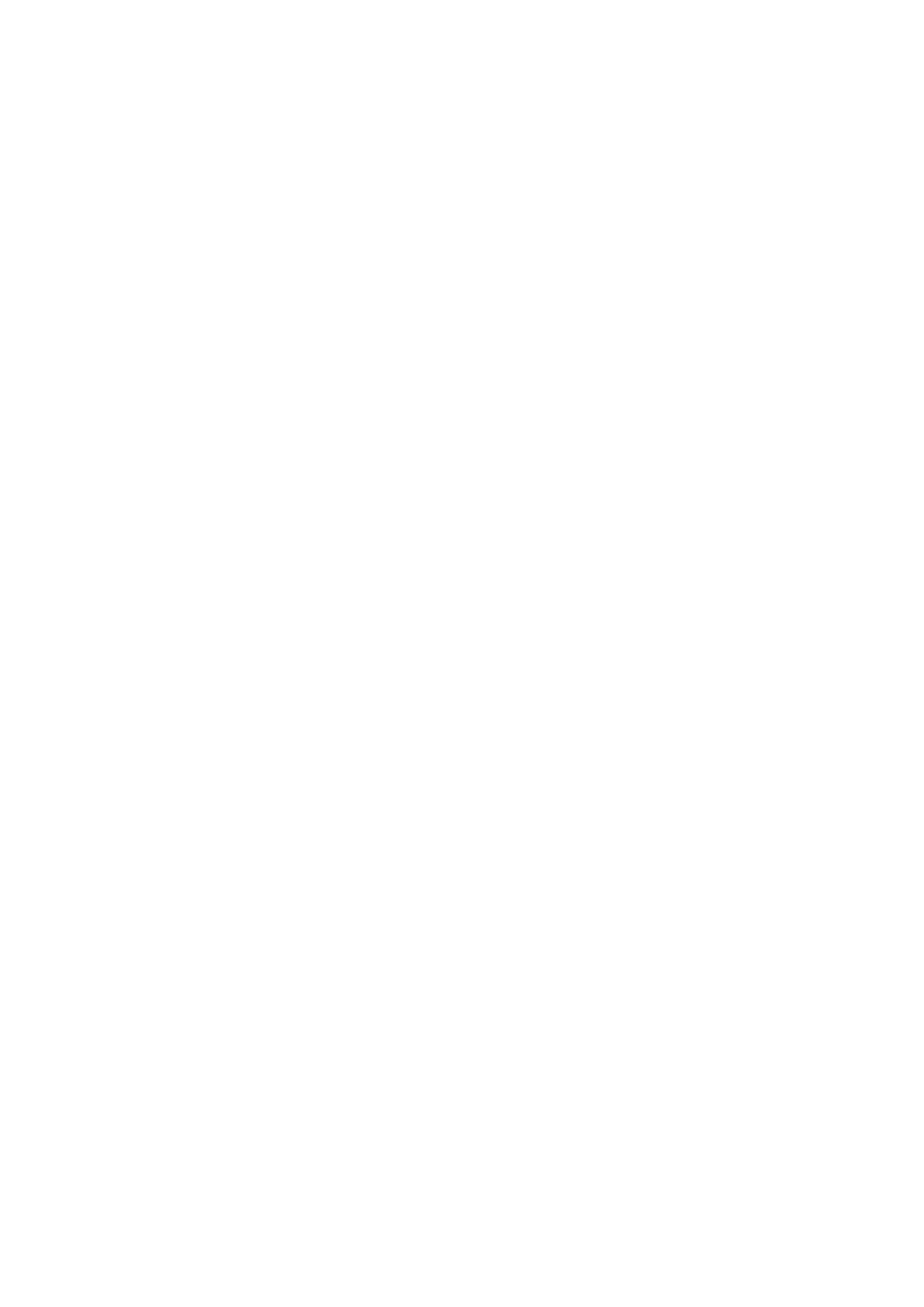# IBM Rational DOORS

# Rational DOORS 安装指南



Rational DOORS Rational DOORS 集成产品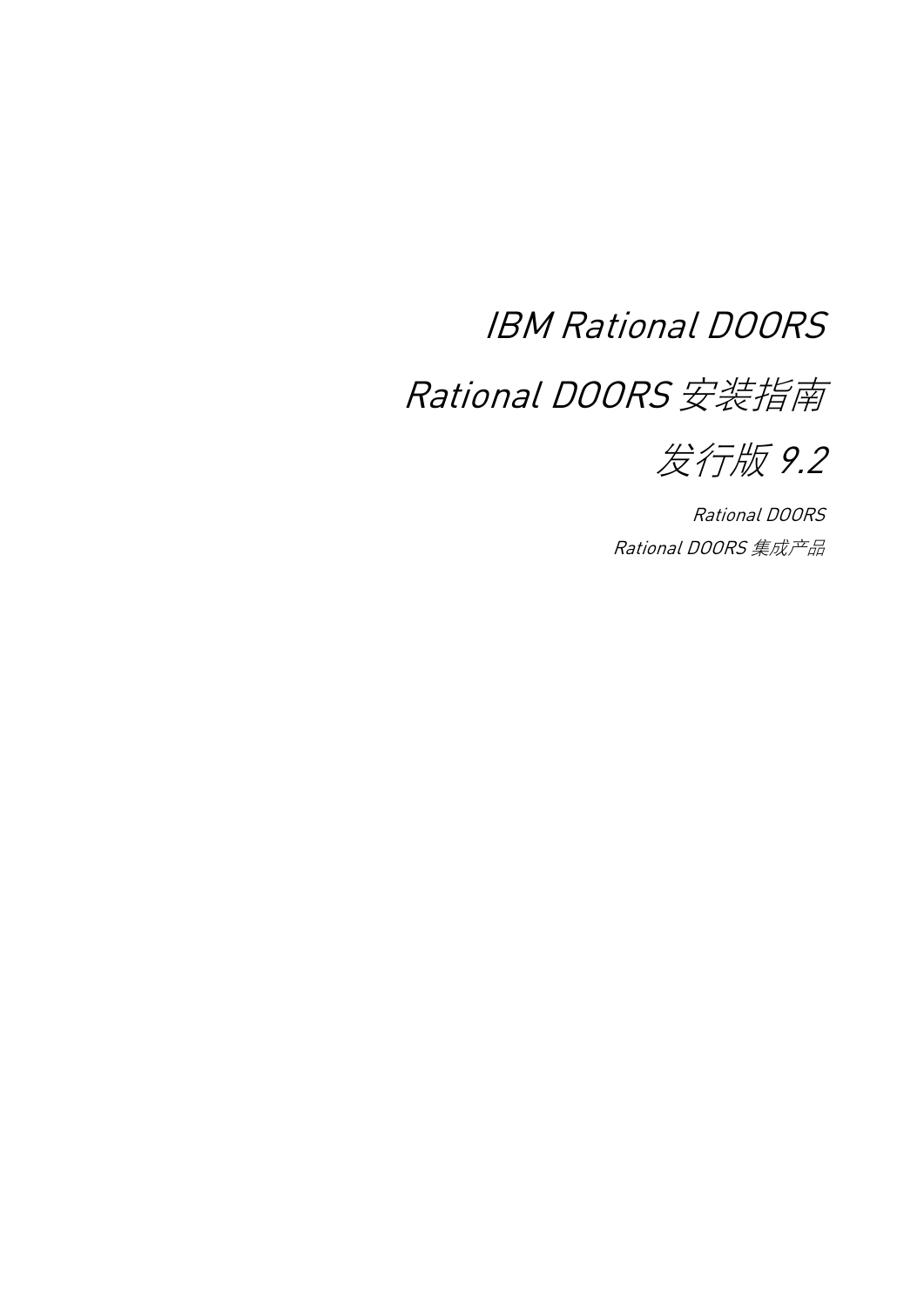在使用本信息前,请务必阅读 ["声明"章 \(位于第](#page-112-0) 103 页)中的常规 信息。

除非在新的修订版中另有指示,否则此修订版适用于 **IBM Rational DOORS**、 **V9.2** 以及所有后续发行版和修改版。

#### © **Copyright IBM Corporation 1993, 2010**

US Government Users Restricted Rights—Use, duplication or disclosure restricted by GSA ADP Schedule Contract with IBM Corp.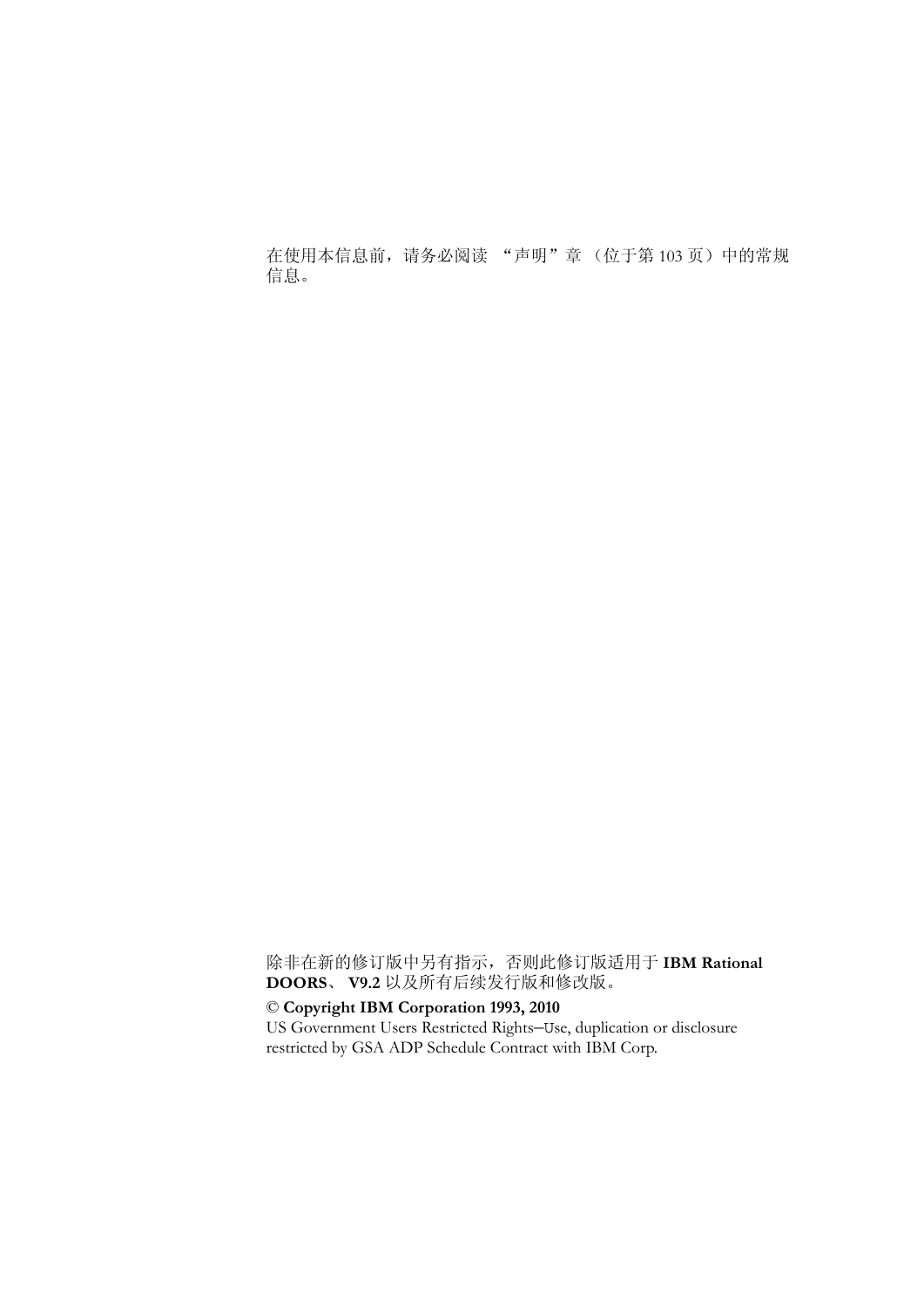# 目录

# 第 1 章:关于此手册 [1](#page-10-0)

| 第2章: 简介                                                        | 3  |
|----------------------------------------------------------------|----|
|                                                                |    |
|                                                                |    |
|                                                                |    |
|                                                                |    |
| 第 3 章:在 Windows 上新安装 Rational DOORS                            | 9  |
|                                                                |    |
|                                                                |    |
| 安装 Rational DOORS for Rational Quality Manager Interface  14   |    |
| Rational DOORS for Rational Quality Manager Interface 客户机 15   |    |
| Rational DOORS for Rational Quality Manager Interface 服务器 16   |    |
|                                                                |    |
|                                                                |    |
| 对于指向空数据文件夹的安装 ...........................                      |    |
| 对于指向现有 Rational DOORS 数据的安装 . . . . . . . . . . . . . . . . 20 |    |
|                                                                |    |
|                                                                |    |
|                                                                |    |
|                                                                |    |
|                                                                |    |
| 第4章: 从 V9.0 及更高版本升级                                            | 23 |
|                                                                |    |
|                                                                |    |

| V9.1 与 Rational DOORS 9.2 之间的兼容性 ....................24 |  |  |  |  |  |  |  |  |  |  |
|---------------------------------------------------------|--|--|--|--|--|--|--|--|--|--|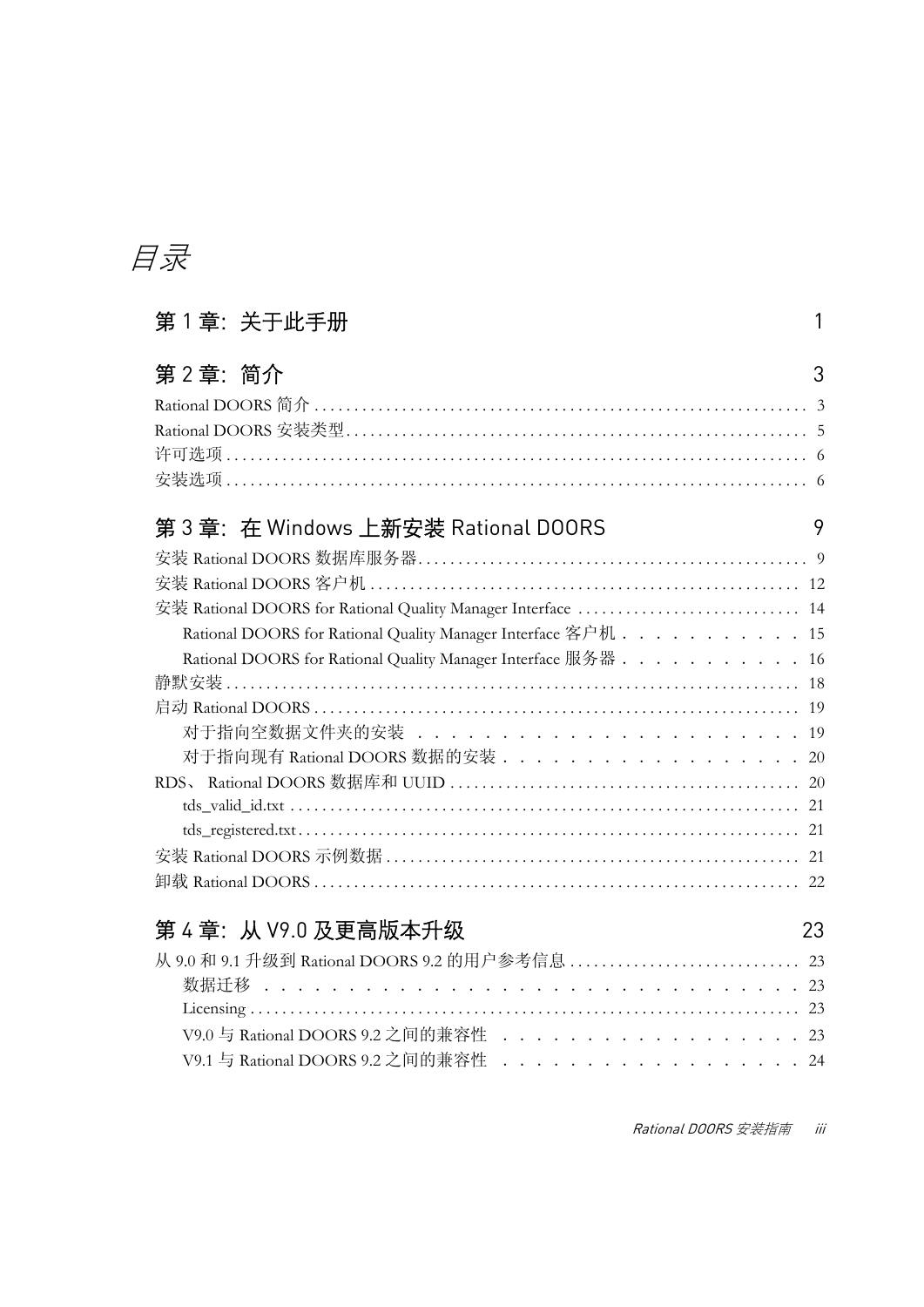| 对于指向空数据文件夹的安装 26                                  |    |
|---------------------------------------------------|----|
| 对于指向现有 V9 数据的安装 ............................      |    |
| 第5章: 从 V5、 V6、 V7 或 V8 升级                         | 27 |
|                                                   |    |
|                                                   |    |
| 从 V6、 V7 或 V8 迁移 ..............................28 |    |
|                                                   |    |
|                                                   |    |
|                                                   |    |
|                                                   |    |
|                                                   |    |
|                                                   |    |
|                                                   |    |
|                                                   |    |
|                                                   |    |
| 第 6 章:在 Citrix 上安装和使用 Rational DOORS              | 35 |
|                                                   |    |
|                                                   |    |
|                                                   |    |
|                                                   |    |
|                                                   |    |
| 第 7 章:在 UNIX 上安装 Rational DOORS 服务器               | 37 |
|                                                   |    |
|                                                   |    |
|                                                   |    |
| 第 8 章: 在 Windows 上安装 Rational DOORS 服务器接口服务       | 41 |
|                                                   |    |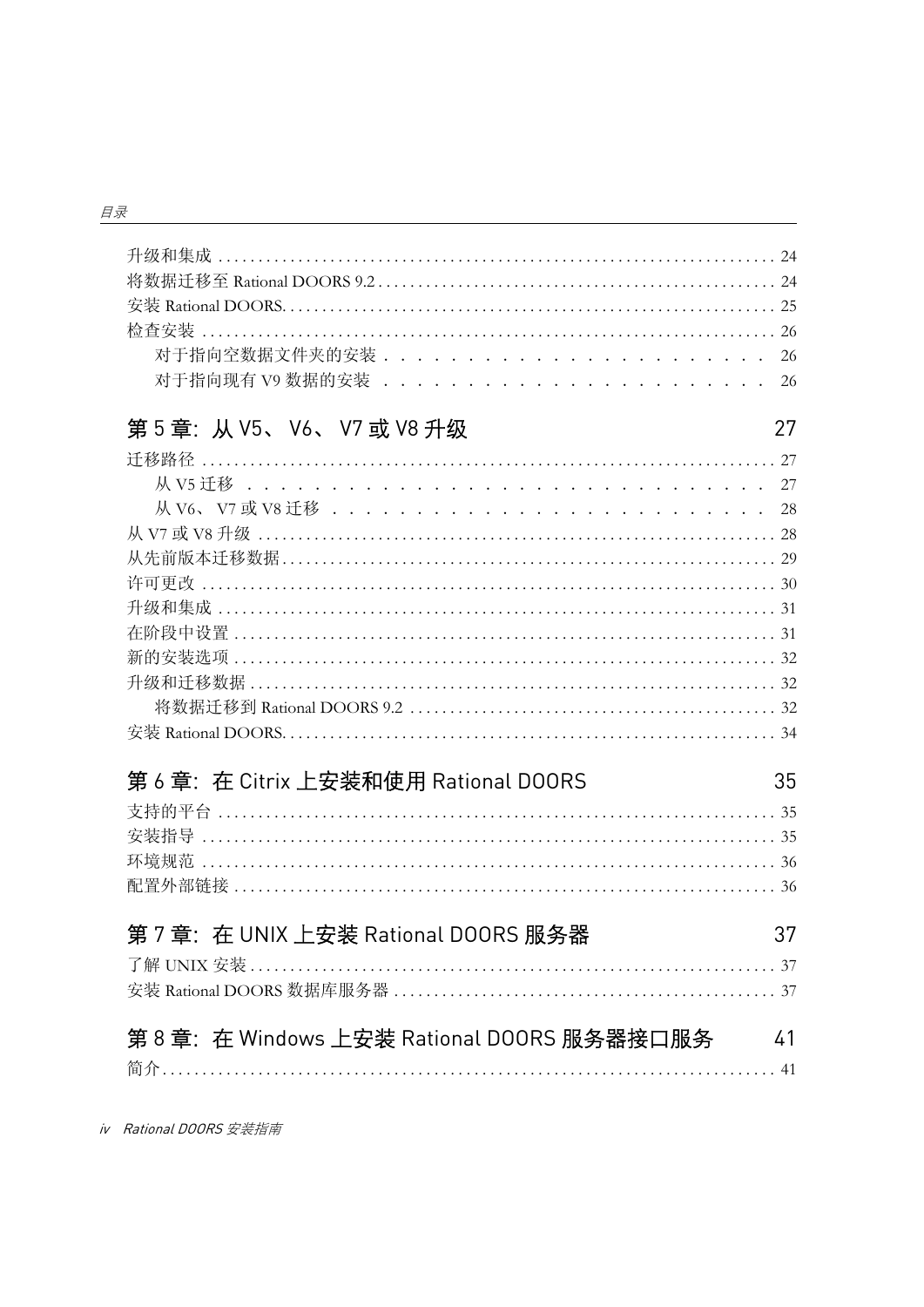| 安装互操作服务器 .................................       | 44 |
|--------------------------------------------------|----|
|                                                  | 44 |
|                                                  | 44 |
| 标识数据库通用资源名 ................................      |    |
| 安装接口服务服务器 ...............................        | 45 |
|                                                  | 45 |
| 安装 Rational DOORS 数据库服务器 ....................... | 47 |
|                                                  | 48 |
|                                                  |    |
|                                                  |    |
| 配置接口服务服务器的端口 ............................50      |    |
| 配置接口服务代理程序的端口 ...........................        |    |
|                                                  |    |
| 配置重定向服务 ..................................52     |    |
| 信息安全性说明 ...................................53    |    |
|                                                  |    |
|                                                  |    |
| 复位接口服务服务器端口 .............................        |    |
| 启动和停止组件 ..................................       | 55 |
|                                                  | 56 |
|                                                  |    |

# 第9章: 在 Solaris 上安装 Rational DOORS 服务器接口服务

| 在同一机器上运行接口服务和 Rational DOORS Web Access  63 |  |
|---------------------------------------------|--|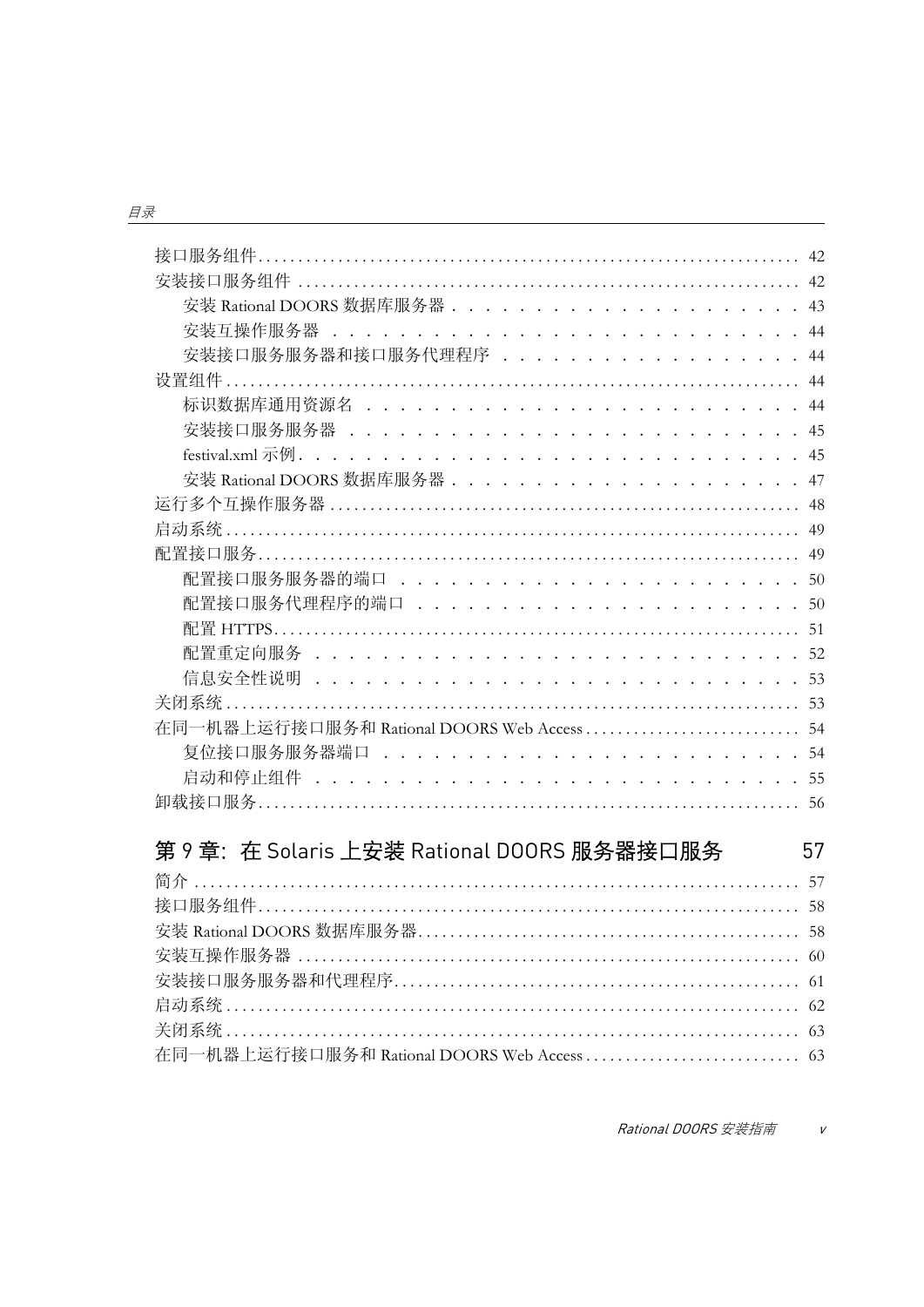| 复位接口服务服务器端口 .............................. 64                   |
|-----------------------------------------------------------------|
| 启动和停止组件 ................................. 64                    |
|                                                                 |
|                                                                 |
| 第10章: 在 Linux 上安装 Rational DOORS 服务器接口服务<br>67                  |
|                                                                 |
|                                                                 |
|                                                                 |
|                                                                 |
|                                                                 |
|                                                                 |
|                                                                 |
|                                                                 |
|                                                                 |
|                                                                 |
|                                                                 |
|                                                                 |
|                                                                 |
| 第 11 章: 安装 Rational DOORS for HP Quality Center Interface<br>77 |
|                                                                 |
|                                                                 |
|                                                                 |
|                                                                 |
|                                                                 |
|                                                                 |
|                                                                 |
|                                                                 |
|                                                                 |
|                                                                 |
|                                                                 |
|                                                                 |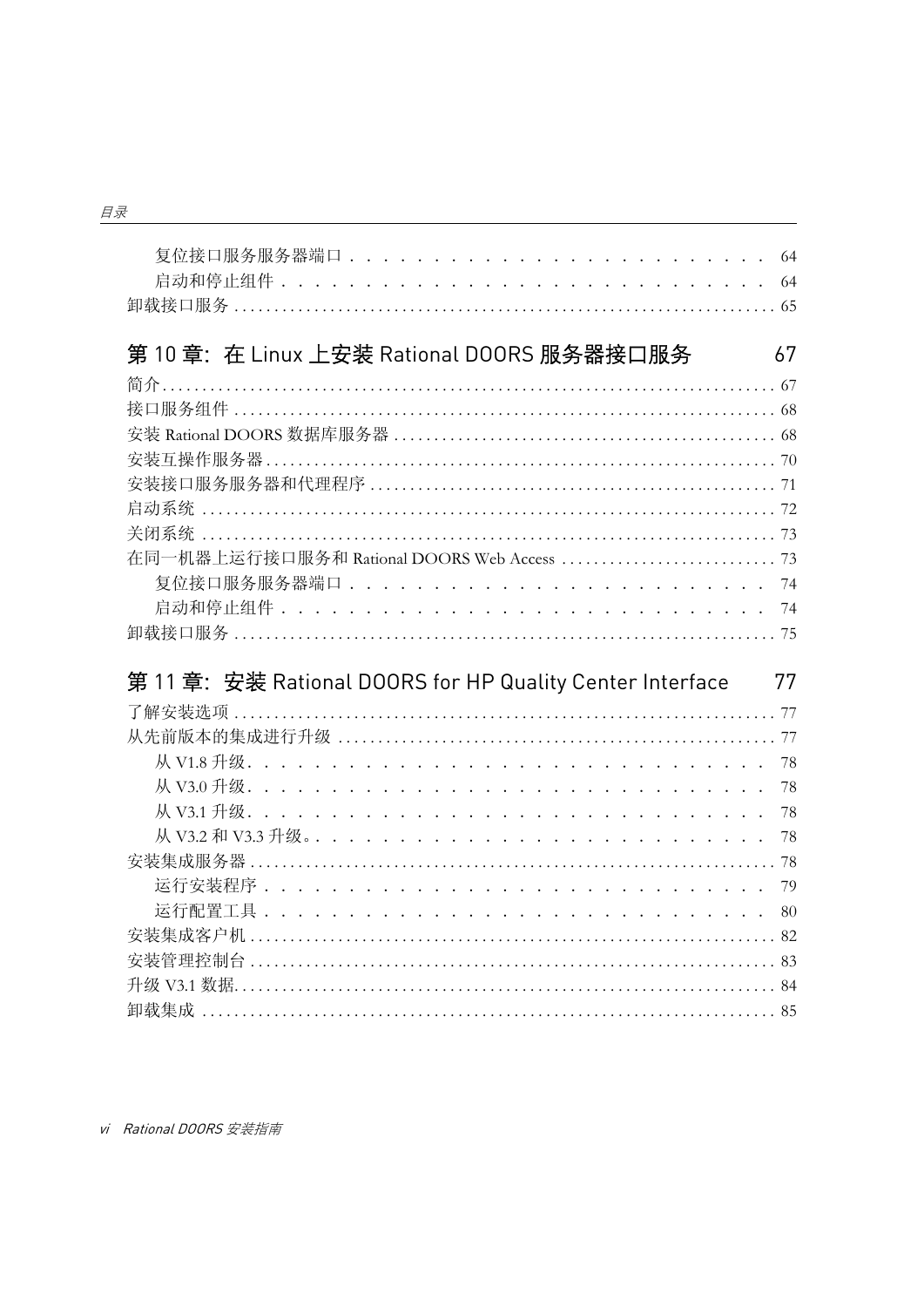| 第 12 章: 在 Windows 上安装 Rational DOORS for ClearCase Interface 87                       |
|---------------------------------------------------------------------------------------|
|                                                                                       |
| 第 13 章: 正在 Windows 上安装 Rational DOORS for ClearQuest<br>Interface<br>89               |
|                                                                                       |
| 第 14 章: 在 Windows 上安装 Rational DOORS for Rational Rose<br>Interface<br>91             |
|                                                                                       |
| 第15章: 在 Windows 上安装 Rational DOORS for Serena PVCS Version<br>Manager Interface<br>93 |
|                                                                                       |
|                                                                                       |
| 第16章: 故障诊断<br>95                                                                      |
|                                                                                       |
|                                                                                       |
|                                                                                       |
|                                                                                       |
|                                                                                       |
|                                                                                       |
|                                                                                       |
|                                                                                       |
| 第 17 章:联系支持中心<br>99                                                                   |
| 99                                                                                    |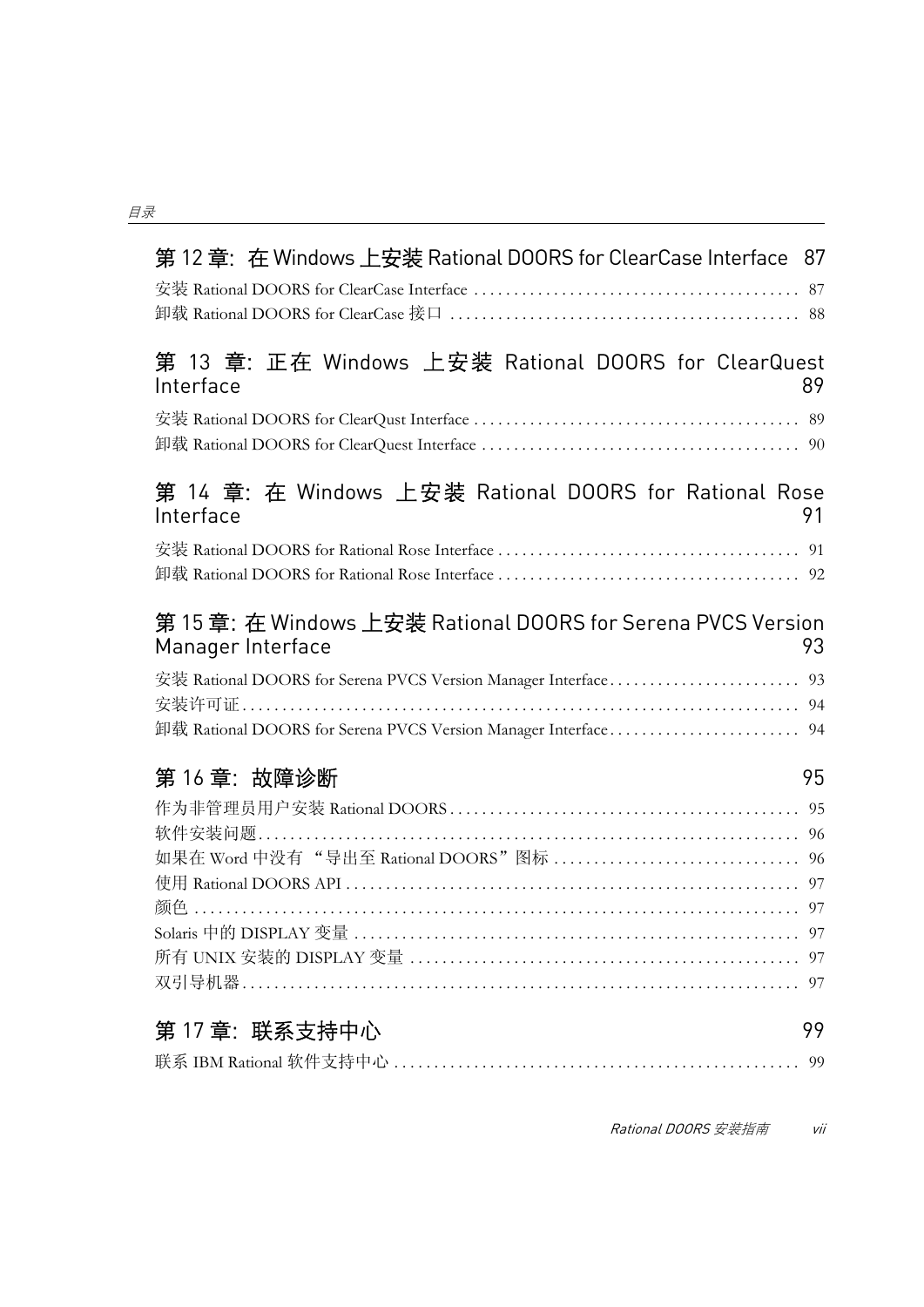| 第18章: 声明 |  |
|----------|--|
|          |  |
|          |  |
|          |  |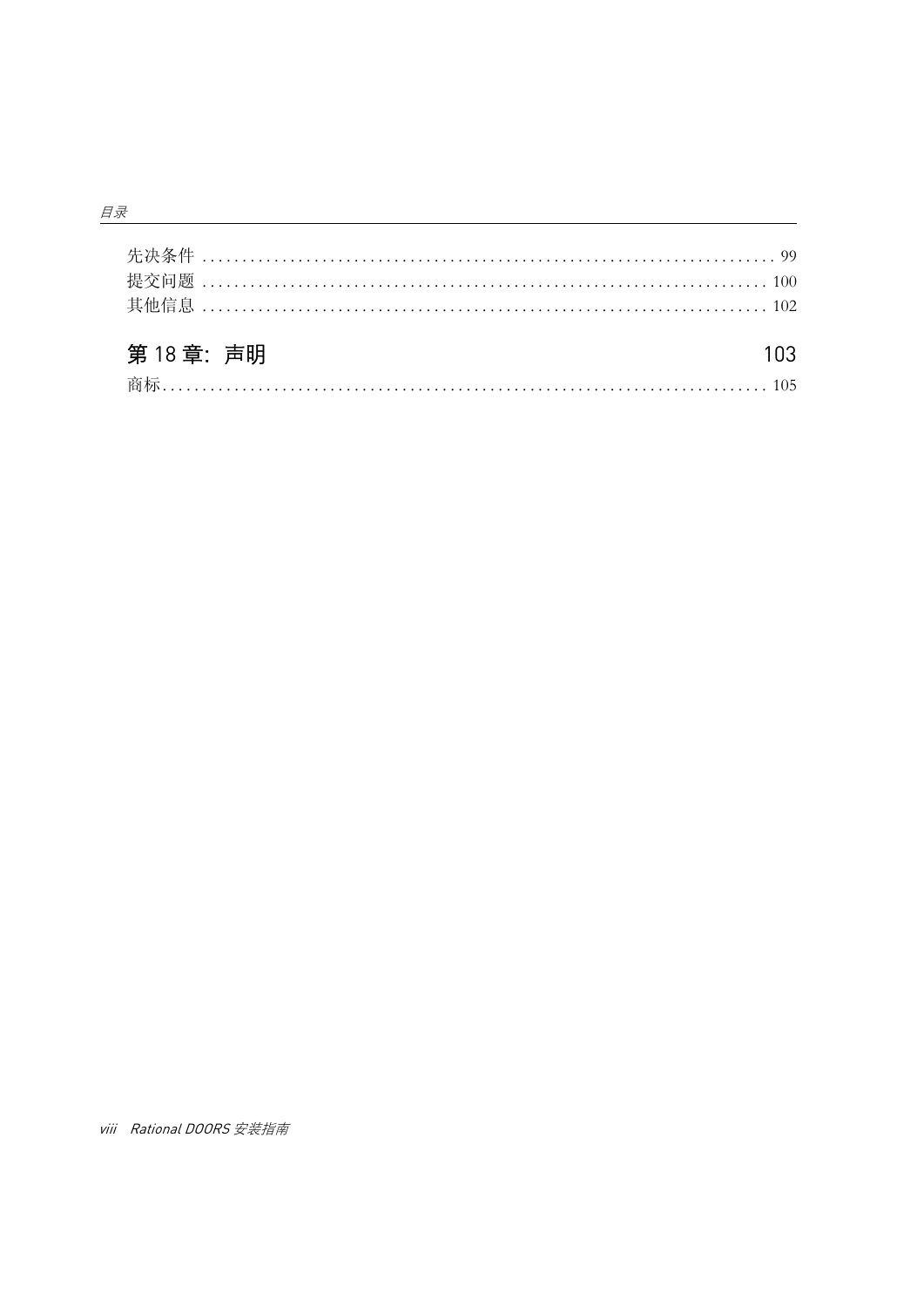<span id="page-10-0"></span>1 关于此手册

欢迎使用 IBM® Rational® DOORS® 产品系列,这套强大的工具可帮助 您捕获、跟踪和管理用户需求。

本文档包含有关安装和设置 Rational DOORS 产品的信息。

| 有关                                  | 请参阅                                                                   |
|-------------------------------------|-----------------------------------------------------------------------|
| Rational DOORS 中的新功能                | Rational DOORS 自述文件                                                   |
| 如何设置许可证以使用 Rational<br><b>DOORS</b> | Rational License Server TL 许可指南                                       |
| 如何使用 Rational DOORS                 | <b>Rational DOORS</b> $\lambda$ /7                                    |
|                                     | 使用 Rational DOORS                                                     |
| 如何使用 Rational DOORS 集成              | 使用 Rational DOORS for ClearCase<br><b>Interface</b>                   |
|                                     | 使用 Rational DOORS for<br><b>ClearQuest Interface</b>                  |
|                                     | 使用 Rational DOORS for HP<br><b>Quality Center Interface</b>           |
|                                     | 使用 Rational DOORS for Rational<br><b>Rose Interface</b>               |
|                                     | 使用 Rational DOORS for Serena<br><b>PVCS Version Manager Interface</b> |
| 如何设置和管理 Rational DOORS              | 管理 Rational DOORS                                                     |
| 如何撰写需求                              | 第一时间满足所需                                                              |
| DXL 编程语言                            | DXL 引用手册                                                              |
| 如何将 Rational DOORS 与其他应用<br>程序集成    | <b>Rational DOORS API</b> 手册                                          |

这些文档位于 Rational 信息中心,网址为 http://publib.boulder.ibm.com/ infocenter/rsdp/v1r0m0/index.jsp。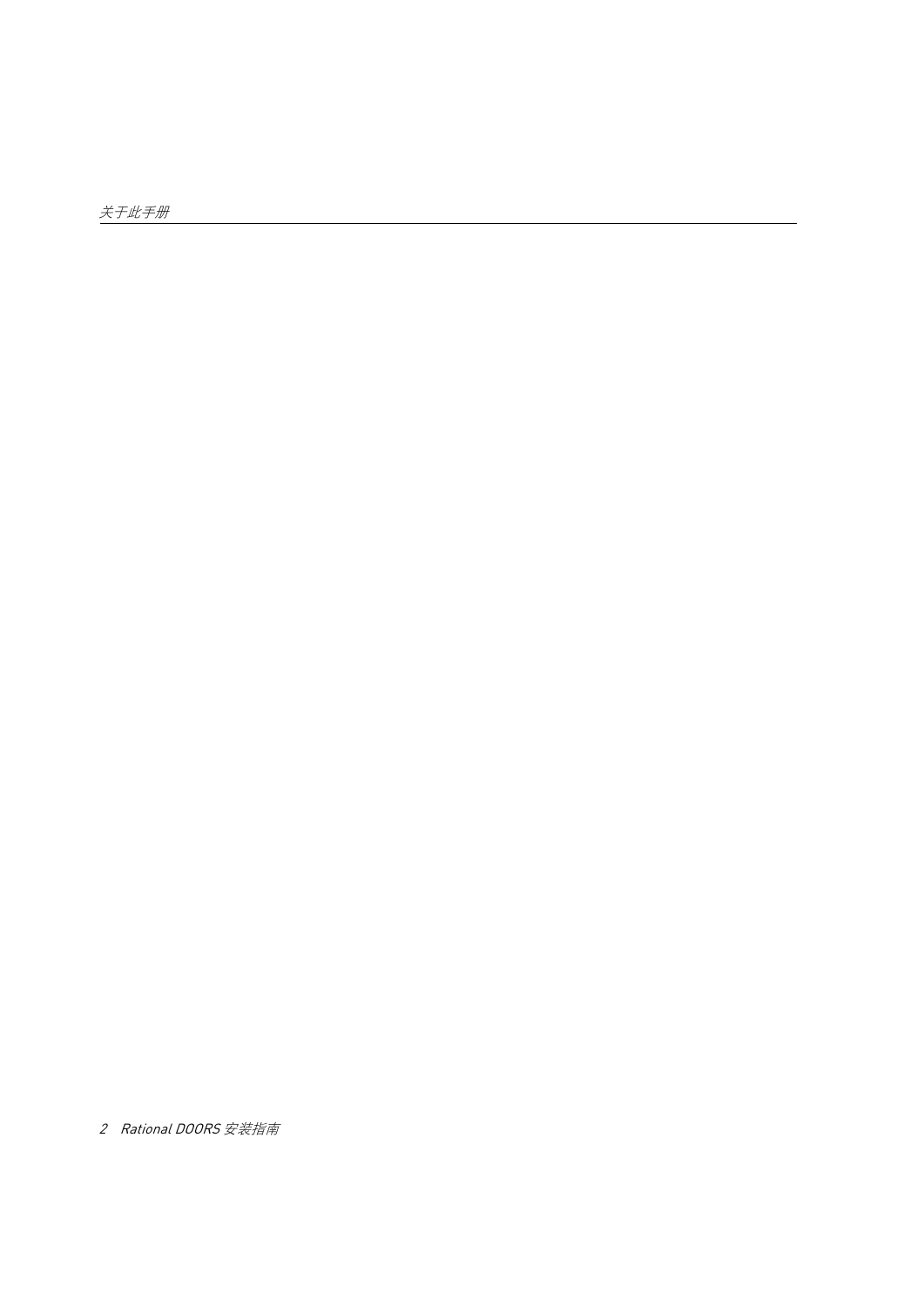<span id="page-12-0"></span>

- [Rational DOORS](#page-12-1) 简介
- [Rational DOORS](#page-14-0) 安装类型
- [许可选项](#page-15-0)
- [安装选项](#page-15-1)

## <span id="page-12-1"></span>Rational DOORS 简介

Rational DOORS 产品系列是一个需求管理工具包,旨在帮助企业在从概 念阶段直到完成的整个过程中始终有效地管理项目。

Rational DOORS 系列中的产品使贵组织中的每个人都能参与需求管理过 程并在其中作出贡献。

| 产品名称                                    | 描述                                                                                                                       |
|-----------------------------------------|--------------------------------------------------------------------------------------------------------------------------|
| <b>IBM Rational DOORS</b>               | 该产品系列的核心是 Rational DOORS, 一种可运行<br>在 Windows® 和 UNIX® 系统上的应用程序。借助自<br>身的内置数据库, Rational DOORS 可提供一组丰富<br>的功能来帮助您捕获和管理需求。 |
| <b>IBM Rational DOORS</b><br>Web Access | Rational DOORS Web Access 是可在 Rational DOORS<br>数据库中访问模块的 Web 客户机。                                                       |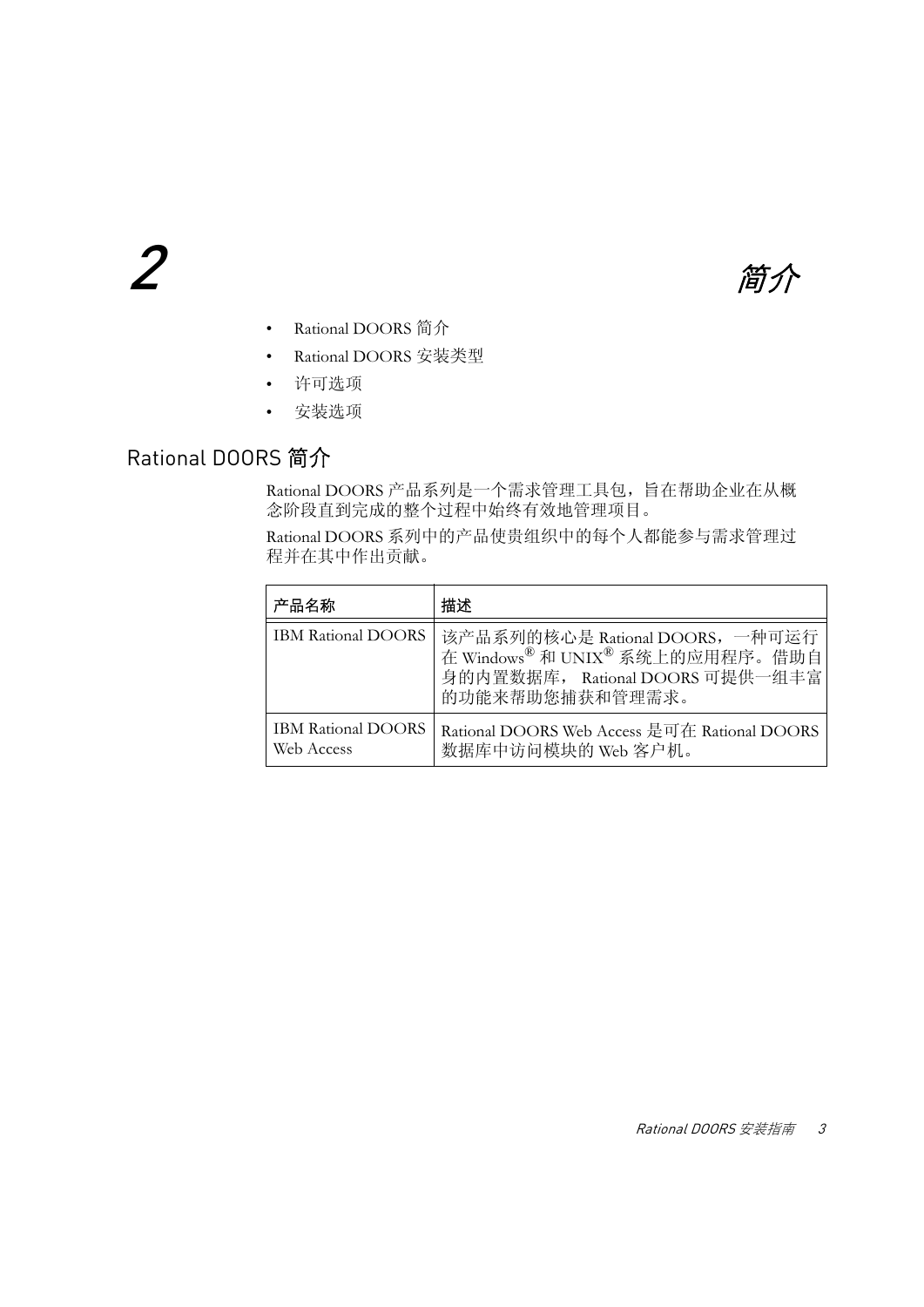| 产品名称                                                                  | 描述                                                                                                                                                                                                                                                                                                                                                                                                                                            |
|-----------------------------------------------------------------------|-----------------------------------------------------------------------------------------------------------------------------------------------------------------------------------------------------------------------------------------------------------------------------------------------------------------------------------------------------------------------------------------------------------------------------------------------|
| <b>IBM®</b> Rational®<br>DOORS® Analyst Add<br>On                     | Rational DOORS Analyst Add On 是可在 Rational<br>DOORS 中适用的建模环境。 Rational DOORS<br>Analyst Add On 使用户可以使用基于标准化可视建<br>模语言 UML 2.0 的图表、符号和图片来增强需求并<br>对其进行可视化, 并且 UML 2.0 已经直接嵌入到了<br>您的 Rational DOORS 模块中。<br>Rational DOORS Analyst Add On 是对 Rational<br>DOORS 中已经提供的丰富功能的自然扩展。借助<br>其强大且易于学习的可视化建模功能,<br>Rational<br>DOORS AnalystAdd On 使用户在定义需求时可以充<br>分自由表达。借助 Rational DOORS Analyst Add On,<br>您可轻松地用图片、图表和模型来增强需求描述,<br>使需求更加生动形象且易于理解。 |
| <b>IBM®</b> Rational®<br>DOORS® for<br>ClearCase® Interface           | Rational DOORS for ClearCase Interface 是 Rational<br>DOORS 集成产品之一。通过该产品, 您可以在<br>Rational DOORS 与 ClearCase® 之间传输数据, 从而<br>能够在 Rational DOORS 中管理的信息与 ClearCase<br>管理的版本之间同步配置管理体制并建立可跟踪<br>性。                                                                                                                                                                                                                                                |
| <b>IBM®</b> Rational®<br>DOORS® for<br>ClearQuest® Interface          | Rational DOORS for ClearQuest Interface 是 Rational<br>DOORS 集成产品之一。通过该产品, 您可以在<br>Rational DOORS 与 ClearQuest® 之间传输数据。该集<br>成跟踪 CR 的整个生命周期, 从而提供有关受<br>Rational DOORS 工件实施 (如需求和测试)影响的<br>Rational DOORS 工件的状态信息                                                                                                                                                                                                                              |
| <b>IBM®</b> Rational®<br>DOORS® for HP<br>Quality Center<br>Interface | Rational DOORS for HP Quality Center Interface 是<br>Rational DOORS 集成产品之一。通过该产品, 您可<br>以在 Rational DOORS 与 Quality Center 之间传输数<br>据,并允许您向测试过程添加可跟踪性。                                                                                                                                                                                                                                                                                         |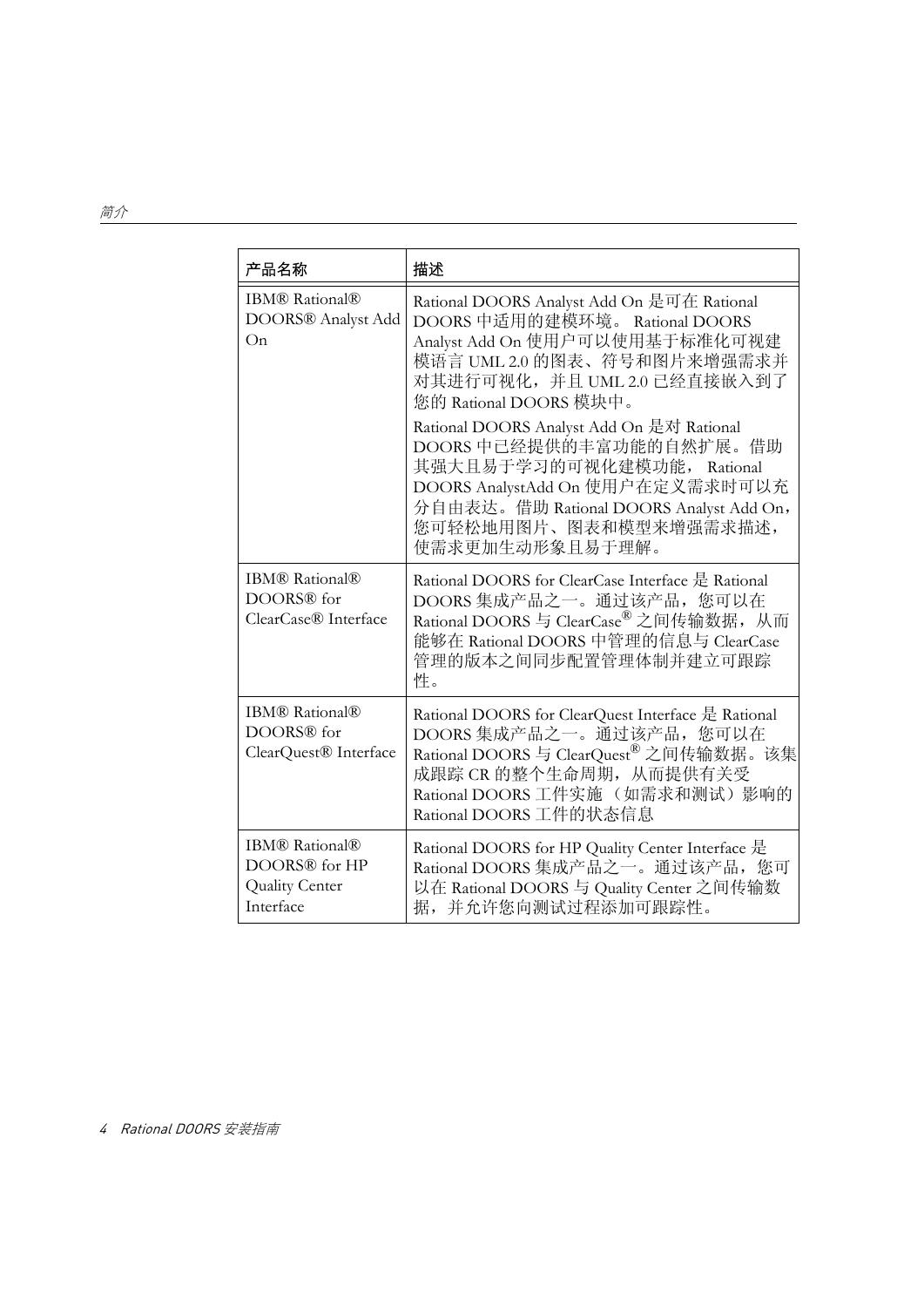| 产品名称                                                                                      | 描述                                                                                                                                                                                       |
|-------------------------------------------------------------------------------------------|------------------------------------------------------------------------------------------------------------------------------------------------------------------------------------------|
| <b>IBM®</b> Rational®<br>DOORS <sup>®</sup> for Rational<br>Quality Manager®<br>Interface | Rational DOORS for Rational Quality Manager Interface<br>是 Rational DOORS 集成产品之一。通过该产品, 您<br>可以在 Rational DOORS 与 Rational Quality Manager®<br>之间传输数据, 从而能够为测试过程增加可跟踪<br>性。              |
| <b>IBM®</b> Rational®<br>DOORS® for Rational<br>Rose <sup>®</sup> Interface               | Rational DOORS for Rational Rose Interface 是 Rational<br>DOORS 集成产品之一。通过该产品, 您可以在<br>Rational DOORS 与 Rational Rose® 之间传输数据, 从<br>而能够为软件设计过程增加可跟踪性。                                      |
| <b>IBM®</b> Rational®<br>DOORS® for Serena<br><b>PVCS Version Manager</b><br>Interface    | Rational DOORS for Serena PVCS Version Manager<br>Interface 是 Rational DOORS 集成产品之一。通过该<br>产品, 您可以在 Rational DOORS 与 Serena PVCS<br>Version Manager 之间传输数据。通过该产品,可从<br>需求到配置管理全程地跟踪生命周期。 |

# <span id="page-14-0"></span>Rational DOORS 安装类型

Rational DOORS 的安装有三种类型:

| 安装类型                   | 描述                                                                                                                                                                                          |
|------------------------|---------------------------------------------------------------------------------------------------------------------------------------------------------------------------------------------|
| 机                      | Rational DOORS 客户 在本地机器上安装 Rational DOORS 客户机应用程序<br>文件。客户机可访问本地机器上的数据库, 也可访<br>问联网机器上的数据库。<br>在安装过程中, 您可以选择安装 Rational DOORS<br>for Rational Quality Manager Interface.<br>可以为本地或远程访问安装许可。 |
| Rational DOORS 服务<br>器 | 在本地机器上安装 Rational DOORS 数据库服务器。<br>在安装过程中, 您可以选择安装 Rational DOORS 服<br>务器接口服务。<br>可以为本地或远程访问安装许可。                                                                                           |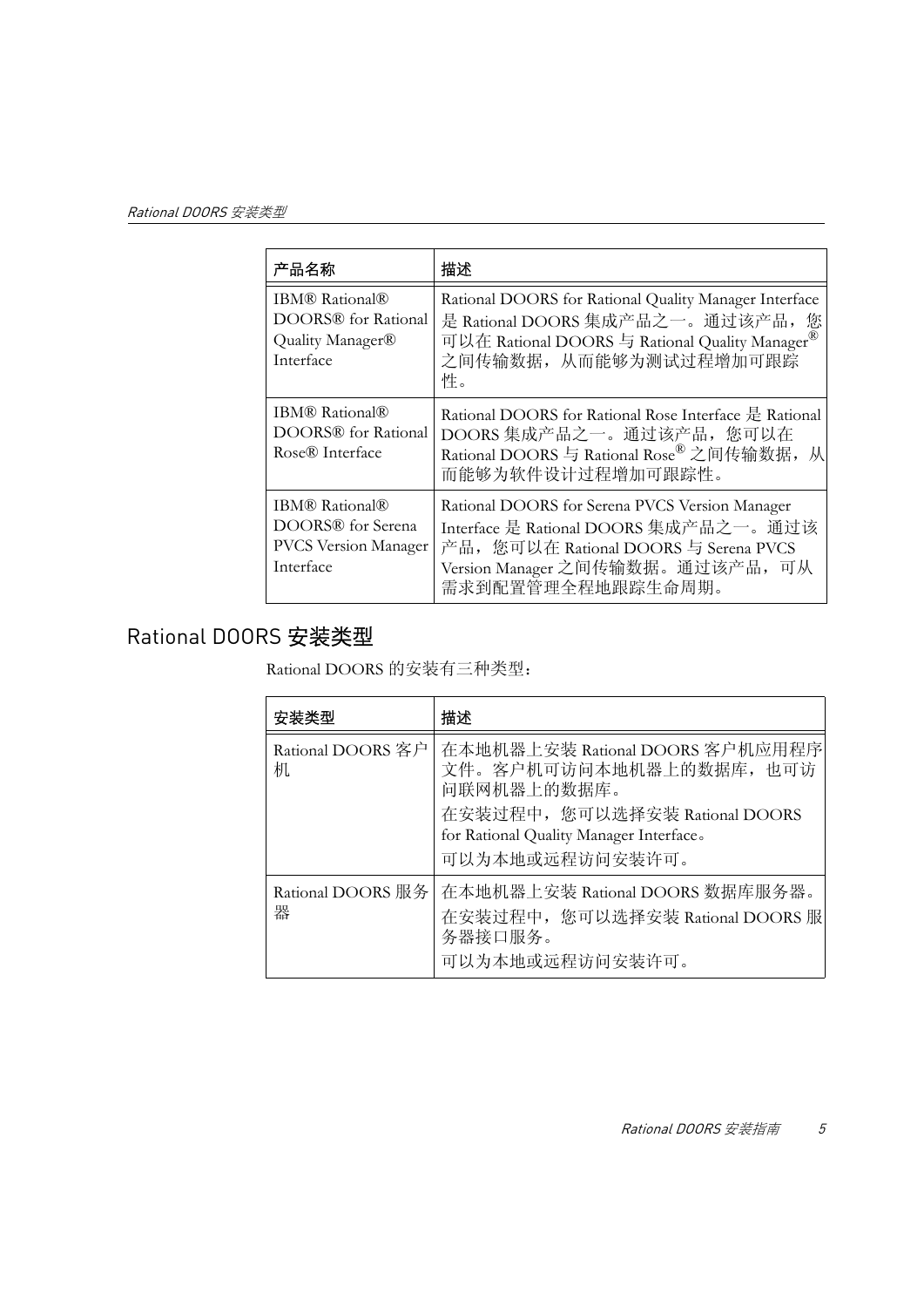| 安装类型 | 描述                                                                                                               |
|------|------------------------------------------------------------------------------------------------------------------|
| 数据   | Rational DOORS 示例 在本地机器上安装 Rational DOORS 示例数据库。<br>用户无需访问生产数据或安装本地 Rational DOORS<br>数据库服务器即可熟悉 Rational DOORS。 |

### <span id="page-15-0"></span>许可选项

您必须具有一个软件或硬件许可证才能运行 Rational DOORS 产品。

除非您正在运行 Rational DOORS 8.2 或 Rational DOORS 8.3, 并且具有 有效的维护协议,否则必须为 Rational DOORS 9.2 请求一个新的软件许 可证。 Rational DOORS V8.1 的所有版本以及更早版本的软件许可证均 与 Rational DOORS 9.2 不兼容。

Rational DOORS 不再支持 Rainbow 加密狗。先前使用 Rainbow 加密狗来 运行 Rational DOORS 的客户必须联系其本地支持部门。其他现有硬件 许可证则无需替换。

有关许可的更多信息,请参阅 **Rational License Server TL** 许可指南,可 从 **Rational Lifecycle Solutions DVD** 以及我们的 Web 站点获取此指南, 网址为 http://publib.boulder-.ibm.com/infocenter/rsdp-/v1r0m0/index.jsp。

## <span id="page-15-1"></span>安装选项

下表描述了本手册中涵盖的各种 Rational DOORS 安装选项。

| 如果正在将 Rational DOORS 9.2 安装 | 请转至                       |
|-----------------------------|---------------------------|
| 没有安装先前版本的 Rational          | "在 Windows 上新安装 Rational  |
| DOORS 的 Windows 机器          | DOORS." (位于第9页)           |
| 当前正在运行 Rational DOORS V5、   | "从 V5、 V6、 V7 或 V8 升级,"(位 |
| V6、V7 或 V8 的 Windows 机器     | 于第27页)                    |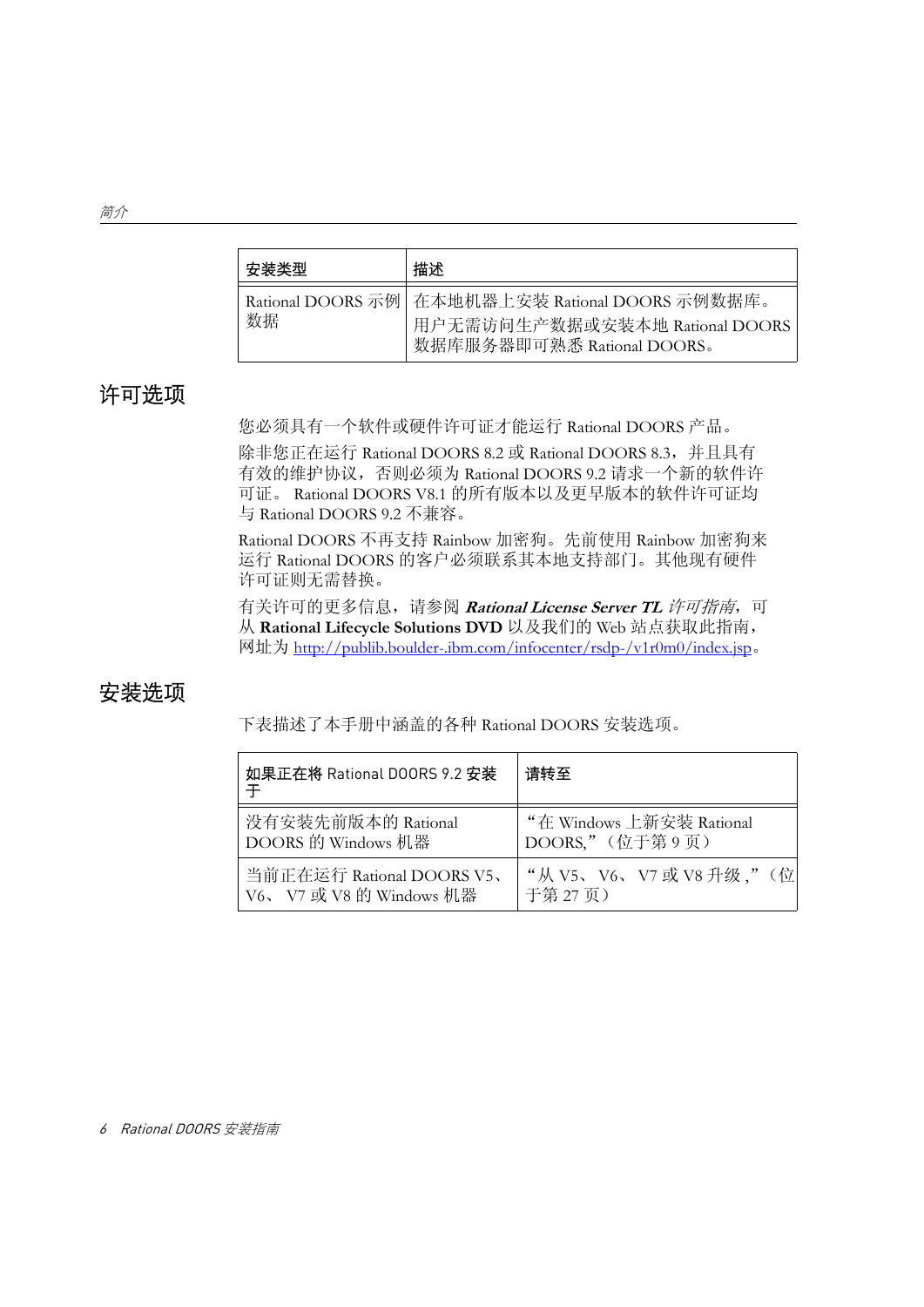| 如果正在将 Rational DOORS 9.2 安装<br>干                   | 请转至                                           |
|----------------------------------------------------|-----------------------------------------------|
| 当前正在在运行 Rational DOORS<br>V9.0 或 V9.1 的 Windows 机器 | "从V9.0 及更高版本升级,"(位于<br>第23页)                  |
| UNIX 机器                                            | "在 UNIX 上安装 Rational DOORS<br>服务器,"(位于第37页)   |
| Citrix 机器                                          | "在 Citrix 上安装和使用 Rational<br>DOORS," (位于第35页) |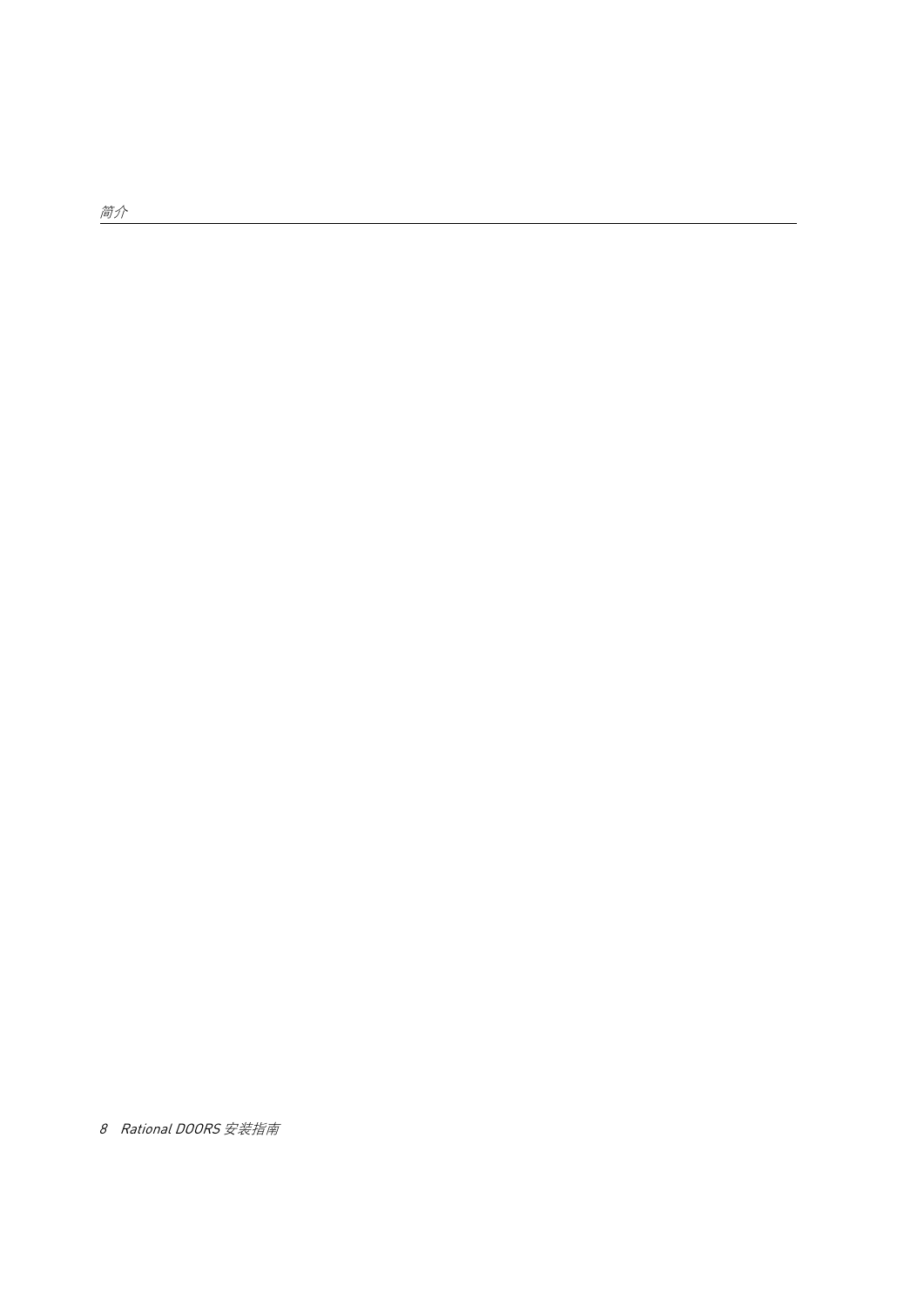# <span id="page-18-2"></span><span id="page-18-0"></span>3 <sup>在</sup> Windows 上新安装 Rational DOORS

本章描述如何在没有安装先前版本的 Rational DOORS 的机器上安装和 设置 Rational DOORS 9.2。如果您要将当前版本的 Rational DOORS 升 级,请遵循"从 V9.0 [及更高版本升级"\(位于第](#page-32-5) 23 页)或"从 V5、 V6、 V7 或 V8 [升级"\(位于第](#page-36-3) 27 页)中的指示信息。 本章包含以下内容:

- 安装 [Rational DOORS](#page-18-1) 数据库服务器
- 安装 [Rational DOORS](#page-21-0) 客户机
- 安装 [Rational DOORS for Rational Quality Manager Interface](#page-23-0)
- [静默安装](#page-27-0)
- 启动 [Rational DOORS](#page-28-0)
- RDS、 [Rational DOORS](#page-29-1) 数据库和 UUID
- 安装 [Rational DOORS](#page-30-2) 示例数据
- 卸载 [Rational DOORS](#page-31-0)

#### <span id="page-18-1"></span>安装 Rational DOORS 数据库服务器

按照以下步骤安装 Rational DOORS 数据库服务器。

- 注意如果您在同一机器上安装 Rational DOORS 客户机和 Rational DOORS 数据库服务器, 请首先安装 Rational DOORS 客户机。 Rational DOORS 数据库服务器和 Rational DOORS 客户机共享组件。如果您在安装客户 机之前安装服务器,那么可能需要在客户机安装期间 重新启动机器。有关客户机安装的信息,请参阅"安 装 Rational DOORS [客户机"\(位于第](#page-21-0) 12 页)。如果已 安装了 Rational DOORS 客户机, 那么遵循以下步骤来 安装 Rational DOORS 数据库服务器。
- **1.** 检查您是否满足系统需求。系统需求的详细信息在我们的 Web 站点 上, 网址为 http://www-01.ibm.com/software/awdtools/doors/ sysreqs/。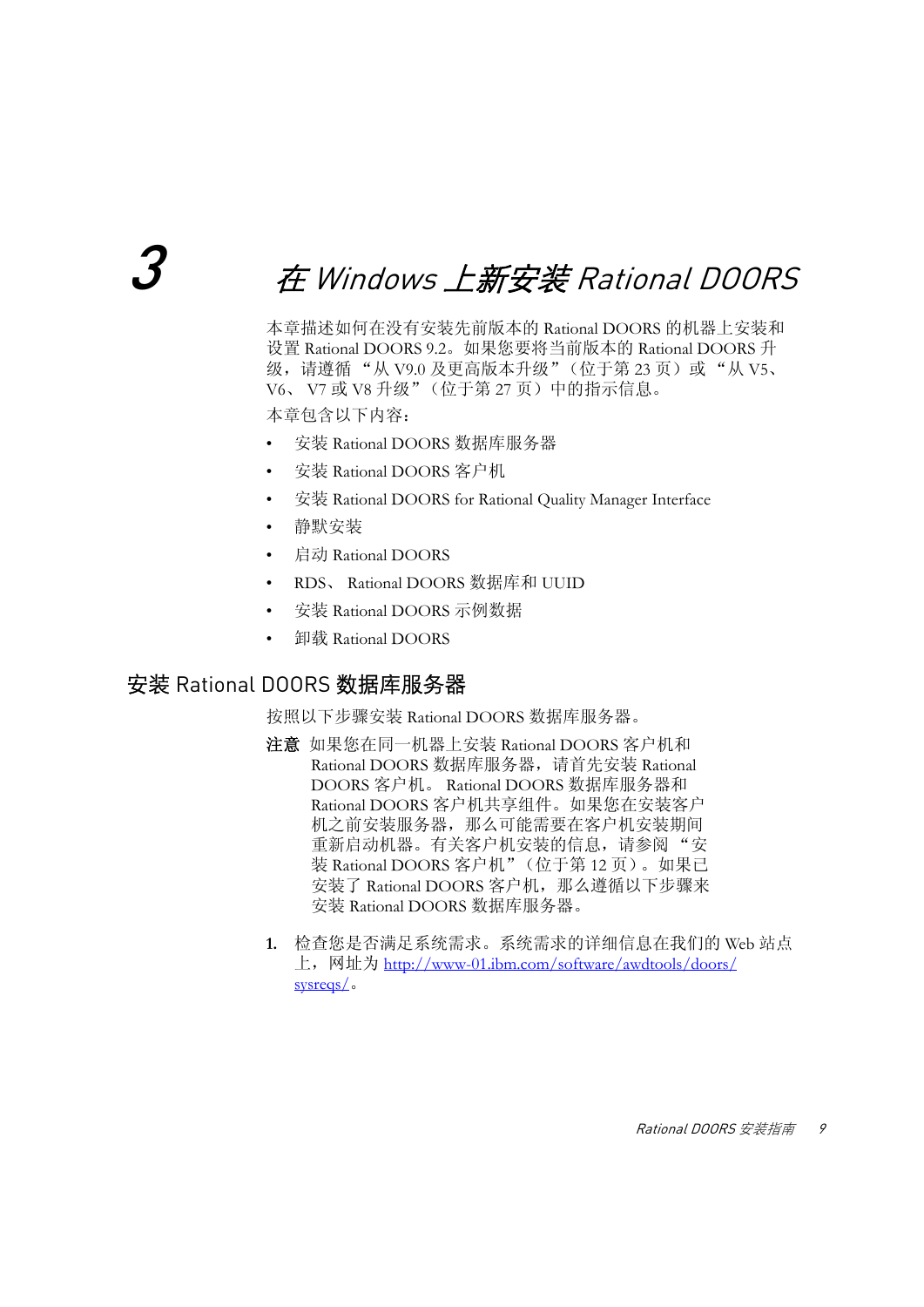- **2.** 确保系统上已安装 IBM® Rational® License Server TL。有关安装 Rational License Server TL 的信息,请参阅 Rational License **Server TL** 许可指南,可从 **Rational Lifecycle Solutions DVD** 以及我们的 Web 站点获取此指南,网址为 http://publib.boulder-.ibm.com/ infocenter/rsdp-/v1r0m0/index.jsp。
- **3.** 确保您已作为本地管理员登录到计算机,而非具有管理员特权的用 户。
- **4.** 关闭其他所有应用程序。特别要关闭 Microsoft® Office 应用程序, 包括 Microsoft Office 工具栏。
- **5.** 您可以通过 Rational Solutions DVD 安装,也可以通过从 Rational Web 站点下载 Rational DOORS 软件来安装。

如果从 DVD 安装,请将 **Rational Lifecycle Solutions DVD** 放入 DVD-ROM 驱动器, 浏览到 Rational DOORS 服务器软件, 然后单击 以进行安装。 Rational DOORS 数据库服务器安装程序将会运行,并 显示欢迎屏幕。

如果是从 Web 站点下载了 Rational DOORS 数据库服务器软件, 请 浏览至您下载的文件,并双击。 Rational DOORS 数据库服务器安装 程序将会运行,并显示欢迎屏幕。

**6.** 单击下一步。

此时将显示许可协议屏幕。

**7.** 如果您接受许可证协议的条款,请选择我接受 **...** 选项,然后单击下 一步。

如果您的机器上没有安装 Rational DOORS 客户机, 将显示目**标文件** 夹屏幕。如果您的机器上已安装 Rational DOORS 客户机, 将显示安 装类型屏幕。请转至[步骤](#page-19-0) 9。

**8.** 输入您要用于 Rational DOORS 安装的文件夹的路径,或保留缺省 值。

如果要更改目录,请执行以下操作:

- **a.** 请单击更改按钮。
- **b.** 浏览到您要安装到的目录。
- **c.** 单击确定。

将显示**安装类型**屏幕。

<span id="page-19-0"></span>9. 选择定制安装类型或典型安装类型,然后单击下一步。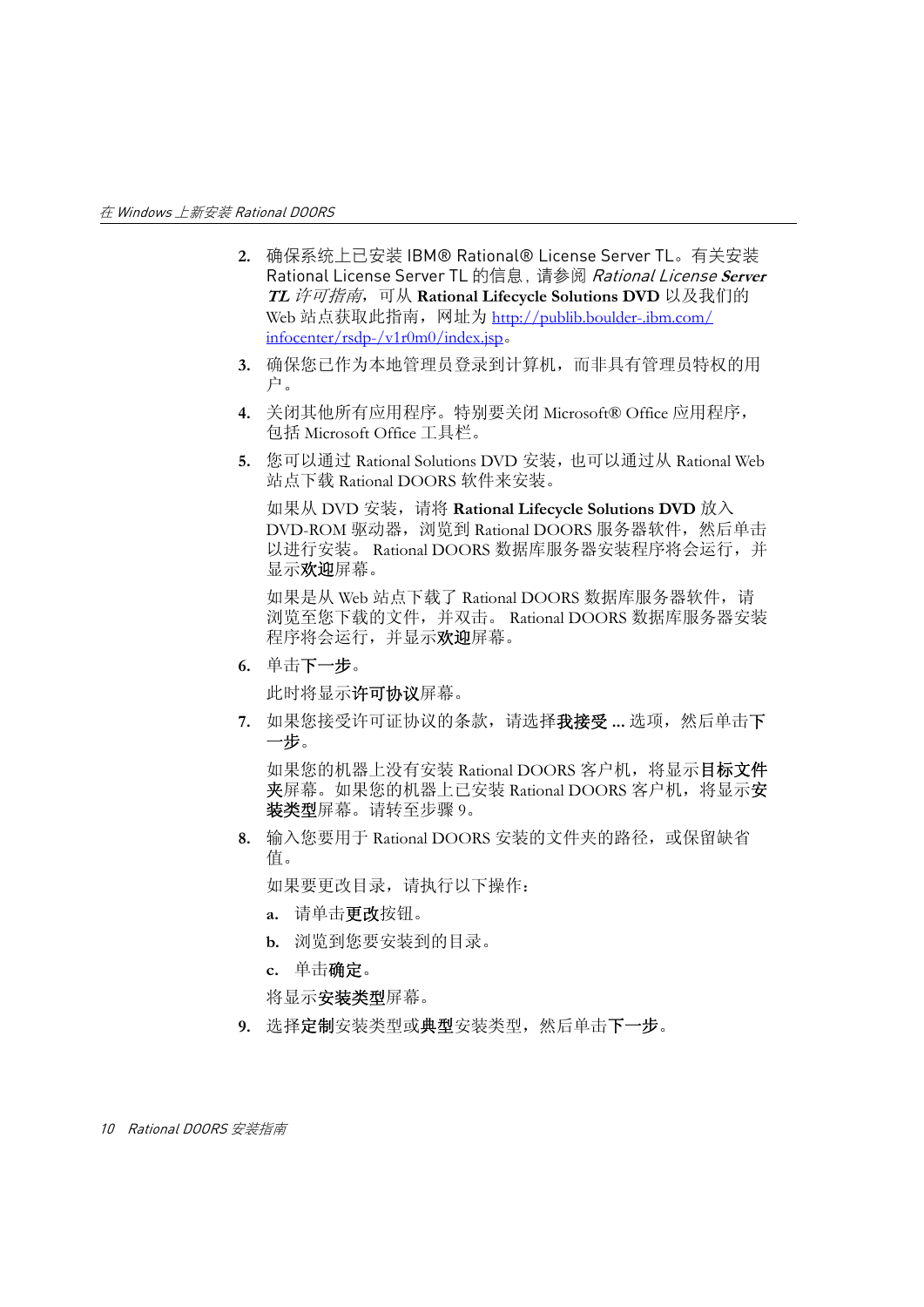定制安装类型安装 Rational DOORS 数据库服务器和 Rational DOORS 服务器接口服务。这些服务可使 Rational DOORS 与选定的其他产品 连接 (例如 Rational Requirements Composer)。有关使用**定制**安装类 型进行安装的信息,请参阅 "在 Windows 上安装 [Rational DOORS](#page-50-2)  [服务器接口服务"\(位于第](#page-50-2) 41 页)。

注意这种与其他产品集成的方法并不适用于类似 Rational DOORS for ClearCase Interface、 Rational DOORS for ClearQuest Interface 等的集成。有关安 装这些集成的信息,请参阅本指南中的相应章节。

典型安装类型安装 Rational DOORS 数据库服务器。

将显示 **DOORS** 数据库服务器设置屏幕。

- **10.** 输入端口号和数据目录。
	- **a.** 在端口号中,输入要用于 Rational DOORS 数据库服务器的端口 号。请勿使用低于 1000 的数字。 Rational DOORS 使用的缺省端 口是 36677。
	- **b.** 在数据目录中,输入要用于 Rational DOORS 数据库的目录的路 径。此目录必须位于本地机器上,而且此目录也是存储数据和 用户信息的位置。 Rational DOORS 不支持用映射的驱动器来存 储数据。
	- **c.** 单击下一步。
	- 注意如果您指定的端口已由其他应用程序使用,那么会 显示一条消息。单击确定,输入其他端口号,然 后单击下一步。

此时将显示准备安装程序屏幕。

将显示您在先前步骤中定义的设置。如果要更改任何设置,请使用 上一步按钮。

- **11.** 单击安装。
- **12.** 安装所有文件后,将显示完成屏幕。单击完成以完成安装。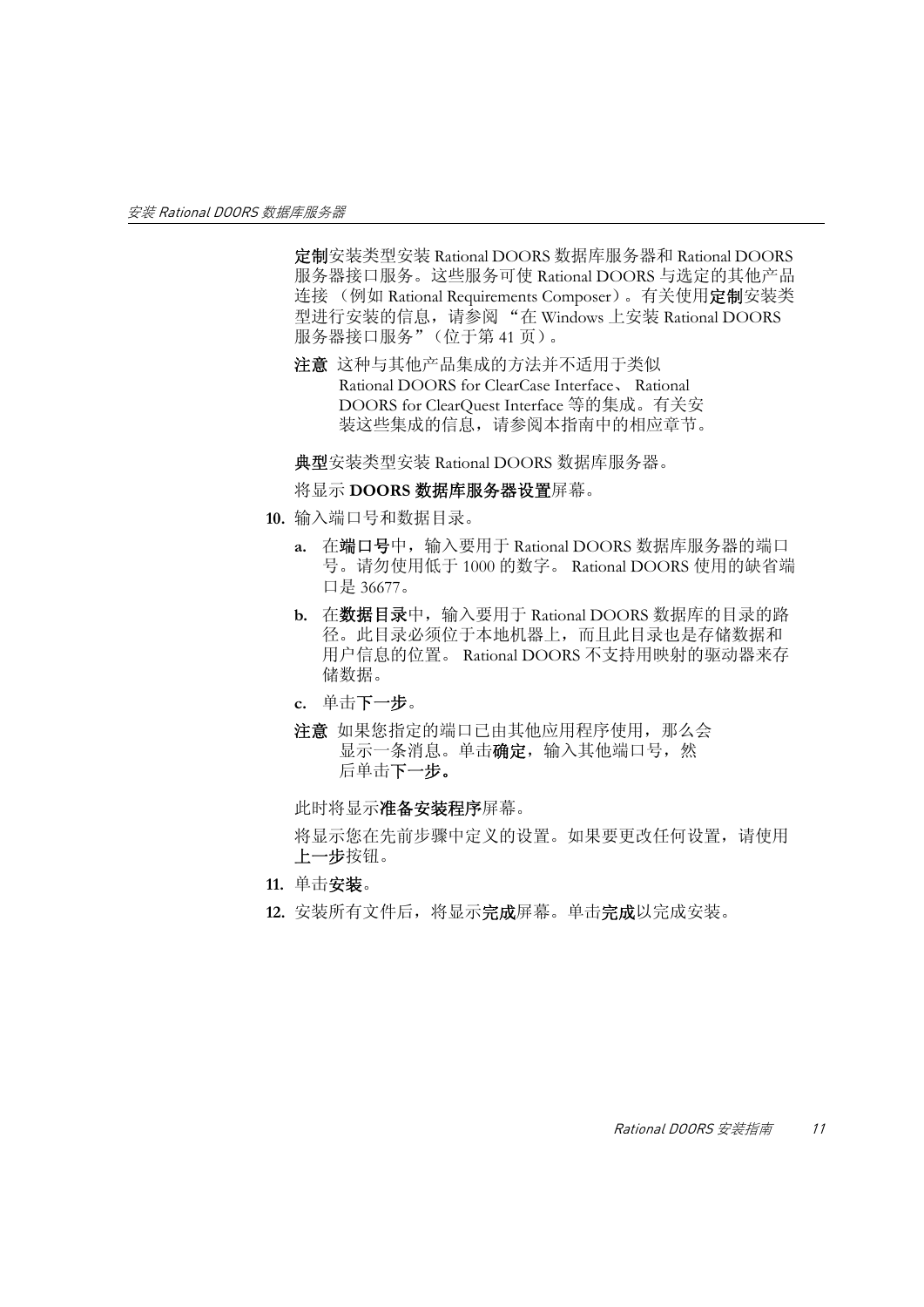### <span id="page-21-1"></span><span id="page-21-0"></span>安装 Rational DOORS 客户机

如果您在同一机器上安装 Rational DOORS 客户机和 Rational DOORS 数 据库服务器,请首先安装 Rational DOORS 客户机。

- **1.** 确保您具有 Rational DOORS 9.2 许可证。有关许可的更多信息,请 参阅 **Rational License Server TL** 许可指南,可从 **Rational Lifecycle Solutions DVD** 以及我们的 Web 站点获取此指南,网址为 http:// publib.boulder-.ibm.com/infocenter/rsdp-/v1r0m0/index.jsp。
- **2.** 检查您是否满足系统需求。系统需求的详细信息在我们的 Web 站点 上,网址为 http://www-01.ibm.com/software/awdtools/doors/ sysreqs/。
- **3.** 确保系统上已安装了 IBM Rational License Server TL。关于安装 Rational License Server TL 的信息,请参阅 **Rational License Server TL**  许可证指南。
- **4.** 确保您已作为本地管理员登录到计算机,而非具有管理员特权的用 户。

如果您无法以本地管理员身份登录到计算机,请参阅 ["作为非管理](#page-104-2) 员用户安装 [Rational DOORS](#page-104-2)"(位于第 95 页)。

- **5.** 关闭其他所有应用程序。特别是,关闭 Microsoft Office 应用程序, 包括 Microsoft Office 工具栏。
- **6.** 您可以通过 Rational Solutions DVD 安装,也可以通过从 Rational Web 站点下载 Rational DOORS 软件来安装。

如果从 DVD 安装:

**a.** 请将 **Rational Lifecycle Solutions DVD** 放入 DVD-ROM 驱动器, 浏览到 **Rational Lifecycle Solutions Clients**,然后单击以进行安 装。

**Rational Lifecycle Solutions Setup** 将会运行,并显示欢迎屏幕。

**b.** 单击下一步。

此时将显示**许可协议**屏幕。

**c.** 如果您接受许可协议的条款,请选择我接受 **...** 选项,然后单击 下一步。

将显示选择产品屏幕。

**d.** 如果您只希望安装 Rational DOORS,请清除所有其他选项,然 后单击下一步。请转至[步骤](#page-22-0) 9。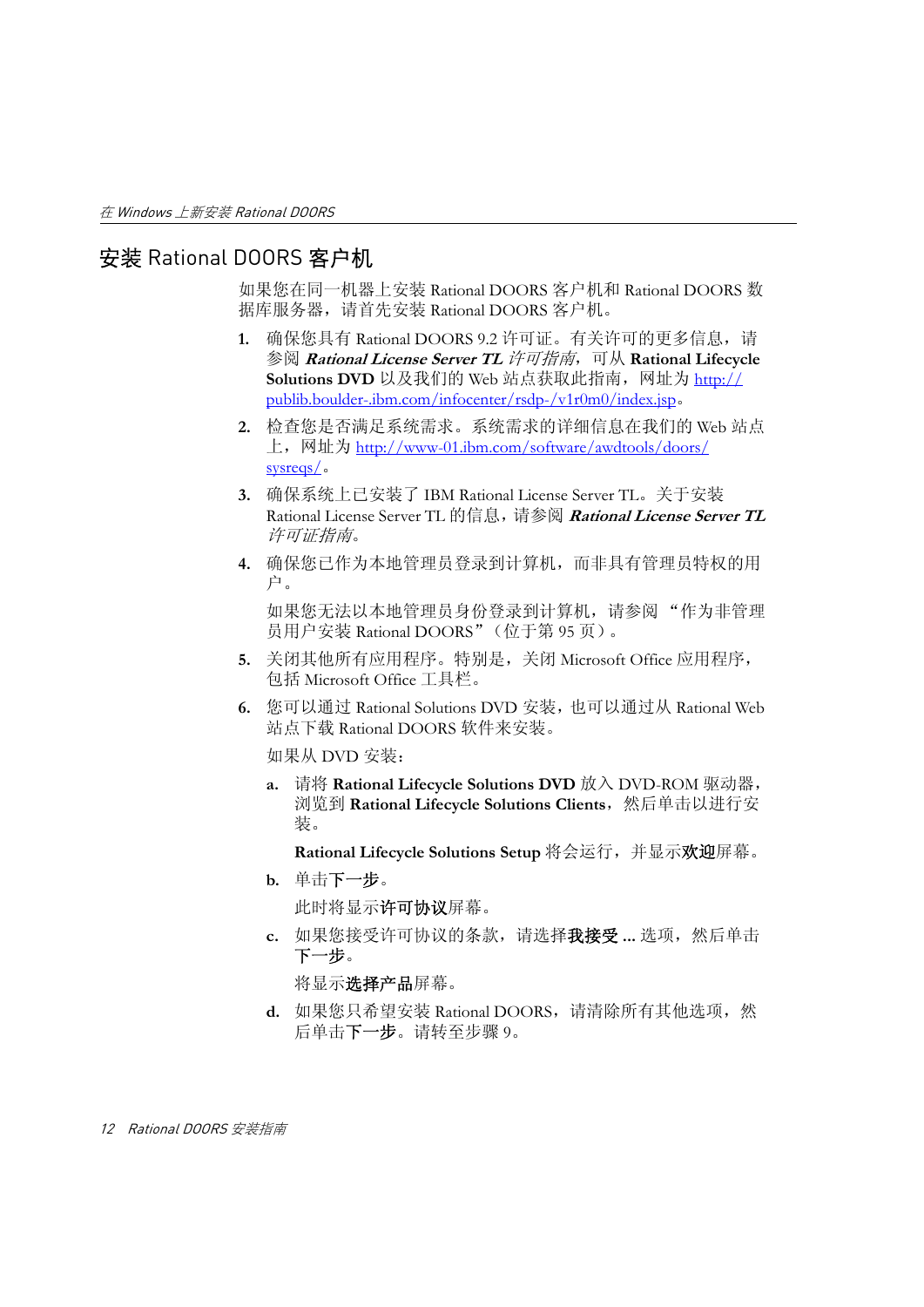有关安装非 Rational DOORS 产品的信息,请参阅相应的安装手 册,可从 **Rational Lifecycle Solutions DVD** 中获取。

如果是从 Web 站点下载了 Rational DOORS 客户机软件,请浏览至 您下载的文件,并双击。

此时将显示欢迎屏幕。

**7.** 单击下一步。

此时将显示许可协议屏幕。

- **8.** 如果您接受许可协议的条款,请选择我接受 **...** 选项,然后单击下一 步。
- <span id="page-22-0"></span>**9.** 将显示目标文件夹屏幕。

输入您要用于 Rational DOORS 安装的文件夹的路径, 或保留缺省 值。

缺省安装文件夹为 C:\Program Files\IBM\Rational\DOORS\9.2。 如果要更改目录,请执行以下操作:

- **a.** 请单击更改按钮。
- **b.** 浏览到您要安装到的目录。
- **c.** 单击确定。
- <span id="page-22-1"></span>**10.** 单击下一步。

将显示安装类型屏幕。

**11.** 选择定制安装类型或典型安装类型。

定制安装类型安装 Rational DOORS 客户机、 Rational DOORS for Rational Quality Manager Interface 客户机和 Rational DOORS for Rational Quality Manager Interface 服务器。有关使用定制安装类型的 信息, 请参阅"安装 Rational DOORS for Rational Quality Manager Interface["\(位于第](#page-23-0) 14 页)。

典型安装类型将安装 Rational DOORS 客户机。

**12.** 单击下一步。

将显示 **DOORS** 数据库设置屏幕。

**13.** 在数据库端口字段中输入 Rational DOORS 数据库服务器正在使用的 端口号, 在数据库主机字段中输入 Rational DOORS 数据库服务器机 器的名称。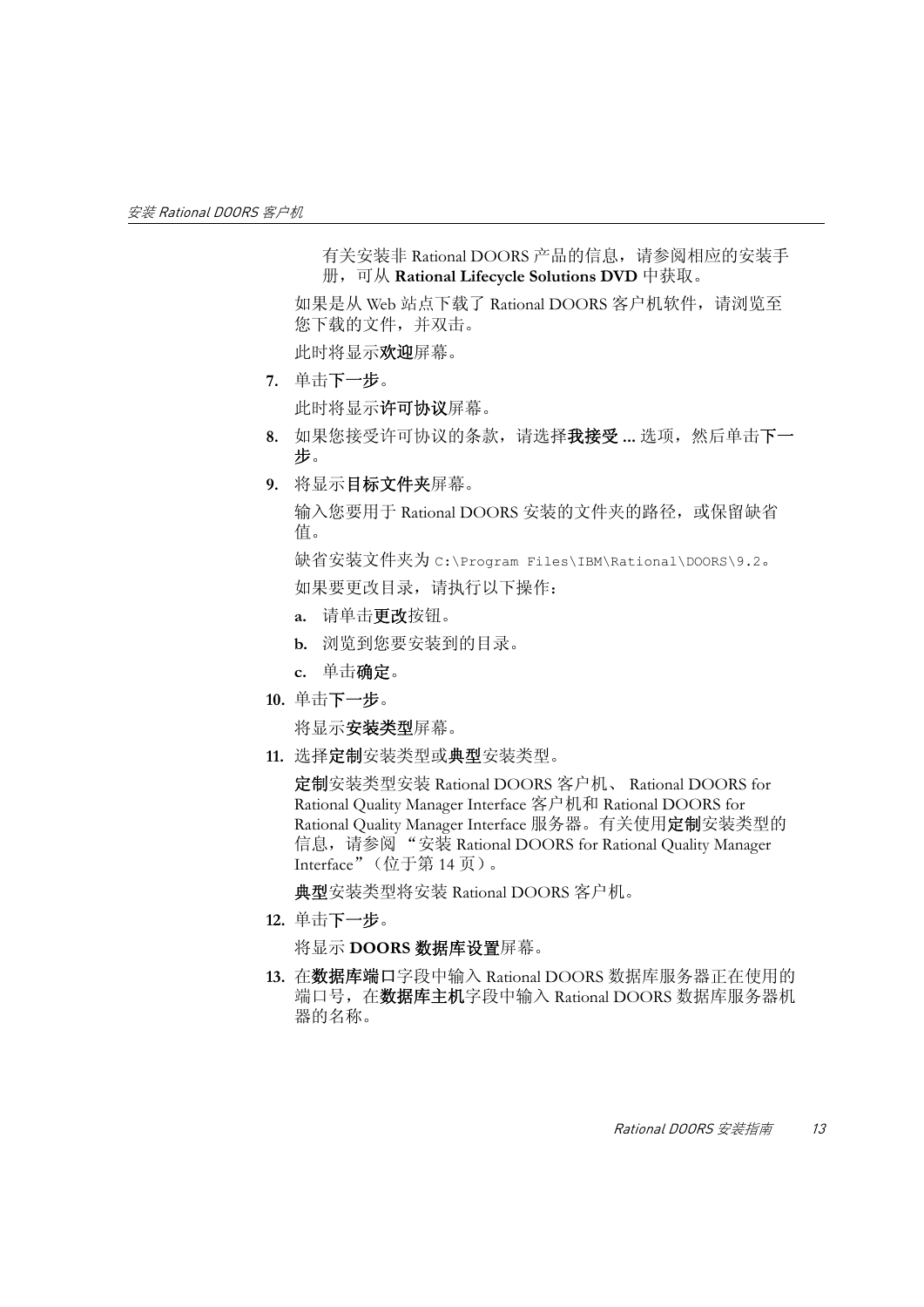**14.** 单击下一步。

将显示许可证信息屏幕。

**15.** 如果没有许可证的详细信息,请选择稍后提供许可证信息。

如果您知道 Rational DOORS 许可证的位置,请在相应字段中输入该 信息。

• 许可证服务器

如果您在使用浮动许可证,请以"端口。主机"的格式输入许可 证服务器的位置,例如 19353@licenseserver。

• 本地许可证文件

如果您具有节点锁定的许可证,请将其复制到您计算机上的某 个文件夹,然后输入该文件的路径。

- 注意如果您以非管理员用户身份安装,那么必须根据此 屏幕提供许可证信息。
- **16.** 单击下一步。

此时将显示准备安装程序屏幕。

将显示您在先前步骤中定义的设置。如果要更改任何设置,请使用 上一步按钮。

如果您要创建桌面快捷方式,请选中相应的复选框。

**17.** 单击安装。

**18.** 复制完所有文件后,将显示完成屏幕。

#### <span id="page-23-0"></span>安装 Rational DOORS for Rational Quality Manager Interface

您可使用**定制安装**屏幕来安装 Rational DOORS for Rational Ouality Manager Interface,这是 Rational DOORS 客户机安装的一部分。您可使 用 定制安装屏幕来安装 Rational DOORS 客户机和 Rational DOORS for Rational Quality Manager Interface。

要安装 Rational DOORS 客户机,请遵照 "安装 [Rational DOORS](#page-21-0) 客户 [机"\(位于第](#page-21-0)12页)中的步骤进行操作。无论使用典型安装类型还是 使用定制安装类型来安装 Rational DOORS 客户机, 安装过程均相同。

Rational DOORS for Rational Quality Manager Interface 由两个独立组件构 成:

[Rational DOORS for Rational Quality Manager Interface](#page-24-0) 客户机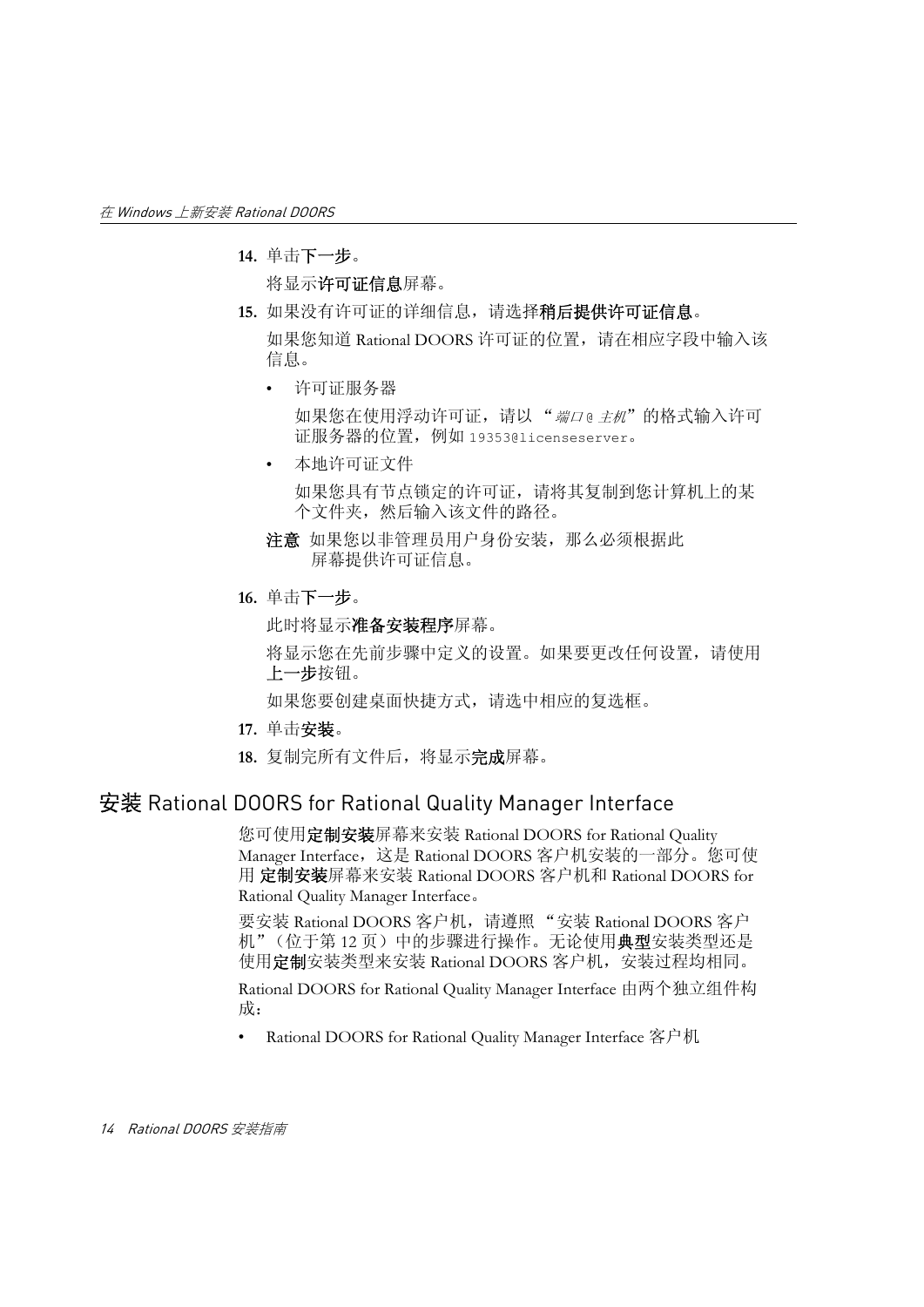• [Rational DOORS for Rational Quality Manager Interface](#page-25-0) 服务器

您可以安装其中一个或同时安装这两个组件。选择后, 在定制安装屏幕 上单击下一步, 随后您选择的内容将与 Rational DOORS 客户机一起安 装。

注意 如果正在升级 Rational DOORS for Rational Quality Manager Interface 的版本, 必须输入和前一版本完 全相同的详细信息。例如,您必须在 **RQMI** 服务器 端口号字段输入前一版本安装时所输入的相同的详 细信息。

#### <span id="page-24-0"></span>Rational DOORS for Rational Quality Manager Interface 客户机

#### 要安装 **Rational DOORS for Rational Quality Manager Interface** 客户 机,请执行以下操作:

- **1.** 按照 "安装 [Rational DOORS](#page-21-0) 客户机"(位于第 12 页)中的[步骤](#page-21-1) 1 到[步骤](#page-22-1) 10 进行操作。
- 2. 在安装类型屏幕上, 选择定制安装类型。 将显示定制安装屏幕。
- 3. 选择 DOORS Rational Quality Manager Interface, 然后单击下一 步。

将显示 **DOORS** 数据库服务器设置屏幕。

**4.** 在数据库端口字段中输入 Rational DOORS 数据库服务器正在使用的 端口号, 在数据库主机字段中输入 Rational DOORS 数据库服务器机 器的名称,然后单击下一步。

将显示 **Rational Quality Manager Interface** 屏幕。

**5.** 输入 Rational Quality Manager 服务器详细信息:

| 字段名称        | 详细信息                                                                     |
|-------------|--------------------------------------------------------------------------|
| RQMI 服务器端口号 | 输入 Rational DOORS for Rational<br>Quality Manager Interface 服务器<br>的端口号。 |
| RQM 服务器     | 输入 Rational Quality Manager 服<br>务器机器的名称。                                |

**6.** 单击下一步。

将显示许可证信息屏幕。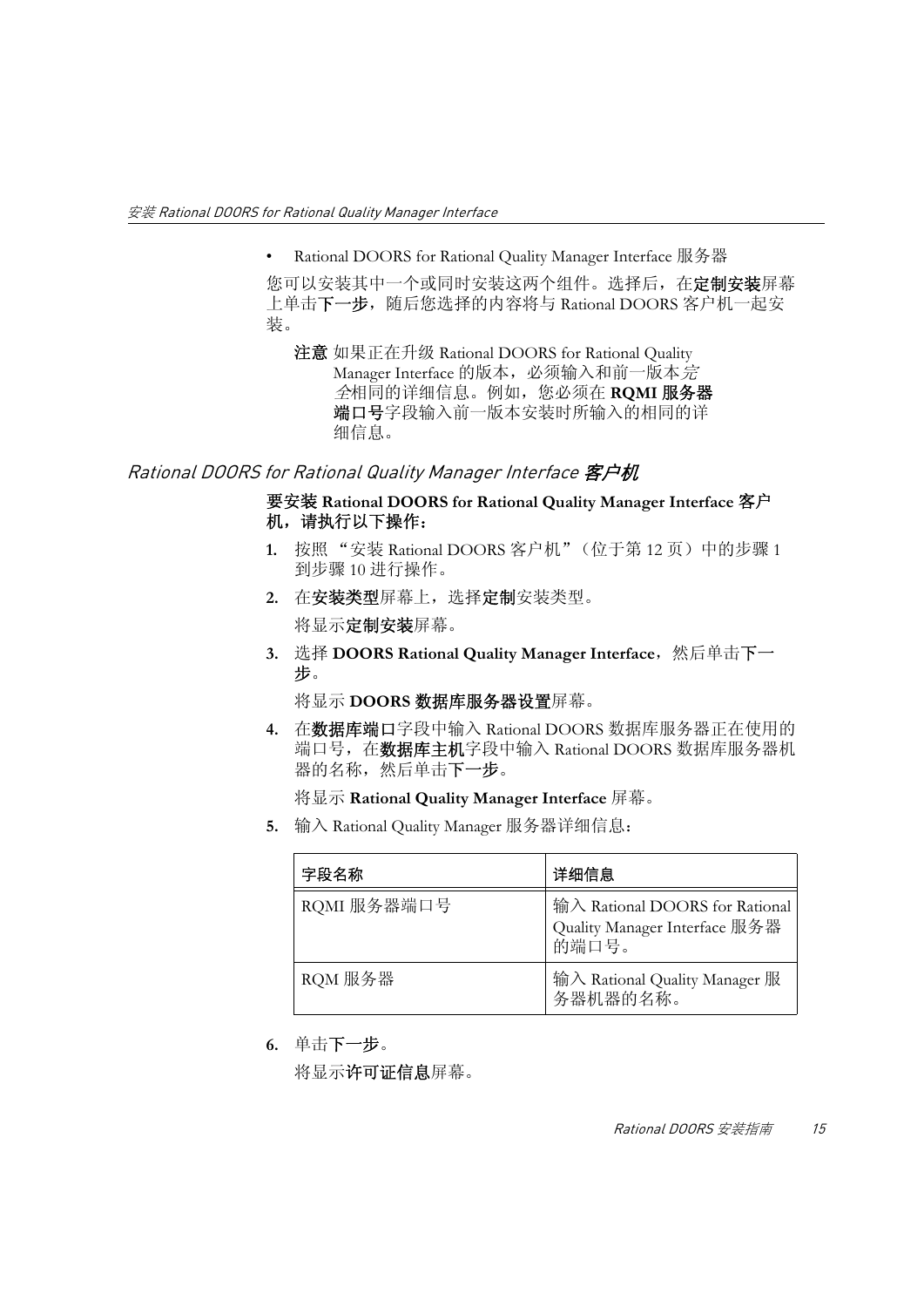- **7.** 如果没有许可证的详细信息,请选择稍后提供许可证信息。 如果您知道 Rational DOORS 许可证的位置,请在相应字段中输入该 信息。
	- 许可证服务器

如果您在使用浮动许可证,请以"端口e 主机"的格式输入许可 证服务器的位置,例如 19353@licenseserver。

• 本地许可证文件

如果您具有节点锁定的许可证,请将其复制到您计算机上的某 个文件夹,然后输入该文件的路径。

- 注意如果您以非管理员用户身份安装,那么必须根据此 屏幕提供许可证信息。
- **8.** 单击下一步。

此时将显示准备安装程序屏幕。

将显示您在先前步骤中定义的设置。如果要更改任何设置,请使用 上一步按钮。

如果您要创建桌面快捷方式,请选中相应的复选框。

**9.** 单击安装。

**10.** 复制完所有文件后,将显示完成屏幕。

将会安装 Rational DOORS 客户机,并且 Rational DOORS for Rational Quality Manager Interface 客户机文件会安装在 \DOORS\9.2\RQMInterface\Client\ 目录中。

#### <span id="page-25-0"></span>Rational DOORS for Rational Quality Manager Interface 服务器

#### 要安装 **Rational DOORS for Rational Quality Manager Interface** 服务 器,请执行以下操作:

- **1.** 按照 "安装 [Rational DOORS](#page-21-0) 客户机"(位于第 12 页)中的[步骤](#page-21-1) 1 到[步骤](#page-22-1) 10 进行操作。
- 2. 在安装类型屏幕上, 选择定制安装类型, 然后单击下一步。 将显示定制安装屏幕,并且已选择了 **DOORS**。
- **3.** 选择 **Rational Quality Manager Interface** 服务器,单击图标,然后选 择一个安装选项。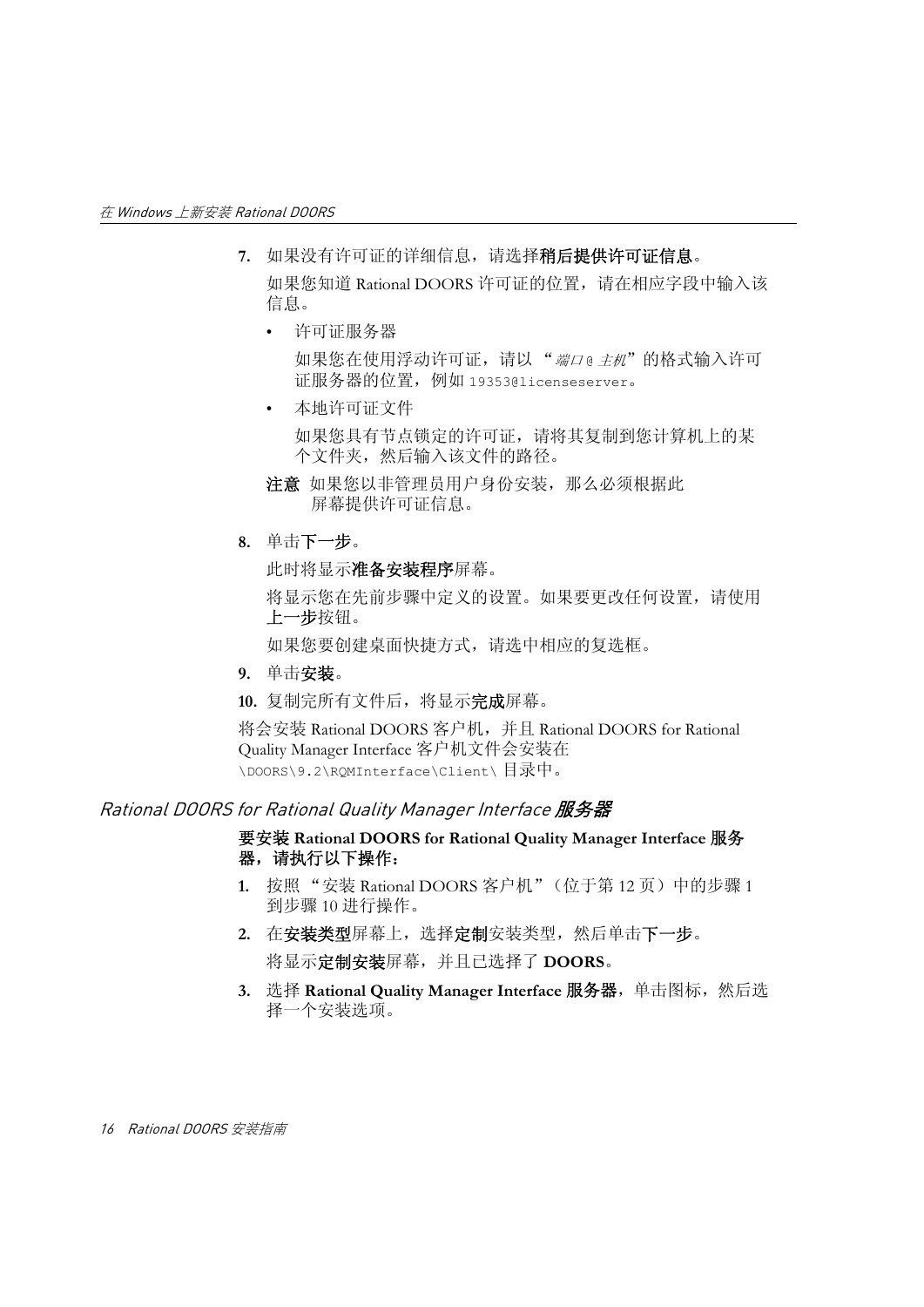**4.** 单击下一步。

将显示 **DOORS** 数据库服务器设置屏幕。

**5.** 在数据库端口字段中输入 Rational DOORS 数据库服务器正在使用的 端口号, 在数据库主机字段中输入 Rational DOORS 数据库服务器机 器的名称,然后单击下一步。

将显示 **Rational Quality Manager Interface** 屏幕。

**6.** 输入以下详细信息:

| 字段名称        | 详细信息                                                                     |
|-------------|--------------------------------------------------------------------------|
| RQMI 服务器端口号 | 输入 Rational DOORS for Rational<br>Quality Manager Interface 服务器<br>的端口号。 |
| RQM 服务器     | 输入 Rational Quality Manager 服<br>务器机器的名称。                                |
| RQM 用户      | 输入 Rational Quality Manager 用<br>户的名称。                                   |
| RQM 密码      | 输入 Rational Quality Manager 用<br>户的密码。                                   |
| RQM 端口      | 输入安装有 Rational Quality<br>Manager 的机器的端口号。                               |

**7.** 单击下一步。

将显示 **Rational Quality Manager Interface DOORS** 用户屏幕。

**8.** 输入以下详细信息:

| 字段名称       | 详细信息                         |
|------------|------------------------------|
| DOORS 用户   | 输入 Rational DOORS 用户的名<br>称。 |
| DOORS 用户密码 | 输入 Rational DOORS 用户的密<br>码。 |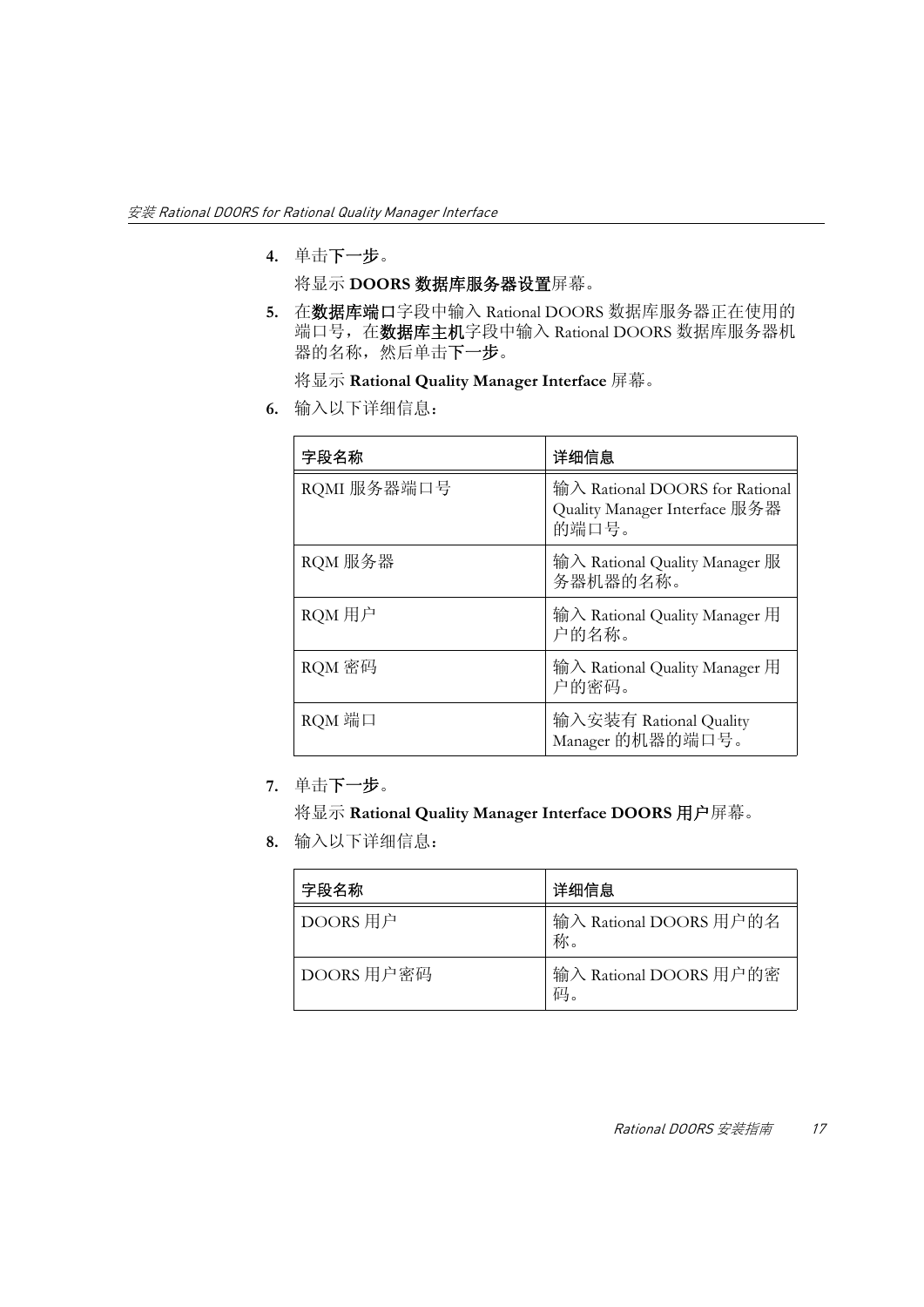**9.** 单击下一步。

将显示许可证信息屏幕。

**10.** 如果没有许可证的详细信息,请选择稍后提供许可证信息。

如果您知道 Rational DOORS 许可证的位置,请在相应字段中输入该 信息。

• 许可证服务器

如果您在使用浮动许可证,请以"端口。主机"的格式输入许可 证服务器的位置,例如 19353@licenseserver。

• 本地许可证文件

如果您具有节点锁定的许可证,请将其复制到您计算机上的某 个文件夹,然后输入该文件的路径。

- 注意如果您以非管理员用户身份安装,那么必须根据此 屏幕提供许可证信息。
- **11.** 单击下一步。

此时将显示准备安装程序屏幕。

将显示您在先前步骤中定义的设置。如果要更改任何设置,请使用 上一步按钮。

如果您要创建桌面快捷方式,请选中相应的复选框。

- **12.** 单击安装。
- **13.** 复制完所有文件后,将显示完成屏幕。

将会安装 Rational DOORS 客户机,并且 Rational DOORS for Rational Quality Manager Interface 服务器文件会安装在 \DOORS\9.2\RQMInterface\Server\ 目录中。

有关 Rational DOORS for Rational Quality Manager Interface 的更多信息, 请参阅其相关文档集。

#### <span id="page-27-0"></span>静默安装

Rational DOORS 9.2 支持静默安装。这意味着您不必从头开始安装 Rational DOORS 并一次又一次地选择相同选项,而是可以创建一个安装 程序,用于一次性记录首选设置,从而使您能够以更经济高效且快速的 方式进行安装。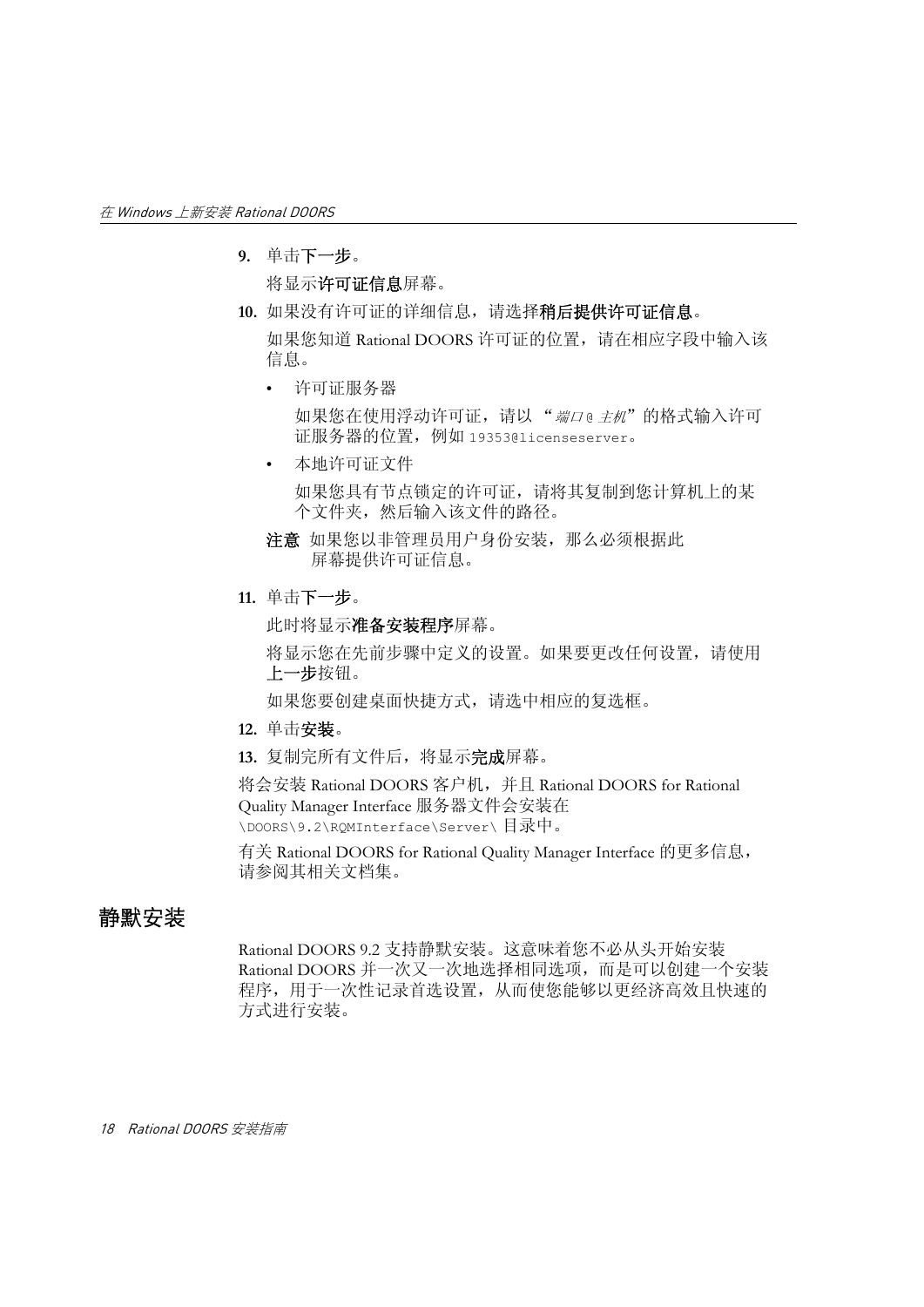要运行静默安装,请从命令行中运行每个产品的安装程序。对于 Rational DOORS 数据库服务器, 请按以下格式输入命令:

```
C:\doors_server\setup.exe /s /v"/l*v 
\"C:\doors_server\install.log\" /qn
PORTNUMBER=\"36677\"
DATABASEDIR=\"C:\Program Files\IBM\Rational\DOORS\9.2\data\" 
INSTALLDIR=\"C:\Program Files\IBM\Rational\DOORS\9.2\""
```
对于 Rational DOORS 客户机, 请按以下格式输入命令:

```
setup.exe /s /v"/l*v 
\"C:\doors_client\install.log\" /qn
INSTALLDIR=\"C:\Program Files\IBM\Rational\DOORS\" 
CLIENTDATA=\"36677@server_machine\"
TLLICENSESERVER=\"19353@license_server\"
LAPAGREE=\"Yes\"
```

```
注意 如果在 Windows Vista 上运行静默安装,需要确保 "用
   户帐户控制"已关闭。
```
在编制 Rational 产品安装脚本时,必须按照以下顺序执行:

首先是 Rational DOORS、 Rational Synergy、 Rational Change 和 Rational Tau 中的任意一项。然后是 Rational DOORS Analyst Add On。最后是所 有其他产品和集成。

如果有错误,静默安装程序将不会显示任何对话框。但是,静默安装的 状态信息将记录在命令行中创建的名为 **install.log** 的日志文件中。您可 以随需指定任何名称和位置。

#### <span id="page-28-0"></span>启动 Rational DOORS

#### <span id="page-28-1"></span>对于指向空数据文件夹的安装

- **1.** 单击开始 **>** 所有程序 **> IBM Rational > IBM Rational DOORS 9.2**。 将显示一个 Rational DOORS 报告。
- **2.** 单击确定。

将显示 "更改密码"对话框。

**3.** 在新密码字段和确认新密码字段中输入您希望用于管理员用户的密 码。密码长度必须至少为六个字符。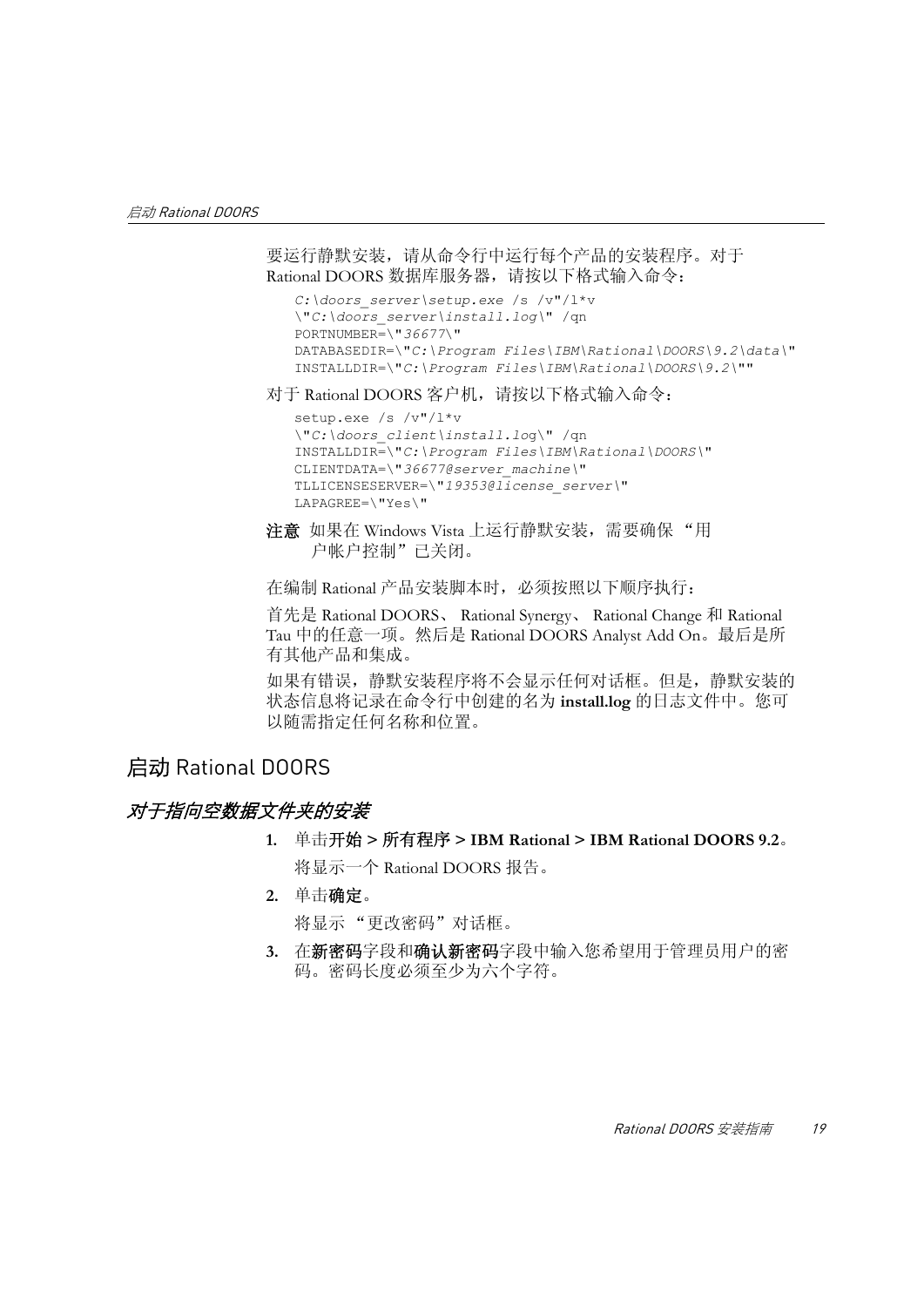- **4.** 单击 确定。
	- 注意记录下此密码。如果忘记此密码,那么必须联系支 持人员。
- **5.** 将显示 DOORS Explorer 和欢迎界面。
- **6.** 单击关闭以关闭欢迎界面。
- **7.** 创建用户帐户。

由于管理员帐户仅能在紧急情况下使用,因此您需要创建一个用户 帐户以在下次登录到 Rational DOORS 时使用:

- **a.** 单击工具 **>** 管理用户。
- b. 在用户选项卡上,单击新建。
- **c.** 在用户名框中输入一个用户名。
- **d.** 单击数据库管理员用户类型。
- **e.** 单击确定。
- **f.** 单击确定。
- **8.** 退出 Rational DOORS (单击文件 **>** 退出)。 请勿以管理员用户身份一直保持登录状态。

#### <span id="page-29-0"></span>对于指向现有 Rational DOORS 数据的安装

- **1.** 单击开始 **>** 所有程序 **> IBM Rational > IBM Rational DOORS 9.2**。 将装入 Rational DOORS 并显示 Rational DOORS 登录屏幕。
- **2.** 输入 Rational DOORS 用户名和密码,然后单击确定。如果没有 Rational DOORS 用户名, 请联系您的 Rational DOORS 管理员。
- **3.** 将显示数据库浏览器。

#### <span id="page-29-1"></span>RDS、 Rational DOORS 数据库和 UUID

使用 Rational Directory Server (RDS) 时, 将在数据子文件夹 (例如 C:\Program Files\IBM\Rational\DOOORS\9.2\data\)中创建两个文 件:

- tds valid id.txt
- tds registered.txt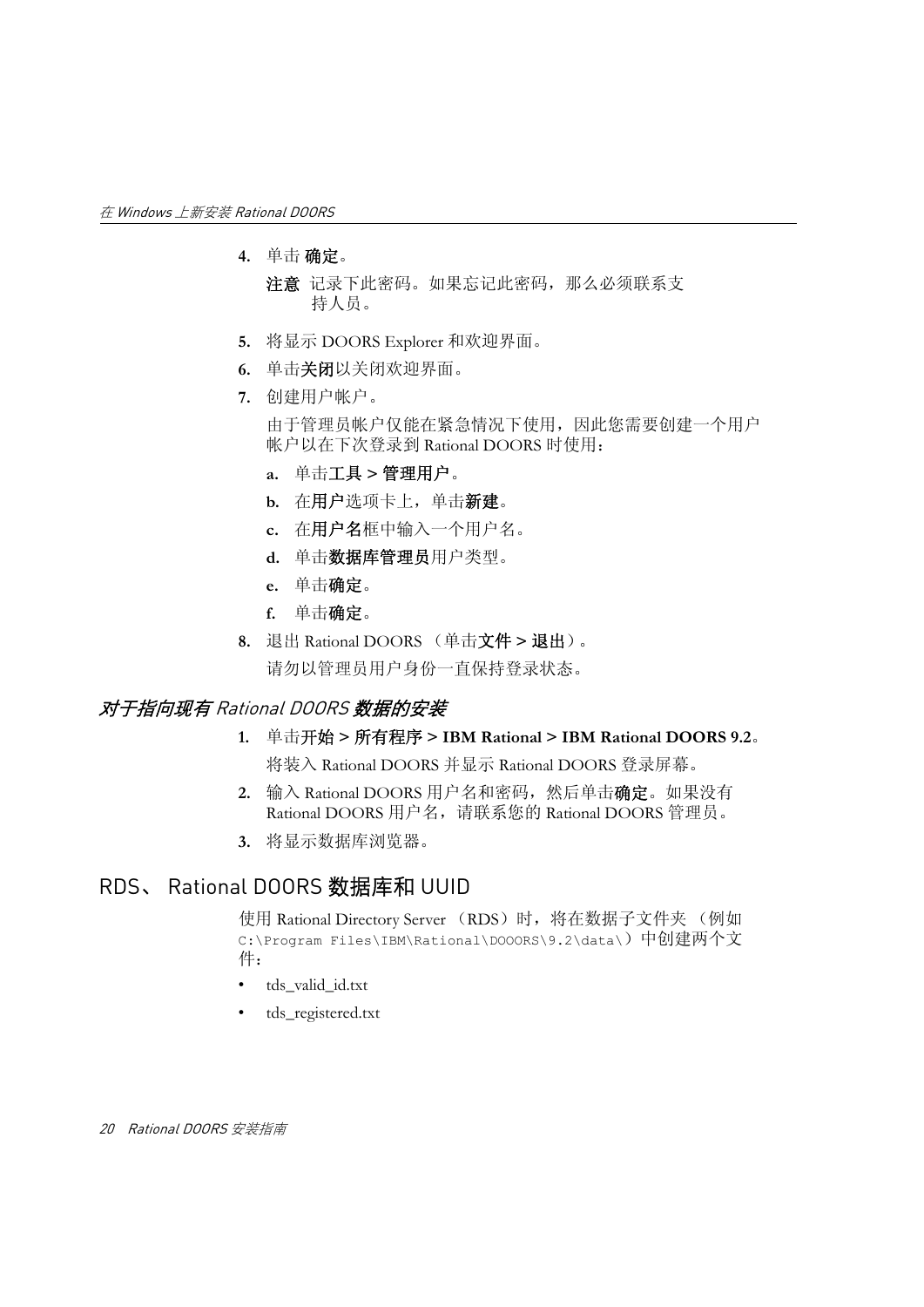这些文件用于将数据库与通用唯一标识 (UUID)关联。

#### <span id="page-30-0"></span>tds\_valid\_id.txt

此文件表示数据库中存储的存储库标识是一个获取自 RDS 的有效 UUID。只要存在此文件,就无法用其他 UUID 注册此数据库。 如果要将数据库副本作为具有其他 UUID 的新数据库进行部署,那么需 要删除此文件。如果要保留当前 UUID,那么不得删除此文件。

#### <span id="page-30-1"></span>tds registered.txt

此文件表示数据库中存储的存储库标识是一个当前配置的 RDS 已识别 的有效 UUID。如果存在此文件,除非在 RDS 注册表中找到此 UUID, 否则数据库服务器无法运行。

如果要在新 RDS 服务器上使用数据库的现有 UUID 重新部署数据库, 那么需要删除此文件。还必须确保未删除 tds\_valid\_id.txt 文件。

#### <span id="page-30-2"></span>安装 Rational DOORS 示例数据

还提供了一个已填充有数据的示例数据库。

通过使用示例数据库, Rational DOORS 新用户无需访问任何生产数据, 也无需安装本地 Rational DOORS 数据库服务器,即可熟悉 Rational DOORS。

#### 要安装示例数据,请执行以下操作:

- **1.** 确保您已在机器上安装了 Rational DOORS 客户机。
- **2.** 如果您的机器上已安装了先前版本的 Rational DOORS 的培训数据 库,请将其除去。
- **3.** 关闭其他所有应用程序。特别是,关闭 Microsoft Office 应用程序, 包括 Microsoft Office 工具栏。
- **4.** 从 Web 站点下载 Rational DOORS 示例数据软件,浏览至您下载的 文件,并双击。

此时将显示欢迎屏幕。

**5.** 单击下一步。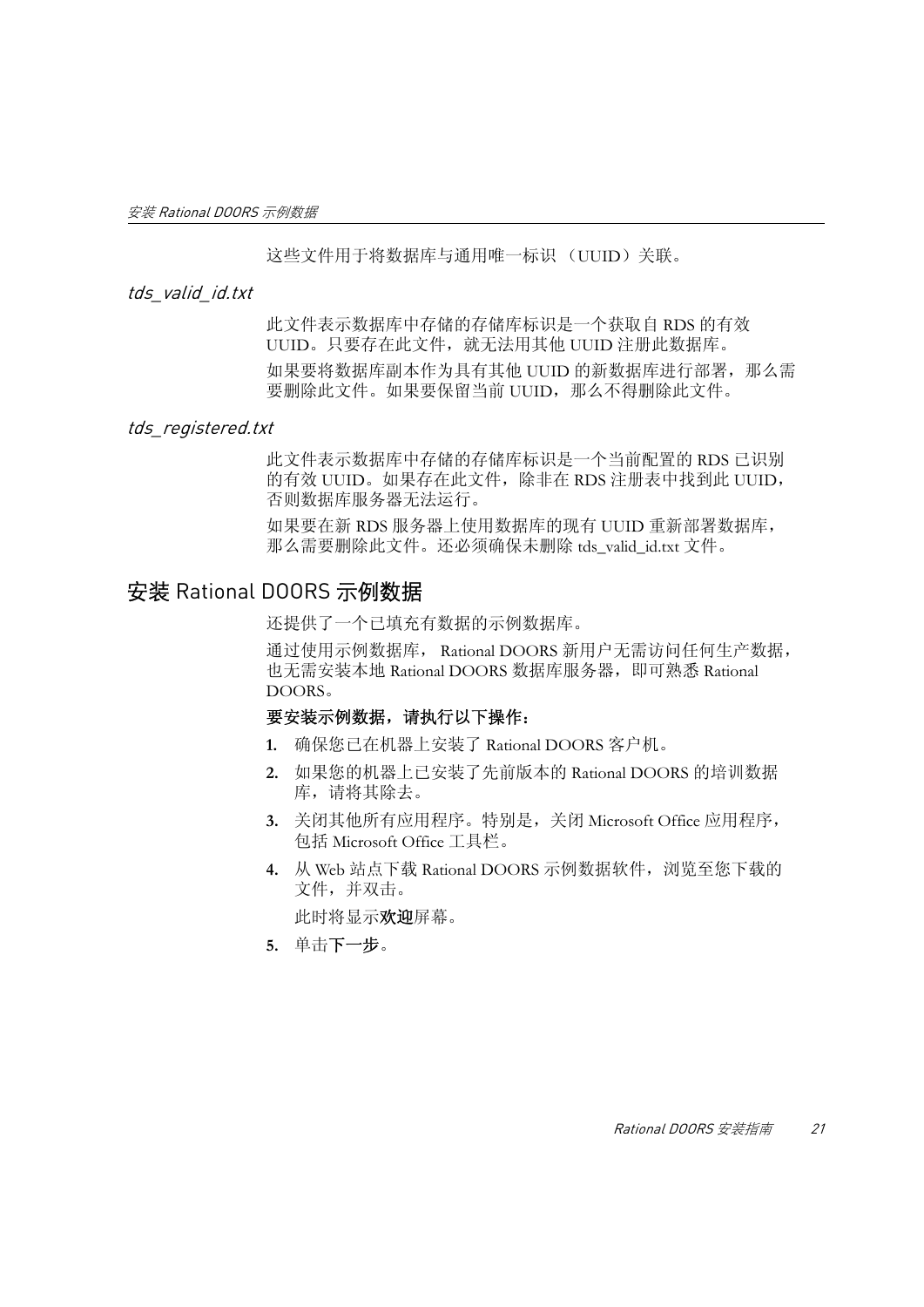将显示许可协议屏幕。

**6.** 如果您接受许可协议的条款,请选择我接受 **...** 选项,然后单击下一 步。

此时将显示准备安装程序屏幕。

**7.** 单击安装。

复制完所有文件后,将显示完成屏幕。

- **8.** 单击完成。
- **9.** 运行示例数据库以确保其安装正确。

单击开始 **>** 所有程序 **> IBM Rational> IBM Rational DOORS 9.2** 示 例数据。

#### <span id="page-31-0"></span>卸载 Rational DOORS

使用 Windows 控制面板中的添加或删除程序来除去 9.2 版本的 Rational DOORS 数据库服务器、Rational DOORS 客户机或 Rational DOORS 示例 数据。

注意在 Windows Vista 上卸载 Rational DOORS 示例数据时, 将显示一个警告对话框。单击自动关闭应用程序。该 软件将会正常卸载。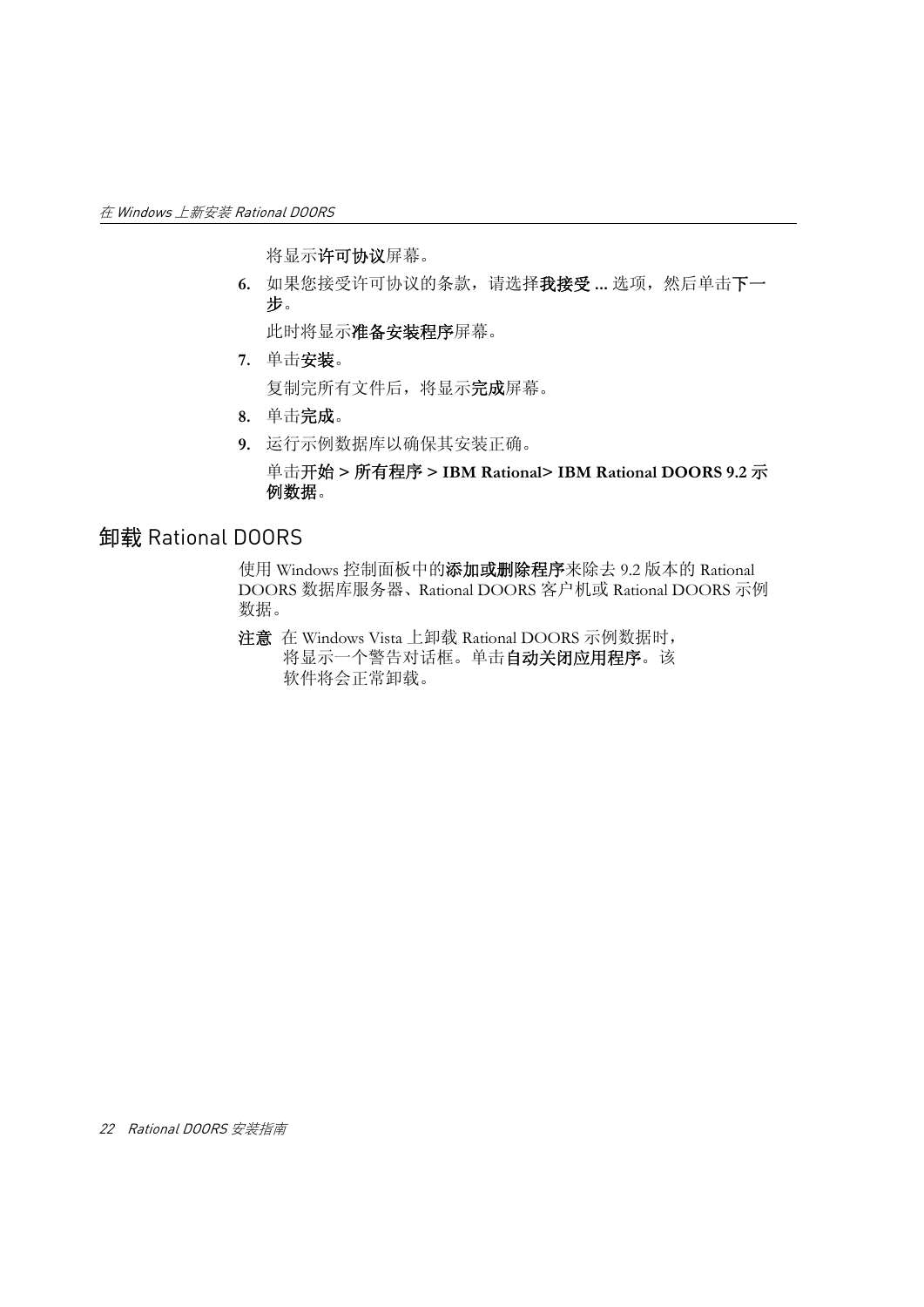# <span id="page-32-0"></span>4 从 V9.0 及更高版本升级

<span id="page-32-5"></span>本章描述如何从 V9.0 和 V9.1 升级到 Rational DOORS 9.2。

- 从 9.0 和 9.1 升级到 [Rational DOORS 9.2](#page-32-1) 的用户参考信息
- [升级和集成](#page-33-1)
- 将数据迁移至 [Rational DOORS 9.2](#page-33-2)
- 安装 [Rational DOORS](#page-34-0)
- [检查安装](#page-35-0)

### <span id="page-32-1"></span>从 9.0 和 9.1 升级到 Rational DOORS 9.2 的用户参考信息

在所有情况下, Rational DOORS 9.2 缺省安装到名为 \IBM\Rational\DOORS\9.2 的新目录,并在成功安装后将除去 V9.0 或 V9.1。

您无法将 Rational DOORS 9.2 安装到与当前安装相同的目录。

成功安装 Rational DOORS 9.2 后,开始 **>** 所有程序 **> IBM Rational** 菜单 将显示 **IBM Rational DOORS 9.2**。

#### <span id="page-32-2"></span>数据迁移

可使用下列两种方法之一:

- 安装 Rational DOORS 9.2,然后将 V9.0 或 V9.1 数据复制到 9.2 数据 文件夹
- 安装 Rational DOORS 9.2 数据库服务器时, 在"数据库设置"屏幕 中输入 V9.0 或 V9.1 数据文件夹的路径。

#### <span id="page-32-3"></span>Licensing

如果您已在运行 V9.0 或 V9.1 并且具有有效维护协议,那么无需新的 Rational DOORS 9.2 软件许可证。

#### <span id="page-32-4"></span>V9.0 与 Rational DOORS 9.2 之间的兼容性

• V9.0 客户机可连接到 Rational DOORS 9.2 数据库服务器。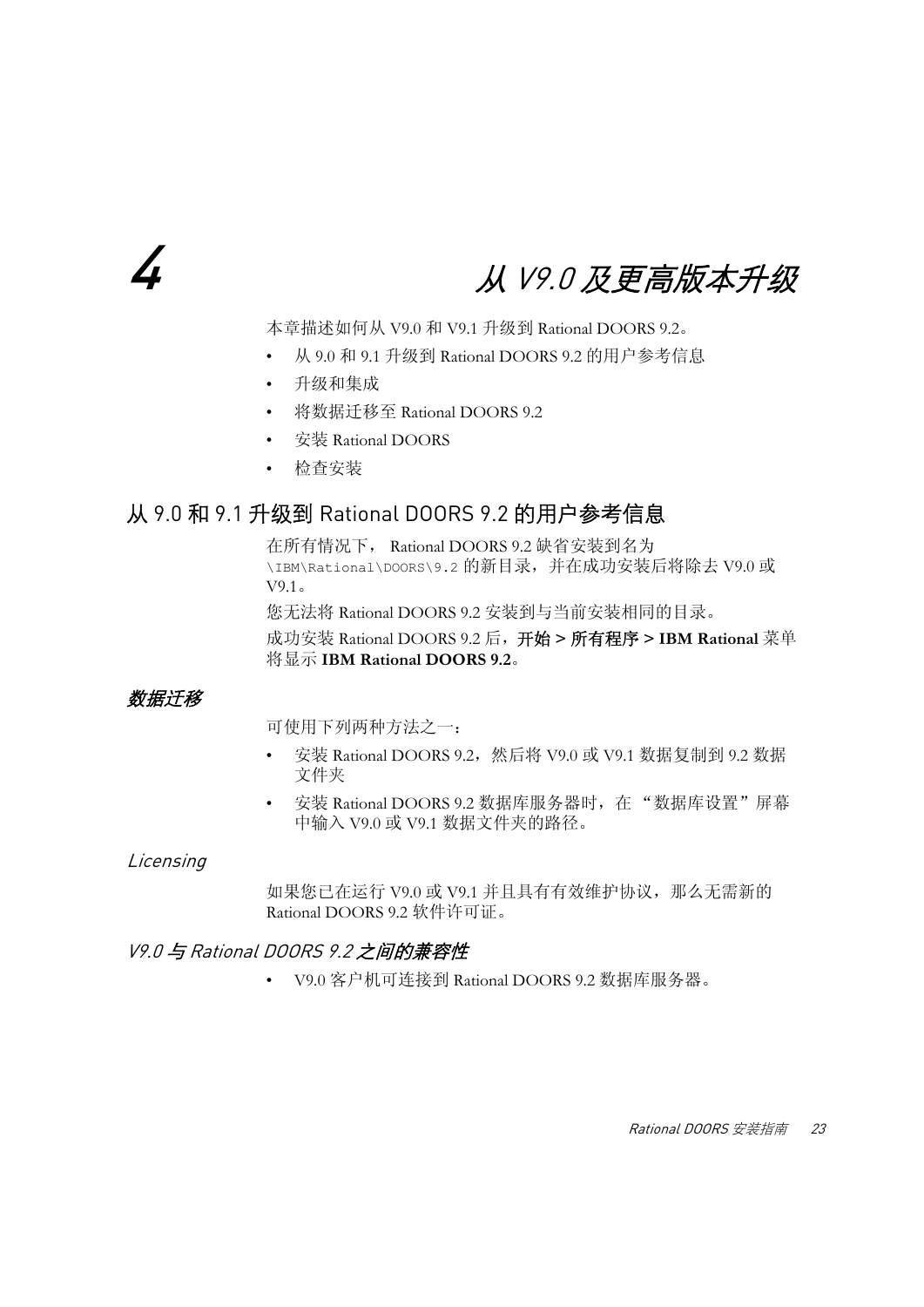- Rational DOORS 9.2 客户机可连接到 V9.0 数据库服务器。
- Rational DOORS 9.2 可读取 V9.0 数据。
- V9.0 客户机可读取 Rational DOORS 9.2 项目或模块归档和分区。

#### <span id="page-33-0"></span>V9.1 与 Rational DOORS 9.2 之间的兼容性

- V9.1 客户机可连接到 Rational DOORS 9.2 数据库服务器。
- Rational DOORS 9.2 客户机可连接到 V9.1 数据库服务器。
- Rational DOORS 9.2 可读取 V9.1 数据。
- V9.1 客户机可读取 Rational DOORS 9.2 项目或模块归档和分区。

#### <span id="page-33-1"></span>升级和集成

如果从 V9.0 或 V9.1 升级到 9.2 并且希望让集成与 Rational DOORS 9.2 一 起运行,那么需要重新安装这些集成。

注意如果已定制了 **addins.idx** 文件,那么请先将其备份, 然后再进行升级。将 Rational DOORS 从 9.0 或 9.1 升级 到 9.2 时,将覆盖 **addins.idx** 的当前版本。

如果升级 Quality Center Integration 以与 Rational DOORS 9.2 一起运行, 那么无法再使用或创建与 8.3 数据库的数据连接。

#### <span id="page-33-2"></span>将数据迁移至 Rational DOORS 9.2

为安全起见,在尝试迁移之前,请务必备份 Rational DOORS 数据。按 照以下步骤操作:

- **1.** 停止 Rational DOORS 数据库服务器然后将 Rational DOORS 数据目 录复制到 Rational DOORS 9.2 数据库服务器正在使用的目录。
- **2.** 启动 Rational DOORS 9.2 数据库服务器。

要启动迁移, Rational DOORS 管理员必须从 Rational DOORS 9.2 客 户机登录并确认要迁移的数据。完成迁移前任何人都不能使用 Rational DOORS。Rational DOORS 客户机可以在 Rational DOORS 数 据库服务器机器上,也可以在其他机器上。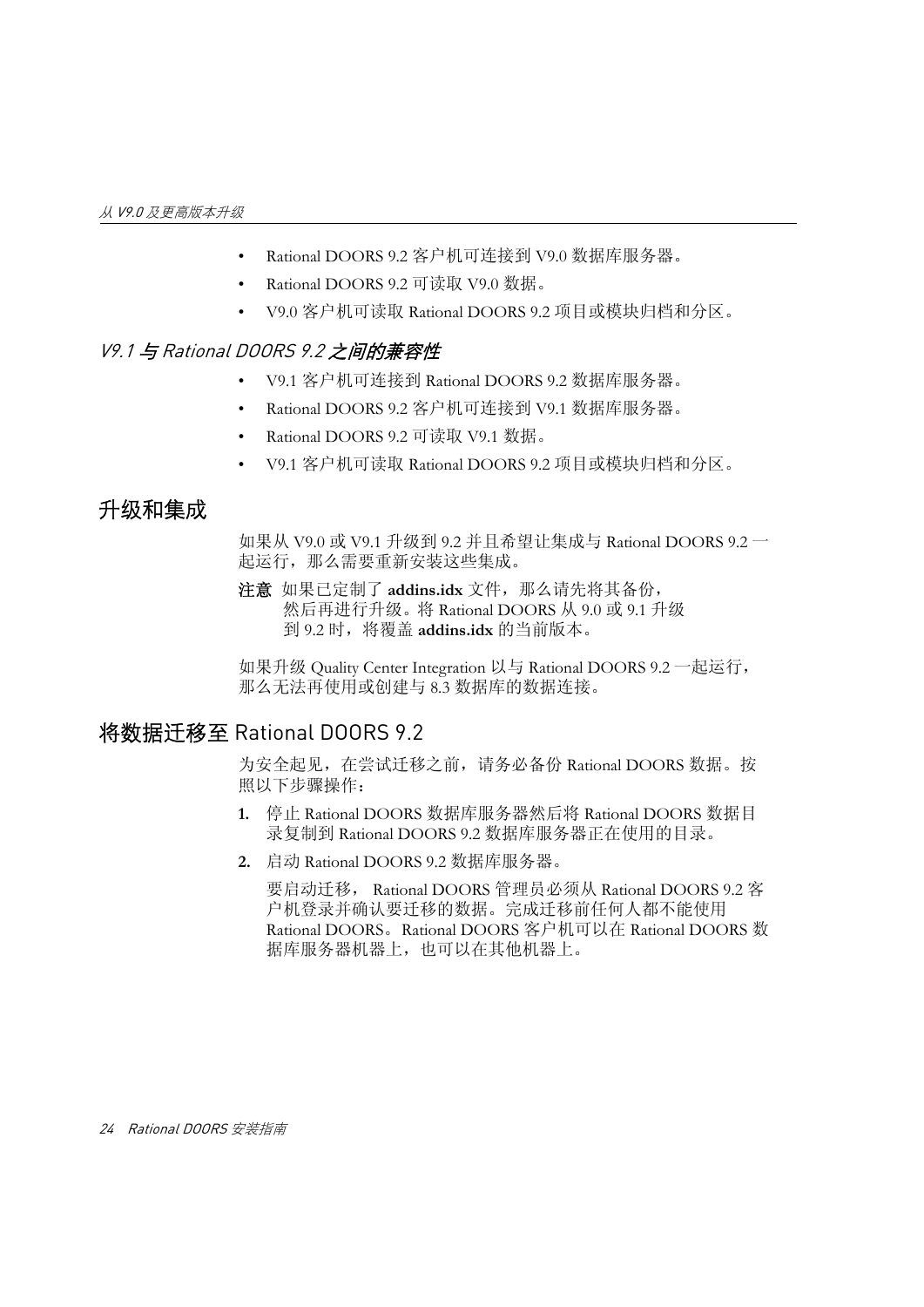如果管理员没有成功登录,或没有确认迁移是必需的,那么不会执 行迁移。

- **3.** 选择开始 **>** 程序文件 **> IBM Rational > IBM Rational DOORS 9.2**。 将显示登录屏幕。
	- 注意如果没有显示登录屏幕,那么您尚未将现有数据复 制到正确的目录。如果您选择使用归档和恢复来 迁移数据, 则不会显示对话框。
- **4.** 输入管理员密码。任何其他 Rational DOORS 用户都无法登录到未迁 移的数据库。 如果您不知道您的管理员密码,请联系本地支持部门 成功登录后,将会显示一个确认对话框。
- **5.** 单击确认以开始迁移。
	- 注意可能只需要几秒钟就能完成迁移,具体取决于您的 数据大小。

迁移完成时,将显示 "数据库浏览器"。

如果已经拥有 dbadmin 密码,请执行这些其他步骤:

- **a.** 请注销并停止 Rational DOORS 数据库服务器。
- **b.** 重置 dbadmin 密码:

打开 DOS 命令提示符,浏览至 bin 目录并以以下格式输入命 令:

doorsd -R <newpassword> -s <datadirectory>

**c.** 重新启动 Rational DOORS 数据库服务器。 您现在即可访问数据,并且其他 Rational DOORS 用户也可以登录到 Rational DOORS 9.2。

#### <span id="page-34-0"></span>安装 Rational DOORS

关于安装 Rational DOORS 的信息,请参阅相应章节。

- "在 Windows 上新安装 [Rational DOORS,](#page-18-2)"(位于第 9 页)
- "在 UNIX 上安装 [Rational DOORS](#page-46-3) 服务器 ,"(位于第 37 页)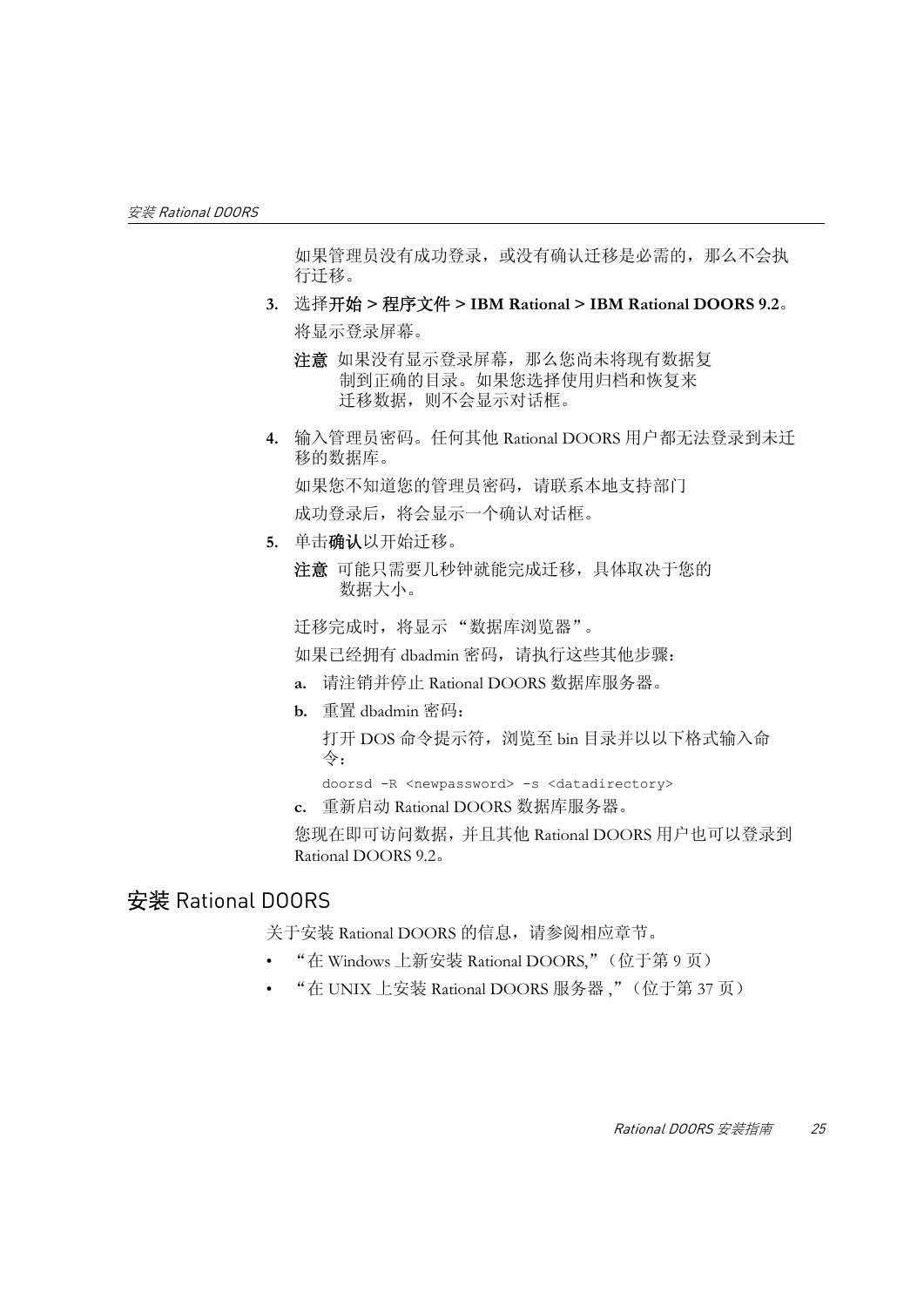#### <span id="page-35-0"></span>检查安装

#### <span id="page-35-1"></span>对于指向空数据文件夹的安装

- **1.** 单击开始 **>** 程序 **> IBM Rational > IBM Rational DOORS 9.2**。 将显示一个报告。
- **2.** 单击确定。 将显示 "更改密码"对话框。
- **3.** 在新密码字段和确认新密码字段中输入您希望用于管理员用户的密 码。密码长度必须至少为六个字符。
- **4.** 单击确定。
	- 注意记录下此密码。如果忘记此密码,那么必须联系支 持人员。
- **5.** 将显示 "数据库浏览器"和 "每日提示"。
- **6.** 单击确定以关闭每日提示屏幕。
- **7.** 创建用户帐户。

由于管理员帐户仅能在紧急情况下使用,因此您需要创建一个用户 帐户以在下次登录到 Rational DOORS 时使用:

- **a.** 单击工具 **>** 管理用户
- **b.** 在用户选项卡上,单击新建
- **c.** 在用户名框中输入用户名
- **d.** 单击数据库管理员用户类型
- **e.** 单击确定
- **8.** 退出 Rational DOORS (单击文件 **>** 退出)。 请勿以管理员用户身份一直保持登录状态

#### <span id="page-35-2"></span>对于指向现有 V9 数据的安装

- **1.** 单击开始 **>** 程序 **>IBM Rational > IBM Rational DOORS 9.2**。 将装入 Rational DOORS 并显示登录屏幕。
- 2. 输入用户名和密码, 然后单击**确定**。如果没有用户名, 请联系您的 Rational DOORS 管理员。
- **3.** 将显示数据库浏览器。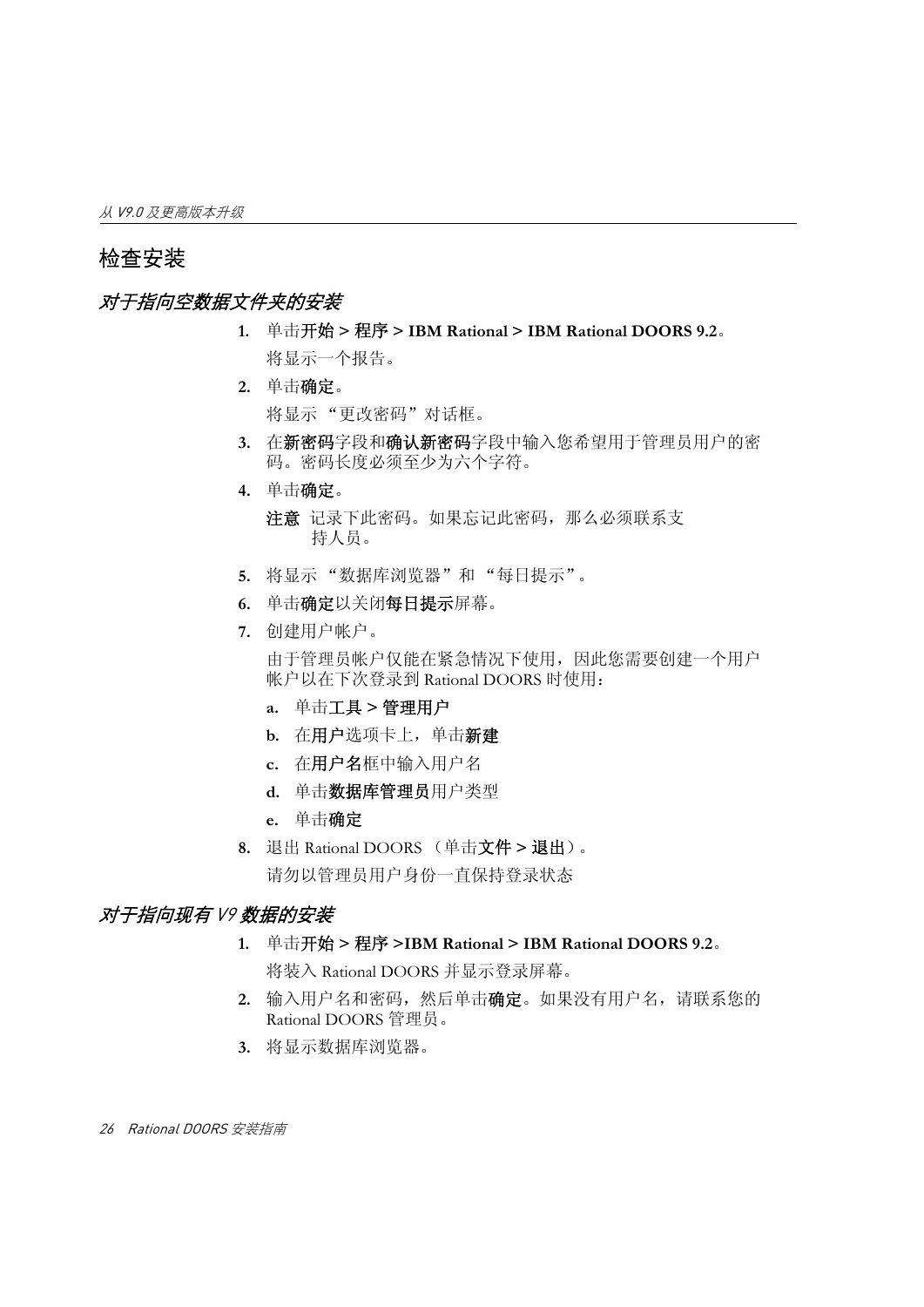## 5 <sup>从</sup> V5、 V6、 V7 或 V8 升级

<span id="page-36-1"></span>本章讨论当您从 V5、 V6、 V7 或 V8 升级到 DOORS 9.2 时的注意事项。 本章包含有关更新途径、许可证和迁移数据的信息。 无论是升级到 Rational DOORS 9.2 还是从头开始安装,安装过程都是相 同的。有关安装过程的信息,请参阅文本中的相应链接。

- [迁移路径](#page-36-0)
- 从 V7 或 V8 [升级](#page-37-0)
- [从先前版本迁移数据](#page-38-0)
- [许可更改](#page-39-0)
- [升级和集成](#page-40-0)
- [在阶段中设置](#page-40-1)
- [新的安装选项](#page-41-0)
- [升级和迁移数据](#page-41-1)
- 安装 [Rational DOORS](#page-43-0)

#### <span id="page-36-0"></span>迁移路径

如果要从 V5、 V6、 V7 或 V8 进行迁移, 请阅读此部分。

### 从 V5 迁移

您无法将数据直接从 V5 迁移到 Rational DOORS 9.2。数据必须首先迁移 到 V6.0 SR1 格式。然后可将其迁移到 Rational DOORS 9.2。您没有必要 将所有的 V5 客户机升级到 V6.0 SR1。仅需迁移 V5 数据库。 按照以下方法迁移您的数据:

- **1.** 安装 V6.0 SR1 完整服务器安装,接受缺省数据目录。
- **2.** 将 V5 数据库复制到此缺省目录。
- **3.** 运行 V6.0 SR1。
- **4.** 以管理员身份登录。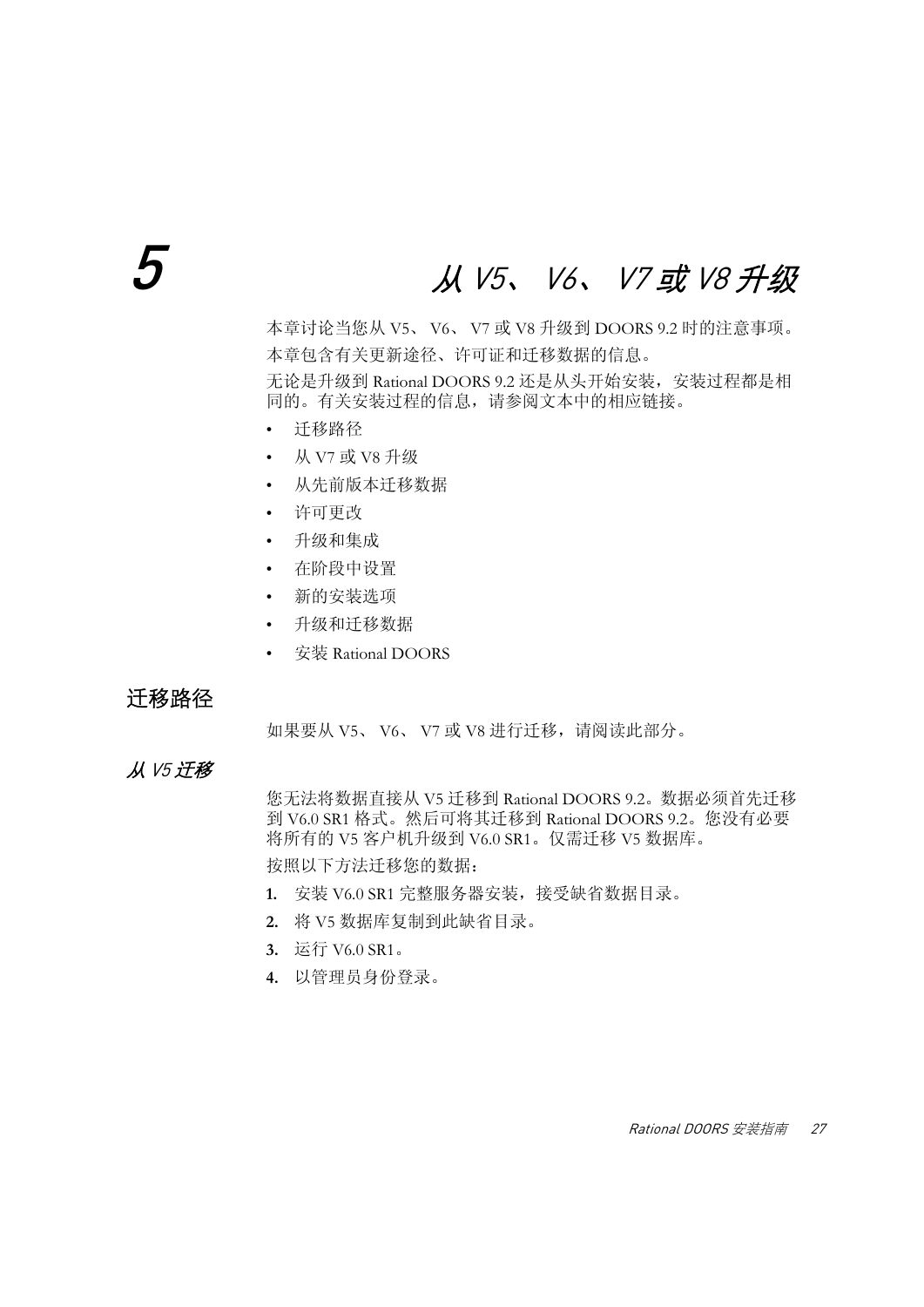**5.** 单击确认以迁移数据。

注意 您必须通过运行模块迁移器 DXL 来完成从 V5 到 V6.0 SR1 的数据迁移。可通过联系支持部门来获取 此 DXL。 如果正在迁移大型数据库,那么可在多个 Rational DOORS 客户机上运行模块迁移器 DXL,前提是每 个客户机在不同机器上运行。通过此 DXL,您可 以同时迁移不同的数据段。在运行模块迁移器 DXL 时, 请勿在任何一台机器上同时运行多个 Rational DOORS 客户机。

当您完成从 V5 到 V6.0 SR1 的数据迁移时,即可将数据从 V6.0 SR1 迁移 数据到 Rational DOORS 9.2。有关信息,请参阅"升级和迁移数据," [\(位于第](#page-41-1) 32 页)。

#### 从 V6、 V7 或 V8 迁移

您可以从 V6.0 SR1 及更新版本将数据直接迁移到 Rational DOORS 9.2。

## <span id="page-37-0"></span>从 V7 或 V8 升级

Rational DOORS 9.2 不会覆盖 V7 或 V8。在 Windows 上安装 Rational DOORS 9.2 时以下缺省值适用:

- Rational DOORS 9.2 已安装到名为 \IBM\Rational\DOORS\9.2 的新目 录。
- 新标签 IBM Rational DOORS 菜单。
- Rational DOORS 数据库服务器称为 **DOORS** 数据库服务器 **9.2**。
	- 注意可以在具有 Rational DOORS 9.2 的 PC 上安装多个 数据库服务器服务。有关更多信息, 请参阅*管理* **Rational DOORS** 手册,可从 **Rational Lifecycle Solutions DVD** 以及我们的 Web 站点获取此手册, 网址为 www.ibm.com/software/awdtools/doors/ support/doc.html。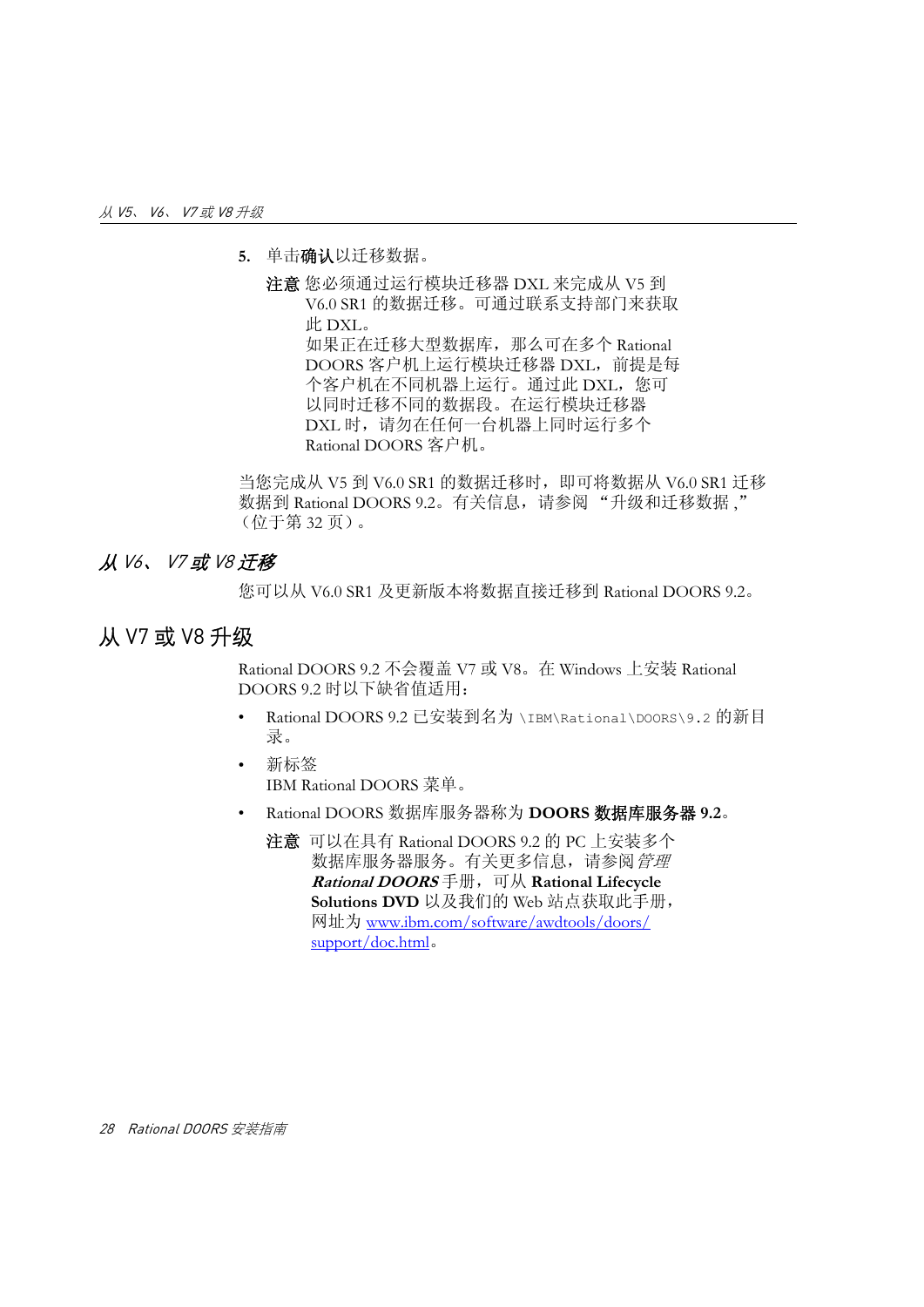- Rational DOORS 数据库服务器缺省端口号为 36677, 这也是先前版 本的缺省值。如果希望能够从您的机器同时运行现有数据库服务器 和 Rational DOORS 9.2 数据库服务器,请确保 9.2 数据库服务器在不 同端口上运行。
- 缺省情况下, Rational DOORS 9.2 数据库服务器指向 Rational DOORS 9.2 目录中的某个空数据目录。请勿更改此缺省路径: 它使 您可以更好地控制迁移现有数据的方式和时间。有关可用选项的信 息,请参阅 ["从先前版本迁移数据](#page-38-0) ,"(位于第 29 页)。
- Rational DOORS 9.2 客户机将安装到新目录。缺省情况下, 此目录 为 C:\Program Files\IBM\Rational\DOORS\9.2。将不会覆盖先前版 本,您可在同一机器上并行运行 V7 或 V8 以及 Rational DOORS 9.2。

这些缺省值不适用于 UNIX。有关在 UNIX 上进行升级的信息,请参阅 "安装 [Rational DOORS](#page-46-0) 数据库服务器 ,"(位于第 37 页)。

## <span id="page-38-0"></span>从先前版本迁移数据

注意 安装 Rational DOORS 9.2 之前或将任何数据迁移到 Rational DOORS 9.2 之前, 请首先创建现有数据目 录的副本。将数据迁移到 Rational DOORS 9.2 格式 后,便无法再反向迁移。

您有四个选项可用于将现有数据迁移到 Rational DOORS 9.2:

停止当前 DOORS 数据库服务器, 将 Rational DOORS 数据目录复制 到 Rational DOORS 9.2 数据库服务器正在使用的目录, 然后重新启 动 Rational DOORS 数据库服务器。运行 Rational DOORS 9.2 客户机 并以管理员用户身份登录。

此选项可使您在最大程度上控制迁移数据的时间。您可安装 Rational DOORS 数据库服务器和所有 Rational DOORS 客户机, 将其全部指 向空数据目录。在您准备好操作之前,所有 Rational DOORS 9.2 客 户机均无法访问和迁移数据。在您准备好迁移数据时,可将其复制 到空目录,然后对其运行 Rational DOORS 客户机。以管理员用户身 份登录时, 您的数据将迁移到 Rational DOORS 9.2。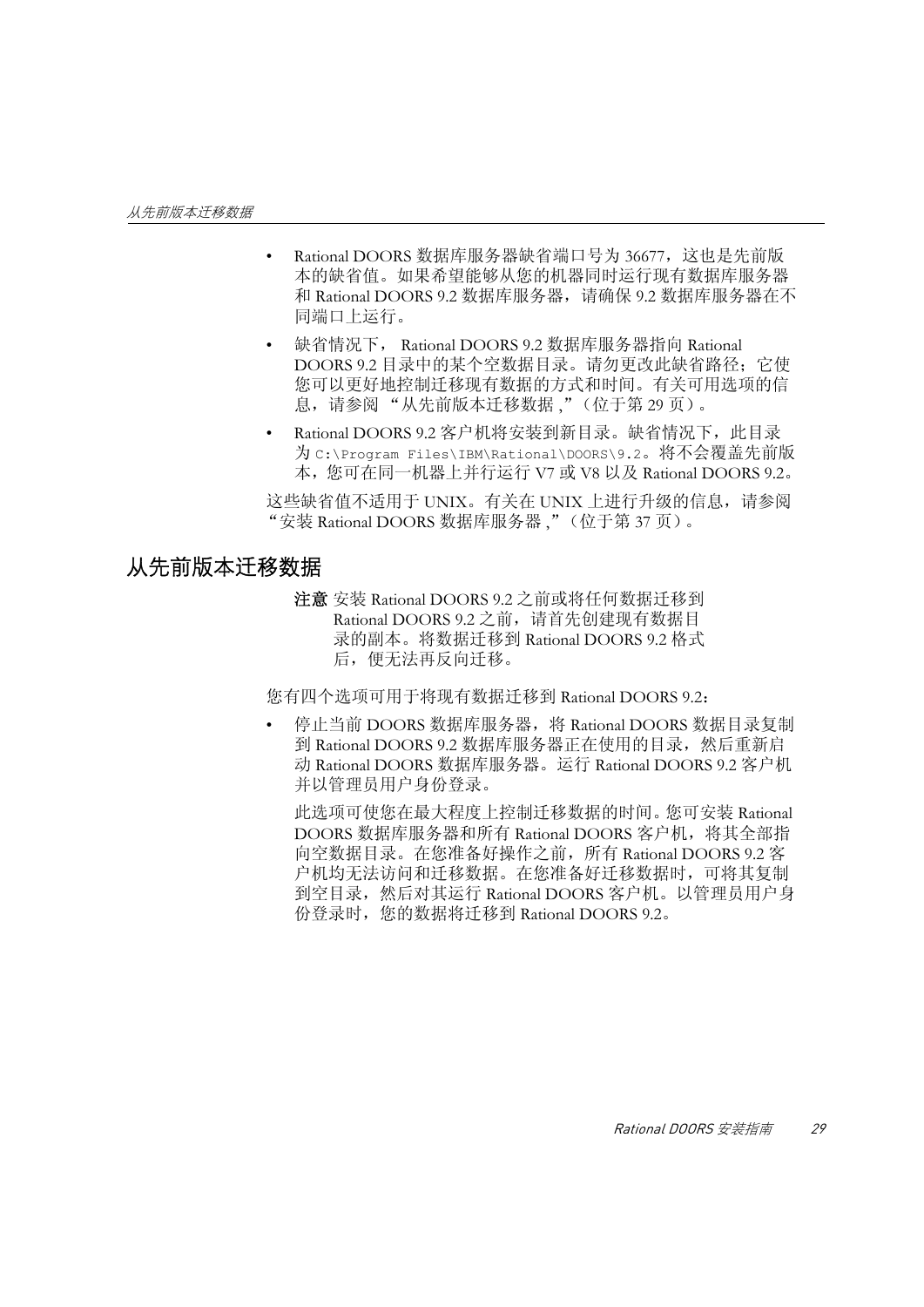• 安装 Rational DOORS 9.2 时,将 Rational DOORS 9.2 数据库服务器 指向 Rational DOORS 数据目录, 然后运行 Rational DOORS 客户机, 并以管理员身份登录。

确保您已:

- **a.** 制作了 Rational DOORS 数据目录的副本。
- **b.** 确保数据已准备好进行迁移。

切记,任何使用 Rational DOORS 9.2 数据库服务器并且拥有管理员 密码的 Rational DOORS 客户机都可以迁移数据。

将您要迁移的项目归档,然后将其恢复到 Rational DOORS 9.2。

仅将此选项用于 Rational DOORS 9.2 的初始测试。使用归档和恢复 作为迁移数据的方法是非常耗时的。还可能会导致访问权限控制和 跨项目链接丢失。

• 创建当前 Rational DOORS 数据目录的副本。从 V7 或 V8 客户机访 问复制的数据目录,删除您不希望迁移到 Rational DOORS 9.2 的项 目和文件夹。

此选项允许您实施 Rational DOORS 数据的分阶段迁移。但是在初始 数据迁移后,其余 Rational DOORS 数据必须使用归档和恢复才能迁 移到 Rational DOORS 9.2。使用此方法迁移数据非常耗时。如果从 迁移的主数据库进行归档和恢复,那么会保留访问权限控制和跨项 目链接。

## <span id="page-39-0"></span>许可更改

您需要采取的操作取决于您正在运行的版本以及您是否拥有有效的维护 协议:

- 如果您正在运行 V8.2 或 V8.3 并拥有有效维护协议,那么不需要新 许可证即可安装和运行 Rational DOORS 9.2。
- 如果您正在运行 V8.2 或 V8.3 且不具备有效维护协议,那么将显示 消息:

无法找到名称为 DOORS,版本为 2009.0601 的功能部件。 许可证服务器不支持此版本的功能部件

如果显示此消息,那么您需要获取新的许可证。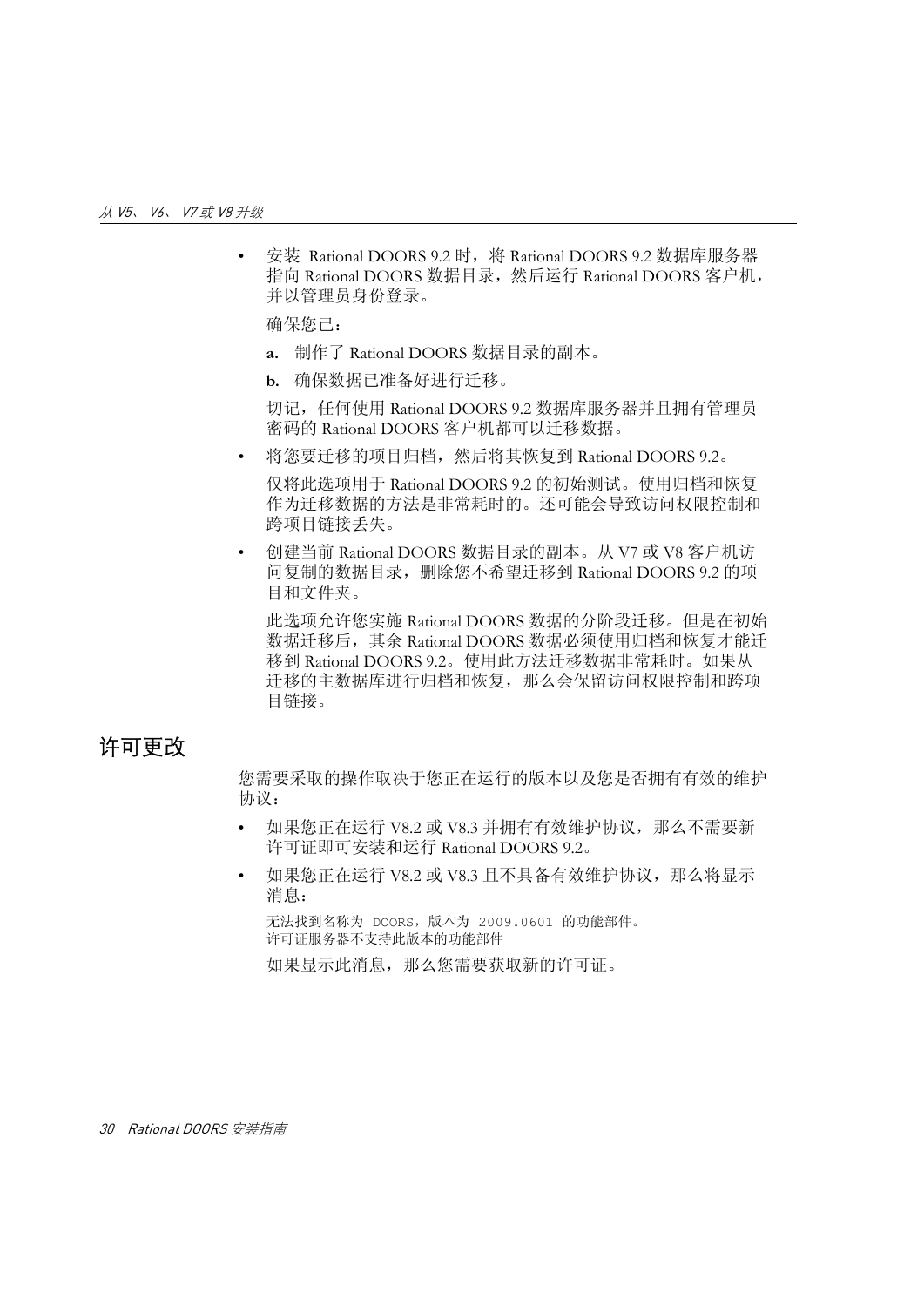如果您正在运行早于 V8.2 的版本, 那么需要新的许可证才能运行 Rational DOORS。还需要安装 Rational License Server TL V1.3、 V1.4 或 V1.5。

发行 V8.2 时,我们将 FLEXnet 版本升级为 v11.5, 并且将所有 Rational DOORS 许可证更改为使用 Telelogic 供应商守护程序来代替 Rational DOORS 守护程序。此守护程序允许您将所 Telelogic 许可证合并到一个 许可证密钥。用于许可的缺省端口号已更改为 19353; 先前用于许可的 端口是 7192。

Rational DOORS 不再支持 Rainbow 加密狗。先前使用 Rainbow 加密狗的 客户必须联系其本地支持部门。其他现有硬件许可证则无需替换。

有关许可的更多信息,请参阅 **Rational License Server TL** 许可指南,可 从 **Rational Lifecycle Solutions DVD** 以及我们的 Web 站点获取此指南, 网址为 http://publib.boulder.ibm.com/infocenter/rsdp/v1r0m0/index.jsp。

## <span id="page-40-0"></span>升级和集成

升级时, 您还需要升级集成。所有集成的新版本正在发行中, 可通过以 下方式获得:

- Rational DOORS Add Ons CD
- Rational DOORS for HP Quality Center Interface CD
- Rational DOORS for Serena PVCS Version Manager Interface CD
- **Rational Web 站占**

## <span id="page-40-1"></span>在阶段中设置

由于 Rational DOORS 9.2 不会覆盖先前安装,因此您可以将 Rational DOORS 数据库服务器以及所有 Rational DOORS 客户机与当前正在使用 的版本安装在一起。您可选择何时迁移数据。如果您希望一些用户开始 使用新版本的 Rational DOORS,而其他用户继续使用旧版本,他们可以 这样做,前提是您已确保 Rational DOORS 9.2 数据库服务器使用的端口 与现有数据库服务器不同。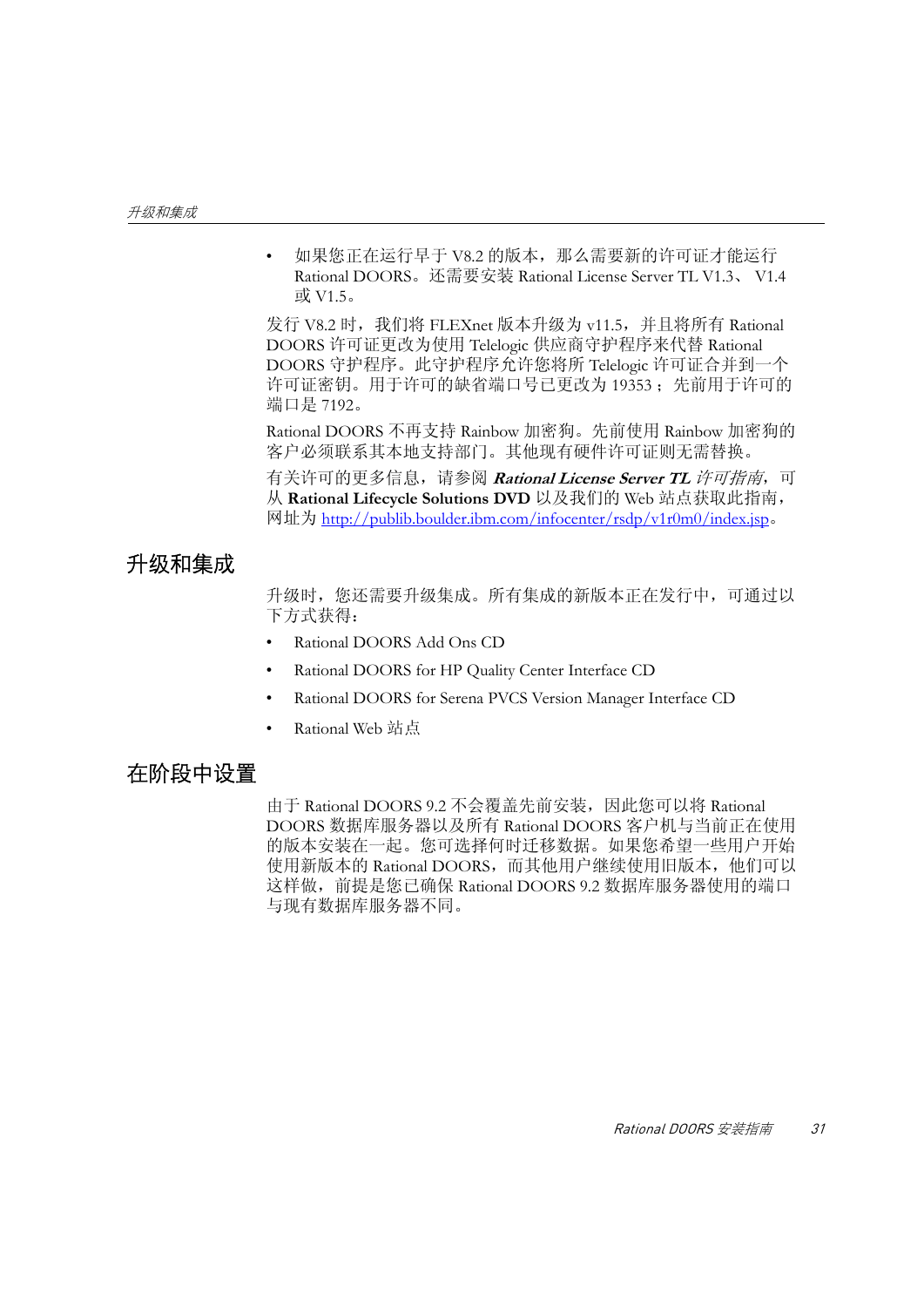## <span id="page-41-0"></span>新的安装选项

自 V8.0 以后安装选项已发生了更改。

| v9/v8              | v7.1                     | v6.0 SR1          |
|--------------------|--------------------------|-------------------|
| DOORS 客户机安装        | DOORS 标准最终用户             | DOORS 客户机安装       |
| DOORS 数据库服务器安<br>装 | DOORS/ERS 完整服务器<br>安装    | DOORS 完整服务器<br>安装 |
|                    | DOORS 笔记本电脑 / 非<br>联网 PC | DOORS 完整服务器<br>安装 |
|                    | 工作站客户机                   | DOORS 远程访问客<br>户机 |

## <span id="page-41-1"></span>升级和迁移数据

- V7 和 V8 客户机无法连接到 Rational DOORS9.2 数据库服务器。
- Rational DOORS 9.2 客户机无法连接到 V7 或 V8 数据库服务器。
- Rational DOORS 9.2 可以读取 V5、V6.0 SR1、V7 或 V8 项目和模块归 档。
- V7 和 V8 客户机无法读取 Rational DOORS 9.2 项目或模块归档或分 区。
- Rational DOORS 9.2 客户机无法读取 V7 或 V8 分区。必须首先重新 连接分区或恢复分区,然后您才能将数据迁移到 Rational DOORS 9.2。
- 将数据迁移到 Rational DOORS 9.2 之前,没有必要完成 CPS 复查循 环。

如果 V7 或 V8 客户机尝试连接到 Rational DOORS 9.2 服务器, 将不允许 其连接并显示一条消息:

无法连接到服务器。网络忙。

#### 将数据迁移到 Rational DOORS 9.2

为安全起见,在尝试迁移之前,请务必备份 Rational DOORS 数据。按 照以下步骤操作: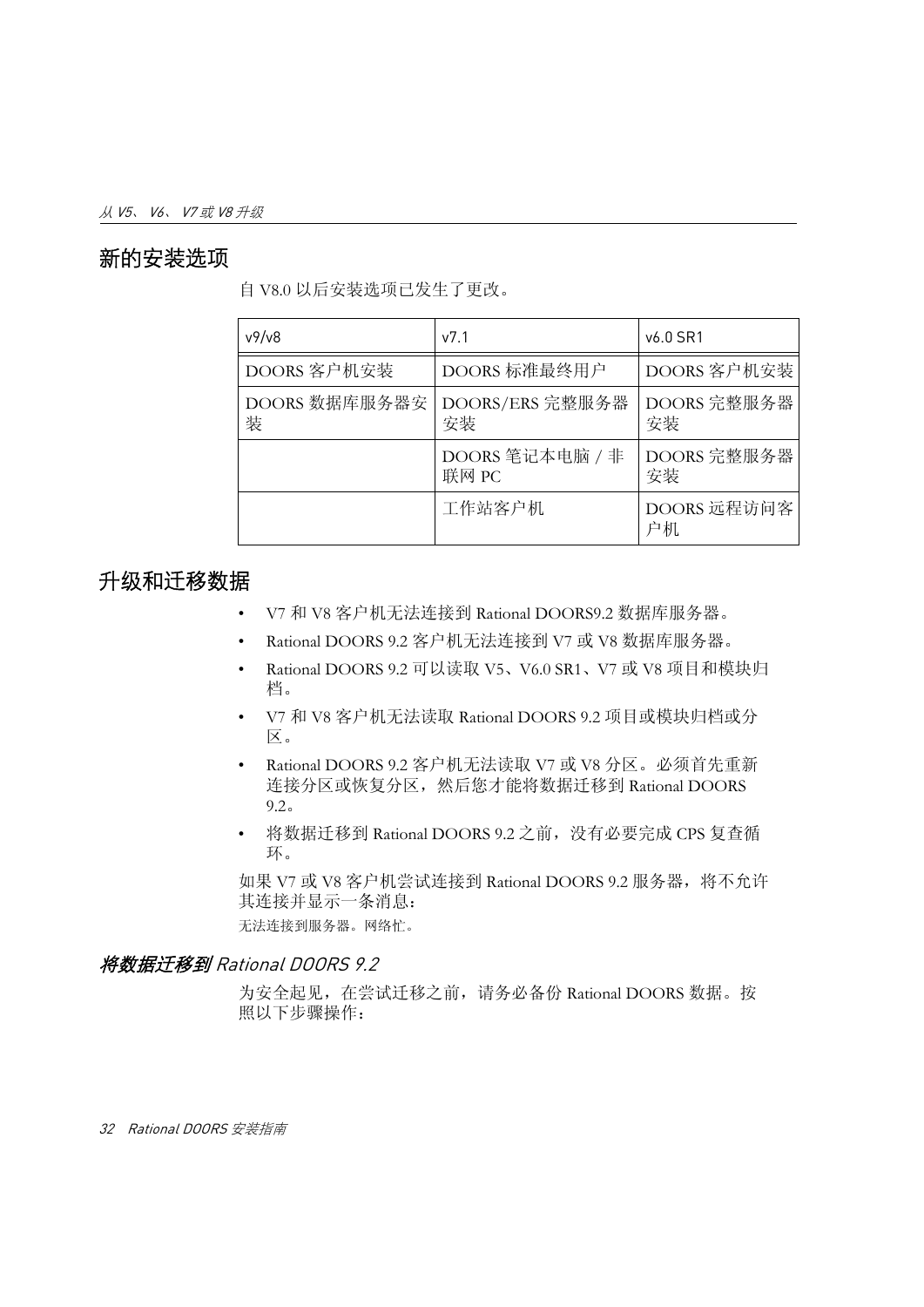- **1.** 停止 Rational DOORS 数据库服务器然后将 Rational DOORS 数据目 录复制到 Rational DOORS 9.2 数据库服务器正在使用的目录。
- **2.** 启动 Rational DOORS 9.2 数据库服务器。

要启动迁移, Rational DOORS 管理员必须从 Rational DOORS 9.2 客 户机登录并确认要迁移数据。完成迁移前任何人都不能使用 Rational DOORS。 Rational DOORS 客户机可以在 Rational DOORS 数据库服 务器机器上,也可以在其他机器上。

如果管理员没有成功登录,或没有确认迁移是必需的,那么不会执 行迁移。

- **3.** 选择开始 **>** 程序文件 **> IBM Rational > IBM Rational DOORS 9.2**。 将显示登录屏幕。
	- 注意如果没有显示登录屏幕,那么您尚未将现有数据复 制到正确的目录。如果您选择使用归档和恢复来 迁移数据,则不会显示对话框。
- **4.** 输入管理员密码。任何其他 Rational DOORS 用户都无法登录到未迁 移的数据库。 如果您不知道您的管理员密码,请联系本地支持部门 成功登录后,将会显示一个确认对话框。
- **5.** 单击确认以开始迁移。
	- 注意可能只需要几秒钟就能完成迁移,具体取决于您的 数据大小。

迁移完成时,将显示 "数据库浏览器"。

如果已经拥有 dbadmin 密码,请执行这些其他步骤:

- **a.** 请注销并停止 Rational DOORS 数据库服务器。
- **b.** 重置 dbadmin 密码:

打开 DOS 命令提示符,浏览至 bin 目录并以以下格式输入命 令:

doorsd -R <newpassword> -s <datadirectory>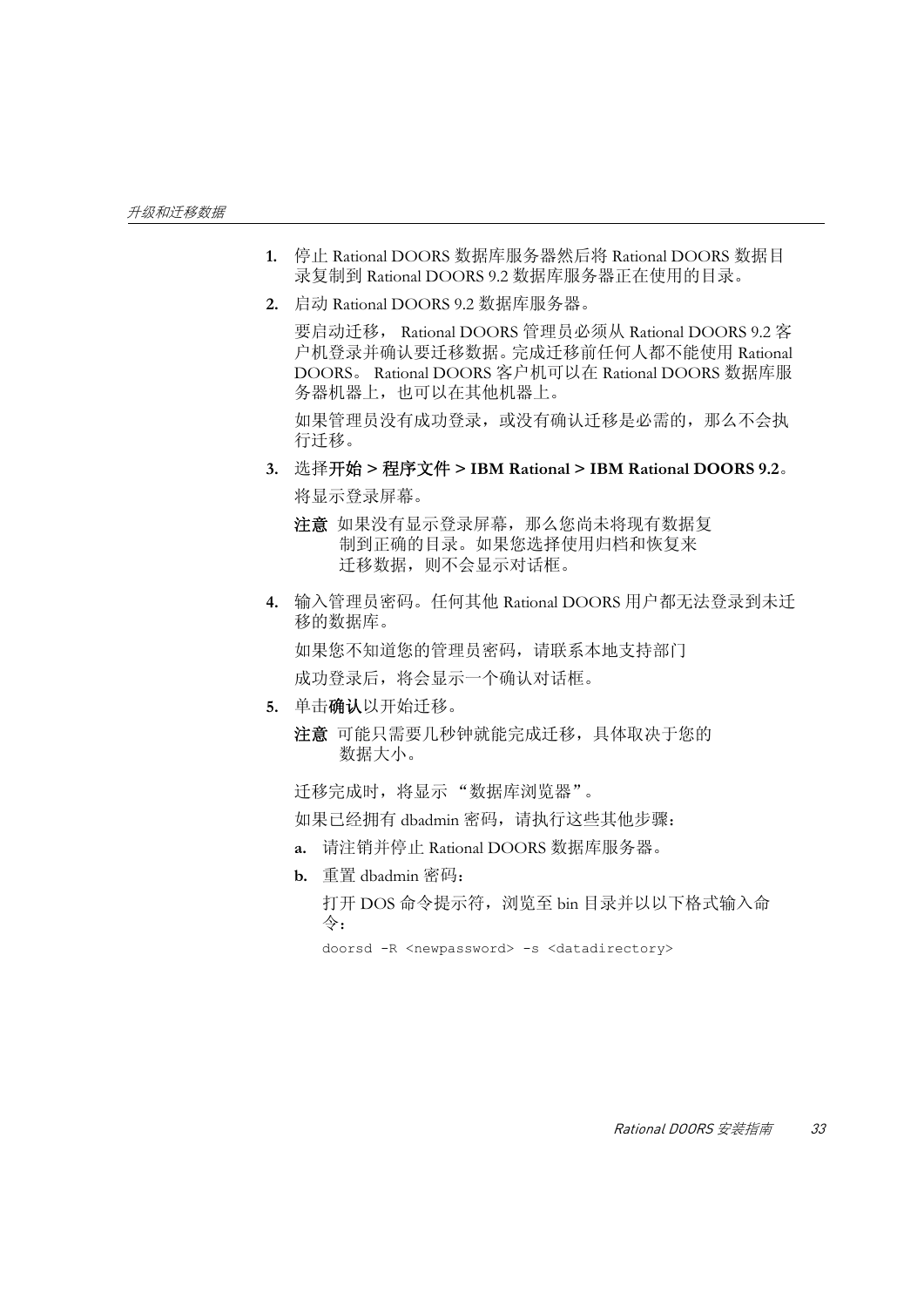**c.** 重新启动 Rational DOORS 数据库服务器。

您现在即可访问数据,并且其他 Rational DOORS 用户也可以登录到 Rational DOORS 9.2。

## <span id="page-43-0"></span>安装 Rational DOORS

关于安装 Rational DOORS 的信息, 请参阅相应章节。

- "在 Windows 上新安装 [Rational DOORS,](#page-18-0)"(位于第 9 页)
- "在 UNIX 上安装 [Rational DOORS](#page-46-1) 服务器 ,"(位于第 37 页)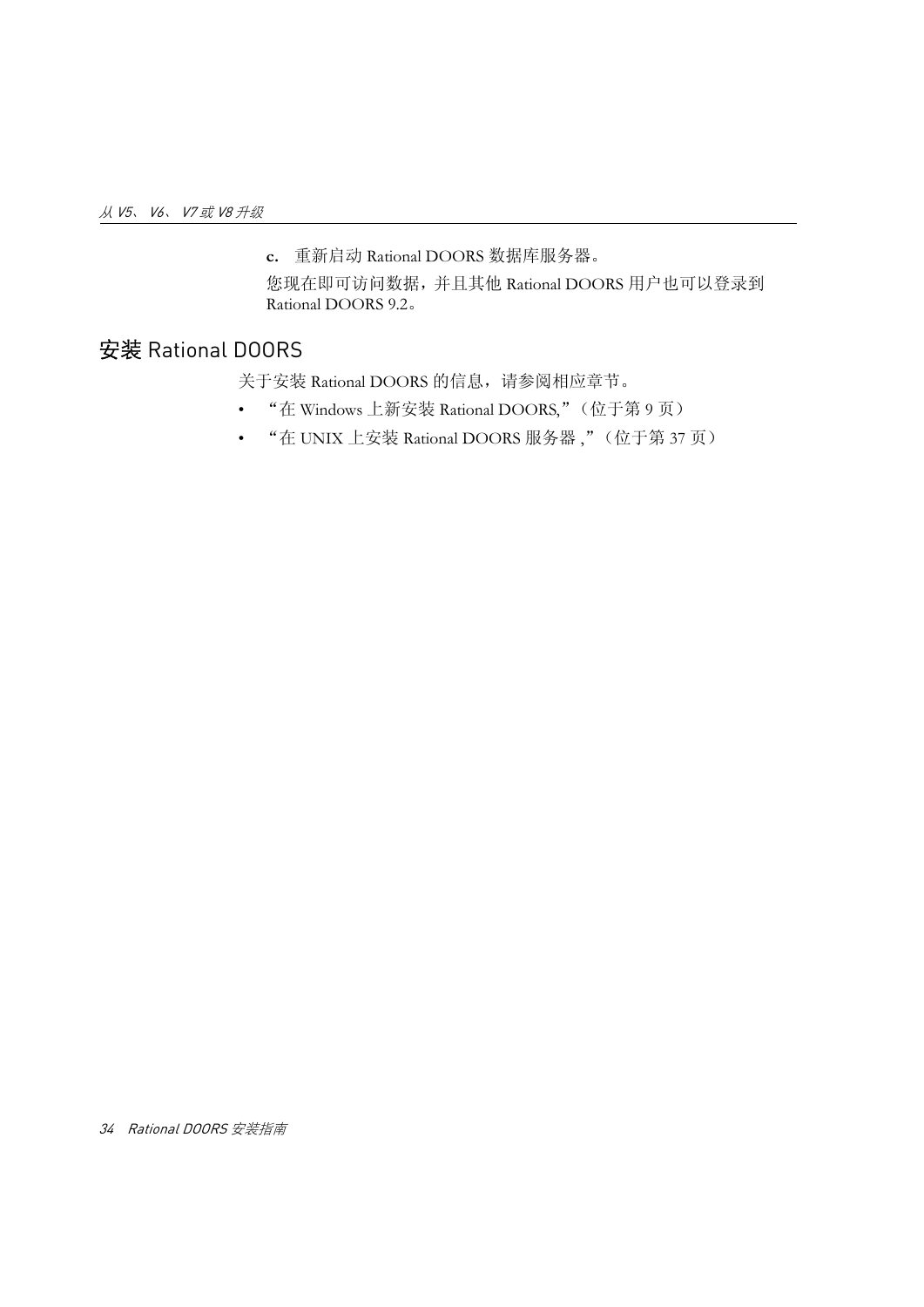# $\bm{b}$  and  $\bm{\bar{x}}$  Citrix 上安装和使用 Rational DOORS and

本章描述如何在 Citrix 上安装 Rational DOORS。本章包含以下内容:

- [支持的平台](#page-44-0)
- [安装指导](#page-44-1)
- [环境规范](#page-45-0)
- [配置外部链接](#page-45-1)

## <span id="page-44-0"></span>支持的平台

以下平台上支持 Rational DOORS 9.2:

Windows 2003 Server Standard/Enterprise Edition (32 位和 64 位) 上 的 Citrix XenApp 5.0 (Advanced),在 Windows XP 上使用 Citrix ICA Client v 10.00.52110。

尽管 Rational DOORS 9.2 可能可以在其他受支持的 Rational DOORS 平台 上与其他版本的 Citrix 协同工作,但尚未对这些平台进行测试并且不提 供支持。

## <span id="page-44-1"></span>安装指导

必须首先在主机上激活终端服务,然后才能安装 Citrix。必须在安装任 何应用程序前采取这些步骤。安装 Citrix 时,重命名驱动器非常有用 (例如,将驱动器从 A:、C:、D: 更改为 M:、N:、O:)。通过此更改,可 使 Citrix 客户机能够通过重定向将其本地驱动器映射到盘符 A:、 C:、 D:。此外,将交换文件增加到可用内存量的 2.5 倍。此外还需相应增大 注册表文件大小以容纳所需的多个 **current\_user\_keys**。

要在 Citrix 上安装 Rational DOORS 9.2, 您必须处于"安装方式"。

配置 Rational DOORS 9.2 来以 "无缝方式"显示。如果以 "桌面方式" 显示,那么可能会遇到问题。

由于产品性能的增强,仅当在 Citrix ICA 客户机中使用 16 位色深分辨率 时, Rational DOORS 9.2 客户机才能正确显示突出显示文本的色彩。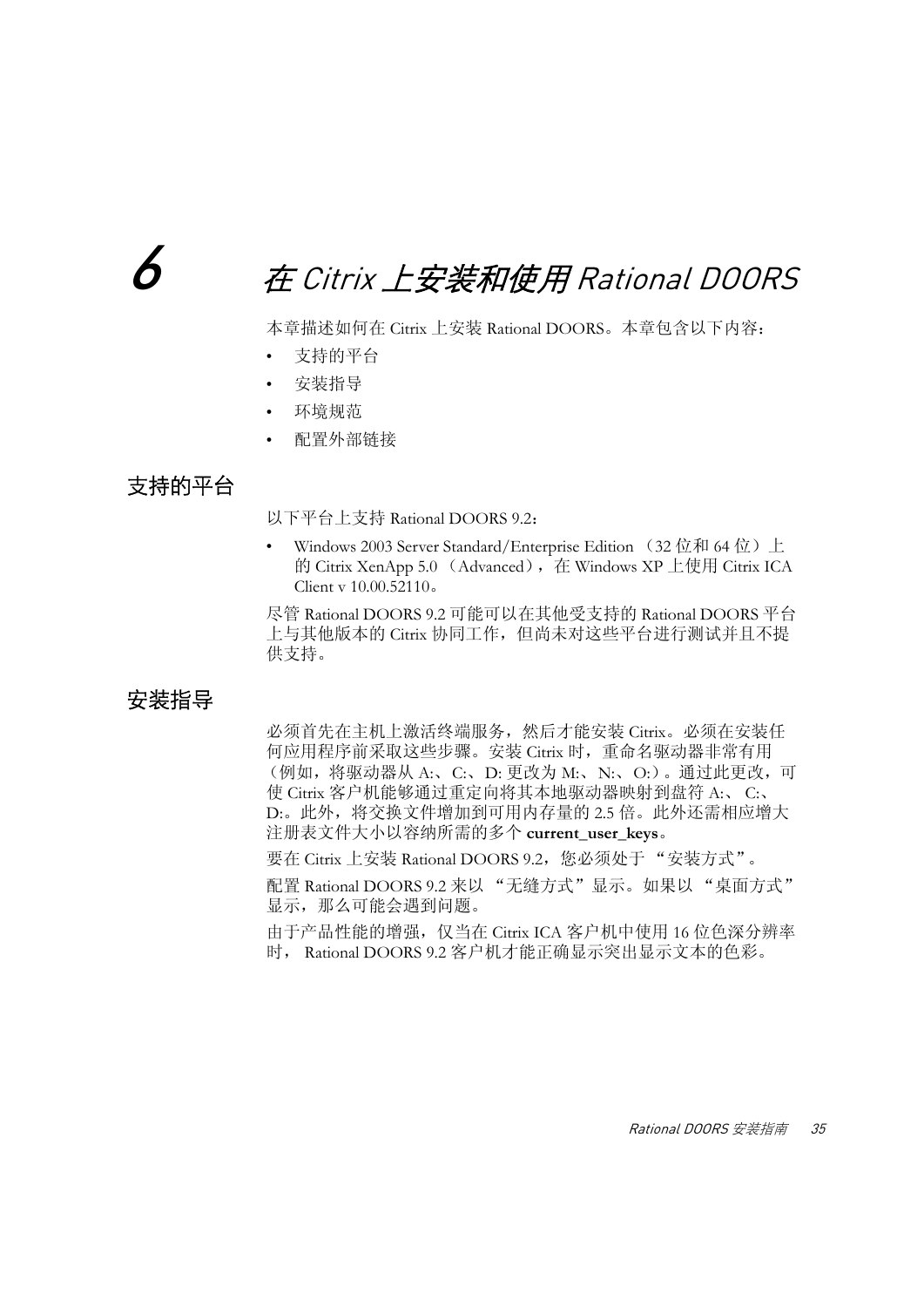## <span id="page-45-0"></span>环境规范

为实现最佳性能,请将 Rational DOORS 数据库服务器和 Citrix 服务器安 装在两台不同的机器上。为优化性能,请将两台机器在地理位置上尽可 能地靠近。Rational DOORS 许可证服务器可位于上述两台机器之一, 也 可位于其他机器。

关于 Rational DOORS 集成和 Citrix 环境的信息,请参阅集成的用户文 档。

## <span id="page-45-1"></span>配置外部链接

需要配置 Rational DOORS 以使外部链接能够通过 Citrix 访问 Rational DOORS 中的位置。

配置外部链接:

- **1.** 在 Citrix 服务器上,将 protocolhandler.exe 发布到已接受的参数: C:\Program Files\IBM\Rational\DOORS\9.2\bin\protocolhandler.exe  $\frac{6}{5}$   $\star$
- **2.** 在访问 Citrix Rational DOORS 客户机的桌面上,将以下内容复制到 .reg 文件并运行该文件以将其添加到注册表:

```
 Windows Registry Editor Version 5.00
   [HKEY_CLASSES_ROOT\doors]
   @="URL:DOORS protocol"
   "URL Protocol"=""
   [HKEY_CLASSES_ROOT\doors\Default Icon]
  a = 0 [HKEY_CLASSES_ROOT\doors\shell]
   [HKEY_CLASSES_ROOT\doors\shell\open]
   [HKEY_CLASSES_ROOT\doors\shell\open\command]
   @="\"C:\\Program Files\\Citrix\\ICA Client\\pn.exe\" /
pn:DOORS CITRIX /app:protocolhandler /param:\"-r 120 -url %1\""
```
- DOORS CITRIX 是包含 protocolhandler 和 Rational DOORS 应用程序 的应用程序集名称。
- protocolhandler 是 Citrix 服务器中发布的应用程序名称。
- -r 120 -url %1 是传递给 Citrix 服务器中 protocolhander 应用程序的 参数。单击某个 URL 时, %1 将替换为该 URL 字符串。

单击某个外部链接时,该外部链接就会打开。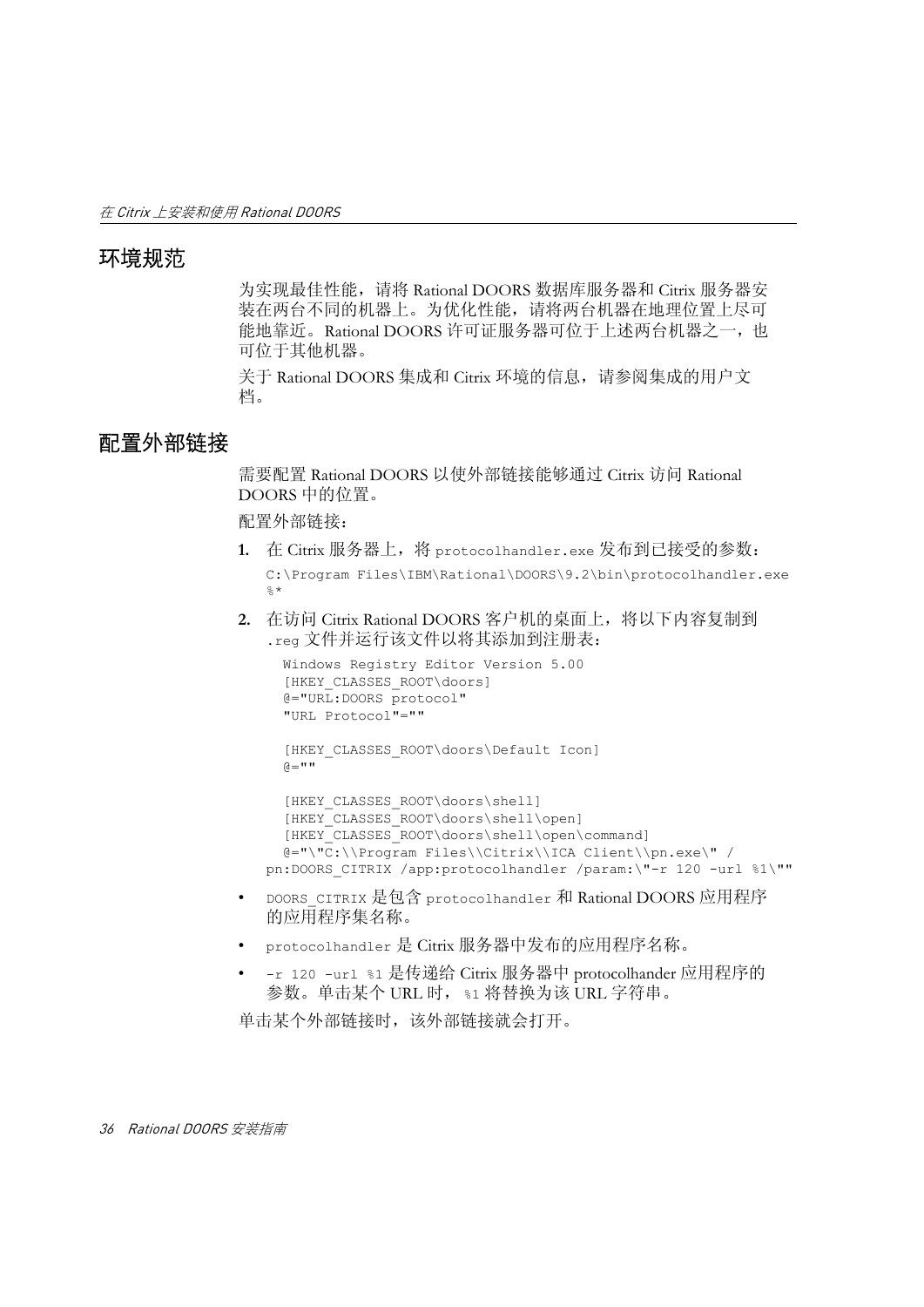## <span id="page-46-1"></span>7 <sup>在</sup> UNIX 上安装 Rational DOORS 服务器

本章描述如何在 UNIX 计算机上安装和设置 Rational DOORS V9.2。本 章包含以下内容:

- 了解 [UNIX](#page-46-2) 安装
- 安装 [Rational DOORS](#page-46-3) 数据库服务器

## <span id="page-46-2"></span>了解 UNIX 安装

**Rational Lifecycle Solutions DVD** 包含用于在 UNIX 上安装 Rational DOORS 服务器的文件。也可以从我们的 Web 站点下载这些文件,网址 为 http://www.ibm.com/software/awdtools/doors。

以下文件可用。

- **solaris\_server.zip**
- **hpux\_server.zip**
- **linux\_server.zip**

## <span id="page-46-3"></span><span id="page-46-0"></span>安装 Rational DOORS 数据库服务器

要以传统的客户机-服务器配置使用 UNIX 版本的 Rational DOORS 服 务器,请首先在服务器机器上安装 Rational DOORS 数据库服务器, 然 后在 Windows 客户机机器上安装 Rational DOORS,但请确保它们通过 为 Rational DOORS 数据提供服务的端口连接到数据库服务器。

如果您正在从 Rational DOORS 的先前版本中升级, 请阅读标题为"从 V5、 V6、 V7 或 V8 升级,["\(位于第](#page-36-1) 27 页)的章节。

#### <span id="page-46-4"></span>要安装 **Rational DOORS** 数据库服务器,请执行以下操作:

- **1.** 检查您是否满足系统需求。系统需求的详细信息在我们的 Web 站点 上, 网址为 http://www-01.ibm.com/software/awdtools/doors/ sysreqs/<sub>o</sub>
- **2.** 如果您首次安装 Rational DOORS,请转至 [步骤](#page-47-0) 4。
- **3.** 如果您在重新安装,请停止 Rational DOORS 数据库服务器。
	- **a.** 将工作目录更改为 \$DOORSHOME/bin。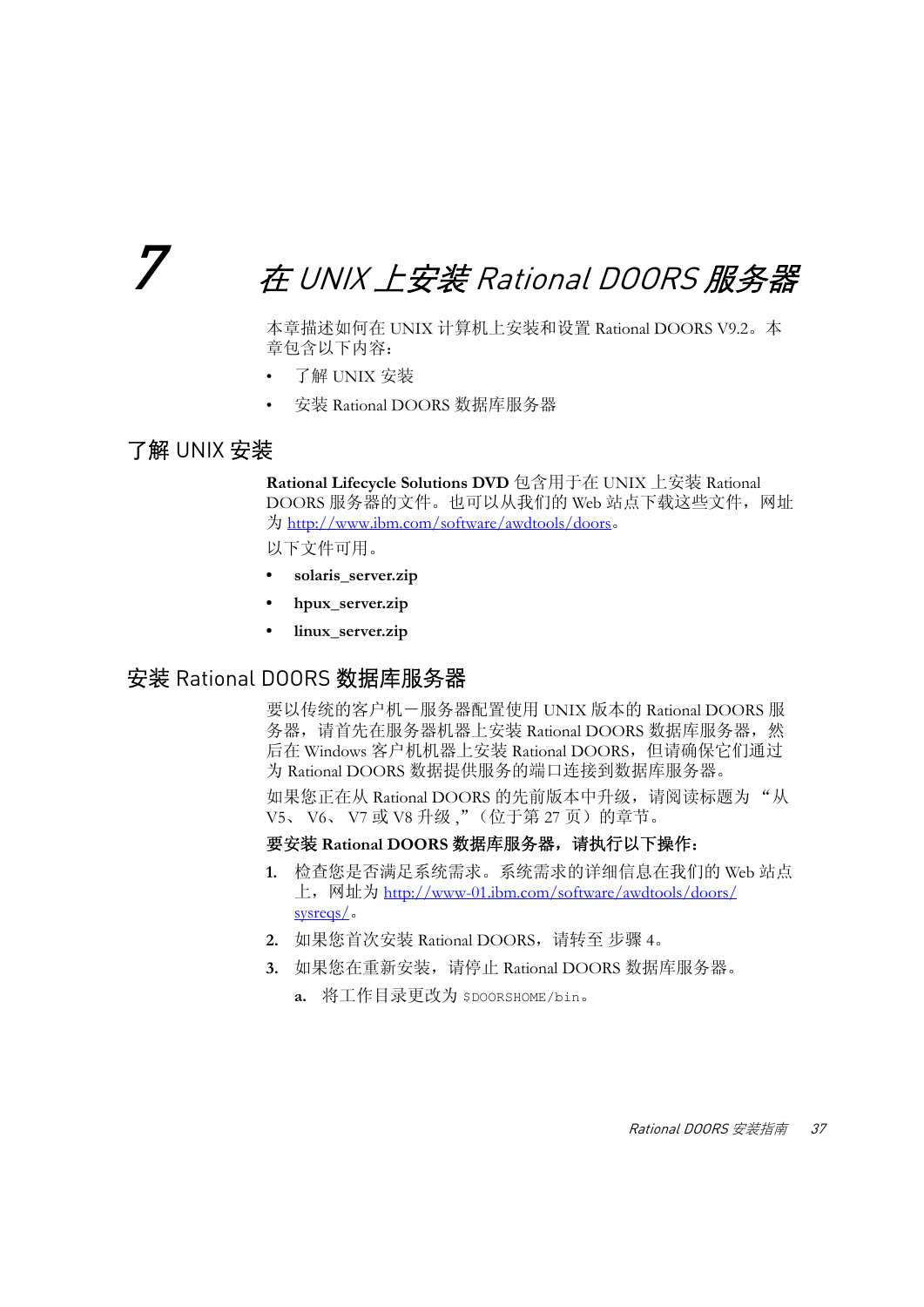**b.** 输入以下命令:

dbadmin -data *port*@*computer* -killserver [-password *password*] 请参阅下表以了解各参数的含义。

| 其中       | 是                                      |
|----------|----------------------------------------|
| port     | 服务器使用的端口 (缺省值为 36677)。                 |
| computer | 运行服务器的计算机的名称。                          |
| password | 服务器密码 (如果当前密码为空白,请忽略-<br>password 开关)。 |

- <span id="page-47-0"></span>**4.** 以 root 用户身份登录。必须使用 root 帐户执行安装。
- **5.** 如果您是首次安装 Rational DOORS,请创建一个非特权用户帐户以 获得 Rational DOORS 数据和应用程序文件。

创建一个名为 **doors** 的帐户。我们称此用户为 **Rational DOORS** 所 有者。

- <span id="page-47-2"></span><span id="page-47-1"></span>**6.** 设置您要用于安装 Rational DOORS 的目录 (Rational DOORS 主目 录):
	- **a.** 创建 Rational DOORS 主目录。
	- **b.** 使用 chown 命令将新目录的所有者设置为 Rational DOORS 所有 者。
	- **c.** 将 \$DOORSHOME 环境变量设置为指向新目录。
- **7.** 您可以通过 Rational Solutions DVD 安装,也可以通过从 Rational Web 站点下载 Rational DOORS 软件来安装。

如果是从 Web 下载了软件,请将归档解压缩到计算机上的某个临时 位置,然后转至[步骤](#page-48-0) 8。

如果是从 DVD 安装 Rational DOORS:

- **a.** 将 **Rational Lifecycle Solutions DVD** 放入 DVD-ROM 驱动器。
- **b.** 将其安装。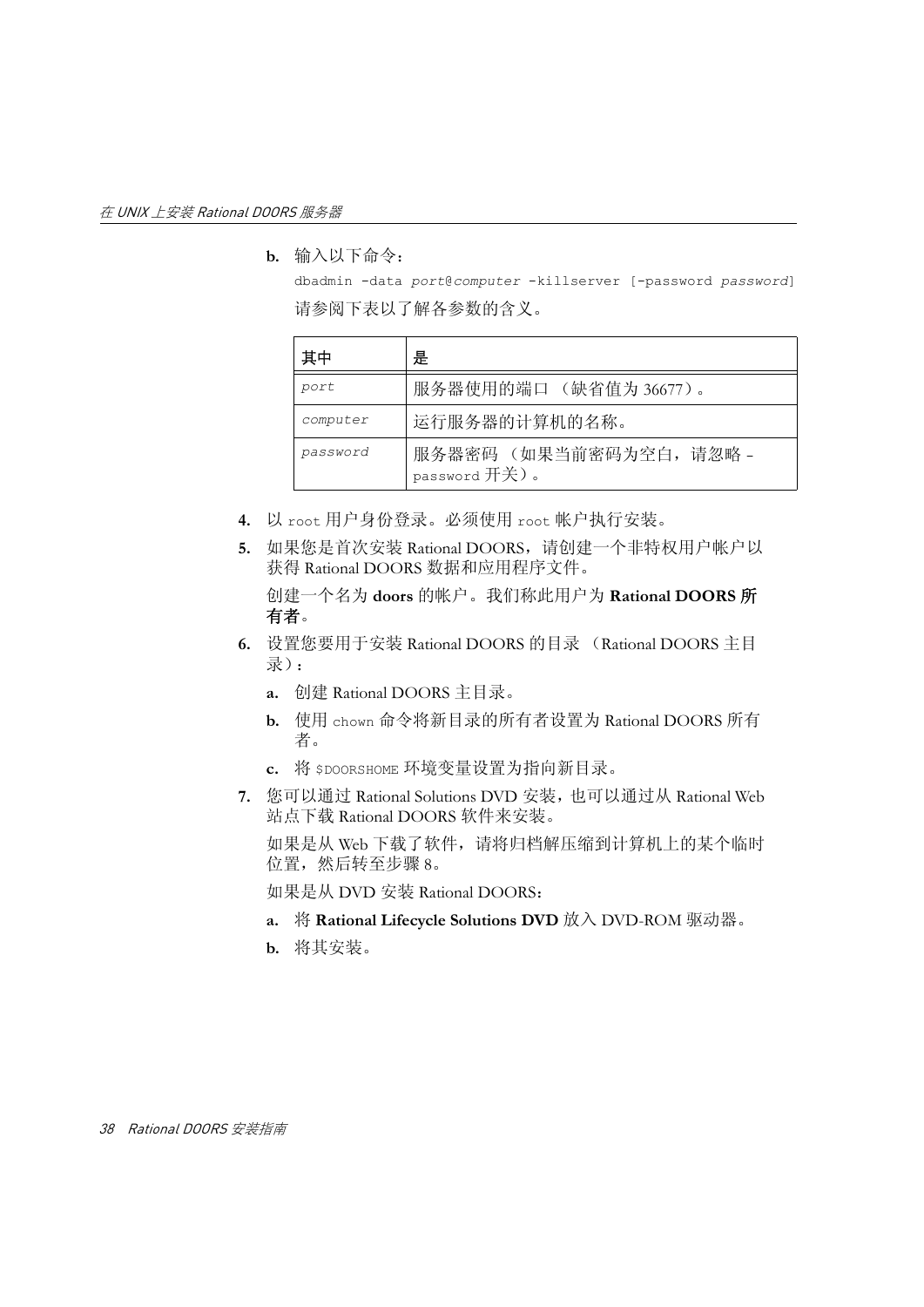下表描述了如何安装 DVD-ROM 驱动器:

| 平台                  | 示例命令                                    |
|---------------------|-----------------------------------------|
| Solaris             | mount -r -F hsfs /dev/sr0 /cdrom        |
| HP-UX               | mount -r -F cdfs /dev/dsk/c0t2d0 /cdrom |
| $Linux^{\circledR}$ | mount /dev/cdrom                        |

注意 在 Solaris 和 Linux 上, 如果已配置卷管理器, 那么 将会自动安装 DVD-ROM。

- c. 浏览到 DVD 上的 Rational DOORS UNIX 服务器目录,然后将您 需要的服务器归档文档解压缩到计算机上的某个临时位置。
- <span id="page-48-0"></span>**8.** 运行安装脚本,给出包括磁盘设备在内的完整路径。例如,如果将 归档抽取到 /mydisk/temp,请输入:

<span id="page-48-1"></span>/mydisk/temp/doors\_9/unix/bin/instdoor.sh

- **9.** 按照屏幕上的指示信息安装 Rational DOORS。
- **10.** 回应屏幕上的提示:
	- **a.** 输入 DVD-ROM 设备或 Rational DOORS 分发版的路径:

[/cdrom]

**b.** 在第二个提示符处输入 y 以安装 Rational DOORS 数据库服务 器:

Install package DOORS\_SERVER [y]: y

- **c.** 进入您在[步骤](#page-47-1) 6 中创建的 Rational DOORS 主目录的路径。
- **d.** 在提示符处输入 n 或 y:

Install DOORS SERVER Interface Services [n]:

如果输入 y, 那么将安装 Rational DOORS 服务器接口服务, 通 过该服务可使 Rational DOORS 与选定的其他产品连接 (例如 Rational Requirements Composer)。如果输入 v, 请转至"在 Solaris 上安装 [Rational DOORS](#page-66-0) 服务器接口服务 ,"(位于第 57 [页\)或](#page-66-0) "在 Linux 上安装 [Rational DOORS](#page-76-0) 服务器接口服务 ," [\(位于第](#page-76-0)67页)以继续此过程。

如果输入 n,那么将不会安装 Rational DOORS 服务器接口服务。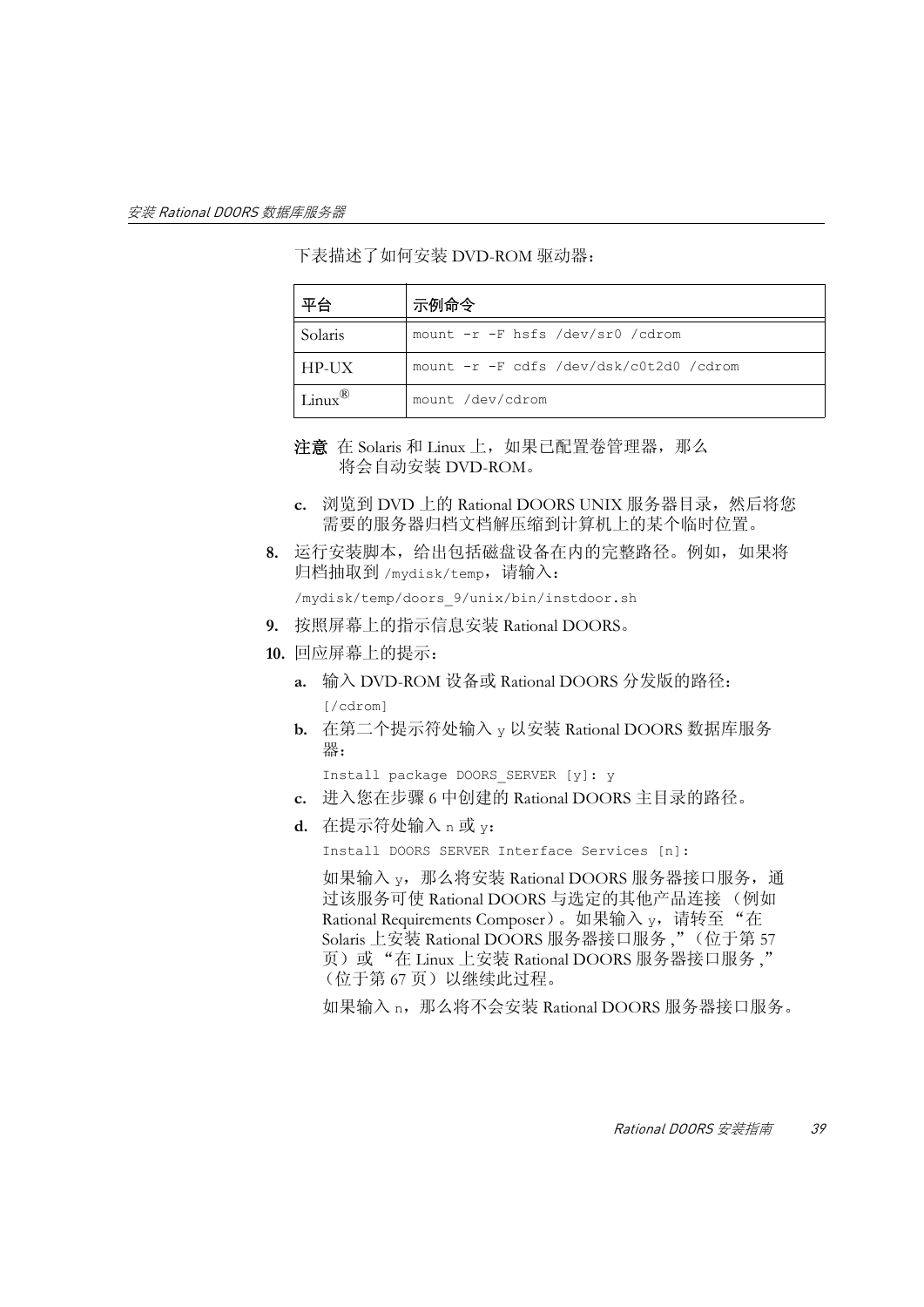- **e.** 输入 Rational DOORS 所有者的名称 (缺省值为 doors)。
- **f.** 确认要安装服务器。
- **g.** 然后安装脚本将确认所有安装选项并安装文件。安装完成时按 **ENTER** 键。
- **11.** 编辑 Rational DOORS 所有者的启动文件。

下表显示了您必须添加或编辑的行:

| 启动文件                         | 代码                                                                                                                                                                                   |
|------------------------------|--------------------------------------------------------------------------------------------------------------------------------------------------------------------------------------|
| Bourne 或 K shell<br>.profile | DOORSHOME=doors-home-path<br>SERVERDATA=datapath<br>PATH=\$DOORSHOME/bin:\$PATH<br>PORTNUMBER=database-server-port-number<br>export DOORSHOME SERVERDATA PATH<br>PORTNUMBERDOORSDATA |
| C shell .login               | setenv DOORSHOME doors-home-path<br>setenv SERVERDATA datapath<br>set path=(\$DOORSHOME/bin \$path)<br>setenv PORTNUMBER database-server-port-number                                 |

- **12.** 启动 Rational DOORS 数据库服务器:
	- **a.** 以 Rational DOORS 所有者用户身份登录。
	- **b.** 将工作目录更改为 \$DOORSHOME/bin。
	- **c.** 输入以下命令:
		- ./doorsd &
		- 注意如果在系统启动脚本中使用 Korn shell 而非使 用 "doorsd &",请改为执行以下命令:

```
"nohup doorsd &"
```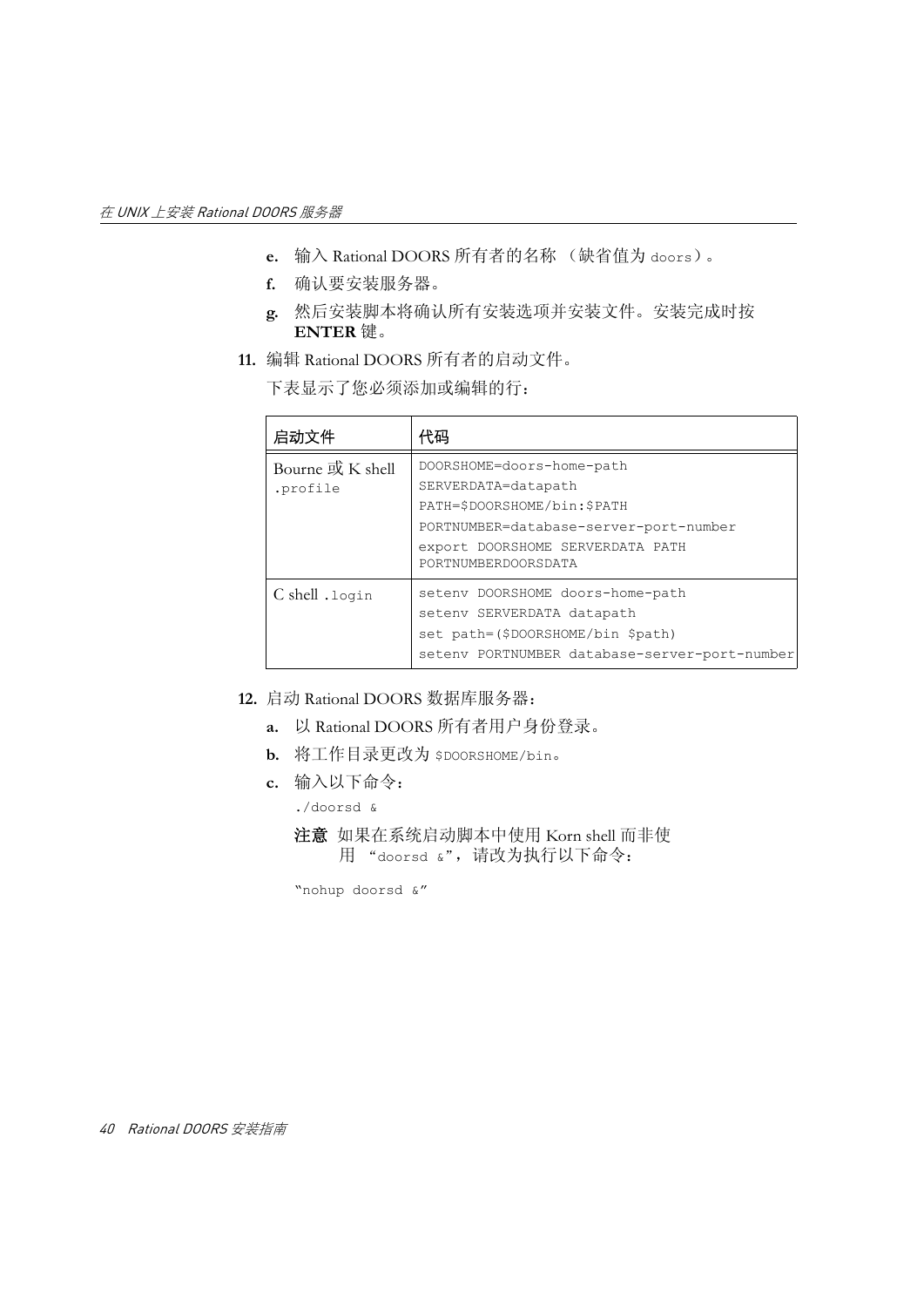## $\mathcal S$   $\qquad \text{\#}$  Windows 上安装 Rational DOORS 服务 器接口服务

本章描述如何在 Windows 上安装和设置 Rational DOORS 服务器接口服 务组件。

本章包含以下内容:

- [简介](#page-50-0)
- [接口服务组件](#page-51-0)
- [安装接口服务组件](#page-51-1)
- [设置组件](#page-53-0)
- [运行多个互操作服务器](#page-57-0)
- [启动系统](#page-58-0)
- [配置接口服务](#page-58-1)
- [关闭系统](#page-62-0)
- 在同一机器上运行接口服务和 [Rational DOORS Web Access](#page-63-0)
- [卸载接口服务](#page-65-0)

<span id="page-50-0"></span>简介

如果在"数据库服务器安装"的安装类型屏幕中选择了定制安装类型, 那么将会同时安装 Rational DOORS 数据库服务器和 Rational DOORS 服 务器接口服务 (接口服务),从而使 Rational DOORS 能够与选定集成 产品进行交互。

如果您只要安装 Rational DOORS 数据库服务器,请按照"安装 [Rational](#page-18-1)  DOORS [数据库服务器"\(位于第](#page-18-1) 9 页)中的步骤进行操作。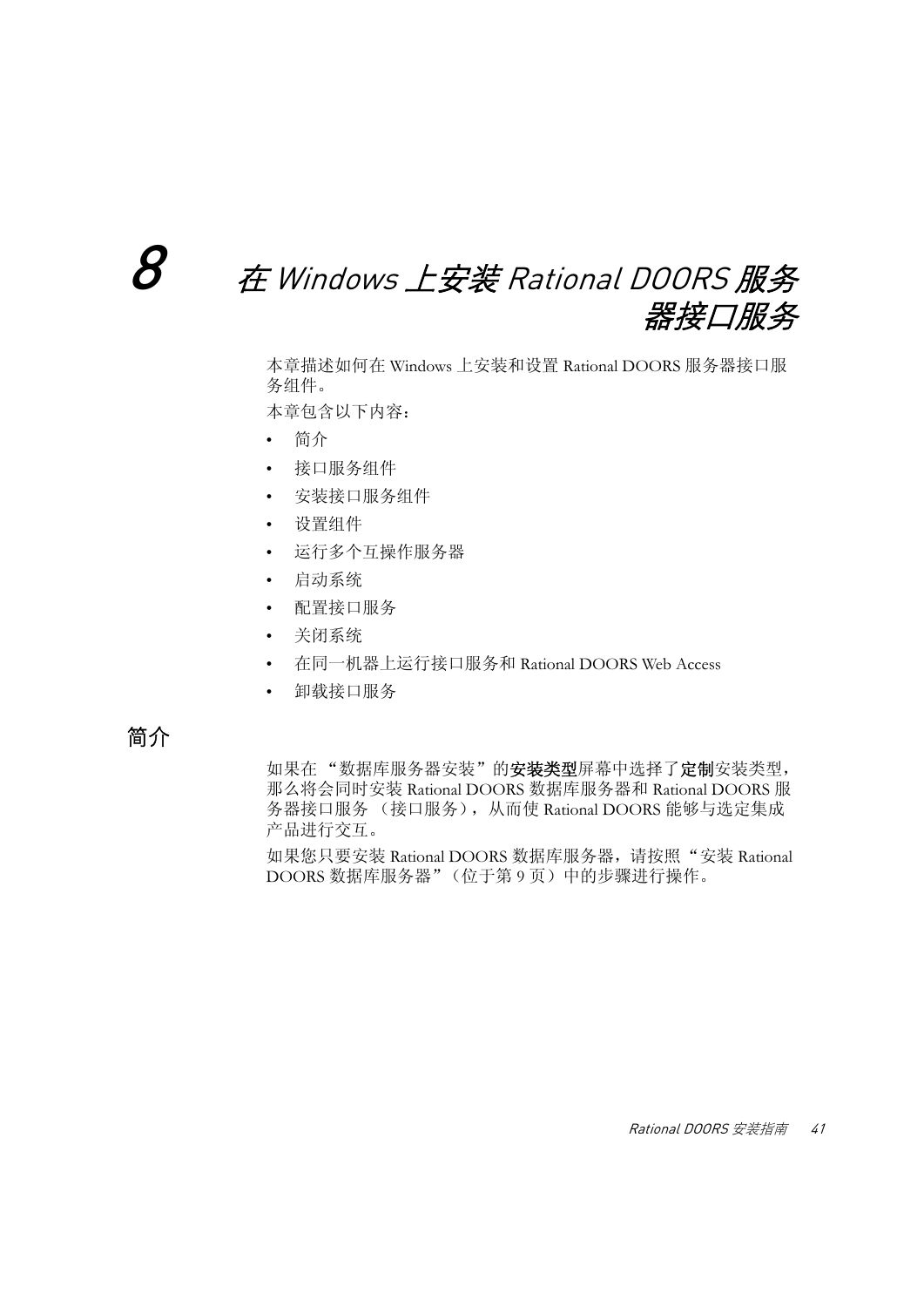## <span id="page-51-0"></span>接口服务组件

接口服务的安装包含许多分散组件的安装。这些组件已复制到您的机器 上。

| 组件                    | 描述                                                                                                                                                                               |
|-----------------------|----------------------------------------------------------------------------------------------------------------------------------------------------------------------------------|
| 接口服务服务器               | Apache Tomcat 的改编。 Tomcat 是一<br>种应用程序服务器, 可执行 Java®<br>servlet 并可呈现包括 JavaServer Pages<br>代码的 Web 页面。<br>您需要运行改编版本的 Tomcat, 这<br>由 Rational 作为 Rational DOORS 接<br>口服务捆绑组件之一而提供。 |
| 接口服务代理程序              | Apache ActiveMQ 的改编。ActiveMQ<br>是一种开放式源代码消息代理程序,<br>可实现 Java 消息服务 (JMS)。<br>该代理程序由 Rational 作为 Rational<br>DOORS 接口服务捆绑组件之一而提<br>供。                                              |
| Rational DOORS 数据库服务器 | 您正在访问的数据存储在 Rational<br>DOORS 数据库服务器中。                                                                                                                                           |
| 互操作服务器                | 使用 -interop 命令行参数运行的一<br>种 Rational DOORS 客户机。                                                                                                                                   |

## <span id="page-51-1"></span>安装接口服务组件

您必须安装若干组件才能运行接口服务。按照这些主题中的指示信息来 安装组件:

- 安装 [Rational DOORS](#page-52-0) 数据库服务器
- [安装互操作服务器](#page-53-1)
- [安装接口服务服务器和接口服务代理程序](#page-53-2)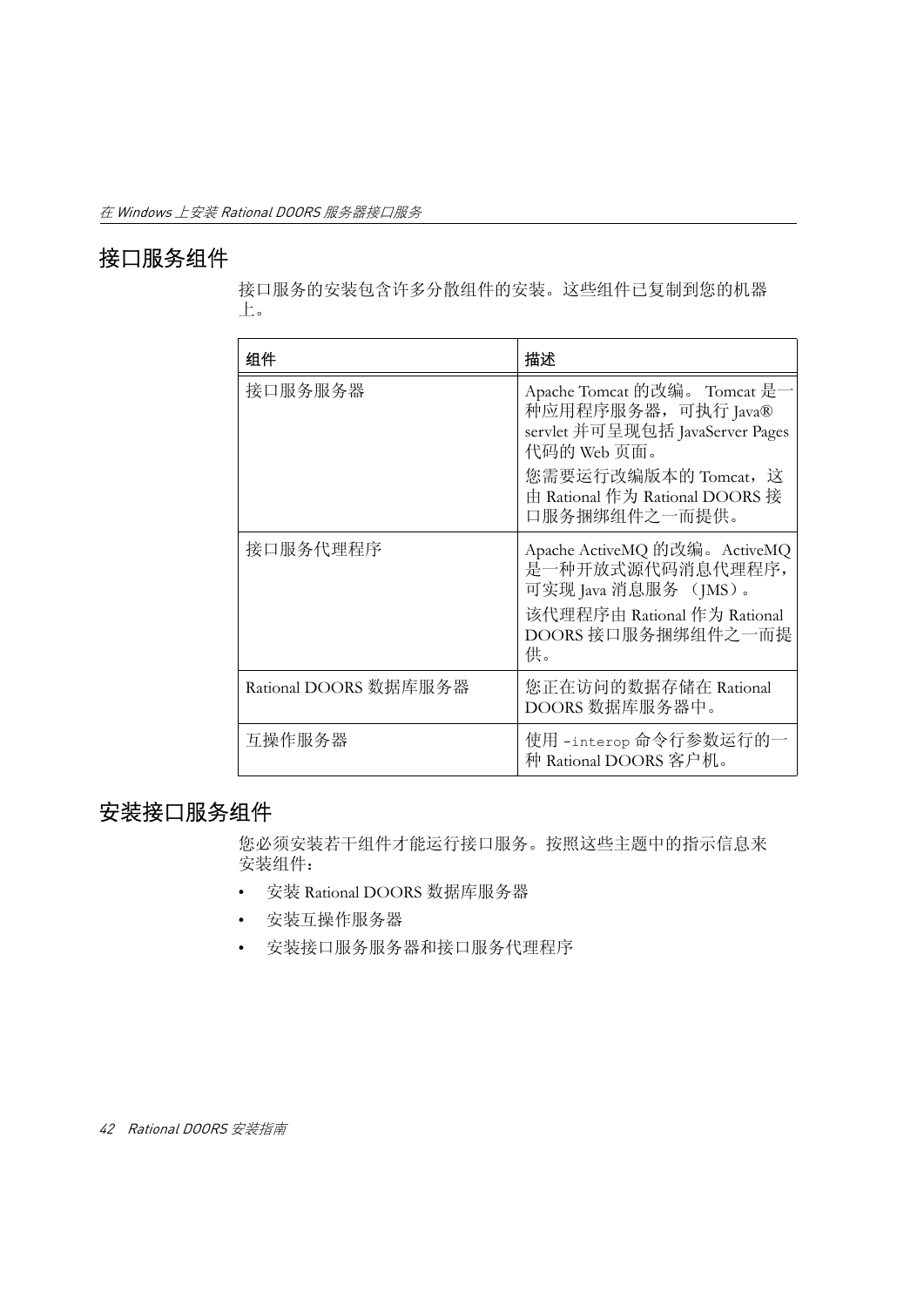#### <span id="page-52-0"></span>安装 Rational DOORS 数据库服务器

统需要使用安装类型席幕上的定制安装类型来安装数据库服务器。

要使用 "定制"安装类型安装 **Rational DOORS** 数据库服务器,请执行 以下操作:

- **1.** 按照 "安装 Rational DOORS [数据库服务器"\(位于第](#page-18-1) 9 页)中[的步](#page-18-2) [骤](#page-18-2) 1 [到步骤](#page-19-0) 8 进行操作。
- **2.** 在安装类型屏幕上选择定制安装类型。 将显示定制安装屏幕。
- 3. 单击 DOORS 服务器接口服务图标, 然后选择一个安装选项。
- **4.** 单击下一步。

将显示 **DOORS** 数据库服务器设置屏幕。

- **5.** 输入端口号和数据目录。
	- **a.** 在端口号中,输入要用于 Rational DOORS 数据库服务器的端口 号。请勿使用低于 1000 的数字。 Rational DOORS 使用的缺省端 口是 36677。
	- **b.** 在数据目录中,输入要用于 Rational DOORS 数据库的目录的路 径。此目录必须位于本地机器上,而且此目录也是存储数据和 用户信息的位置。 Rational DOORS 不支持用映射的驱动器来存 储数据。
	- **c.** 单击下一步。
	- 注意如果您指定的端口已由其他应用程序使用,那么会 显示一条消息。单击确定,输入其他端口号,然 后单击下一步。

此时将显示准备安装程序屏幕。

将显示您在先前步骤中定义的设置。如果要更改任何设置,请使用 上一步按钮。

- **6.** 单击安装。
- 7. 安装所有文件后, 将显示**完成**屏幕。单击**完成**以完成安装。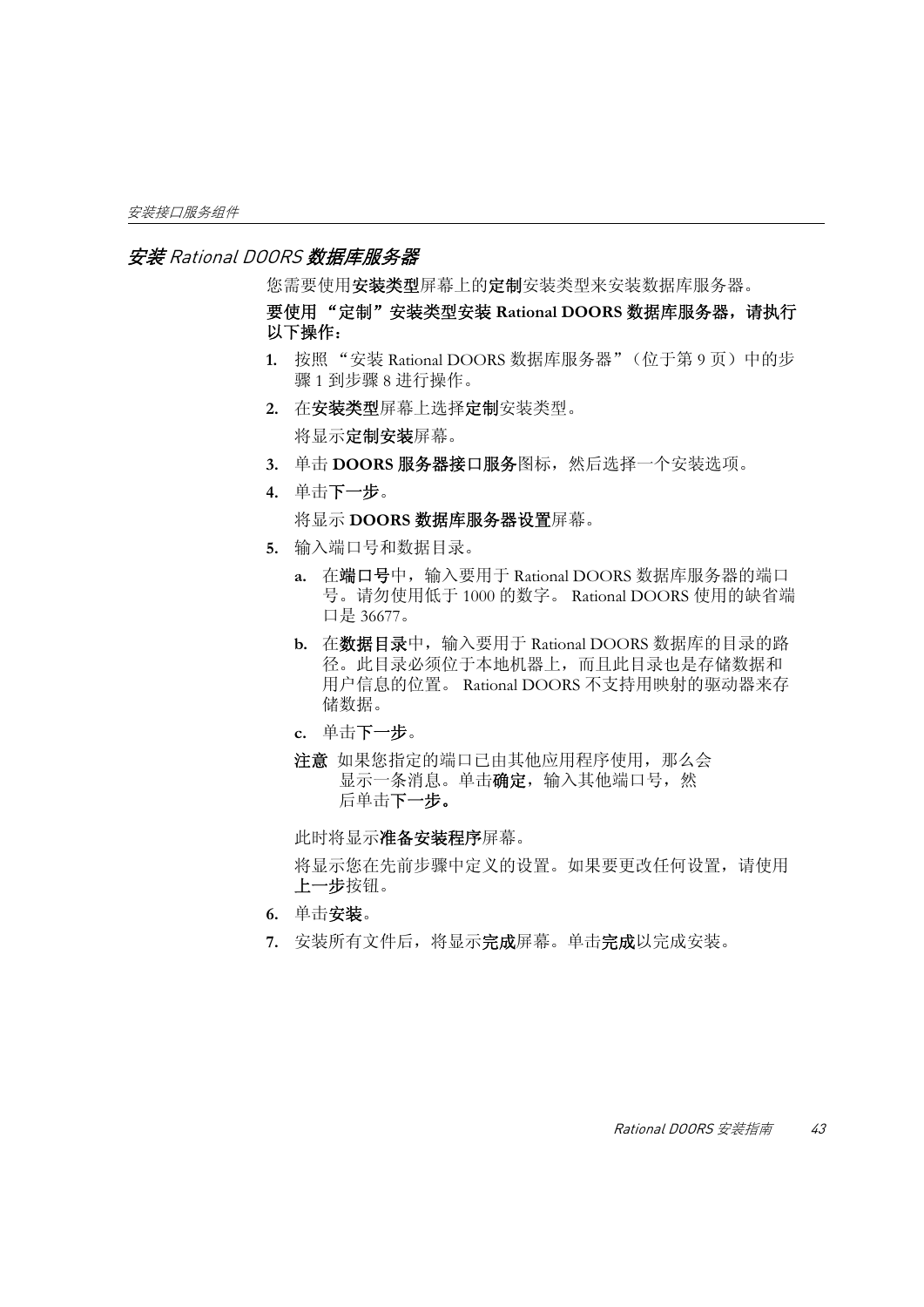#### <span id="page-53-1"></span>安装互操作服务器

互操作服务器是当前的 Rational DOORS 客户机。安装互操作服务器只 需安装 Rational DOORS 客户机。

#### 要安装互操作服务器,请执行以下操作:

- **1.** 选择您要用于运行互操作服务器的机器。
- **2.** 通过执行正常的 Rational DOORS 客户机安装来安装互操作服务器。 确保您输入了正确 Rational DOORS 数据库服务器的详细信息。有关 安装客户机的信息,请参阅 "安装 [Rational DOORS](#page-21-0) 客户机"(位于 第 12 [页\)。](#page-21-0)

#### <span id="page-53-2"></span>安装接口服务服务器和接口服务代理程序

#### 要安装接口服务服务器和接口服务代理程序,请执行以下操作:

将 interfaces\festival-win32.zip 抽取到所选文件夹, 然后通过 遵循下一节中的指示信息来设置组件。

## <span id="page-53-4"></span><span id="page-53-0"></span>设置组件

您需要使组件能够正确地相互通信。 需要设置以下组件:

- 接口服务服务器,以便与接口服务代理程序、许可证服务器以及相 应的 Rational DOORS 数据存储库进行通信
- Rational DOORS 数据库服务器,以便与代理程序进行通信 接口服务代理程序无需知道任何其他组件的位置。 您也可以选择设置多个互操作服务器。

#### <span id="page-53-3"></span>标识数据库通用资源名

启动接口服务后即会使用数据库通用资源名 (URN)。您需要立即找 到它,并进行记录以备后用。

- **1.** 如果 Rational DOORS 数据库服务器未在运行,请将其启动。
- 2. 启动 Rational DOORS 客户机, 然后登录到数据库。
- **3.** 在数据库浏览器或模块窗口中,请单击工具 **>** 编辑 **DXL**。
- **4.** 在 DXL 输入窗格中输入以下 DXL 脚本: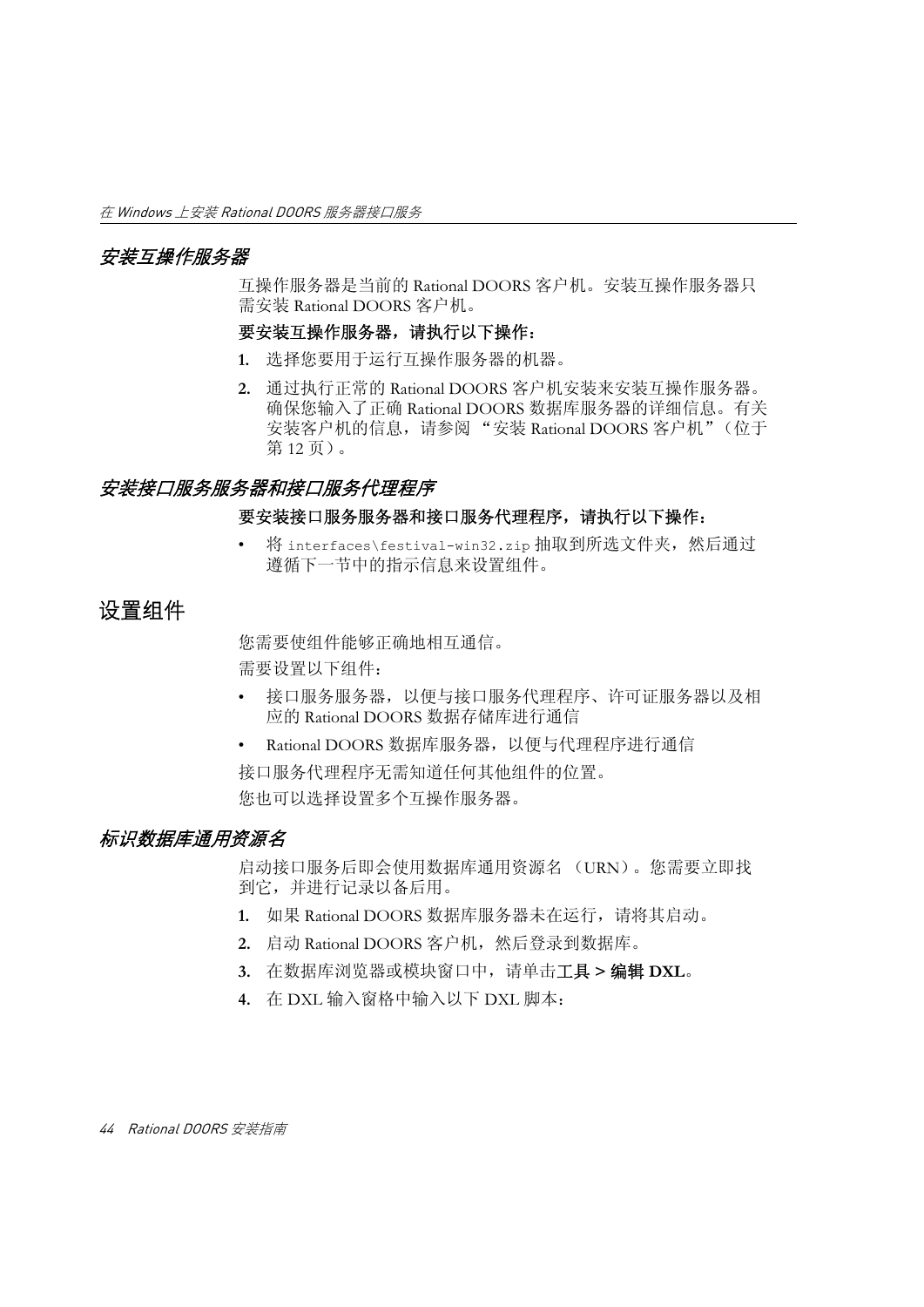print getDatabaseIdentifier()

- **5.** 单击运行以运行程序。将会输出一个 16 位的十六进制数字,例如 38f5c98719f27b6d。这构成了数据库 URN 的一部分。在本示例中, 数据库 URN 是: urn:telelogic:ers-38f5c98719f27b6d:。
- **6.** 进行记录以备后用。

#### 安装接口服务服务器

您需要设置接口服务服务器以便与接口服务代理程序、许可证服务器以 及相应的 Rational DOORS 数据存储库进行通信。

接口服务服务器使用 server\festival 目录来配置。 festival 目录包含两 个子目录:

• config

此目录包含 festival.xml,这是接口服务中的核心配置文件。 festival.xml 文件:

- 可进行配置,以便接口服务服务器与接口服务代理程序和许可 证服务器进行通信
- 包含存储库的 URN, 该 URN 必须与"标识数据库通用资源 [名"\(位于第](#page-53-3) 44 页)中标识的 URN 或 RDS 存储库标识匹配。
- 注意除非您收到了 Rational 支持人员的指导信息,否则 请勿修改配置目录中的任何其他文件。
- custom

此目录包含一个子目录,该子目录中包含一个名为 readme.htm 的文 件,您可将其用于配置欢迎界面。

#### festival.xml 示例

festival.xml 文件是接口服务中的核心配置文件。

```
<!-- Brokers we know about -->
       <f:endpoints>
          <f:broker 
             name="GENERALSERVICES" 
             url="tcp://
127.0.0.1:61616?wireFormat.tcpNoDelayEnabled=true"
             user name="" 
             password="" />
```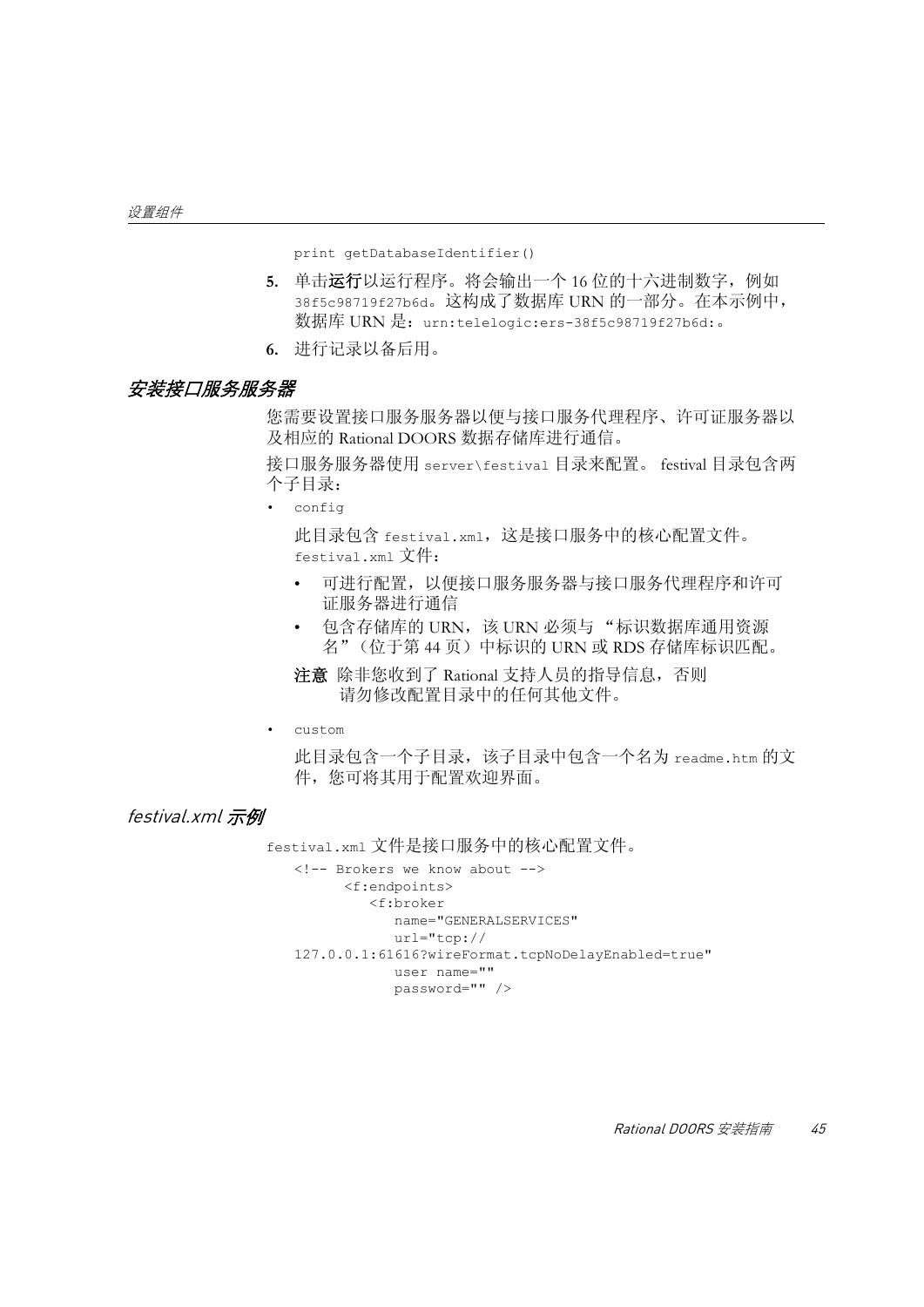```
 <f:broker 
              name="DCSERVICES" 
              url="tcp://
127.0.0.1:61616?wireFormat.tcpNoDelayEnabled=true"
              user name="" 
              password="" />
          <f:broker 
              name="RMSERVICES" 
              url="tcp://
127.0.0.1:61616?wireFormat.tcpNoDelayEnabled=true"
              user name="" 
              password="" /> 
       </f:endpoints>
<!-- Mapping from Repository IDs to the broker we use to reach 
the repository -->
       <f:mappings>
          <f:repository-mapping 
              enabled="true" 
              endpoint="RMSERVICES"
              name="DOORS ERS Repository"
             repositoryUrn="urn:telelogic:ers-46dd5d7806b96973:" 
/>
       </f:mappings>
       <!-- Configurable system properties -->
       <f:properties>
          <f:property name="licence.server.location" 
value="19353@localhost" />
          <f:property name="display.redirector.urls" 
value="false" />
          <f:property name="published.url.prefix" 
value="http://MYHOSTNAME:8080/doors/redirector/" /> 
       </f:properties>
   \langlef:lsc\rangle</f:configuration>
```
#### 修改 festival.xml

festival.xml 是接口服务中的核心配置文件。您需要修改 f:broker、 f:repository-mapping 和 f:properties 的条目:

**1.** 在示例中,有三个条目描述了接口服务代理程序所在的位置。编辑 这些条目以指向使用缺省端口 (61616)安装接口服务代理程序的 机器的 URL。如果接口服务代理程序和接口服务服务器在同一台机 器上,那么无需编辑这些条目。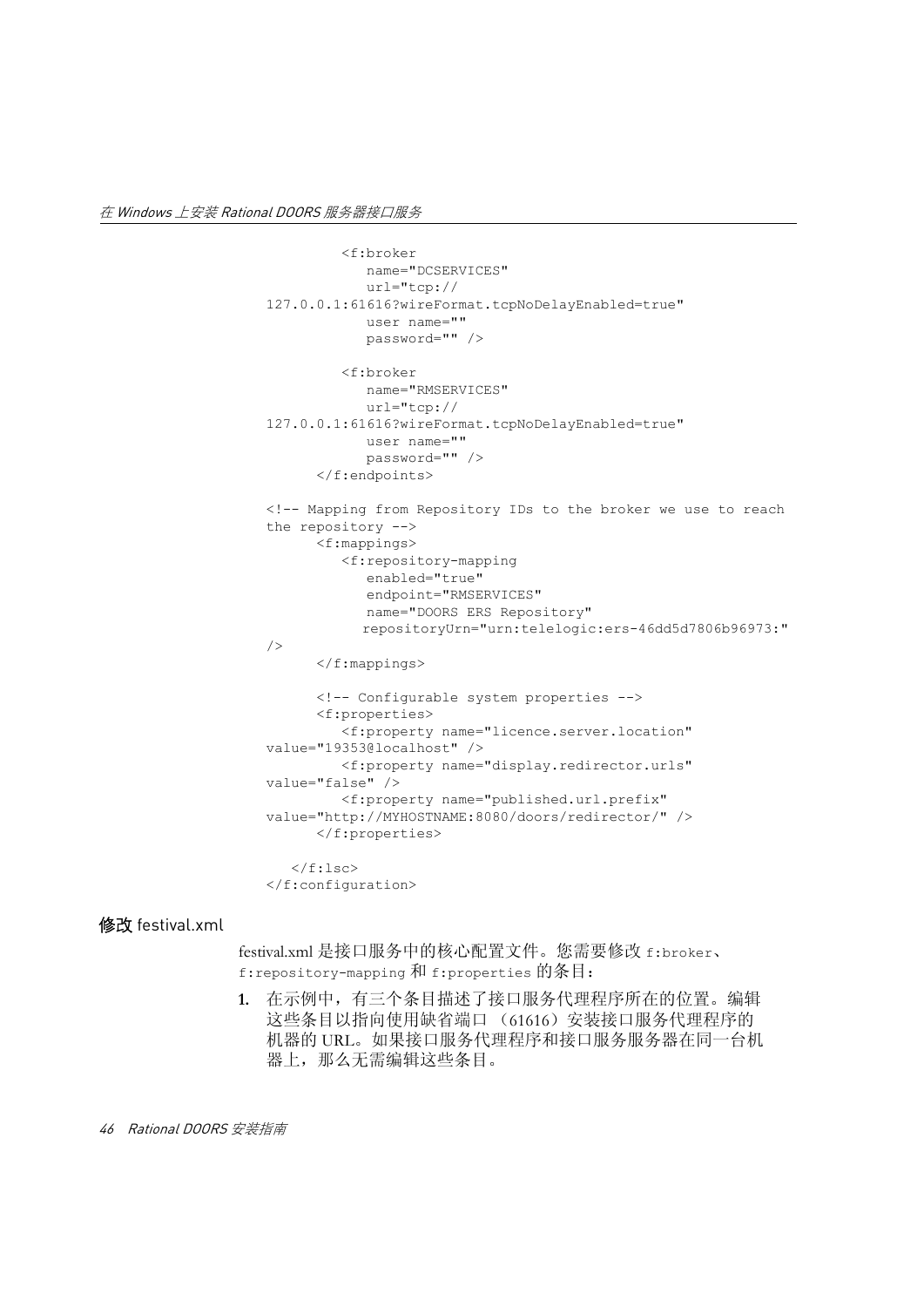- **2.** f:repository-mapping 定义了存储库的 URN。
	- **a.** name 属性是接口服务登录页面上所显示的名称。您可以更改此 属性。缺省值为 DOORS ERS Repository。
	- **b.** repositoryUrn 属性需要与您[在 "标识数据库通用资源名"\(位](#page-53-3) [于第](#page-53-3) 44 页)中标识的 Rational DOORS 数据库服务器的 URN 相 匹配。您必须更改此属性。
- **3.** f:properties 条目定义了许可证服务器的位置。property name 属 性是 licence.server.location,且值为 19353@*localhost*,即许可 证服务器的端口号和机器名称。编辑此值以指向您的许可证服务器 的位置。此位置会添加到系统中存储的许可证位置列表。

#### 安装 Rational DOORS 数据库服务器

您需要设置 Rational DOORS 数据库服务器以便与接口服务代理程序进 行通信。

可通过将数据更改通知 (DCN)参数添加到命令行来设置通信。 DCN 是包含 Rational DOORS 数据更改信息的消息。

要设置 Rational DOORS 数据库服务器, 您需要运行 dbadmin, 位于 Rational DOORS 客户机机器上的 \IBM\Rational\DOORS\9.2\bin 目录 中。

按照以下格式在命令行中运行 dbadmin:

```
dbadmin -data 36677@myserver -dcnEnable -dcnBrokerUri 
"tcp://myBroker:61616" -dcnChannelName "dcn"
```
使用的参数为:

| 参数                   | 描述                                                                                              |
|----------------------|-------------------------------------------------------------------------------------------------|
| -data 36677@myserver | 标识 Rational DOORS 数据库服<br>务器, 其中 36677 是数据库服<br>务器正在使用的缺省端口号;<br>myserver 是安装有数据库服务<br>器的机器的名称。 |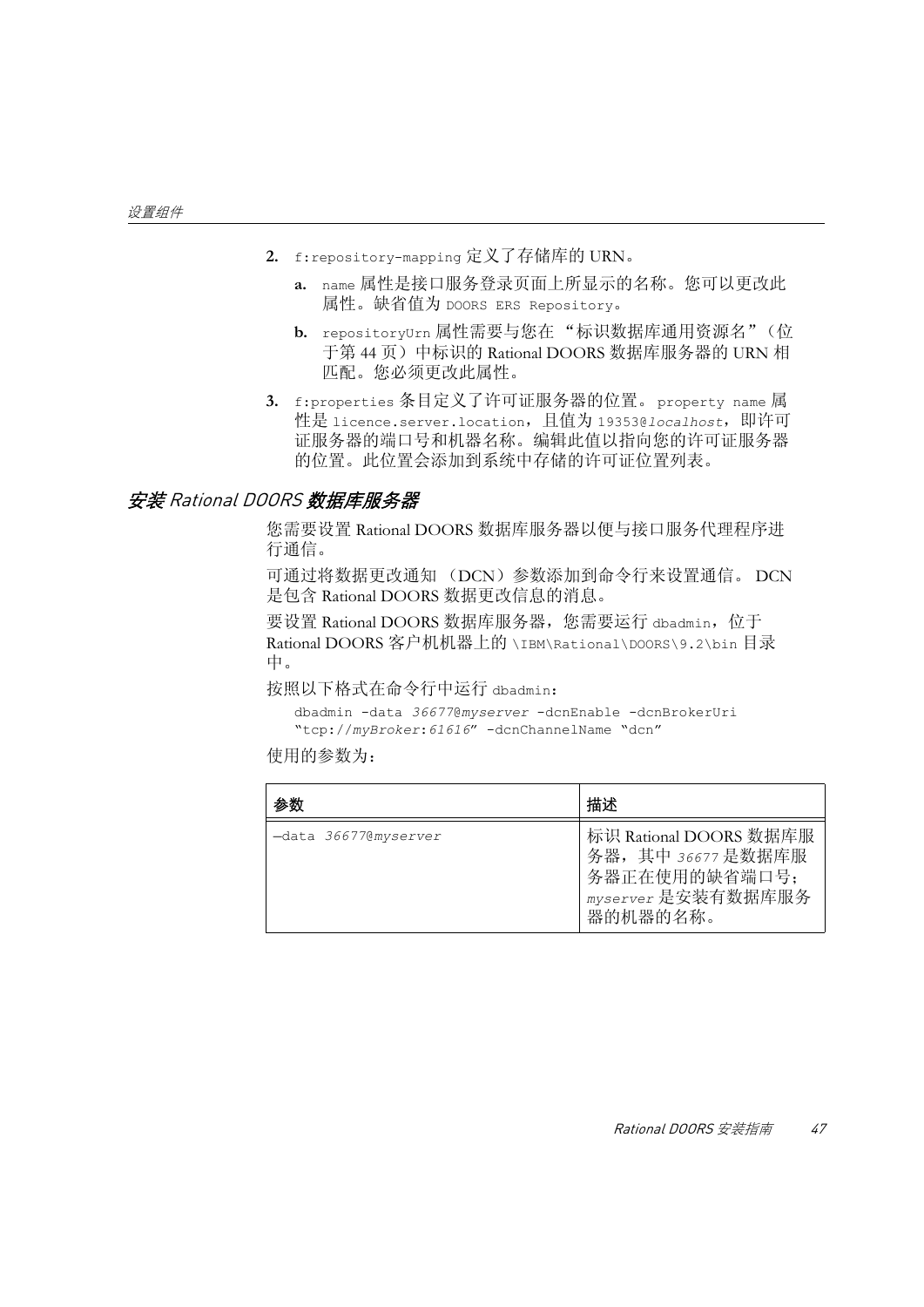| 参数                                   | 描述                                                                 |
|--------------------------------------|--------------------------------------------------------------------|
| -dcnEnable                           | 启用 DCN。                                                            |
| -dcnBrokerUri "tcp://myBroker:61616" | 定位接口服务代理程序, 其中<br>myBroker 是托管代理程序的机<br>器; 61616是该代理程序使用<br>的缺省端口。 |
| -dcnChannelName "dcn"                | 设置 DCN 通道。通道名称始终<br>是 dcn。                                         |

注意需要重新启动 Rational DOORS 数据库服务器才能使此 命令生效。

### 有用的 DCN 命令

使用以下命令检查 DCN 服务状态以及打开和关闭服务。

- 可使用 -dcnInfo 参数检查 DCN 服务状态: dbadmin -data 36677@*myserver* -dcnInfo
- 可使用 -dcnDisable 和 -dcnEnable 分别关闭和打开 DCN 服务: dbadmin -data 36677@*myserver* -dcnDisable dbadmin -data 36677@*myserver* -dcnEnable

需要重新启动 Rational DOORS 数据库服务器才能使这些命令生效。

## <span id="page-57-1"></span><span id="page-57-0"></span>运行多个互操作服务器

设置系统运行多个互操作服务器可提高性能并增加系统的可用性。 由于可高速缓存更多的模块,性能得以提高,从而使您能更快地访问数 据。接口服务具有路由逻辑以执行互操作服务器之间的基本负载均衡。 由于系统可在其中一个互操作服务器故障的情况下继续工作,因此可用 性得以提高。在某个互操作服务器故障时,用户可使用其他互操作服务 器继续访问数据库。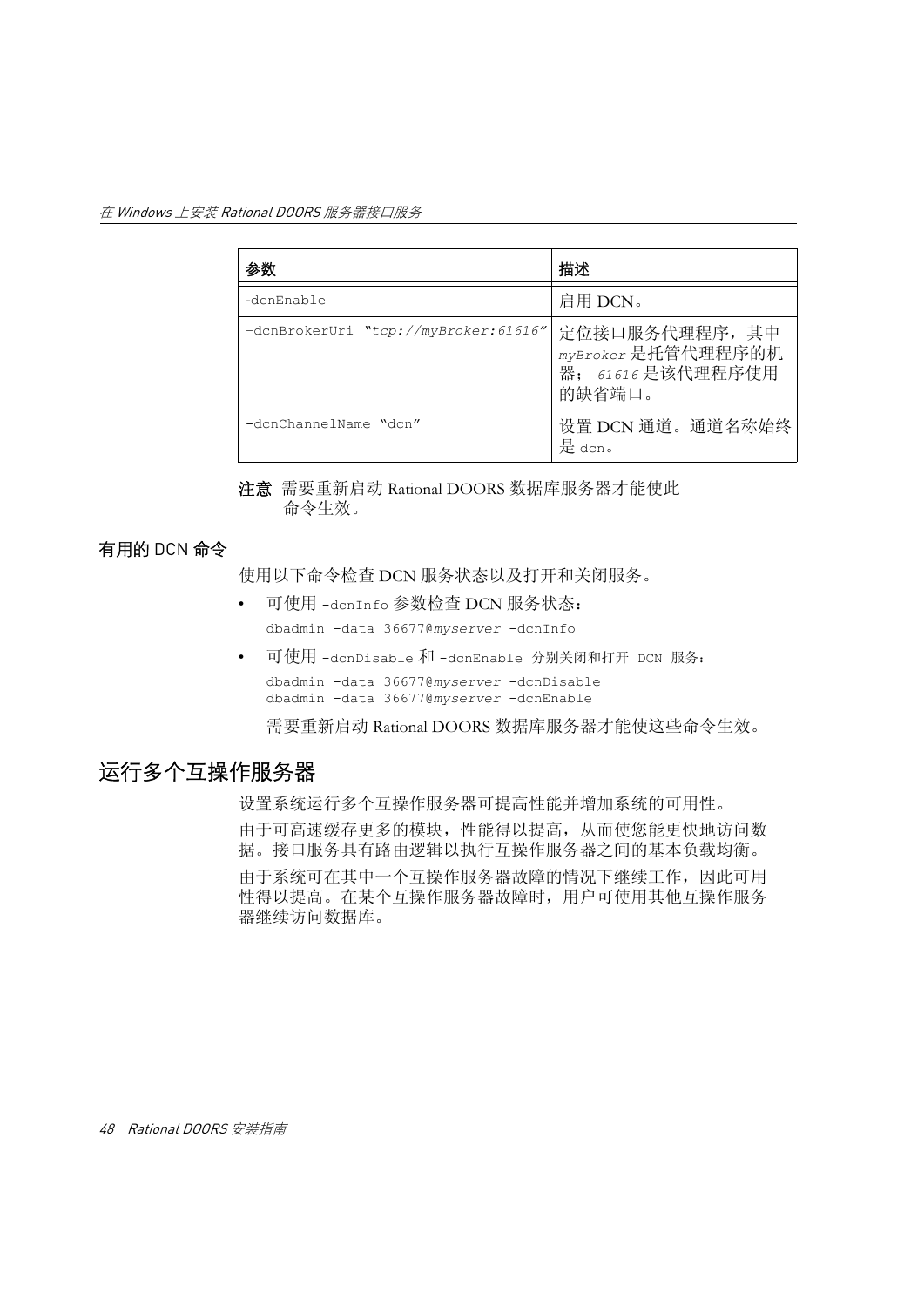要运行多个互操作服务器,请启动互操作服务器的多个实例。 所有互操作服务器都必须:

- 连接到相同的接口服务代理程序
- 使用相同的 Rational DOORS 数据库服务器

互操作服务器可以位于不同的机器上。有关信息,请参阅 ["启动系统"](#page-58-0) [\(位于第](#page-58-0) 49 页)中的[步骤](#page-58-2) 3。

### <span id="page-58-0"></span>启动系统

要启动系统,必须按以下顺序启动各进程:

- **1.** 通过运行 broker.start.bat 来启动接口服务代理程序。该文件位于 您在托管接口服务代理程序的机器上抽取 festival-win32.zip 的目 录中。
- **2.** 在托管数据库的机器上作为一项服务启动 Rational DOORS 数据库服 务器。
- <span id="page-58-2"></span>**3.** 在托管互操作服务器的机器上运行互操作服务器,其命令行属性格 式如下:

doors.exe –interop –data *port*@*myserver* –brokerHost *myBroker* –brokerPort

其中:

- *port* 是 Rational DOORS 数据库服务器正在使用的端口号,而 *myserver* 是安装有 Rational DOORS 数据库服务器的机器的名称
- *myBroker* 是托管代理程序的机器的名称
- *brokerport* 是代理程序正在使用的端口,缺省值为 61616
- **4.** 通过运行 server.start.bat 来启动接口服务服务器。该文件位于您 在托管服务器的机器上抽取 festival-win32.zip 的目录中。首次运 行时启动可能较慢,因为必须解压缩一些文件。

运行 1、 3 和 4 时, 每个进程都有一个 "dos box"控制台。请勿关闭这 些窗口。

## <span id="page-58-1"></span>配置接口服务

可配置接口服务服务器和代理程序端口、 HTTPS 以及重定向服务: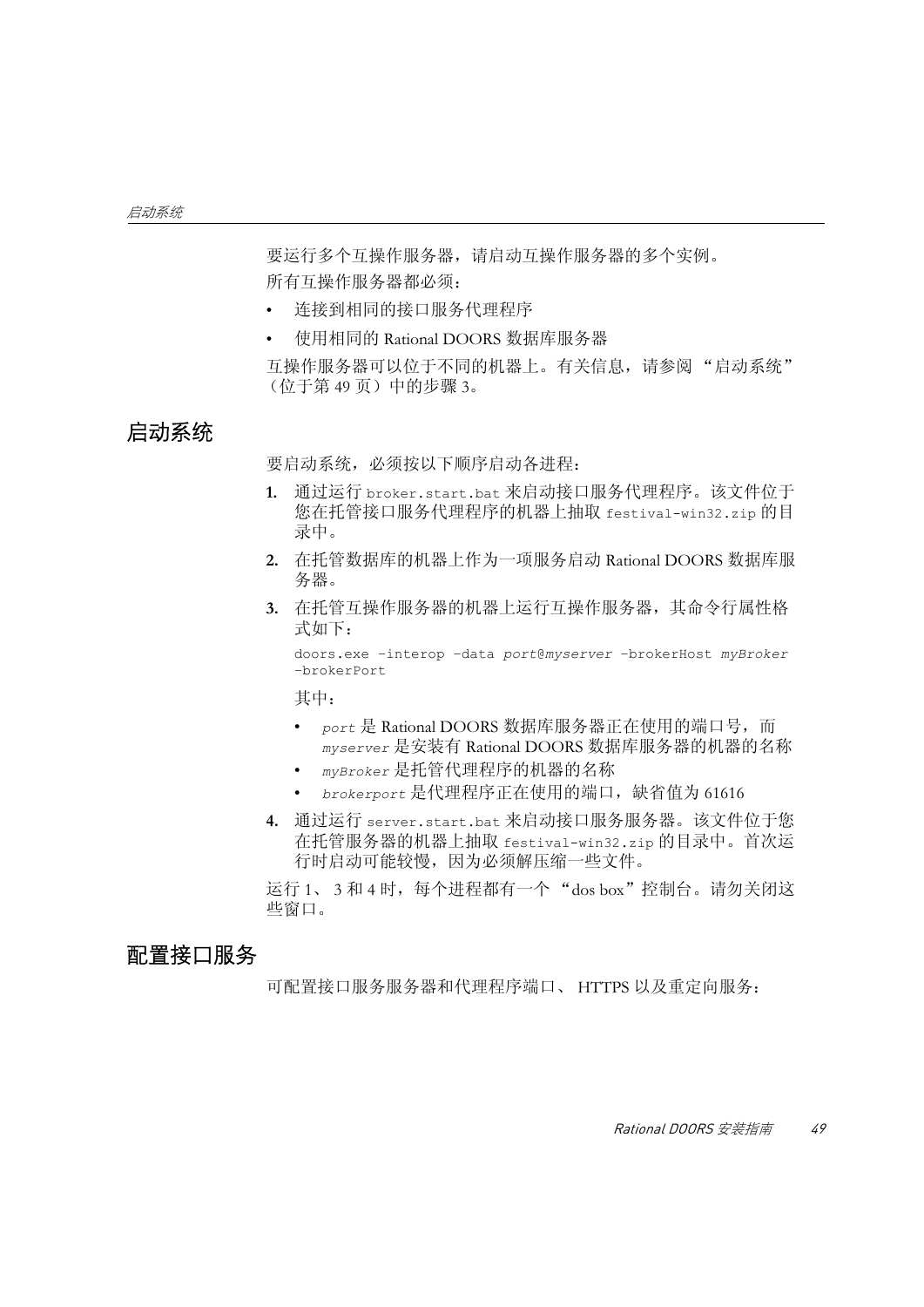- [配置接口服务服务器的端口](#page-59-0)
- [配置接口服务代理程序的端口](#page-59-1)
- 配置 [HTTPS](#page-60-0)
- [配置重定向服务](#page-61-0)
- [信息安全性说明](#page-62-1)

#### <span id="page-59-0"></span>配置接口服务服务器的端口

配置接口服务服务器的主要方式为编辑 conf 子目录中的 server.xml 文 件。

- **1.** 打开该文件。
- **2.** 浏览至以下行:

```
<!-- Define a non-SSL HTTP/1.1 Connector on port 8080 -->
```
**3.** 更改此行中的端口号:

```
<Connector port="8080"
```
这是服务器侦听 HTTP 请求的端口。

完成此编辑后,保存文件,然后重新启动接口服务服务器。

注意更改 server.xml 文件时务必当心,因为错误的编辑可 能会导致系统功能完全丧失。在编辑前,请首先备份 文件。

#### <span id="page-59-1"></span>配置接口服务代理程序的端口

通过编辑托管代理程序的机器的子目录 conf 中的 activemq.xml 文件以 及托管接口服务服务器的机器中的 festival.xml 文件来配置接口服务 代理程序。

在 activemq.xml 文件中,存在 <transportConnectors> 的条目,后面跟 有多个 <transportConnect … 元素。每个元素均定义一个协议以及代理 程序所侦听的端口。

打开 activemq.xml 并更改 openwire 元素中的 URI 属性,该属性缺省使 用端口 61616:

```
<transportConnector name="openwire" uri="tcp://
localhost:61616"/>
```
完成此编辑后,保存 activemq.xml 文件。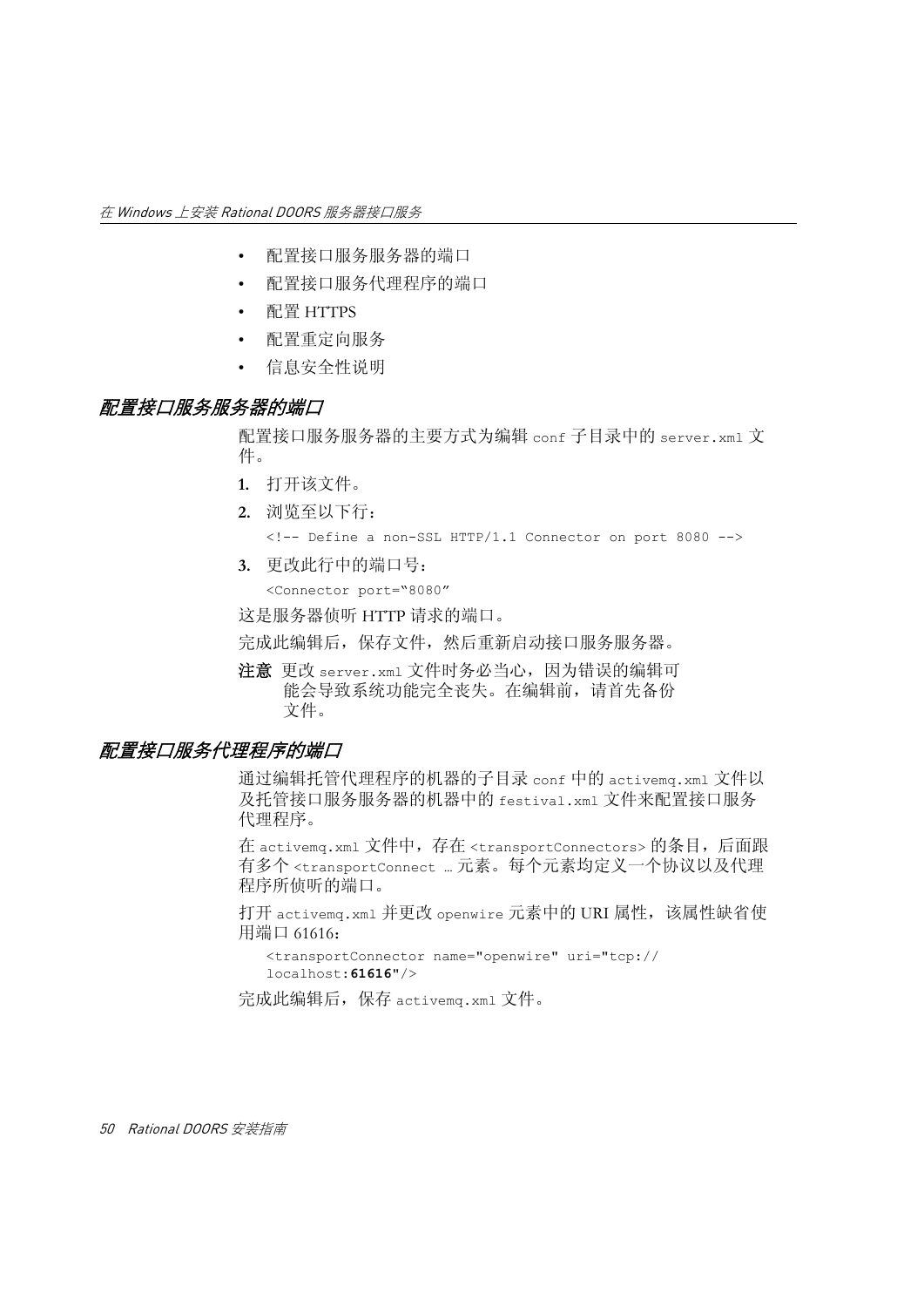```
最后,在托管接口服务服务器的机器上,打开 festival.xml 文件并修
改三个代理程序端口 (在以下示例中以粗体显示):
   <!-- Brokers we know about -->
          <f:endpoints>
              <f:broker 
                 name="GENERALSERVICES" 
                 url="tcp://127.0.0.1:61616?wireFormat.tcpNoDelayEnabled=true"
                 user name="" 
                 password="" />
              <f:broker 
                 name="DCSERVICES" 
                 url="tcp://127.0.0.1:61616?wireFormat.tcpNoDelayEnabled=true"
                 user name="" 
                 password="" />
              <f:broker 
                 name="RMSERVICES" 
                 url="tcp://127.0.0.1:61616?wireFormat.tcpNoDelayEnabled=true"
                 user name="" 
                 password="" /> 
          </f:endpoints>
```
完成此编辑后, 保存 festival.xml 文件, 然后重新启动所有接口服务 组件。

注意更改 activemq.xml 文件和 festival.xml 文件时务必当 心,因为错误的编辑可能导致系统功能完全丧失。在 编辑前,请备份文件。

#### <span id="page-60-0"></span>配置 HTTPS

接口服务支持在 Web 浏览器和接口服务服务器之间使用 HTTPS 通信。 要配置 HTTPS,您需要一个证书。您可手动制作证书以用于测试目的, 也可从受信任的认证中心购买一个证书。

您还需要包含服务器证书的密钥库。可按照 Sun Web 站点中的叙述使用 标准 Java keytool 工具创建和管理密钥库。

需要定义一个新的连接器以允许 HTTPS。这在服务器的 conf 子目录中 server.xml 文件的 Connector 元素中定义。

打开此文件并更改以粗体显示的内容:

**<!-- Delete this line from the file**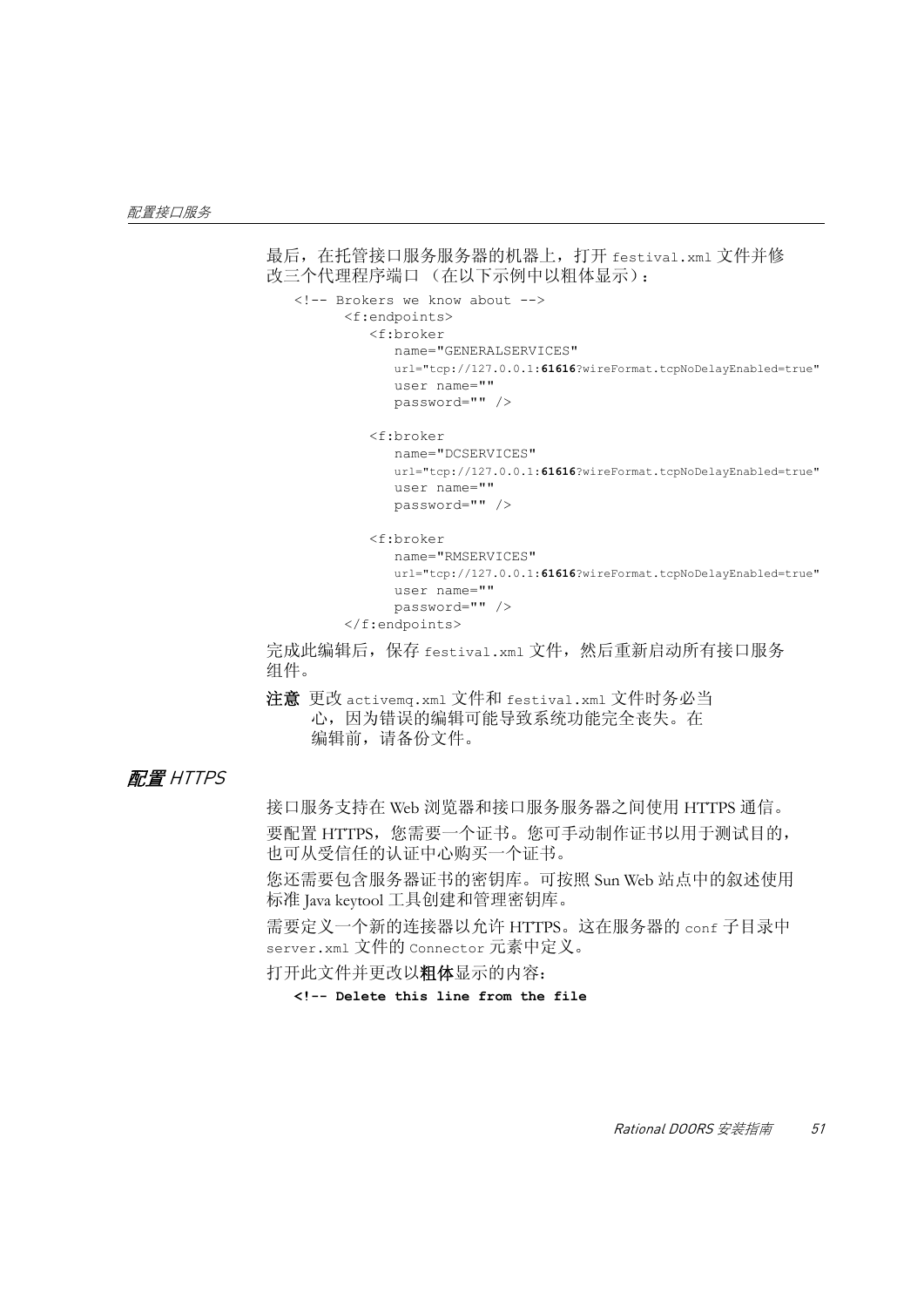```
<Connector port="8443" maxHttpHeaderSize="8192"
maxThreads="150" inSpareThreads="25"
MaxSpareThreads="75" enableLookups="false" 
disableUploadTimeout="true" acceptCount="100" 
scheme="https" secure="true" clientAuth="false" 
sslProtocol="TLS"
keystoreFile="c:\Server\keystore.ks"
keystorePass="password" 
keystorePass="password"algorithm="IbmX509"
/> 
--> Delete this line from the file
```
缺省情况下,会将此 Connector 元素注释掉。删除该元素前面和后面的 一行可使其活动。

对文件的更改

- 将服务器设置为使用 HTTPS (端口 8443)
- 使用密钥库条目来标识包含服务器证书的密钥库

完成此编辑后,保存文件,然后重新启动接口服务服务器。

注意更改 server.xml 文件时务必当心,因为错误的编辑可 能会导致系统功能完全丧失。在编辑前,请备份文 件。

有关配置 HTTPS 以及其他配置方法的更多信息,请参阅 Tomcat 用户文 档。

#### <span id="page-61-0"></span>配置重定向服务

您必须配置 Rational DOORS 重定向服务、接口服务服务器以及 Rational DOORS 数据库服务器。

- **1.** 浏览至抽取 festival-win32.zip 的目录。
- **2.** 在文本编辑器中打开 server\festival\config\doorsRedirector.properties。
- **3.** 将 doors.url.prefix 值设置为以下格式以匹配数据库服务器 (为 接口服务提供服务):doors://*host*:*port*/,其中 *host* 是 Rational DOORS 数据库服务器的名称,*port* 是其使用的端口号 (通常为 36677)。

注意请勿删除该值末尾的 /。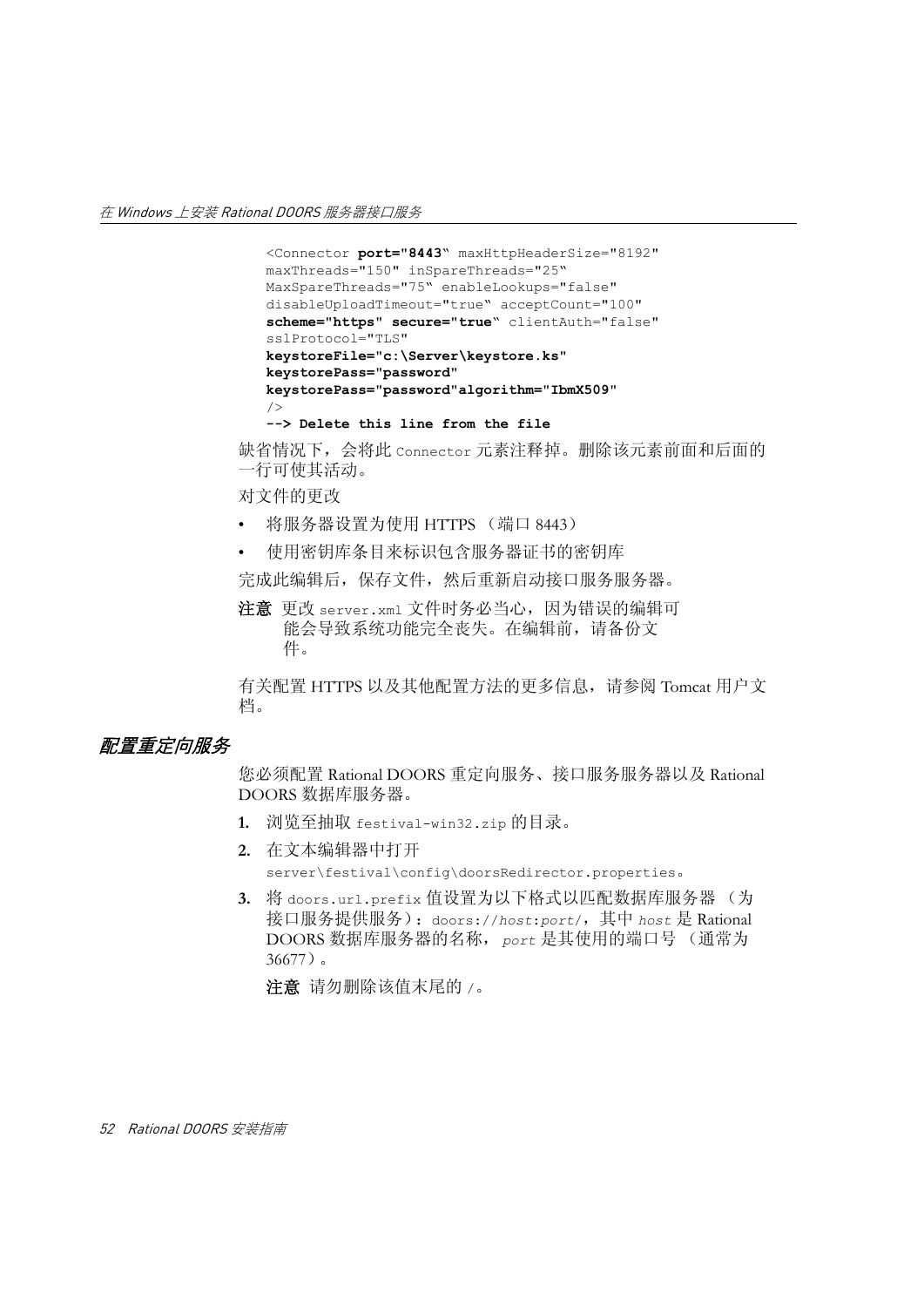**4.** 将 dwa.url.prefix 值设置为以下格式以匹配接口服务服务器: http://*host*:*port*/dwa/,其中 *host* 是接口服务服务器的名称, *port* 是其使用的端口号 (通常是 8080)。

注意请勿删除该值末尾的 /。

- **5.** 可选:
	- 通过设置 <entry key="dwa.enable">false</entry> 来禁用从重 定向服务转发到接口服务
	- 通过设置 <entry key="doors.enable">false</entry> 来禁用从 重定向服务转发到 Rational DOORS
- **6.** 保存并关闭该文件。
- **7.** 在文本编辑器中打开 server\festival\config\festival.xml。
- **8.** 查找以 <f:property name="published.url.prefix" 开头的行。
- **9.** 将 *MYHOSTNAME* 更改为安装有重定向服务的机器的名称,然后保存并 关闭该文件。

注意请勿删除该值末尾的 /。

**10.** 启动 DOORS,然后配置 Rational DOORS 数据库服务器,以便生成 的 URL 引用重定向服务。在数据库服务器安装的 bin 目录中, 请运 行以下命令:

dbadmin -data port@host -urlPrefix http://*yourdwaserver*:*port*/ doors/redirector

其中 *yourdwaserver* 是接口服务服务器的名称,*port* 是其使用的端 口号 (通常为 8080)。

**11.** 重新启动接口服务组件。

#### <span id="page-62-1"></span>信息安全性说明

接口服务的缺省部署在整个堆栈中使用安全通信协议。

尽管系统支持使用 HTTPS 来保护浏览器与接口服务服务器之间的通 信,但当前不支持各服务器端组件之间的安全通信。

## <span id="page-62-0"></span>关闭系统

要关闭系统,必须停止以下进程: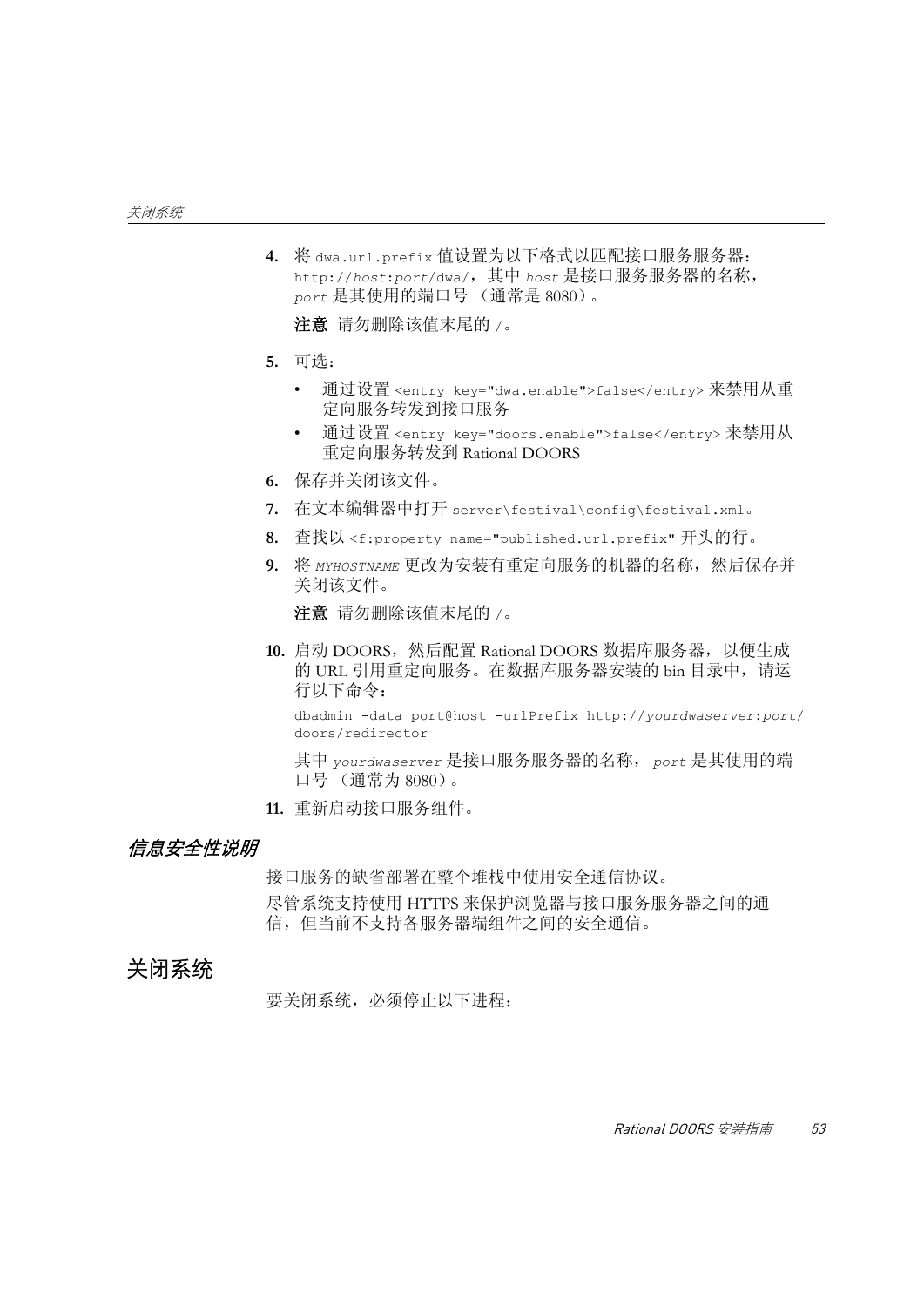- **1.** 通过运行 server.shutdown.bat 来停止接口服务服务器。该文件位 于您在托管接口服务服务器的机器上抽取 festival-win32.zip 的目 录中。
- 使用 "close window" 选项停止互操作服务器。
- 使用 Windows 控制面板停止 Rational DOORS 数据库服务器。
- 通过运行 broker.shutdown.bat 停止接口服务代理程序。该文件位 于您在托管接口服务代理程序的机器上抽取 festival-win32.zip 的 目录中。该进程可能需要一段时间才能结束 (15 到 30 秒), 并且 在关闭时可能会报告若干条套接字警告。

## <span id="page-63-0"></span>在同一机器上运行接口服务和 Rational DOORS Web Access

注意此部分假定您已安装并配置了接口服务、互操作服务 器、Rational DOORS 客户机、Rational DOORS 数据库 服务器以及 Rational DOORS Web Access。

如果您打算在同一机器上运行接口服务和 Rational DOORS Wed Access, 那么还需要完成额外的任务。

您需要复位接口服务服务器端口,然后启动和停止某些接口服务和 Rational DOORS Web Access 组件, 以选择新值:

- [复位接口服务服务器端口](#page-63-1)
- [启动和停止组件](#page-64-0)

#### <span id="page-63-1"></span>复位接口服务服务器端口

您需要复位 conf 子目录中 server.xml 文件内的端口号:

- **1.** 浏览至该文件。
- **2.** 打开该文件。
- **3.** 更改 "关闭"和 "启动"端口号。
- **4.** 要更改 "关闭"端口号,请更改以下行中的端口号: <Server port="8005" shutdown="SHUTDOWN">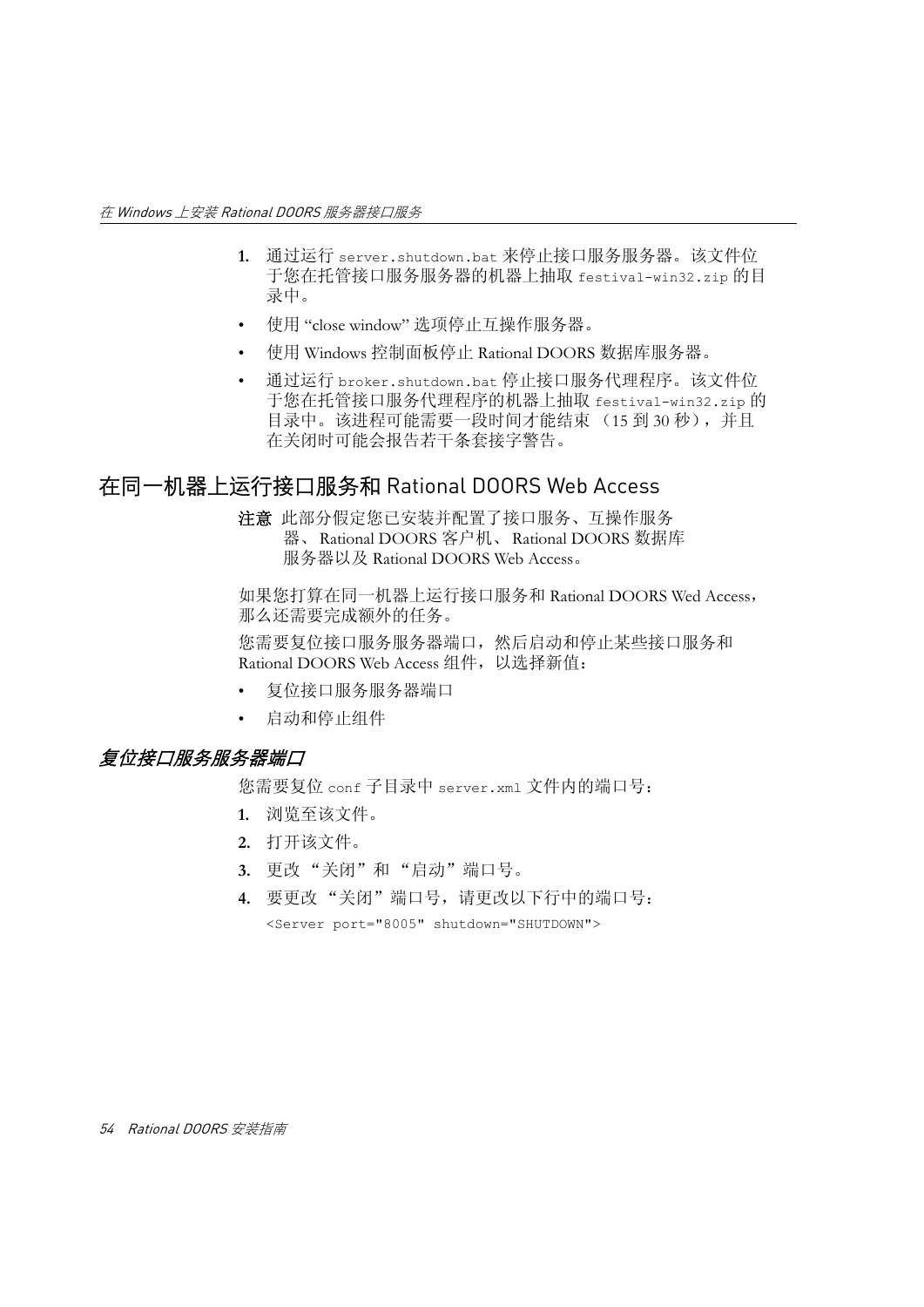- **5.** 要更改 "启动"端口号,请浏览至以下行:  $\leq$   $-$  Define a non-SSL HTTP/1.1 Connector on port 8080  $-$ >
- **6.** 更改下一行中的端口号: <Connector port="8080"
- **7.** 保存该文件。

## <span id="page-64-0"></span>启动和停止组件

需要启动和停止以下组件:

- Rational DOORS Web Access 代理程序
- 互操作服务器
- Rational DOORS Web Access 服务器
- 接口服务服务器

#### 启动和停止 Rational DOORS Web Access 代理程序

- **1.** 通过运行 broker.start.bat 来启动 Rational DOORS Web Access 代理 程序。该文件位于您在安装 Rational DOORS Web Access 时抽取 festival-win32.zip 的目录中。
- **2.** 通过运行 broker.shutdown.bat 来停止 Rational DOORS Web Access 代理程序。该文件与 broker.start.bat 位于同一目录中。

#### 启动和停止互操作服务器

**1.** 通过运行互操作服务器来启动互操作服务器,其命令行属性格式如 下:

doors.exe –interop –data *port*@*myserver* –brokerHost *myBroker* –brokerPort

其中:

- *port* 是 Rational DOORS 数据库服务器正在使用的端口号,而 *myserver* 是安装有 Rational DOORS 数据库服务器的机器的名称
- *myBroker* 是托管代理程序的机器的名称
- *brokerport* 是代理程序正在使用的端口,缺省值为 61616。
- **2.** 使用 "close window" 选项停止互操作服务器。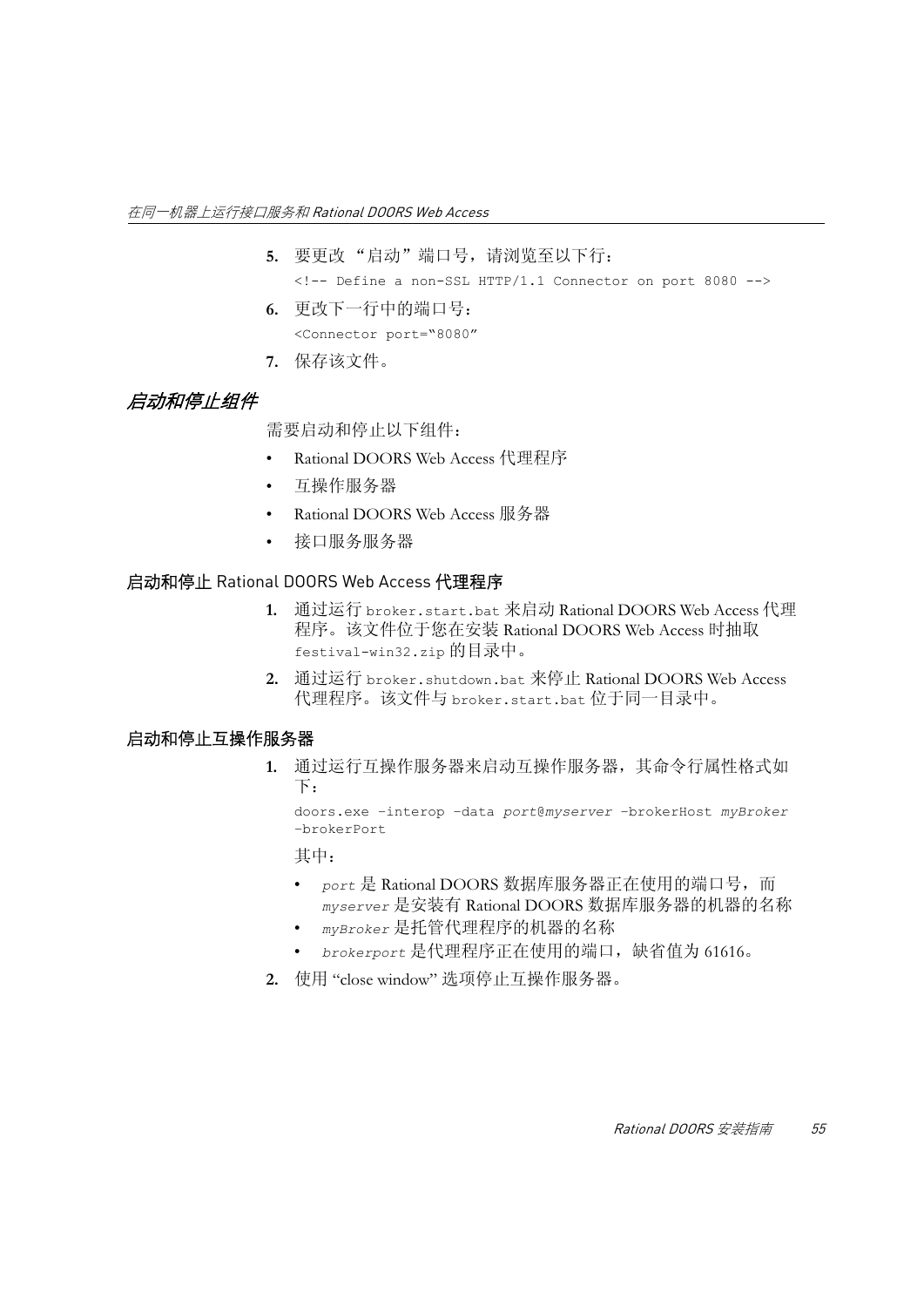#### 启动和停止 Rational DOORS Web Access 服务器

- **1.** 通过运行 server.start.bat 来启动 Rational DOORS Web Access 服务 器。该文件位于您在安装 Rational DOORS Web Access 时抽取 festival-win32.zip 的目录中。
- **2.** 通过运行 server.shutdown.bat 来停止 Rational DOORS Web Access 服务器。该文件与 server.start.bat 位于同一目录中。

#### 启动和停止接口服务服务器

- **1.** 通过运行 server.start.bat 来启动接口服务服务器。该文件位于您 在安装接口服务时抽取 festival-win32.zip 的目录中。
- **2.** 通过运行 server.shutdown.bat 停止接口服务服务器。该文件与 server.start.bat 位于同一目录中。

## <span id="page-65-0"></span>卸载接口服务

按照以下指示信息从系统中卸载接口服务。

- 通过删除 festival 目录卸载接口服务服务器
- 通过删除 festival 目录卸载接口服务代理程序
- 使用 Windows 控制面板中的添加和删除程序卸载互操作服务器和 Rational DOORS 数据库服务器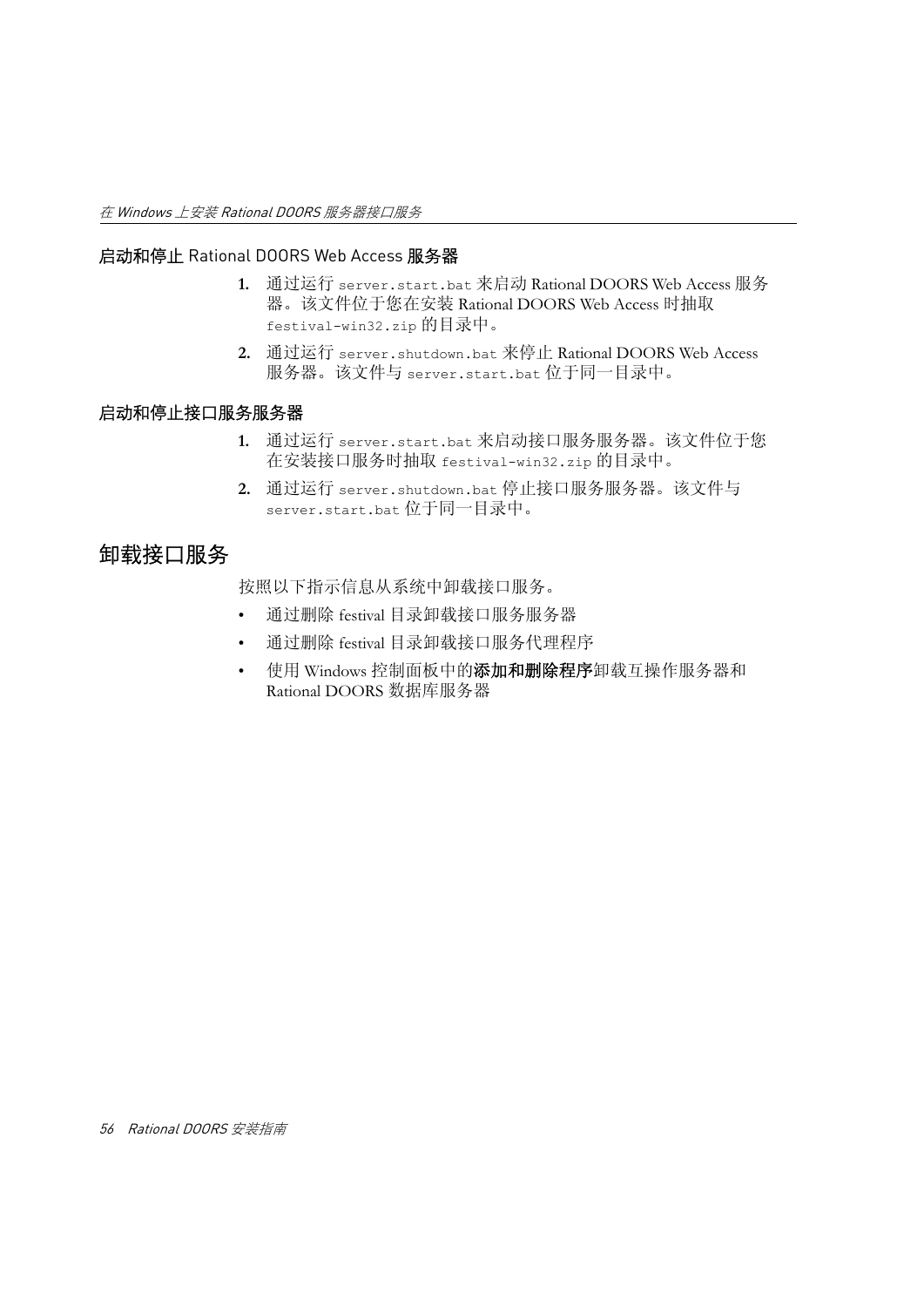## <span id="page-66-0"></span>9 <sup>在</sup> Solaris 上安装 Rational DOORS 服务器 接口服务

本章包含以下内容:

- [简介](#page-66-1)
- [接口服务组件](#page-67-0)
- 安装 [Rational DOORS](#page-67-1) 数据库服务器
- [安装互操作服务器](#page-69-0)
- [安装接口服务服务器和代理程序](#page-70-0)
- [启动系统](#page-71-0)
- [关闭系统](#page-72-0)
- 在同一机器上运行接口服务和 [Rational DOORS Web Access](#page-72-1)
- [卸载接口服务](#page-74-0)

<span id="page-66-1"></span>简介

Rational DOORS 数据库服务器安装期间,会有提示询问您是否要安装 Rational DOORS 服务器接口服务。如果输入 v, 那么将会同时安装 Rational DOORS 数据库服务器和 Rational DOORS 服务器接口服务 (接 口服务),这样便使 Rational DOORS 能够与选定集成产品进行交互。

本章描述如何在 Solaris 上安装和设置接口服务。

如果您仅要安装 Rational DOORS 数据库服务器,则忽略本章并遵循 "安装 [Rational DOORS](#page-46-0) 数据库服务器 ,"(位于第 37 页)中的步骤进行 操作。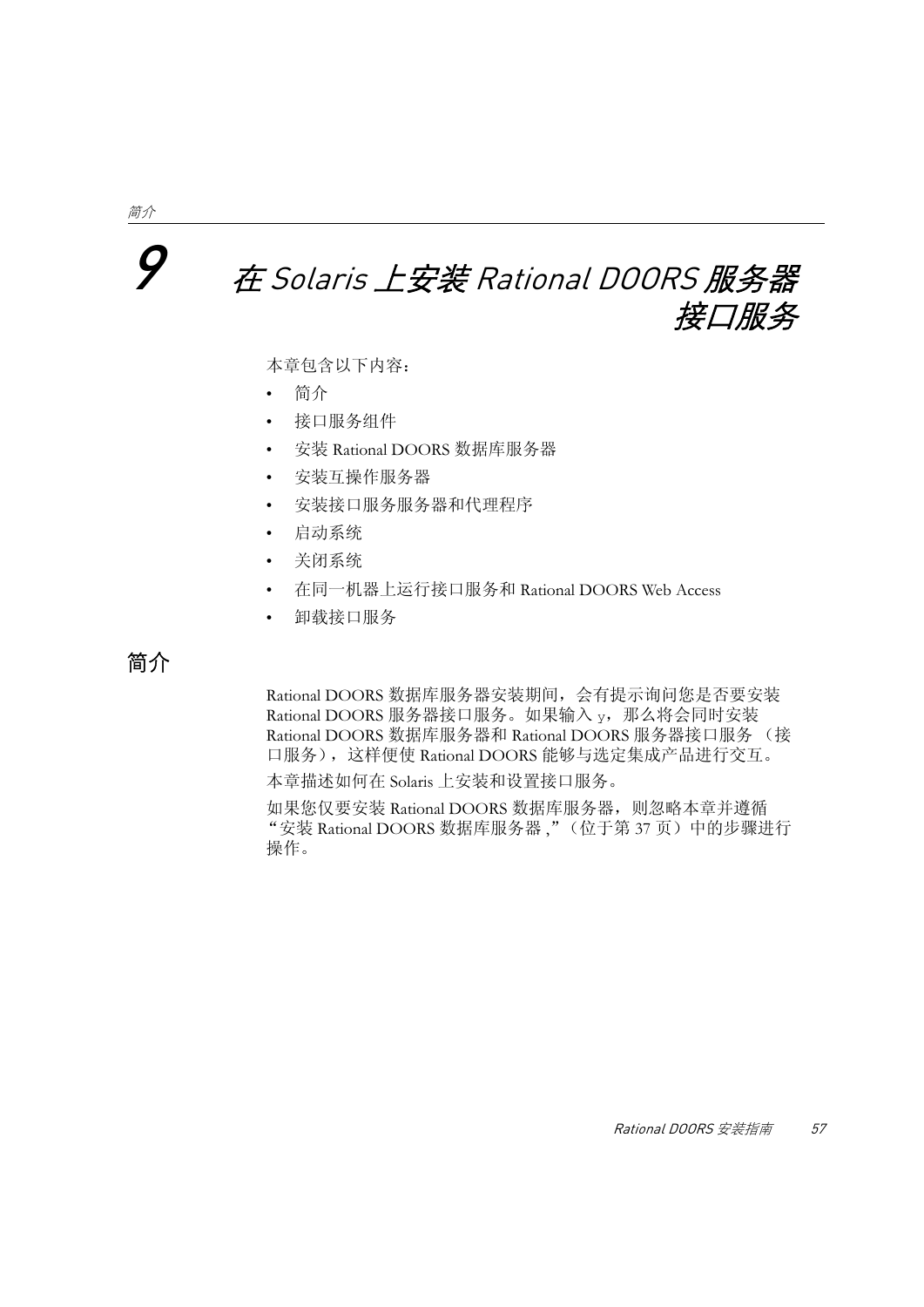## <span id="page-67-0"></span>接口服务组件

接口服务的安装包含许多分散组件的安装。这些组件已复制到您的机器 上。

| 组件                    | 描述                                                                                                                                                                              |
|-----------------------|---------------------------------------------------------------------------------------------------------------------------------------------------------------------------------|
| 接口服务服务器               | Apache Tomcat 的改编。 Tomcat 是一<br>种应用程序服务器, 可执行 Java<br>servlet 并可呈现包括 JavaServer Pages<br>代码的 Web 页面。<br>您需要运行改编版本的 Tomcat, 这<br>由 Rational 作为 Rational DOORS 接<br>口服务捆绑组件之一而提供。 |
| 接口服务代理程序              | Apache ActiveMQ 的改编。ActiveMQ<br>是一种开放式源代码消息代理程序,<br>可实现 Java 消息服务 (JMS)<br>该代理程序由 Rational 作为 Rational<br>DOORS 接口服务捆绑组件之一而提<br>供。                                              |
| Rational DOORS 数据库服务器 | 您正在访问的数据存储在 Rational<br>DOORS 数据库服务器中。                                                                                                                                          |
| 互操作服务器                | 使用 -interop 命令行参数运行的一<br>种 Rational DOORS 客户机。                                                                                                                                  |

您必须安装这些组件才能运行接口服务。按照这些主题中的指示信息来 安装组件。

## <span id="page-67-1"></span>安装 Rational DOORS 数据库服务器

#### 要安装 **Rational DOORS** 数据库服务器,请执行以下操作:

- **1.** 按照 "安装 [Rational DOORS](#page-46-0) 数据库服务器 ,"(位于第 37 页)中的 [步骤](#page-46-4) 1 [到步骤](#page-48-1) 9 进行操作。
- **2.** 回应屏幕上的提示:
	- **a.** 输入 DVD-ROM 设备或 Rational DOORS 分发版的路径: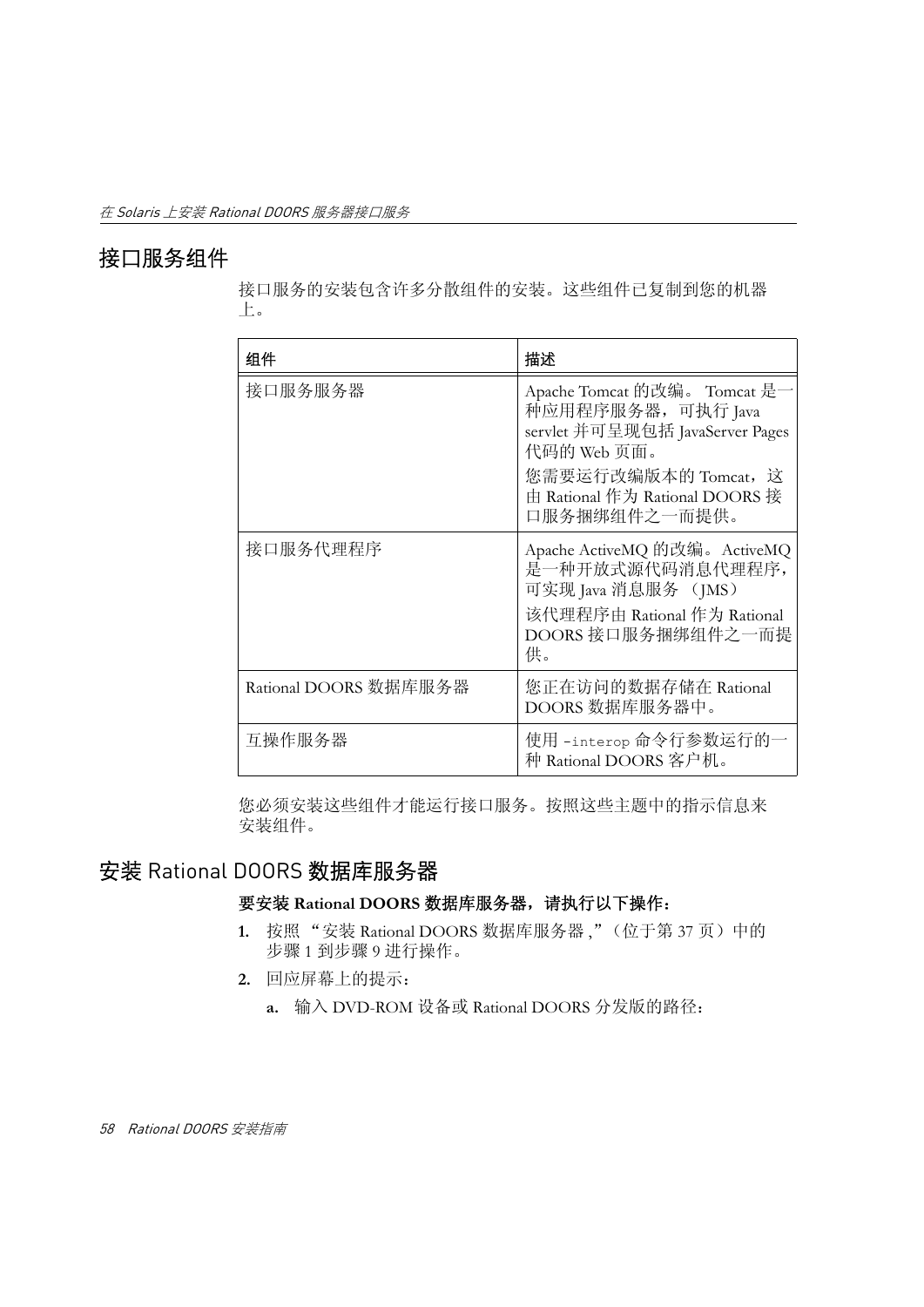[/cdrom]

**b.** 在第二个提示符处输入 y 以安装 Rational DOORS 数据库服务 器:

Install package DOORS\_SERVER [y]: y

- **c.** 输入您在 "安装 [Rational DOORS](#page-46-0) 数据库服务器 ,"(位于第 37 [页\)](#page-46-0)[的步骤](#page-47-2) 6 中创建的 Rational DOORS 主目录的路径。
- **d.** 在提示符处输入 y:

Install DOORS SERVER Interface Services [n]: y

这会将 festival-sol.zip 文件复制到您的机器,该文件包含接 口服务服务器和代理程序。您要抽取此文件并在稍后安装。

- **e.** 输入 Rational DOORS 所有者的名称 (缺省情况下为 doors)。
- **f.** 确认要安装服务器。
- **g.** 然后安装脚本将确认所有安装选项并安装文件。安装完成时按 **ENTER** 键。
- **3.** 编辑 Rational DOORS 所有者的启动文件。

下表显示了您必须添加或编辑的行:

| 启动文件                         | 代码                                                                                                                                                                                           |
|------------------------------|----------------------------------------------------------------------------------------------------------------------------------------------------------------------------------------------|
| Bourne 或 K shell<br>.profile | DOORSHOME=doors-home-path<br>SERVERDATA=datapath<br>PATH=\$DOORSHOME/bin:\$PATH<br>PORTNUMBER=database-server-port-number<br>export DOORSHOME SERVERDATA PATH PORTNUMBER<br><b>DOORSDATA</b> |
| C shell .login               | seteny DOORSHOME doors-home-path<br>seteny SERVERDATA datapath<br>set path=(\$DOORSHOME/bin \$path)<br>setenv PORTNUMBER database-server-port-number                                         |

- **4.** 启动 Rational DOORS 数据库服务器:
	- **a.** 以 Rational DOORS 所有者用户身份登录。
	- **b.** 将工作目录更改为 \$DOORSHOME/bin。
	- **c.** 输入以下命令:

./doorsd &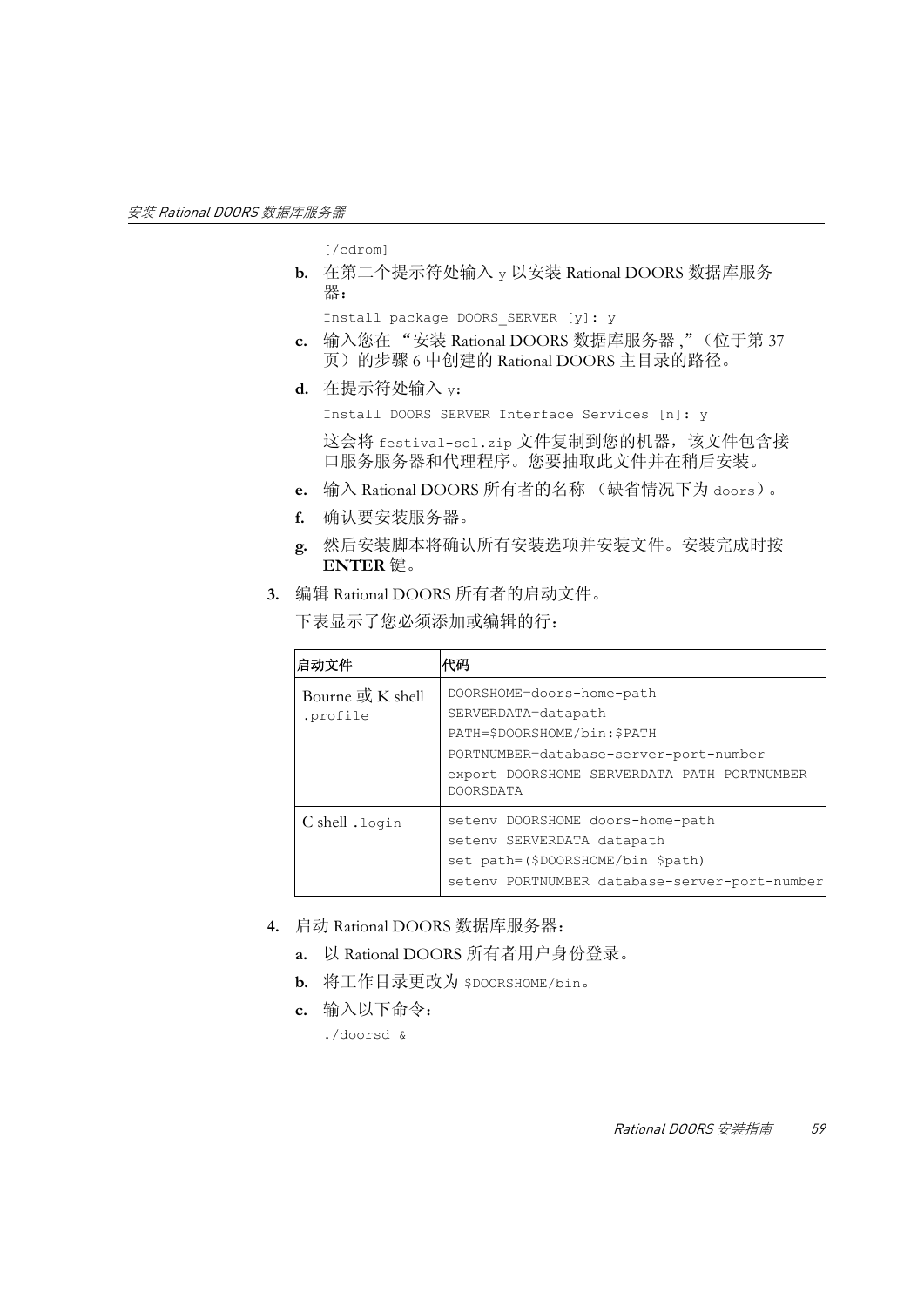注意如果在系统启动脚本中使用 Korn shell 而非使 用 "doorsd &",请改为执行以下命令:

"nohup doorsd &"

## <span id="page-69-1"></span><span id="page-69-0"></span>安装互操作服务器

要在 Solaris 系统上运行接口服务,必须安装互操作服务器。

#### 要安装互操作服务器,请执行以下操作:

- **1.** 将 **solaris.zip** 复制到您要运行互操作服务器的机器上,然后以 root 用户身份登录。
- **2.** 为安装创建主目录。
- <span id="page-69-2"></span>**3.** 创建一个非特权帐户来拥有互操作服务器文件。可将此用户命名为 doors。
- **4.** 浏览至包含 solaris.zip 的目录,并抽取 solaris.zip: unzip solaris.zip
- **5.** 浏览至包含安装程序的目录,然后运行安装程序: cd unix/bin
- **6.** 运行安装程序:
	- ./instdoor.sh

可使用此文件来安装互操作服务器。

- **7.** 回应屏幕上的提示:
	- **a.** 输入 CD-ROM 设备或 Rational DOORS 分发版的路径。
	- **b.** 接受互操作服务器的安装。
	- **c.** 输入您在[步骤](#page-69-1) 2 中创建的主目录的路径。
	- **d.** 输入 y 以确认您要安装接口服务。这会将 festival-sol.zip 文 件复制到您的机器,该文件包含接口服务服务器和代理程序。 您要抽取此文件并在稍后安装。
	- **e.** 输入在[步骤](#page-69-2) 3 中设置的 Rational DOORS 所有者的名称。
	- **f.** 确认安装类型。选择常规安装和 **Solaris** 安装。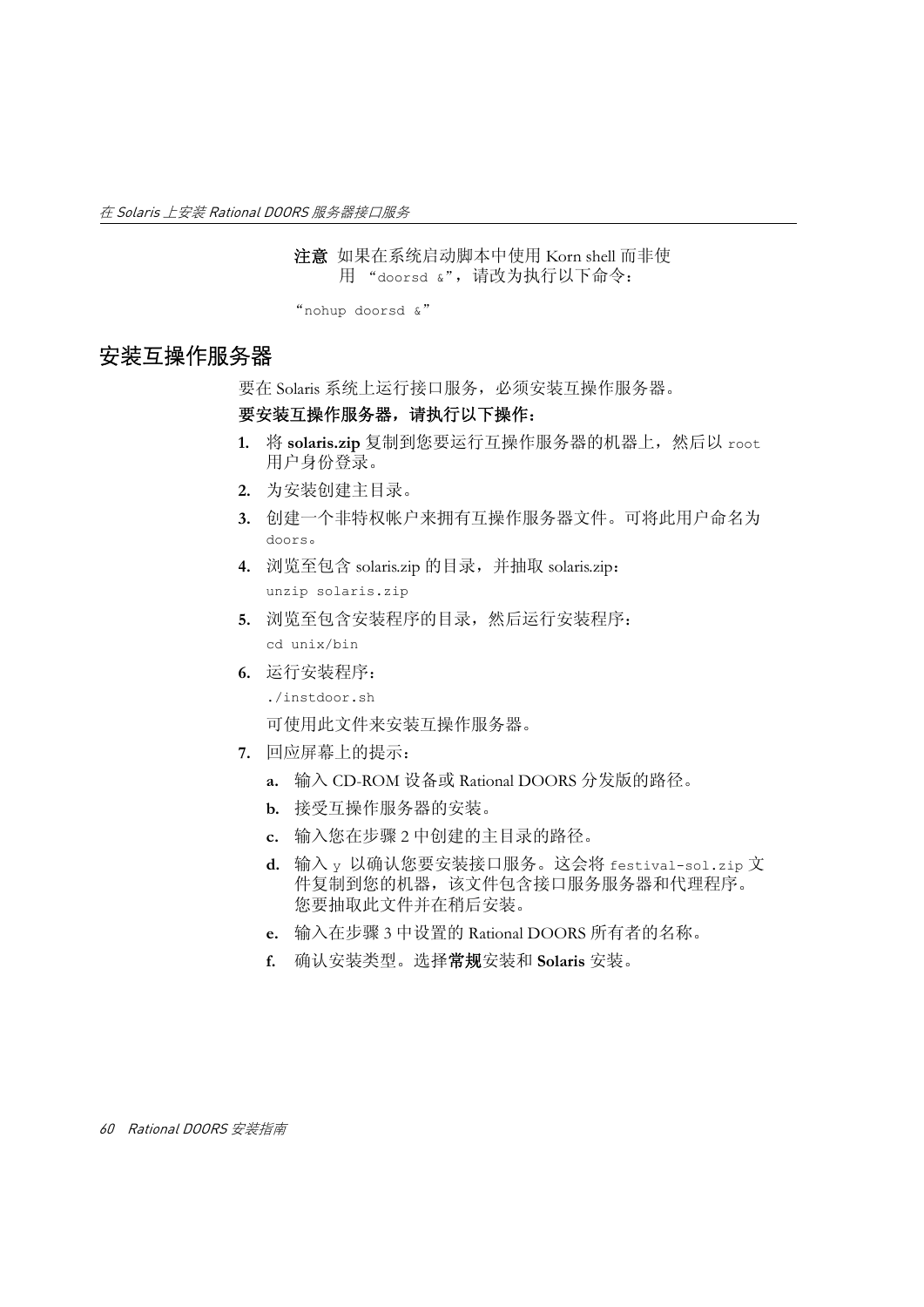- **8.** 然后安装脚本将确认所有安装选项并安装文件。
- **9.** 安装完成时,请按 **ENTER** 键。您创建的用以拥有互操作服务器文 件的帐户概要文件所需的任何更新均将显示在输出中。

### <span id="page-70-0"></span>安装接口服务服务器和代理程序

#### 要安装接口服务服务器和接口服务代理程序,请执行以下操作:

- **1.** 将 festival-sol.zip (位于服务器安装区域的 interfaces 目录) 复制到您要安装接口服务服务器和代理程序的一台或多台机器上。 如果您要在其他机器上安装服务器和代理程序,请在每台机器上重 复以下指示信息中的操作:
- **2.** 确定要安装到的目录,然后将 festival-sol.zip 抽取到该目录以进 行安装。
- **3.** 在目录结构中设置对文件的相应许可权,然后通过运行 configurefestival.sh 脚本来安装 JRE。
	- **a.** 浏览至 festival 目录。
	- **b.** 运行脚本:

```
bash configure-festival.sh
```
注意该脚本将报告其正在安装 JRE。 JRE 将本地化到当 前目录,且不影响系统上的任何其他 Java 安装。

您现在已准备好设置组件以使其能够相互通信。有关指示信息,请参阅 ["设置组件](#page-53-4) ,"(位于第 44 页)。

注意标题[为 "设置组件](#page-53-4) ,"(位于第 44 页)的节中的指示 信息对于 Windows、 Solaris 和 Linux 相同,但有一条例 外。设置 Rational DOORS 数据库服务器时, 您需要运 行 dbadmin。在 Solaris 和 Linux 上, dbadmin 位于 \$DOORSHOME/bin 目录。

如果要运行多个互操作服务器,请参阅 ["运行多个互操作服务器](#page-57-1) ," [\(位于第](#page-57-1) 48 页)。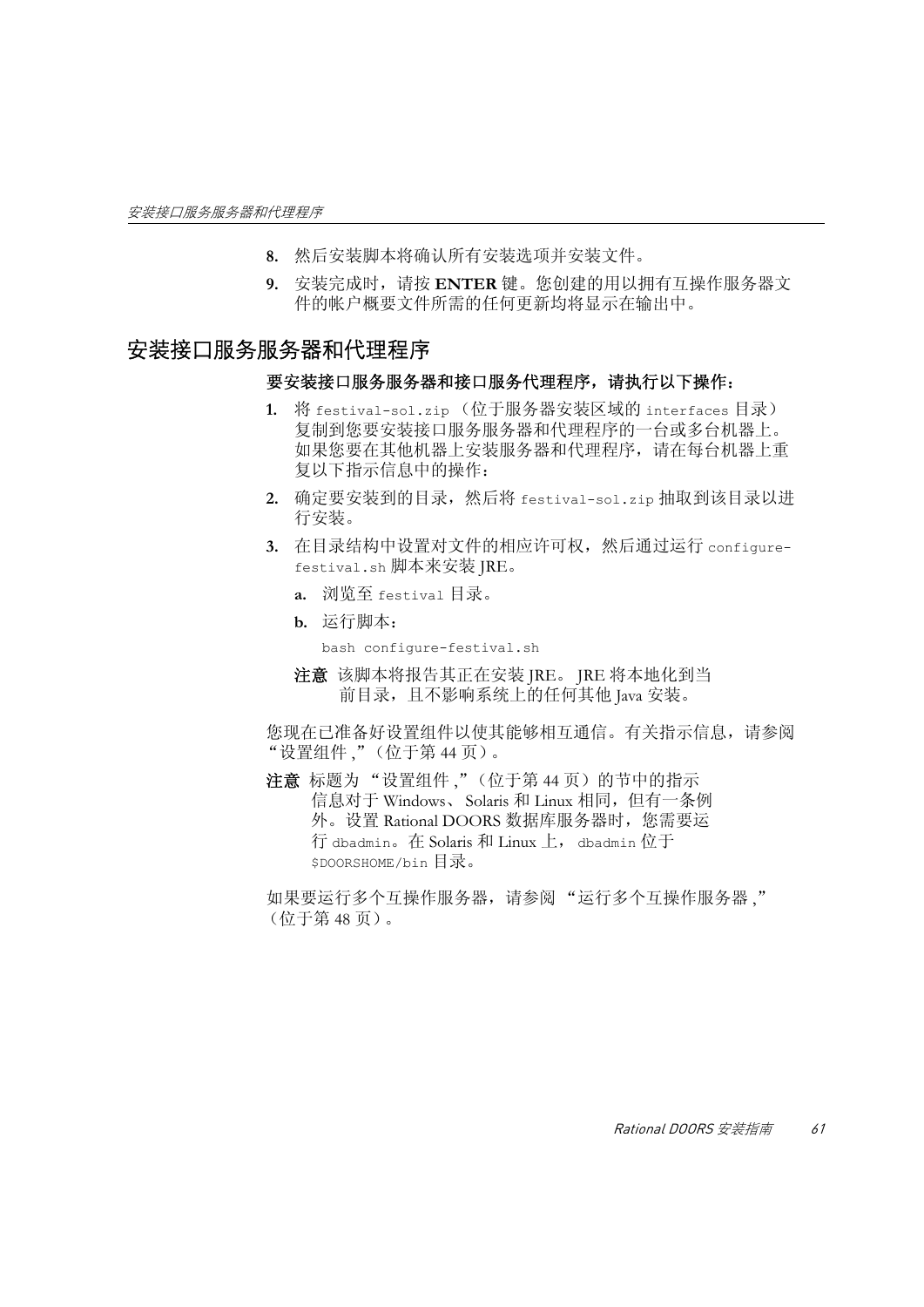## <span id="page-71-0"></span>启动系统

要启动系统,必须按以下顺序启动各进程:

- **1.** 以拥有 Rational DOORS 文件的用户身份登录。这是您安装互操作服 务器时创建的用户。
- **2.** 通过运行 broker.start.sh (位于托管代理程序的机器的 festival 目录)来启动代理程序。
- <span id="page-71-1"></span>**3.** 在托管 Rational DOORS 数据库服务器的机器上设置以下环境变量。

```
DOORSHOME=doors-home-path
SERVERDATA=path to data directory
PATH=$DOORSHOME/bin:$PATH
PORTNUMBER=database-server-port-number
export DOORSHOME SERVERDATA PATH PORTNUMBER DOORSDATA
```

```
注意 此 DOORSHOME 变量与 Rational DOORS 数据库
   服务器的安装位置有关。
```
- **4.** 启动 Rational DOORS 数据库服务器:
	- **a.** 以拥有 Rational DOORS 文件的用户身份登录。
	- **b.** 将工作目录更改为 \$DOORSHOME/bin。
	- **c.** 输入以下命令:
		- ./doorsd &
- **5.** 在托管互操作服务器的机器上设置以下环境变量:

```
DOORSHOME=doors-home-path
DOORSDATA=36677@myserver
PATH=$DOORSHOME/bin:$PATH
export DOORSHOME PATH DOORSDATA
```
- 注意如果数据库服务器与互操作服务器的安装目录不 同,那么所需的概要文件更新会发生冲突。 DOORSHOME 变量与互操作服务器的安装位置有关。 这可能[与步骤](#page-71-1) 3 中使用的 DOORSHOME 变量不同。
- **d.** 浏览至 \$DOORSHOME/bin,然后运行互操作服务器并且其命令行 属性格式如下:

```
./doors9 -interop –data port@myserver –brokerHost
myBroker –brokerPort brokerport &
```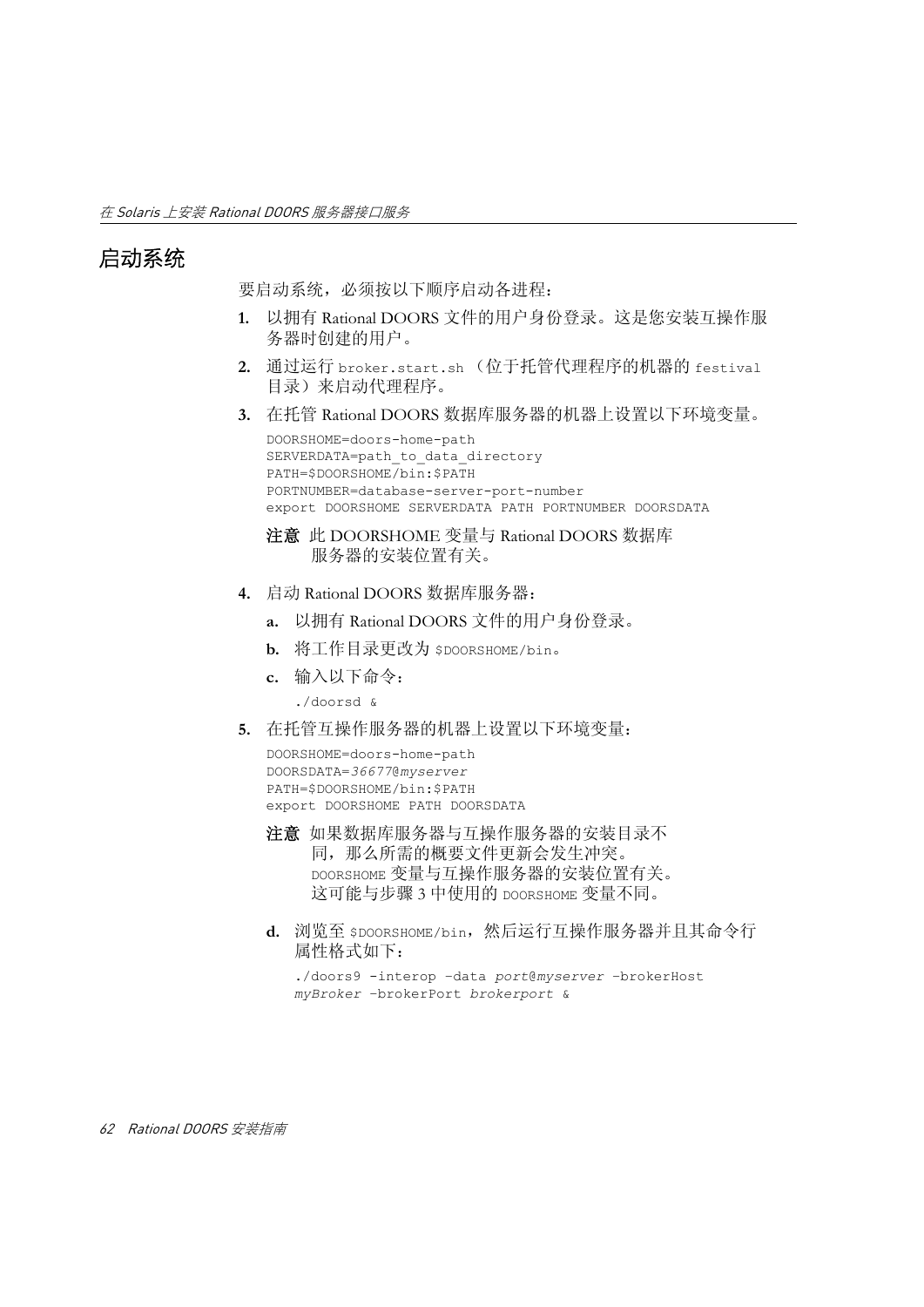其中:

- *port* 是 Rational DOORS 数据库服务器正在使用的端口号, 而 *myserver* 是安装有 Rational DOORS 数据库服务器的机器 的名称
- *myBroker* 是托管代理程序的机器的名称
- *brokerport* 是代理程序正在使用的端口,缺省值为 61616
- **6.** 通过运行 server.start.sh (位于托管服务器的机器中的 festival 目 录)来启动接口服务服务器。

# 关闭系统

#### 要关闭系统,请停止以下进程:

- 1. 通过运行 server.shutdown.sh 脚本停止接口服务服务器, 此脚本位 于 festival 目录中。该进程可能需要一段时间才能结束 (15 到 30 秒),并且在关闭时可能会报告若干条套接字警告。
- **2.** 通过删除进程停止互操作服务器。
- **3.** 从 \$DOORSHOME/bin 使用以下命令停止 Rational DOORS 数据库服务 器:

dbadmin -data *port*@*computer* -killserver [-password *password*]

**4.** 通过运行 festival 目录中的 broker.shutdown.sh 脚本来停止接口 服务代理程序: 该进程可能需要一段时间才能结束 (15 到 30 秒), 并且在关闭时可能会报告若干条套接字警告。

# 在同一机器上运行接口服务和 Rational DOORS Web Access

注意此部分假定您已安装并配置了接口服务、互操作服务 器、Rational DOORS 客户机、Rational DOORS 数据库 服务器以及 Rational DOORS Web Access。

如果您打算在同一机器上运行接口服务和 Rational DOORS Wed Access, 那么还需要完成额外的任务。

您需要复位接口服务服务器端口,然后启动和停止某些接口服务和 Rational DOORS Web Access 组件, 以选择新值: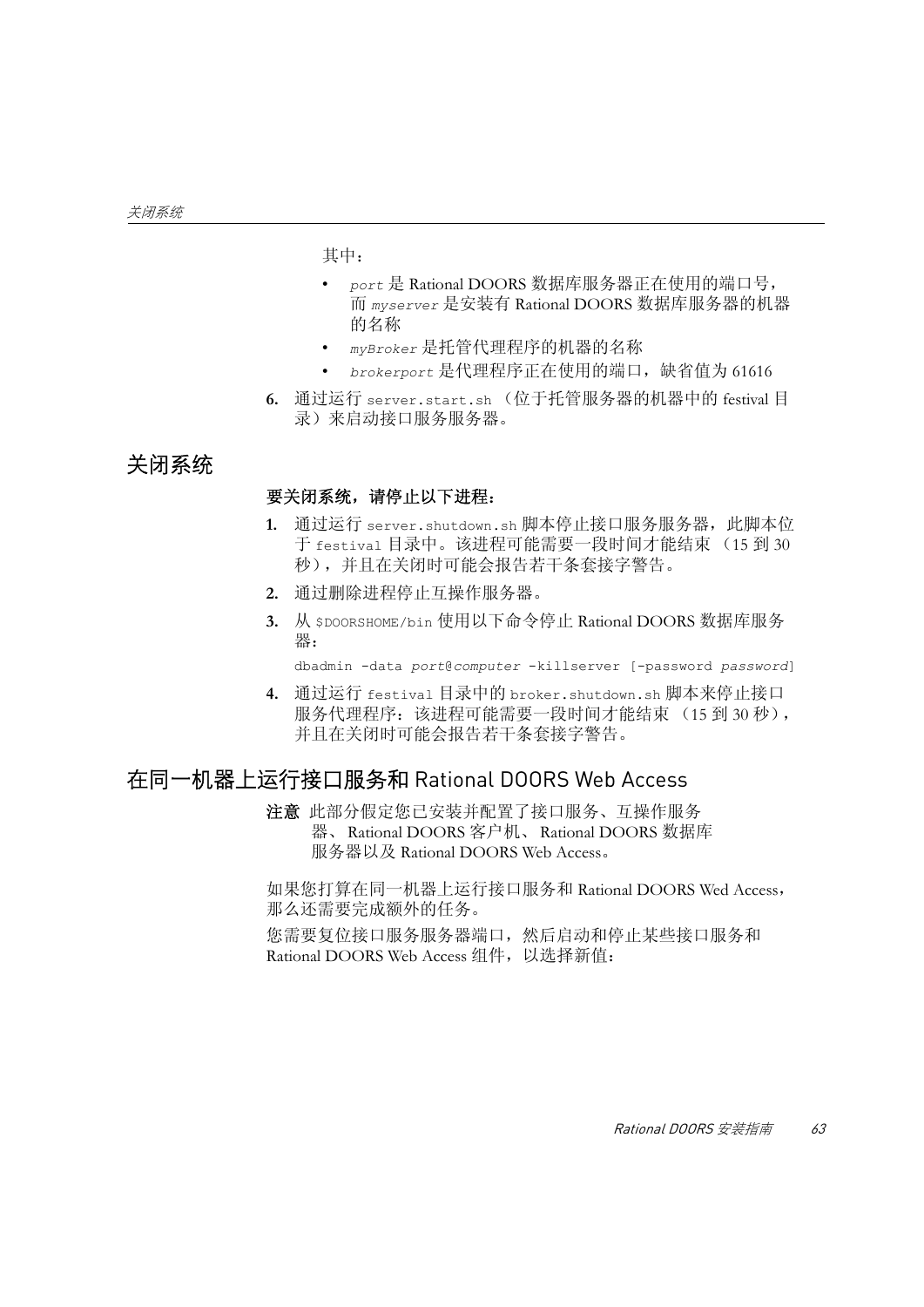- [复位接口服务服务器端口](#page-73-0)
- [启动和停止组件](#page-73-1)

## <span id="page-73-0"></span>复位接口服务服务器端口

您需要复位 conf 子目录中 server.xml 文件内的端口号:

- **1.** 浏览至该文件。
- **2.** 打开该文件。
- **3.** 更改 "关闭"和 "启动"端口号。
- **4.** 要更改 "关闭"端口号,请更改以下行中的端口号: <Server port="8005" shutdown="SHUTDOWN">
- **5.** 要更改 "启动"端口号,请浏览至以下行: <!-- Define a non-SSL HTTP/1.1 Connector on port 8080 -->
- **6.** 更改下一行中的端口号: <Connector port="8080"
- **7.** 保存该文件。

## <span id="page-73-1"></span>启动和停止组件

需要启动和停止以下组件:

- Rational DOORS Web Access 代理程序
- 互操作服务器
- Rational DOORS Web Access 服务器
- 接口服务服务器

#### 启动和停止 Rational DOORS Web Access 代理程序

- **1.** 通过运行 broker.start.sh 来启动 Rational DOORS Web Access 代理 程序。该文件位于您在安装 Rational DOORS Web Access 时抽取 festival-sol.zip 的目录中。
- **2.** 通过运行 broker.shutdown.sh 来停止 Rational DOORS Web Access 代 理程序。该文件与 broker.start.sh 位于同一目录中。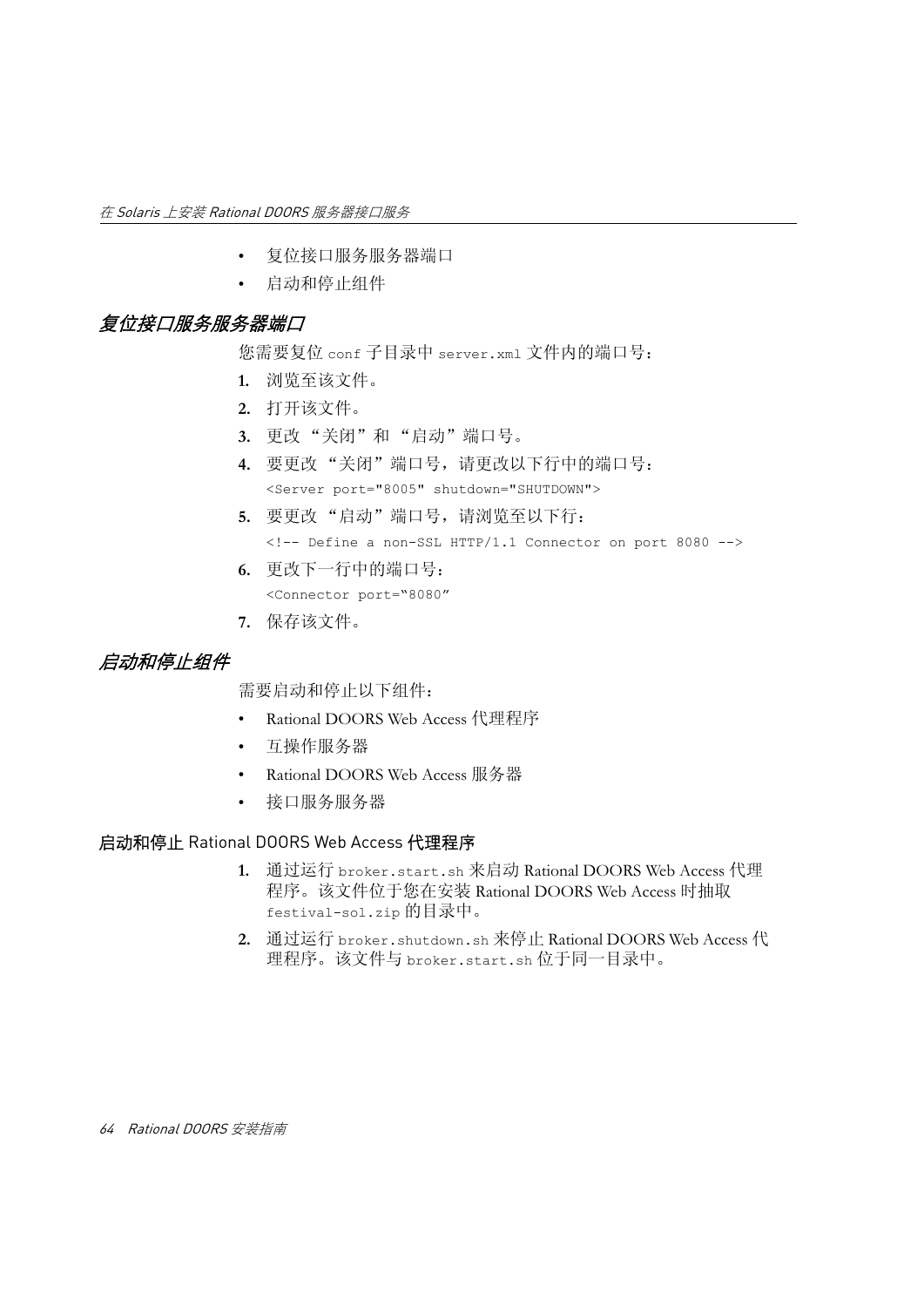#### 启动和停止互操作服务器

**1.** 通过运行互操作服务器来启动互操作服务器,其命令行属性格式如 下:

./doors9 -interop –data *port*@*myserver* –brokerHost *myBroker* –brokerPort *brokerport* &

其中:

- *port* 是 Rational DOORS 数据库服务器正在使用的端口号,而 *myserver* 是安装有 Rational DOORS 数据库服务器的机器的名称
- *myBroker* 是托管代理程序的机器的名称
- *brokerport* 是代理程序正在使用的端口,缺省值为 61616
- **2.** 通过删除进程停止互操作服务器

#### 启动和停止 Rational DOORS Web Access 服务器

- **1.** 通过运行 server.start.sh 来启动 Rational DOORS Web Access 服务 器。该文件位于您在安装 Rational DOORS Web Access 时抽取 festival-sol.zip 的目录中。
- **2.** 通过运行 server.shutdown.sh 来停止 Rational DOORS Web Access 服 务器。该文件与 server.start.sh 位于同一目录中。

#### 启动和停止接口服务服务器

- **1.** 通过运行 server.start.sh 来启动接口服务服务器。该文件位于您 在安装接口服务时抽取 festival-sol.zip 的目录中。
- **2.** 通过运行 server.shutdown.sh 来停止接口服务服务器。该文件与 server.start.sh 位于同一目录中。

## 卸载接口服务

#### 从系统中除去接口服务:

- 通过删除 festival 目录来卸载接口服务服务器和代理程序
- 通过删除 \$DOORSHOME 来卸载互操作服务器和 Rational DOORS 数据 库服务器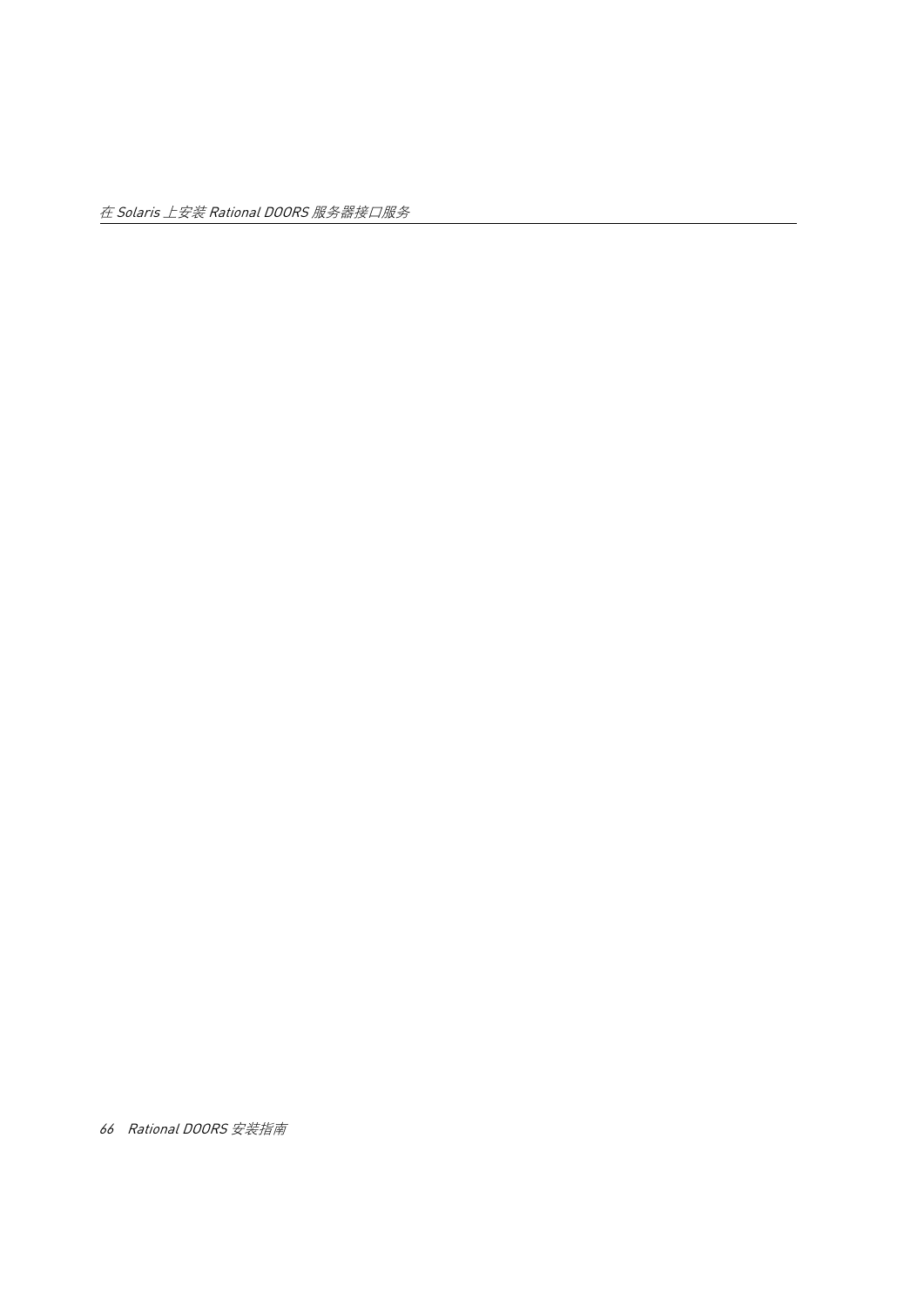# 10 在 Linux 上安装 Rational DOORS 服务器接 口服务

本章包含以下内容:

- [简介](#page-76-0)
- [接口服务组件](#page-77-0)
- 安装 [Rational DOORS](#page-77-1) 数据库服务器
- [安装互操作服务器](#page-79-0)
- [安装接口服务服务器和代理程序](#page-80-0)
- [启动系统](#page-81-0)
- [关闭系统](#page-82-0)
- 在同一机器上运行接口服务和 [Rational DOORS Web Access](#page-82-1)
- [卸载接口服务](#page-84-0)

# <span id="page-76-0"></span>简介

Rational DOORS 数据库服务器安装期间,会有提示询问您是否要安装 Rational DOORS 服务器接口服务。如果输入 v, 那么将会同时安装 Rational DOORS 数据库服务器和 Rational DOORS 服务器接口服务 (接 口服务),这样便使 Rational DOORS 能够与选定集成产品进行交互。

本章描述如何在 Linux 上安装和设置接口服务。

如果您仅要安装 Rational DOORS 数据库服务器,则忽略本章并遵循 "安装 [Rational DOORS](#page-46-0) 数据库服务器 ,"(位于第 37 页)中的步骤进行 操作。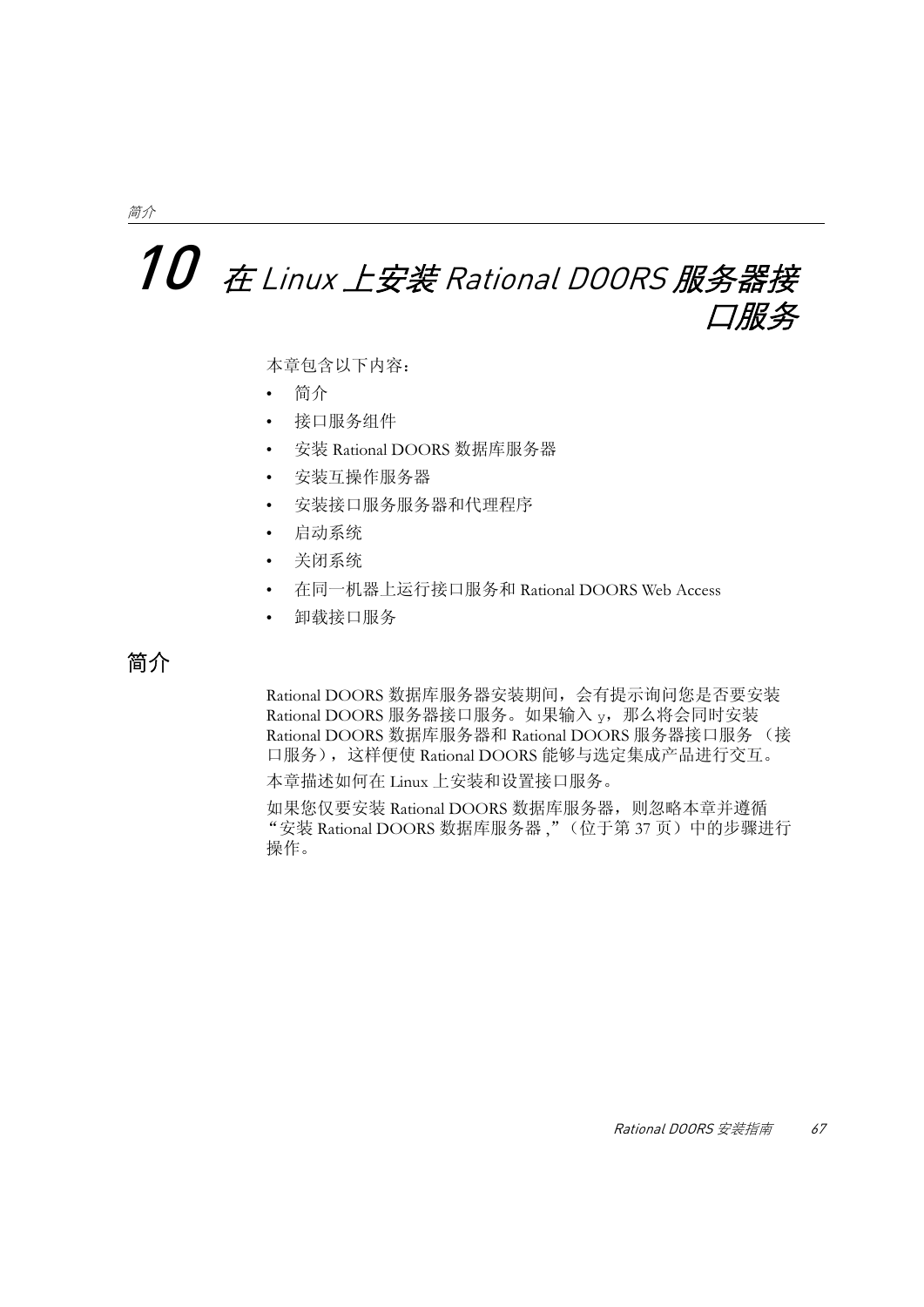# <span id="page-77-0"></span>接口服务组件

接口服务的安装包含许多分散组件的安装。这些组件已复制到您的机器 上。

| 组件                    | 描述                                                                                                                                                                              |
|-----------------------|---------------------------------------------------------------------------------------------------------------------------------------------------------------------------------|
| 接口服务服务器               | Apache Tomcat 的改编。 Tomcat 是一<br>种应用程序服务器, 可执行 Java<br>servlet 并可呈现包括 JavaServer Pages<br>代码的 Web 页面。<br>您需要运行改编版本的 Tomcat, 这<br>由 Rational 作为 Rational DOORS 接<br>口服务捆绑组件之一而提供。 |
| 接口服务代理程序              | Apache ActiveMQ 的改编。ActiveMQ<br>是一种开放式源代码消息代理程序,<br>可实现 Java 消息服务 (JMS)<br>该代理程序由 Rational 作为 Rational<br>DOORS 接口服务捆绑组件之一而提<br>供。                                              |
| Rational DOORS 数据库服务器 | 您正在访问的数据存储在 Rational<br>DOORS 数据库服务器中。                                                                                                                                          |
| 互操作服务器                | 使用 -interop 命令行参数运行的一<br>种 Rational DOORS 客户机。                                                                                                                                  |

您必须安装这些组件才能运行接口服务。遵循这些标题上的指令已安装 组件。

# <span id="page-77-1"></span>安装 Rational DOORS 数据库服务器

#### 要安装 **Rational DOORS** 数据库服务器,请执行以下操作:

- **1.** 按照 "安装 [Rational DOORS](#page-46-0) 数据库服务器 ,"(位于第 37 页)中的 [步骤](#page-46-1) 1 [到步骤](#page-48-0) 9 进行操作。
- **2.** 回应屏幕上的提示:
	- **a.** 输入 DVD-ROM 设备或 Rational DOORS 分发版的路径: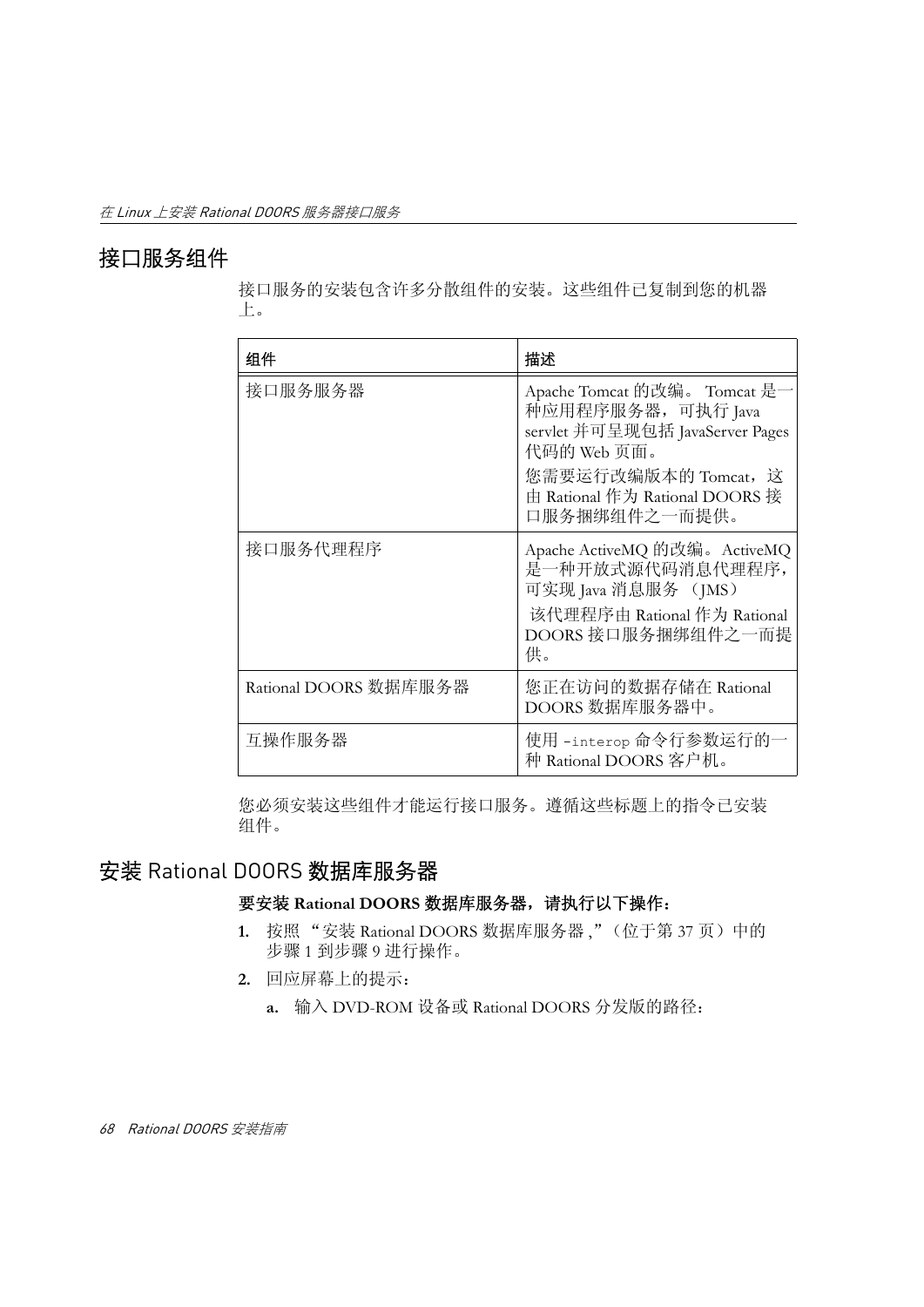[/cdrom]

**b.** 在第二个提示符处输入 y 以安装 Rational DOORS 数据库服务 器:

Install package DOORS\_SERVER [y]: y

- **c.** 输入您在 "安装 [Rational DOORS](#page-46-0) 数据库服务器 ,"(位于第 37 [页\)](#page-46-0)[的步骤](#page-47-0) 6 中创建的 Rational DOORS 主目录的路径。
- **d.** 在提示符处输入 y:

Install DOORS SERVER Interface Services [n]: y

这会将 festival-linux.zip 文件复制到您的机器,该文件包含 接口服务服务器和代理程序。您要抽取此文件并在稍后安装。

- **e.** 输入 Rational DOORS 所有者的名称 (缺省情况下为 doors)。
- **f.** 确认要安装服务器。
- **g.** 然后安装脚本将确认所有安装选项并安装文件。安装完成时按 **ENTER** 键。
- **3.** 编辑 Rational DOORS 所有者的启动文件。

下表显示了您必须添加或编辑的行:

| 启动文件                         | 代码                                                                                                                                                                                           |
|------------------------------|----------------------------------------------------------------------------------------------------------------------------------------------------------------------------------------------|
| Bourne 或 K shell<br>.profile | DOORSHOME=doors-home-path<br>SERVERDATA=datapath<br>PATH=\$DOORSHOME/bin:\$PATH<br>PORTNUMBER=database-server-port-number<br>export DOORSHOME SERVERDATA PATH PORTNUMBER<br><b>DOORSDATA</b> |
| C shell .login               | seteny DOORSHOME doors-home-path<br>seteny SERVERDATA datapath<br>set path=(\$DOORSHOME/bin \$path)<br>setenv PORTNUMBER database-server-port-number                                         |

- **4.** 启动 Rational DOORS 数据库服务器:
	- **a.** 以 Rational DOORS 所有者用户身份登录。
	- **b.** 将工作目录更改为 \$DOORSHOME/bin。
	- **c.** 输入以下命令:

./doorsd &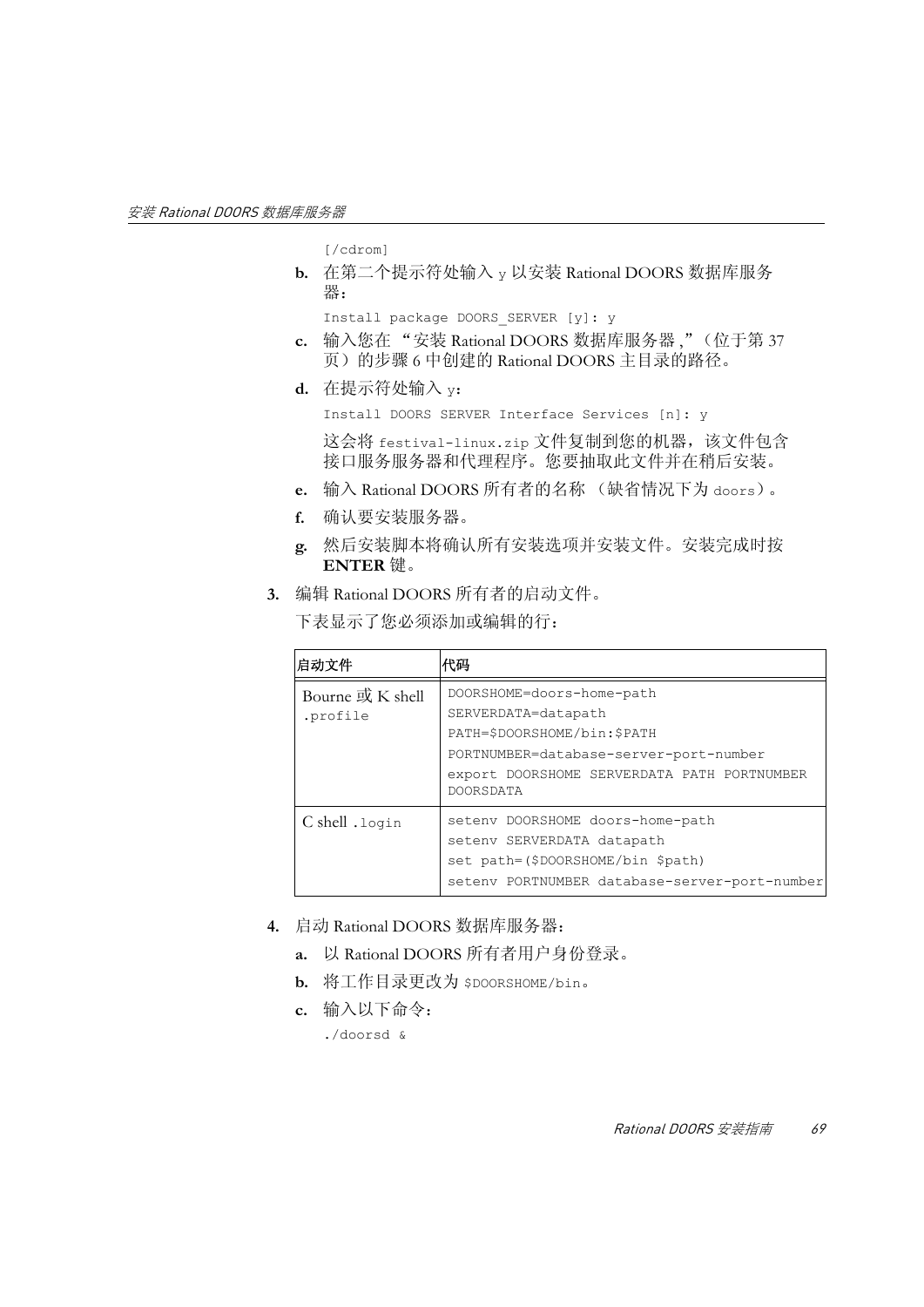注意如果在系统启动脚本中使用 Korn shell 而非使 用 "doorsd &",请改为执行以下命令:

"nohup doorsd &"

# <span id="page-79-0"></span>安装互操作服务器

要在 Linux 系统上运行接口服务,必须安装互操作服务器。

#### 要安装互操作服务器,请执行以下操作:

- 1. 将 linux.zip 复制到您要运行互操作服务器的机器,然后以 root 用 户身份登录。
- **2.** 为安装创建主目录。
- <span id="page-79-1"></span>**3.** 创建一个非特权帐户来拥有互操作服务器文件。可将此用户命名为 doors。
- **4.** 浏览至包含 linux.zip 的目录,并抽取 linux.zip: unzip linux.zip
- **5.** 浏览至包含安装程序的目录,然后运行安装程序: cd unix/bin
- **6.** 运行安装程序:
	- ./instdoor.sh

可使用此文件来安装互操作服务器。

- **7.** 回应屏幕上的提示:
	- **a.** 输入 CD-ROM 设备或 Rational DOORS 分发版的路径。
	- **b.** 接受互操作服务器的安装。
	- **c.** 进入您在步骤 2 中创建的 Rational DOORS 主目录的路径。
	- **d.** 输入 y 以确认您要安装接口服务。这会将 festival-linux.zip 文件复制到您的机器,该文件包含接口服务服务器和代理程序。 您要抽取此文件并在稍后安装。
	- **e.** 输入在[步骤](#page-79-1) 3 中设置的 Rational DOORS 所有者的名称。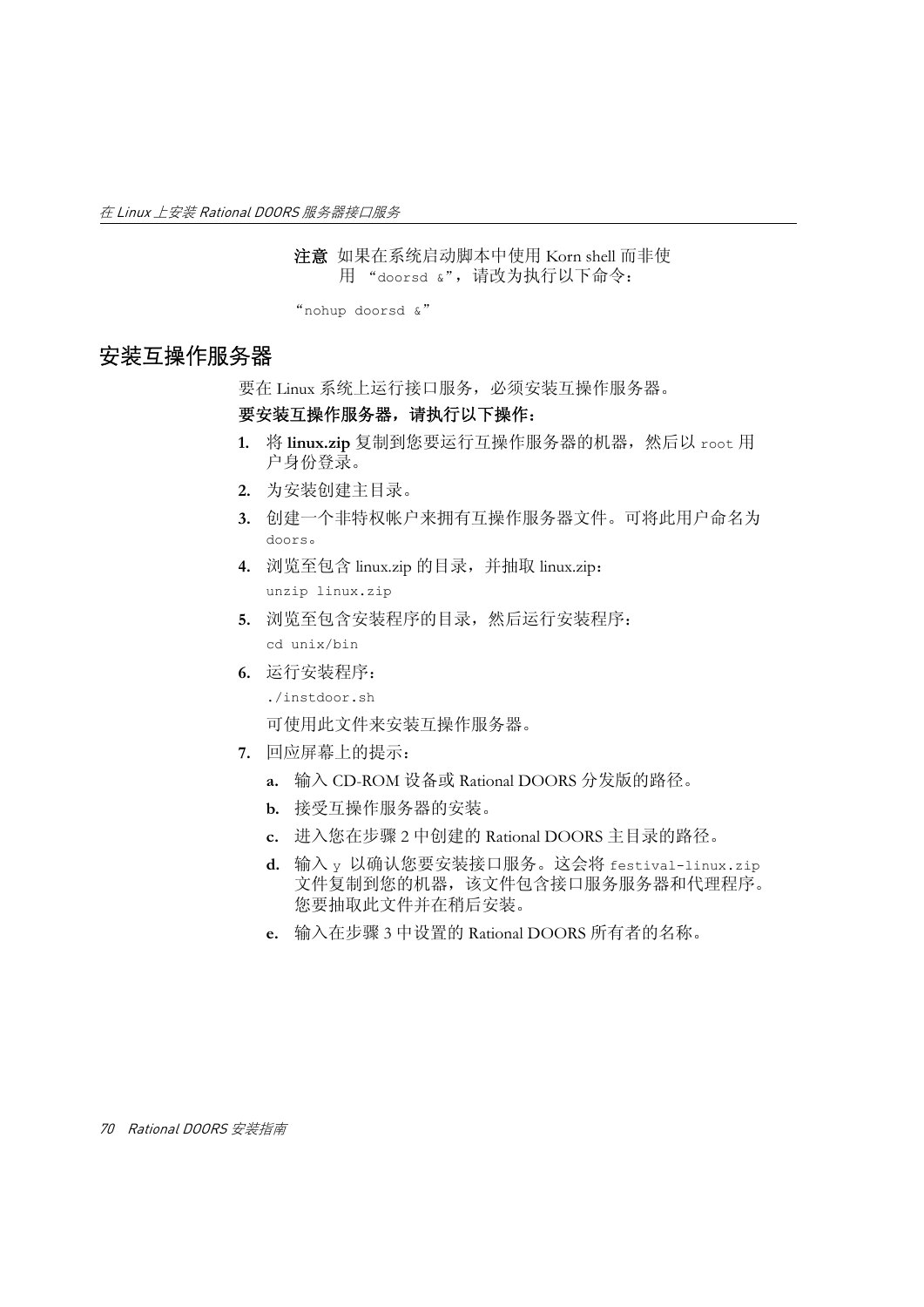- **f.** 确认安装类型。选择常规安装和 **Linux** 安装。
- **8.** 然后安装脚本将确认所有安装选项并安装文件。
- **9.** 安装完成时,请按 **ENTER** 键。您创建的用以拥有互操作服务器文 件的帐户概要文件所需的任何更新均将显示在输出中。

### <span id="page-80-0"></span>安装接口服务服务器和代理程序

#### 要安装接口服务服务器和接口服务代理程序,请执行以下操作:

- **1.** 将 festival-linux.zip (位于服务器安装区域的 interfaces 目录) 复制到您要安装接口服务服务器和代理程序的一台或多台机器上。 如果您要在其他机器上安装服务器和代理程序,请在每台机器上重 复以下指示信息中的操作:
- **2.** 确定要安装到的目录,然后将 festival-linux.zip 抽取到该目录以 进行安装。
- **3.** 在目录结构中设置对文件的相应许可权,然后通过运行 configurefestival.sh 脚本来安装 JRE。
	- **a.** 浏览至 festival 目录。
	- **b.** 运行脚本:

bash configure-festival.sh

注意该脚本将报告其正在安装 JRE。 JRE 将本地化到当 前目录, 目不影响系统上的任何其他 Iava 安装。

您现在已准备好设置组件以使其能够相互通信。有关指示信息,请参阅 ["设置组件](#page-53-0) ,"(位于第 44 页)。

注意标题[为 "设置组件](#page-53-0) ,"(位于第 44 页)的节中的指示 信息对于 Windows、 Solaris 和 Linux 相同,但有一条例 外。设置 Rational DOORS 数据库服务器时, 您需要运 行 dbadmin。在 Solaris 和 Linux 上, dbadmin 位于 \$DOORSHOME/bin 目录。

如果要运行多个互操作服务器,请参阅 ["运行多个互操作服务器](#page-57-0) ," [\(位于第](#page-57-0) 48 页)。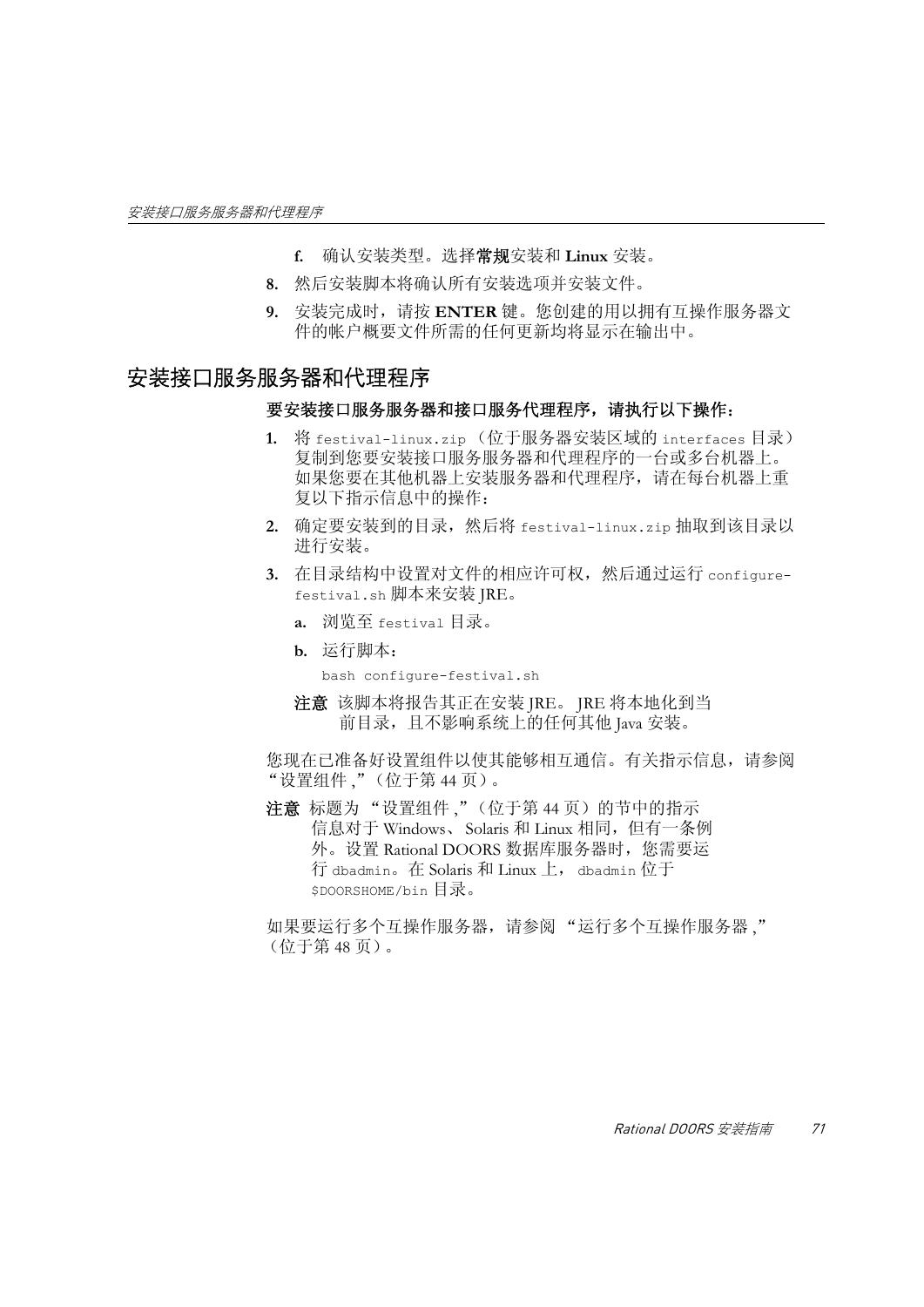# <span id="page-81-0"></span>启动系统

要启动系统,必须按以下顺序启动各进程:

- **1.** 以拥有 Rational DOORS 文件的用户身份登录。这是您安装互操作服 务器时创建的用户。
- **2.** 通过运行 broker.start.sh (位于托管代理程序的机器的 festival 目录)来启动代理程序。
- **3.** 在托管 Rational DOORS 数据库服务器的机器上设置以下环境变量。

```
DOORSHOME=doors-home-path
SERVERDATA=path to data directory
PATH=$DOORSHOME/bin:$PATH
PORTNUMBER=database-server-port-number
export DOORSHOME SERVERDATA PATH PORTNUMBER DOORSDATA
```
- 注意此 DOORSHOME 变量与 Rational DOORS 数据库 服务器的安装位置有关。
- **4.** 启动 Rational DOORS 数据库服务器:
	- **a.** 以拥有 Rational DOORS 文件的用户身份登录。
	- **b.** 将工作目录更改为 \$DOORSHOME/bin。
	- **c.** 输入以下命令:
		- ./doorsd &
- **5.** 在托管互操作服务器的机器上设置以下环境变量:

```
DOORSHOME=doors-home-path
DOORSDATA=36677@myserver
PATH=$DOORSHOME/bin:$PATH
export DOORSHOME PATH DOORSDATA
```
- 注意如果数据库服务器与互操作服务器的安装目录不 同,那么所需的概要文件更新会发生冲突。 DOORSHOME 变量与互操作服务器的安装位置有关。 这可能与步骤 3 中使用的 DOORSHOME 变量不同。
- **d.** 浏览至 \$DOORSHOME/bin,然后运行互操作服务器并且其命令行 属性格式如下:

```
./doors9 -interop –data port@myserver –brokerHost
myBroker –brokerPort brokerport &
```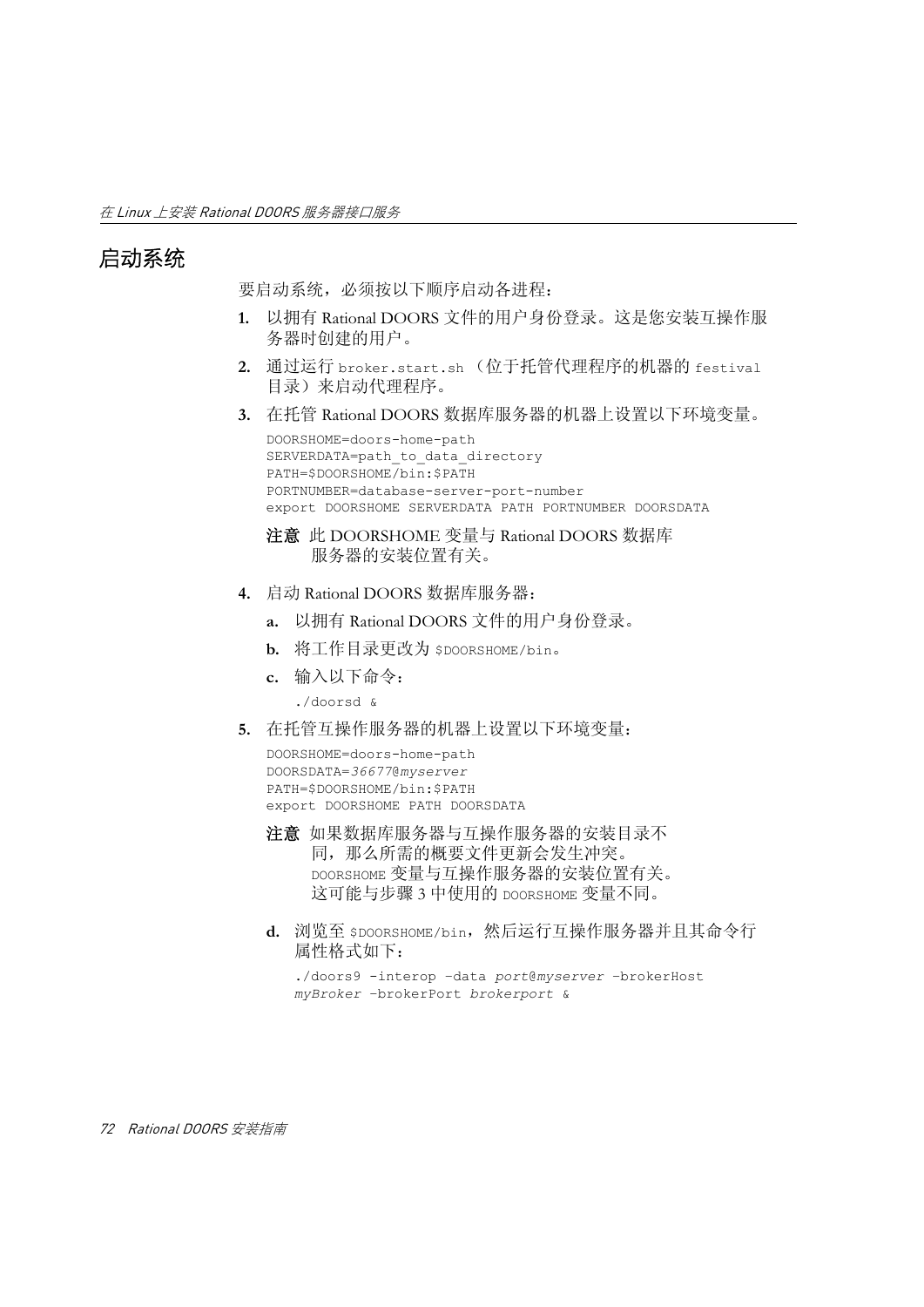其中:

- *port* 是 Rational DOORS 数据库服务器正在使用的端口号, 而 *myserver* 是安装有 Rational DOORS 数据库服务器的机器 的名称
- *myBroker* 是托管代理程序的机器的名称
- *brokerport* 是代理程序正在使用的端口,缺省值为 61616
- **6.** 通过运行 server.start.sh (位于托管服务器的机器中的 festival 目 录)来启动接口服务服务器。

# <span id="page-82-0"></span>关闭系统

#### 要关闭系统,请停止以下进程:

- 1. 通过运行 server.shutdown.sh 脚本停止接口服务服务器, 此脚本位 于 festival 目录中。该进程可能需要一段时间才能结束 (15 到 30 秒),并且在关闭时可能会报告若干条套接字警告。
- **2.** 通过删除进程停止互操作服务器。
- **3.** 从 \$DOORSHOME/bin 使用以下命令停止 Rational DOORS 数据库服务 器:

dbadmin -data *port*@*computer* -killserver [-password *password*]

**4.** 通过运行 festival 目录中的 broker.shutdown.sh 脚本来停止接口 服务代理程序: 该进程可能需要一段时间才能结束 (15 到 30 秒), 并且在关闭时可能会报告若干条套接字警告。

# <span id="page-82-1"></span>在同一机器上运行接口服务和 Rational DOORS Web Access

注意此部分假定您已安装并配置了接口服务、互操作服务 器、Rational DOORS 客户机、Rational DOORS 数据库 服务器以及 Rational DOORS Web Access。

如果您打算在同一机器上运行接口服务和 Rational DOORS Wed Access, 那么还需要完成额外的任务。

您需要复位接口服务服务器端口,然后启动和停止某些接口服务和 Rational DOORS Web Access 组件, 以选择新值: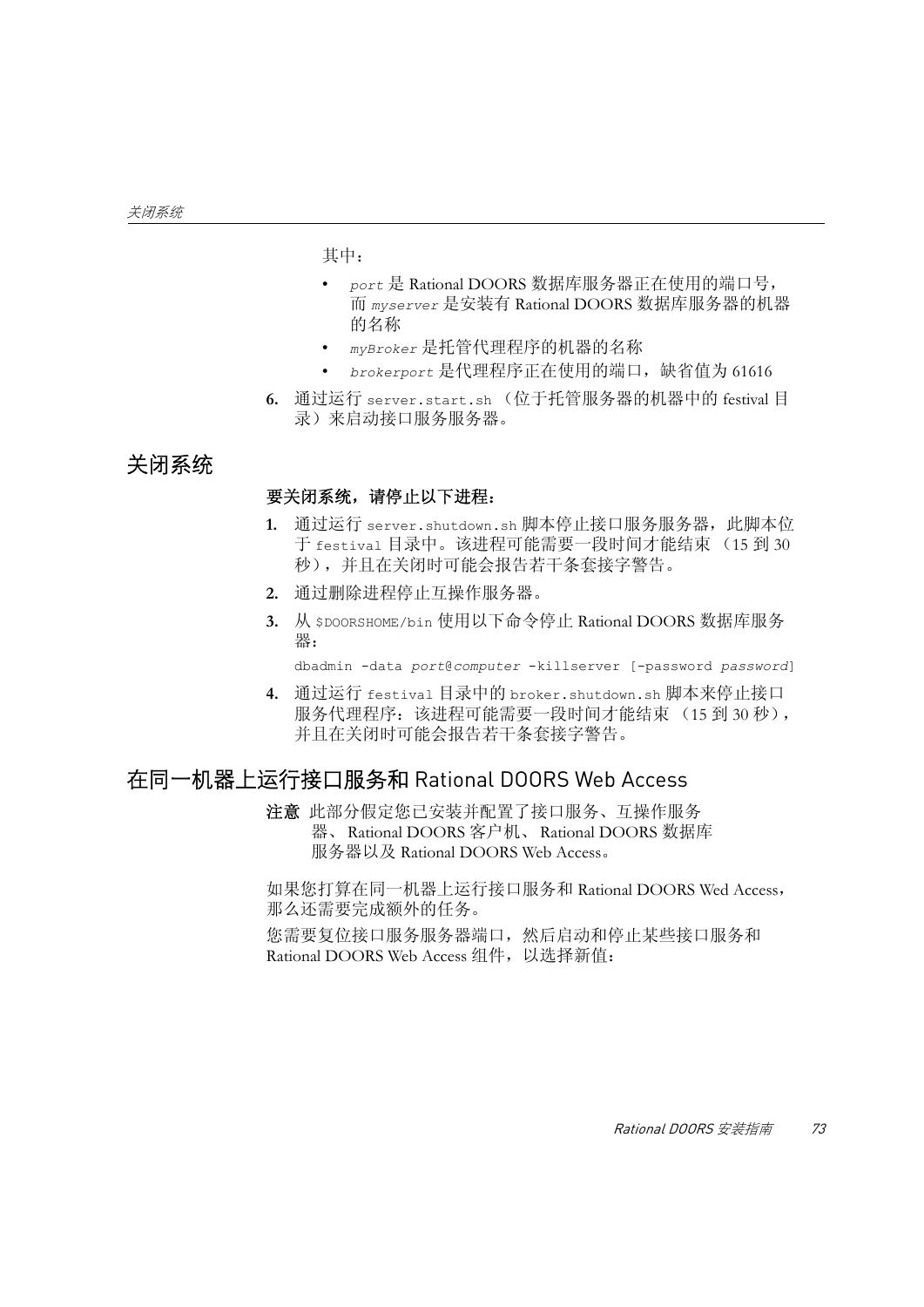- [复位接口服务服务器端口](#page-83-0)
- [启动和停止组件](#page-83-1)

## <span id="page-83-0"></span>复位接口服务服务器端口

您需要复位 conf 子目录中 server.xml 文件内的端口号:

- **1.** 浏览至该文件。
- **2.** 打开该文件。
- **3.** 更改 "关闭"和 "启动"端口号。
- **4.** 要更改 "关闭"端口号,请更改以下行中的端口号: <Server port="8005" shutdown="SHUTDOWN">
- **5.** 要更改 "启动"端口号,请浏览至以下行: <!-- Define a non-SSL HTTP/1.1 Connector on port 8080 -->
- **6.** 更改下一行中的端口号: <Connector port="8080"
- **7.** 保存该文件。

## <span id="page-83-1"></span>启动和停止组件

需要启动和停止以下组件:

- Rational DOORS Web Access 代理程序
- 互操作服务器
- Rational DOORS Web Access 服务器
- 接口服务服务器

#### 启动和停止 Rational DOORS Web Access 代理程序

- **1.** 通过运行 broker.start.sh 来启动 Rational DOORS Web Access 代理 程序。该文件位于您在安装 Rational DOORS Web Access 时抽取 festival-linux.zip 的目录中。
- **2.** 通过运行 broker.shutdown.sh 来停止 Rational DOORS Web Access 代 理程序。该文件与 broker.start.sh 位于同一目录中。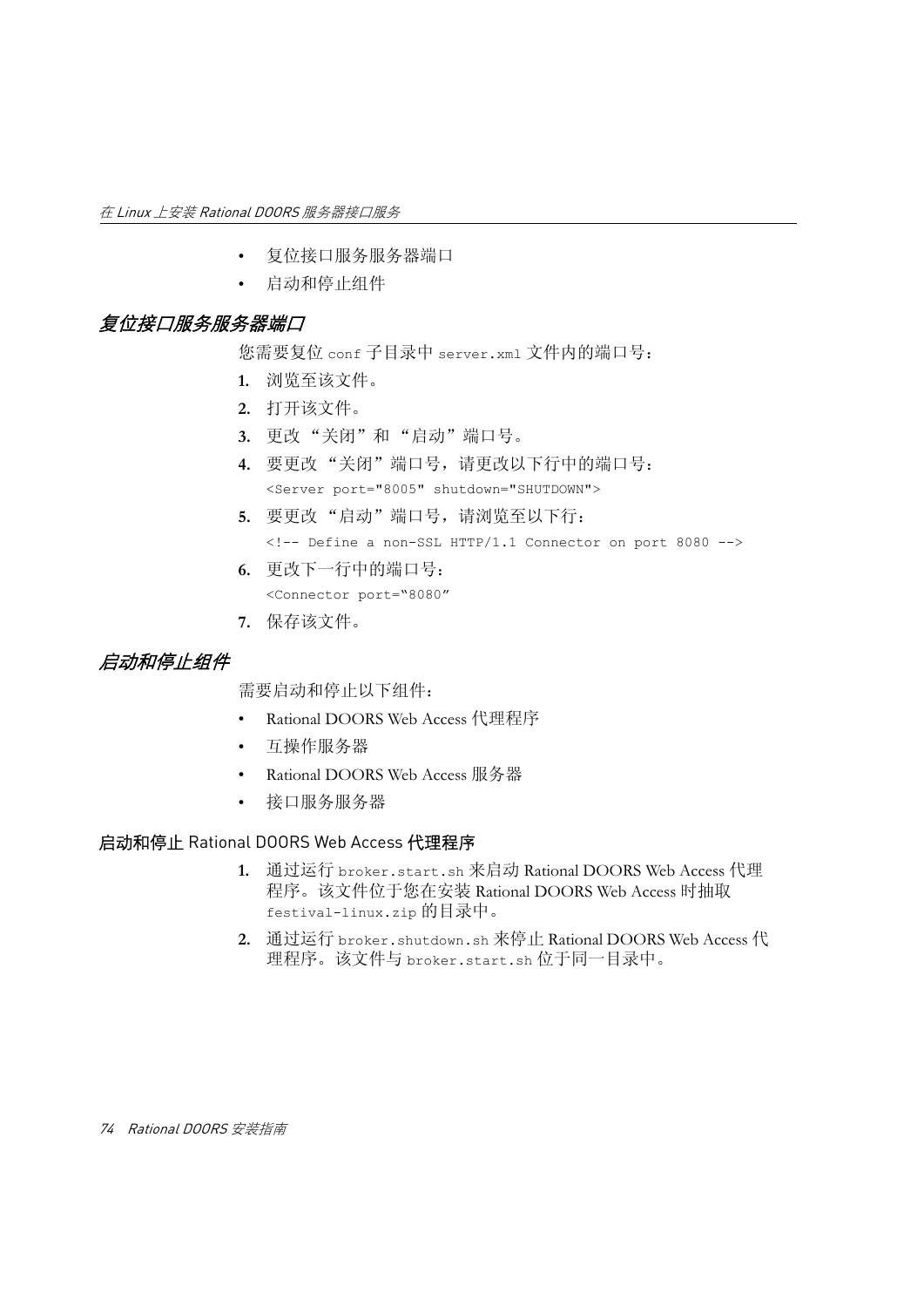#### 启动和停止互操作服务器

**1.** 通过运行互操作服务器来启动互操作服务器,其命令行属性格式如 下:

./doors9 -interop –data *port*@*myserver* –brokerHost *myBroker* –brokerPort *brokerport* &

其中:

- *port* 是 Rational DOORS 数据库服务器正在使用的端口号,而 *myserver* 是安装有 Rational DOORS 数据库服务器的机器的名称
- *myBroker* 是托管代理程序的机器的名称
- *brokerport* 是代理程序正在使用的端口,缺省值为 61616
- **2.** 通过删除进程停止互操作服务器

#### 启动和停止 Rational DOORS Web Access 服务器

- **1.** 通过运行 server.start.sh 来启动 Rational DOORS Web Access 服务 器。该文件位于您在安装 Rational DOORS Web Access 时抽取 festival-linux.zip 的目录中。
- **2.** 通过运行 server.shutdown.sh 来停止 Rational DOORS Web Access 服 务器。该文件与 server.start.sh 位于同一目录中。

#### 启动和停止接口服务服务器

- **1.** 通过运行 server.start.sh 来启动接口服务服务器。该文件位于您 在安装接口服务时抽取 festival-linux.zip 的目录中。
- **2.** 通过运行 server.shutdown.sh 来停止接口服务服务器。该文件与 server.start.sh 位于同一目录中。

## <span id="page-84-0"></span>卸载接口服务

#### 从系统中除去接口服务:

- 通过删除 festival 目录来卸载接口服务服务器和代理程序
- 通过删除 \$DOORSHOME 来卸载互操作服务器和 Rational DOORS 数据 库服务器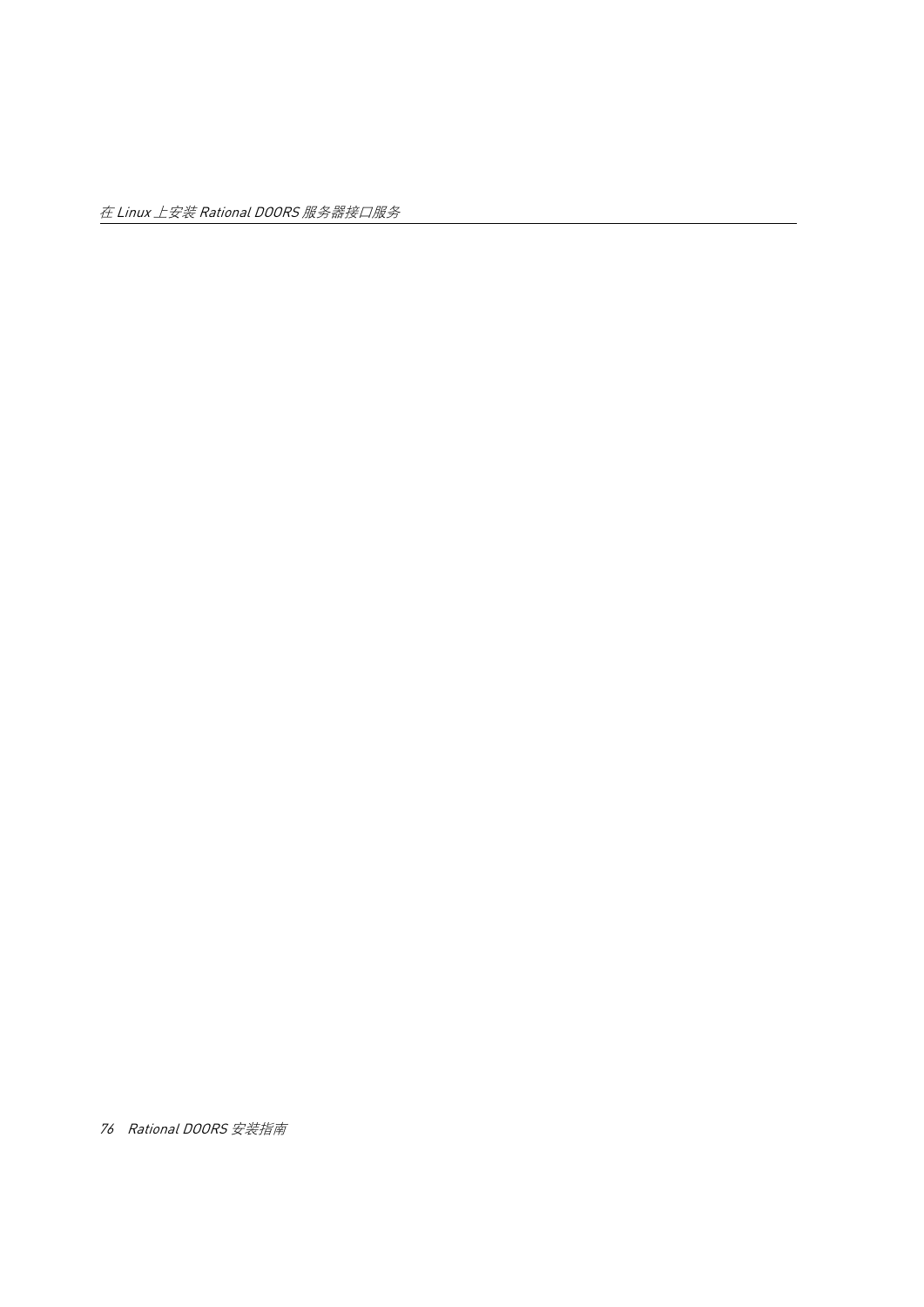# $11\,$  安装 Rational DOORS for HP Quality Center Interface

本章包含有关如何安装和配置 Rational DOORS for HP Quality Center Interface V3.4 以与 Rational DOORS 9.2 集成的信息。本章包含以下内 容:

- [了解安装选项](#page-86-0)
- [从先前版本的集成进行升级](#page-86-1)
- [安装集成服务器](#page-87-0)
- [安装集成客户机](#page-91-0)
- [安装管理控制台](#page-92-0)
- 升级 [V3.1](#page-93-0) 数据
- [卸载集成](#page-94-0)

# <span id="page-86-0"></span>了解安装选项

集成安装程序有两个安装选项:

• 集成客户机

在需要使用集成的每个 Rational DOORS 客户机上安装集成客户机。 此选项允许 Rational DOORS 用户访问 Rational DOORS 客户机中可 用的集成选项。

• 集成服务器

此选项将同时安装集成服务器和集成客户机。

## <span id="page-86-1"></span>从先前版本的集成进行升级

以下各节描述从先前版本升级到 V3.4 必须采取的操作。

- 从 [V1.8](#page-87-1) 升级
- 从 [V3.0](#page-87-2) 升级
- 从 [V3.1](#page-87-3) 升级
- 从 V3.2 和 V3.3 [升级。](#page-87-4)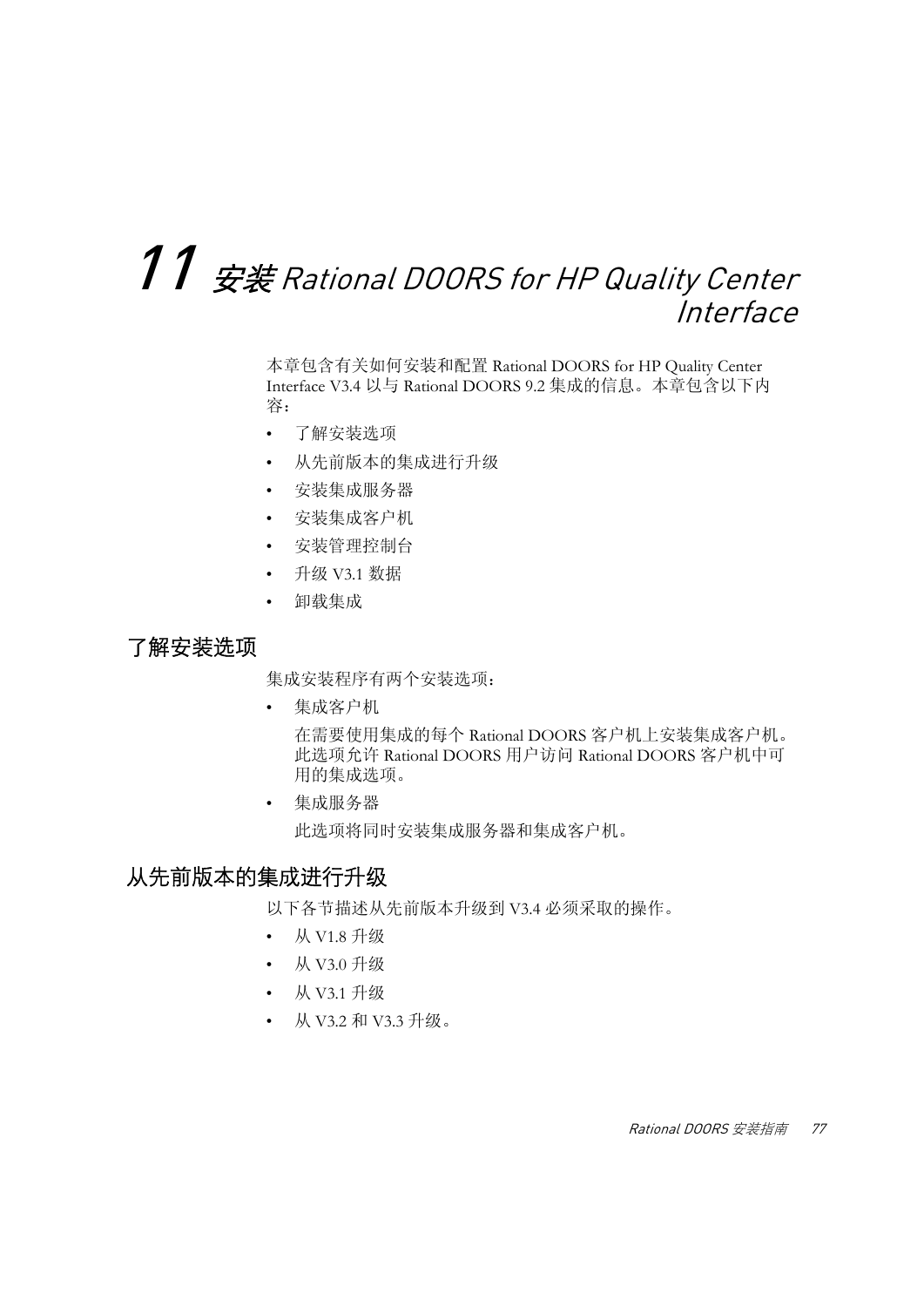### <span id="page-87-1"></span>从 V1.8 升级

- **1.** 迁移数据。 卸载 V1.8 之前,必须首先同步数据。
- **2.** 从 Windows 控制面板中使用添加或删除程序来卸载 V1.8。
- **3.** 安装 V3.1。 安装 V3.1 后您无需配置或运行它,但在安装 V3.4 之前必须安装 V3.1。
- **4.** 安装 V3.4 并将数据从 V3.1 前移到 V3.4。 有关将数据从 V3.1 迁移到 V3.4 的信息, 请参阅"升级 V3.1 数据," [\(位于第](#page-93-0) 84 页)。

#### <span id="page-87-2"></span>从 V3.0 升级

在安装有 TestDirector Integration V3.0 的机器上安装 V3.1, 然后安装 V3.4 并将数据从 V3.1 迁移到 V3.4。

有关将数据从 V3.1 迁移到 V3.4 的信息, 请参阅"升级 V3.1 数据," [\(位于第](#page-93-0) 84 页)。

### <span id="page-87-3"></span>从 V3.1 升级

您可以从 V3.1 直接升级到 V3.4。

在安装有 TestDirector Integration V3.1 的机器上安装 V3.4, 然后将数据从 V3.1 迁移到 V3.4。

有关将数据从 V3.1 迁移到 V3.4 的信息, 请参阅"升级 V3.1 数据," [\(位于第](#page-93-0) 84 页)。

#### <span id="page-87-4"></span>从 V3.2 和 V3.3 升级。

Rational DOORS for HP Quality Center Interface 包含一个迁移工具,使用 该工具可从 V3.2 和 3.3 进行升级和迁移。

### <span id="page-87-0"></span>安装集成服务器

如果正在升级集成服务器,请参阅"从先前版本的集成进行升级、" [\(位于第](#page-86-1) 77 页)以获取有关如何升级到 3.4 的信息。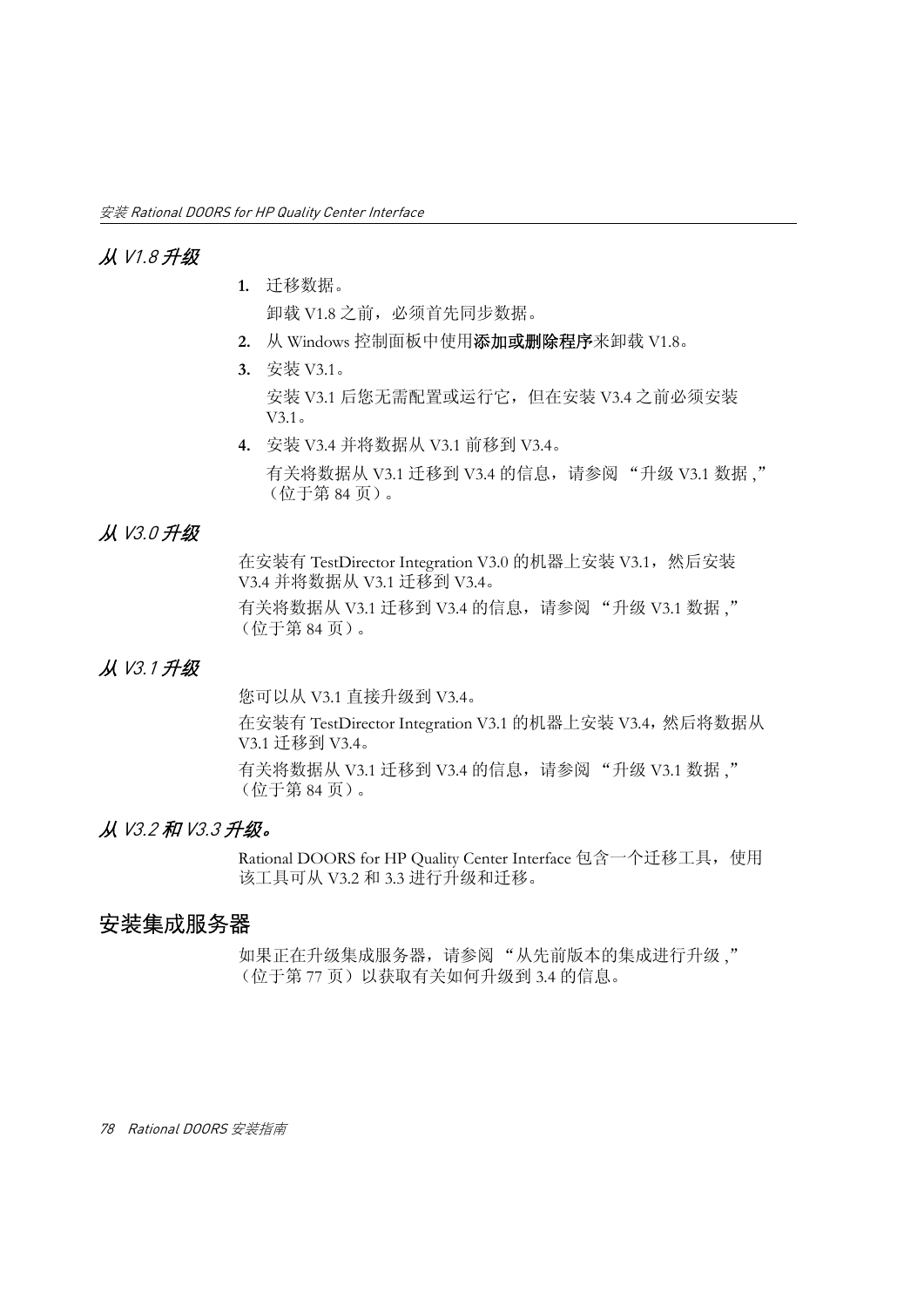#### <span id="page-88-0"></span>运行安装程序

#### 安装集成服务器:

- **1.** 检查您是否满足系统需求。系统需求的详细信息可以从 Rational DOORS for HP Ouality Center Interface 自述文件中找到, 也可以从我 们的 Web 站点获取此自述文件,网址为 http:// publib.boulder.ibm.com/infocenter/rsdp/v1r0m0/index.jsp。
- **2.** 如果您正在运行 V3.2 或 V3.3,请将其卸载。
- **3.** 确保您是作为具有管理员特权的用户登录到计算机。
- **4.** 关闭其他所有应用程序。特别是,关闭 Microsoft Office 应用程序, 包括 Microsoft Office 工具栏。
- **5.** 检查因特网服务管理器中的缺省 Web 站点是否已启动。如果未启 动,请右键单击然后选择启动。
- **6.** 使用 Windows 资源管理器,双击 **setup.exe**。

此时将显示欢迎屏幕。

如果显示修改 / 修复 / 除去对话框, 请退出安装程序并使用 Windows 控制面板中的**添加或删除程序**来修改安装。

- 注意如果安装程序未检测到 .NET Framework v2.0,那么 将在浏览器窗口中打开 Microsoft 的 .NET Framework 下载页面。必须安装 .NET Framework 之后才能继续。可能需要重新引导您的机器。
- **7.** 单击下一步。

此时将显示许可协议屏幕。

- **8.** 选择我接受选项然后单击下一步。 将显示选择目标位置屏幕。
- **9.** 输入您要安装到的文件夹的路径,或保留缺省值。
- **10.** 单击下一步。

将显示**安装类型**屏幕。

**11.** 选择服务器然后单击下一步。 注意此选项将同时安装集成客户机和集成服务器。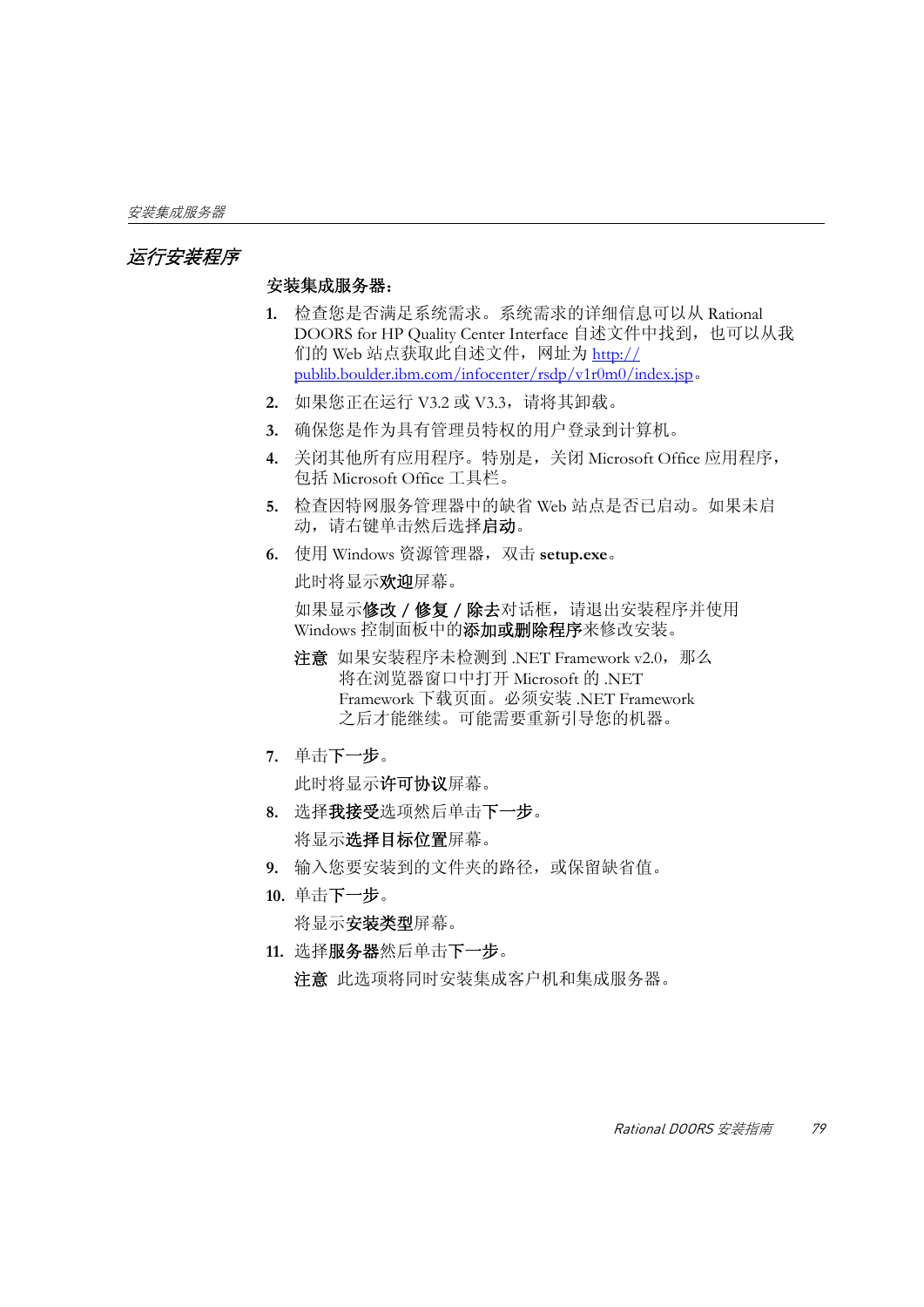将显示集成服务器 **TCP** 端口屏幕。

- <span id="page-89-1"></span>**12.** 输入 Internet 信息服务为缺省 Web 站点提供服务的 TCP 端口。 要查找端口号,请执行以下操作:
	- **a.** 在桌面上,右键单击我的电脑,然后选择管理。 将显示计算机管理窗口。
	- **b.** 浏览服务和应用程序 **> Internet** 信息服务 (**IIS**)管理器 **> Web**  站点。
	- **c.** 右键单击缺省 **Web** 站点,然后选择属性。 TCP 端口显示在 "Web 站点身份"窗格中。
- **13.** 单击下一步。

将显示输入域 **\** 组名屏幕。

- <span id="page-89-0"></span>**14.** 输入获得管理控制台访问授权的标准组名。*Domain* 是您正在用于安 装集成服务器的机器的名称,G*roupname* 是具有必要权限的组名 称, (例如 QCI\_Server\QCI\_Admin\_Console\_Users)。 如果您需要创建组,请使用计算机管理窗口。
- **15.** 单击下一步。

此时将显示准备安装程序屏幕。

**16.** 单击安装。

必要文件已安装在机器上。

- 注意如果您未安装 IIS ,将会显示错误。您必须单击中 止, 安装 IIS, 然后重新安装集成服务器。
- **17.** 单击完成。

安装向导关闭。

#### 运行配置工具

继续前,需要首先配置集成服务器。

#### 配置集成服务器:

**1.** 如果其仍然打开,则关闭 "计算机管理器"。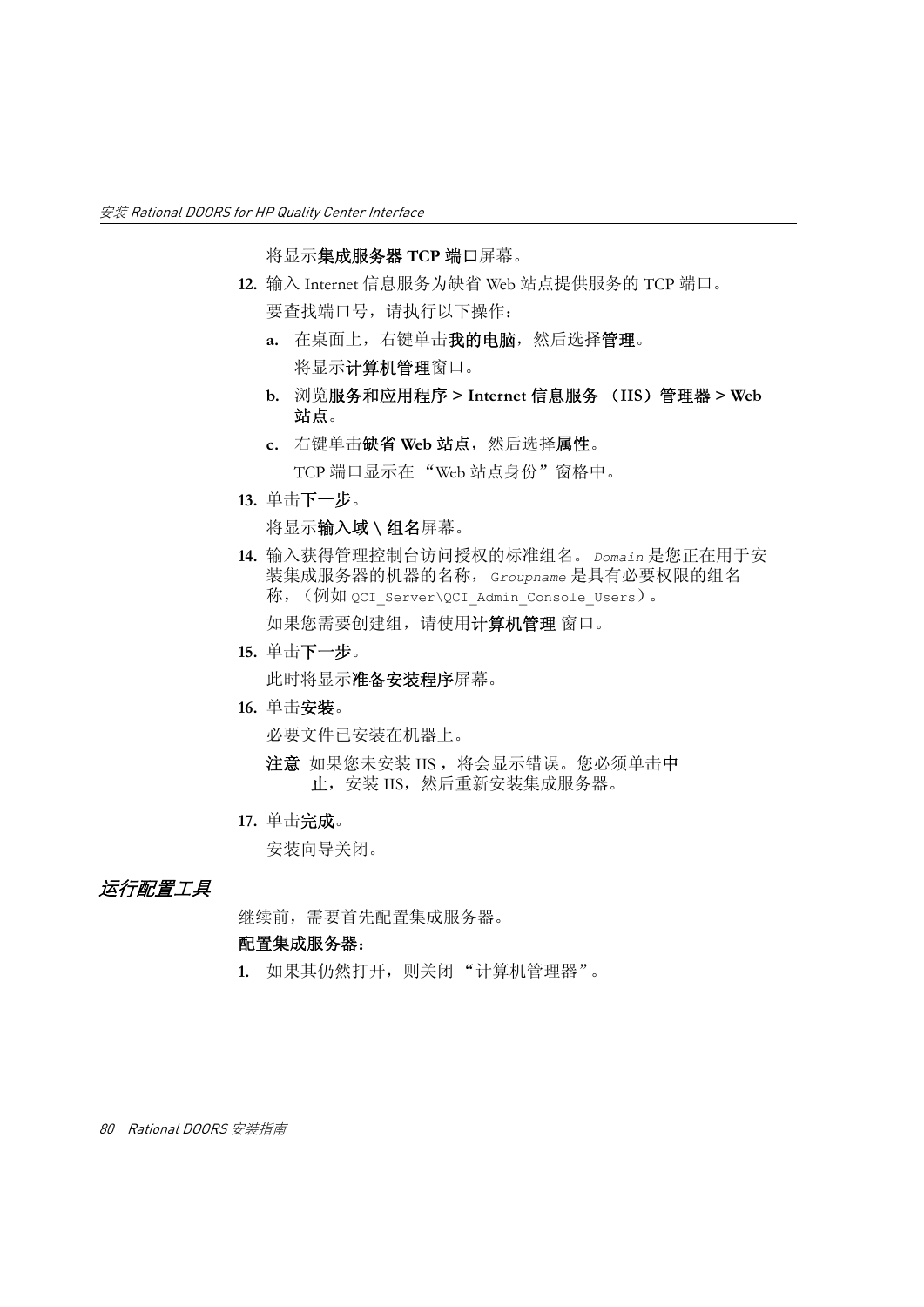**2.** 从 "开始"菜单中,依次选择 **IBM Rational > IBM Rational Lifecycle Solution** 工具 **> IBM Rational DOORS Quality Center Integration 3.4** 工具 **>** 设置访问权限许可权。

将显示 **Rational DOORS for HP Quality Center Interface** 配置工具对 话框。

**3.** 在用户名中输入用户。

缺省情况下,此工具中将使用称为 IWSUSER 的本地机器用户。但 是,您也可以指定域用户来代替。该工具无法创建域用户,但您可 以使用现有的域用户。

- 如果您要指定或创建 IWSUSER,请输入 **<machinename>\IWSUSER**。
	- 如果已存在名为 IWSUSER 的用户,请清空该复选框。
	- 如果不存在名为 IWSUSER 的用户,请选择该复选框。
- 如果要指定某个域用户,请输入 **<domainname>\<user name>**,并清空该复选框。
- **4.** 在密码和确认密码框中输入同一个密码。
	- 如果 IWSUSER 已存在,请输入该用户的现有密码。
	- 如果 IWSUSER 不存在,则输入一个新密码。 此密码使用在您的系统中有效的 Windows 2003 密码规则。
- **5.** 单击下一步。

将显示正在收集虚拟文件夹结构对话框。

- **6.** 输入托管服务的 Web 站点的名称,或保留缺省值。
- **7.** 输入 Tivoli Directory Integrator Services 和 SOQ Services 虚拟文件夹位 置的路径,或保留缺省值。
- **8.** 单击下一步。

将显示正在应用配置对话框。

还将显示一个警告对话框。

**9.** 单击是。所有类别都配置成功时,单击下一步。 将显示一个摘要屏幕。

你可以使用复制按钮来复制摘要文本。

**10.** 单击下一步。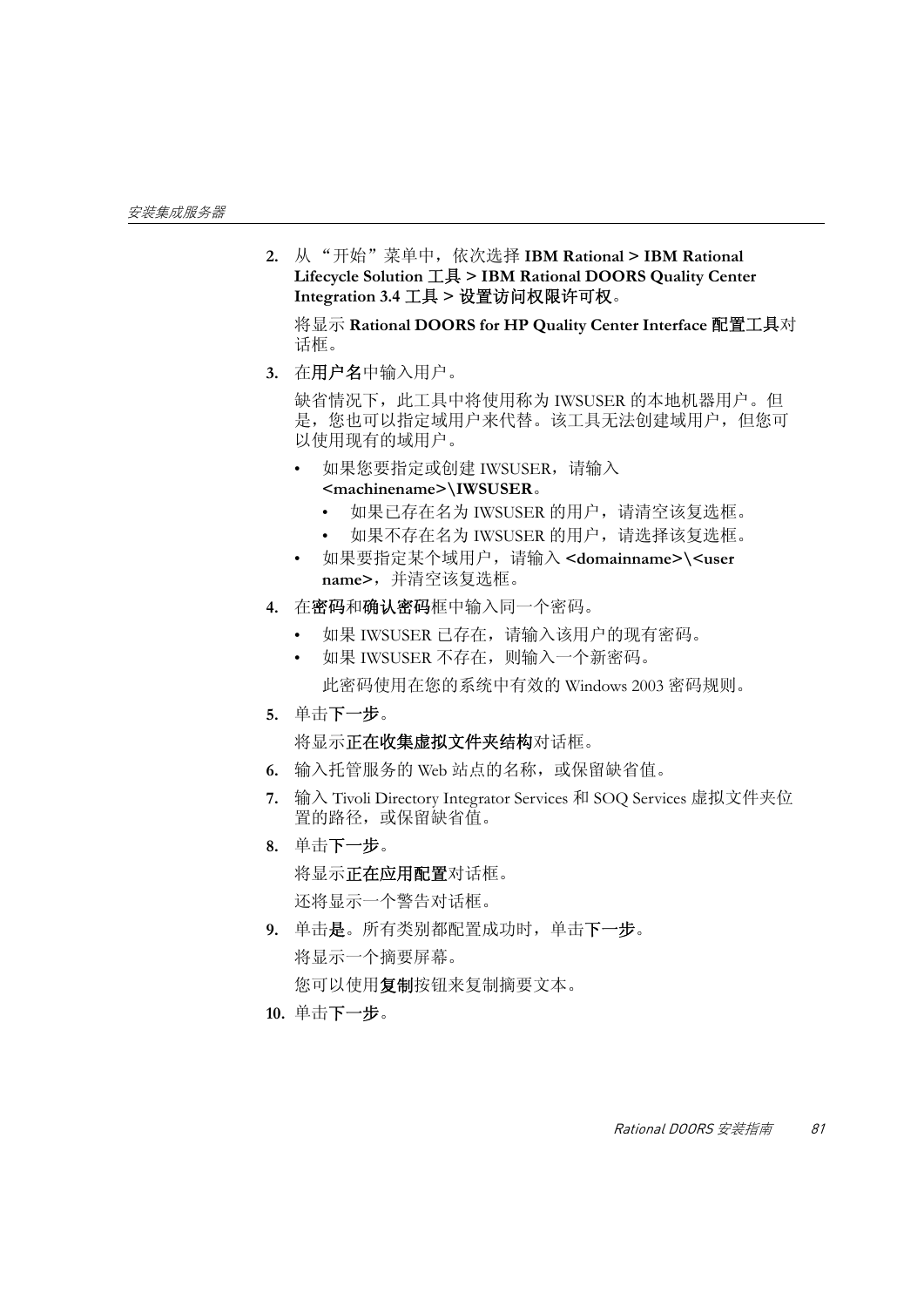将显示正在测试服务对话框。

可以使用复制按钮来复制结果文本。

- **11.** 选择运行测试以测试服务的可用性。
- **12.** 如有必要,请将 IWSUSER 添加到您[在 "运行安装程序](#page-88-0) ,"(位于第 79 [页\)的](#page-88-0)[步骤](#page-89-0) 14 中创建的组。
- 13. 浏览到 Quality Center, 然后登录以下载 ActiveX 组件。
- **14.** 单击 "完成"。

### <span id="page-91-0"></span>安装集成客户机

安装集成服务器后,可在希望在其上访问集成的 Rational DOORS 和 Quality Center 客户机机器上安装集成客户机。

#### 安装集成客户机:

- **1.** 检查您是否满足系统需求。系统需求的详细信息可以从 Rational DOORS for HP Quality Center Interface 自述文件中找到, 也可以从我 们的 Web 站点获取此自述文件, 网址为 http:// publib.boulder.ibm.com/infocenter/rsdp/v1r0m0/index.jsp。
- **2.** 确保您是作为拥有管理员特权的用户登录到计算机。
- **3.** 关闭其他所有应用程序。特别是,关闭 Microsoft Office 应用程序。
- **4.** 使用 Windows 资源管理器,双击 **setup.exe**。 此时将显示欢迎屏幕。

如果显示**修改 / 修复 / 除去**对话框, 请退出安装程序并使用 Windows 控制面板中的添加或删除程序来修改安装。

**5.** 单击下一步。

此时将显示许可协议屏幕。

- **6.** 选择我接受选项然后单击下一步。 将显示选择目标位置屏幕。
- **7.** 输入您要安装到的文件夹的路径,或保留缺省值,然后单击下一 步。

将显示安装类型屏幕。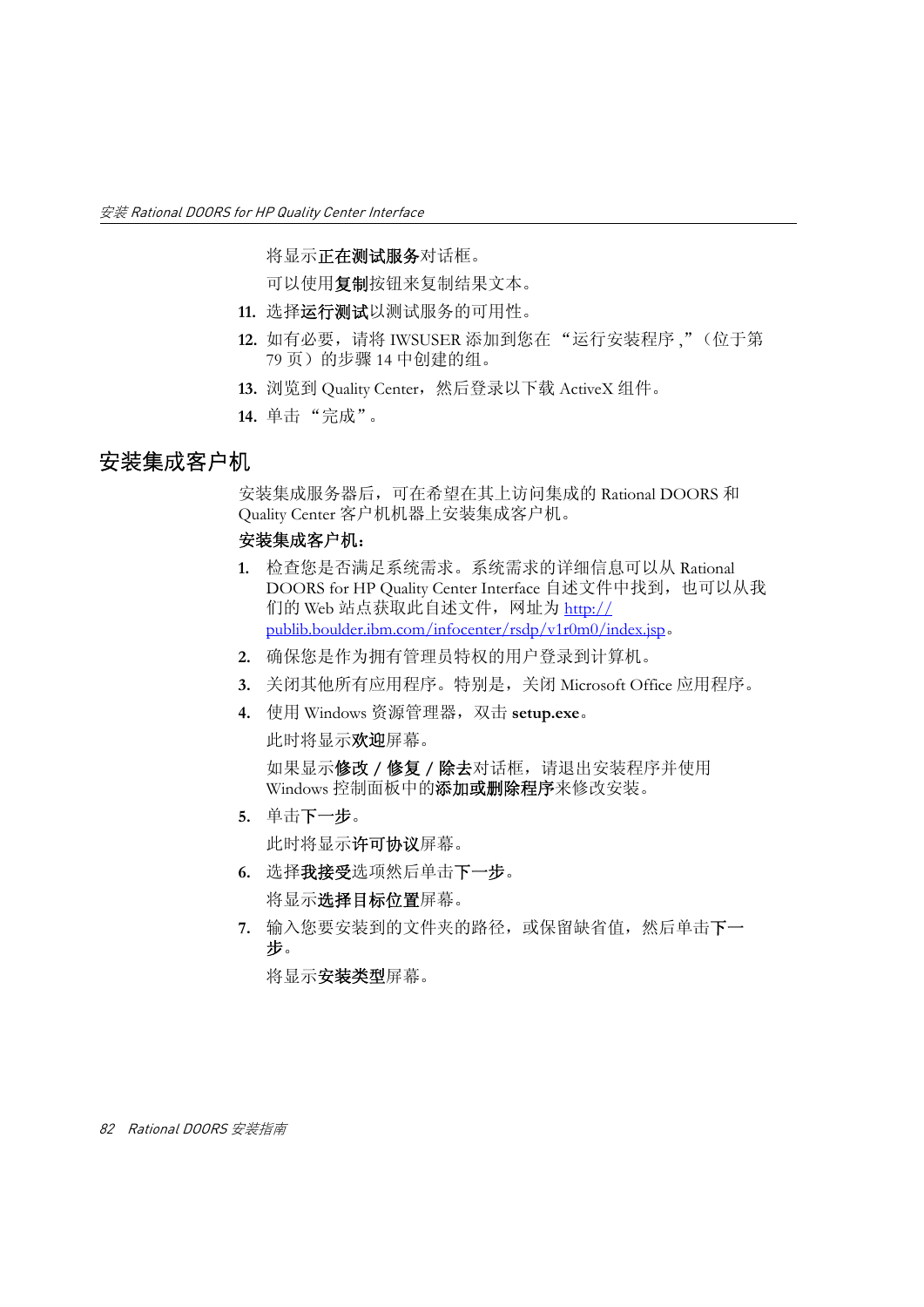- **8.** 选择客户机然后单击下一步。 将显示指定集成服务器的位置屏幕。
- **9.** 在 **IP** 地址中,输入安装有集成服务器的机器的标准域名或 IP 地 址。
- 10. 在 TCP 端口中, 输入集成管理服务为集成服务器机器上缺省 Web 站点提供服务的 TCP 端口。此 TCP 端口已[在安装集成服务器](#page-87-0)[的步](#page-89-1) 骤 [12](#page-89-1) 中输入过。
- **11.** 单击下一步。

此时将显示准备安装程序屏幕。

**12.** 单击安装。

安装文件时将显示进度条。

**13.** 单击完成。

### <span id="page-92-0"></span>安装管理控制台

#### 安装管理控制台:

- **1.** 确保您已安装 .NET Framework v2.0 和 v3.0 。
- **2.** 打开因特网浏览器,然后输入 http://<*integrationserver*>/ AdminToolInstall。

将显示管理控制台安装欢迎页面。

- **3.** 如果您需要安装 .NET Framework,请立即安装。
	- 注意.NET Framework 在后台安装。继续前请确认已将 其安装。 .NET 图标显示在任务栏的通知区域。
- **4.** 运行管理控制台安装程序。

单击安装。

- **5.** 如果您要从本地机器上安装管理控制台,请选择保存,然后双击 **setup.exe** 文件。如果您要从网络上安装管理控制台,请选择运行。 此时将显示欢迎屏幕。
- **6.** 单击下一步。 此时将显示许可协议屏幕。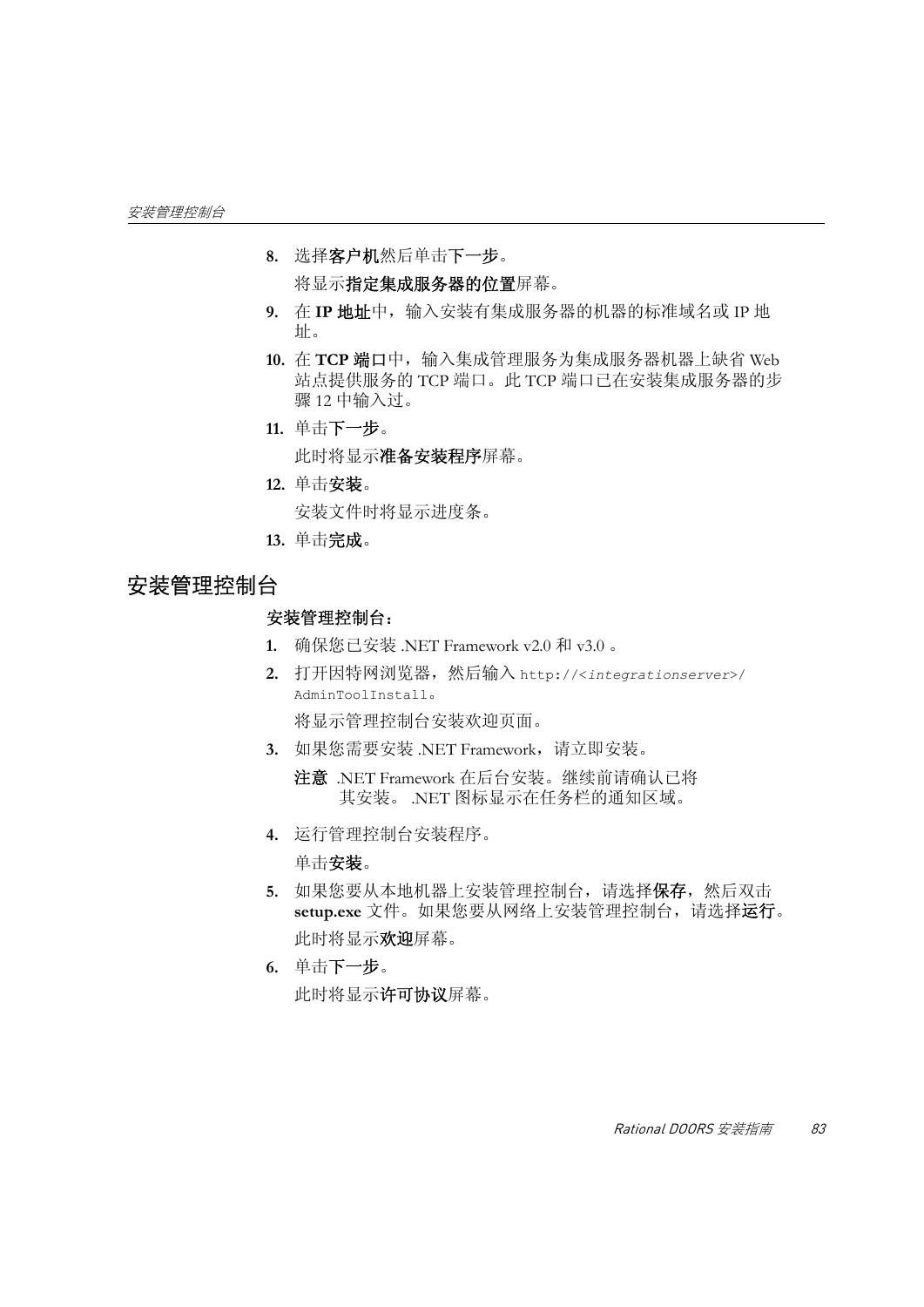- 7. 接受协议条款,然后单击是。 将显示选择目标位置屏幕。
- **8.** 输入您要安装到的文件夹的路径,或保留缺省值,然后单击下一 步。

此时将显示准备安装程序屏幕。

**9.** 单击安装。

安装文件时将显示进度条。

- **10.** 单击完成。
- **11.** 启动管理控制台。

从 "开始"菜单中,选择 **IBM Rational > IBM Rational Lifecycle Solution** 工具 **> IBM Rational DOORS Quality Center Integration 3.4**  工具 **>** 管理工具。

# <span id="page-93-0"></span>升级 V3.1 数据

#### 将 **V3.1** 数据升级到 **V3.4**:

- **1.** 关闭 Web 服务。
- **2.** 运行迁移工具。

从 "开始"菜单中,选择 **IBM Rational >IBM Rational Lifecycle Solution** 工具 **> IBM Rational DOORS Quality Center Integration 3.4**  工具 **>** 将 **3.1** 数据前移到 **3.4**。

**3.** 选择 3.1 文件夹

输入 3.1 数据的位置。缺省情况下,此数据位于 c:\inetpub\wwwroot\doorstdintegrationwebservices。

**4.** 选择 3.4 文件夹。

输入 3.4 数据的位置。缺省情况下,此数据位于 c:\inetpub\wwwroot\DOORSTDIServices\。

**5.** 单击执行迁移。

迁移已执行。

**6.** 重新启动 Web 服务以获取迁移数据。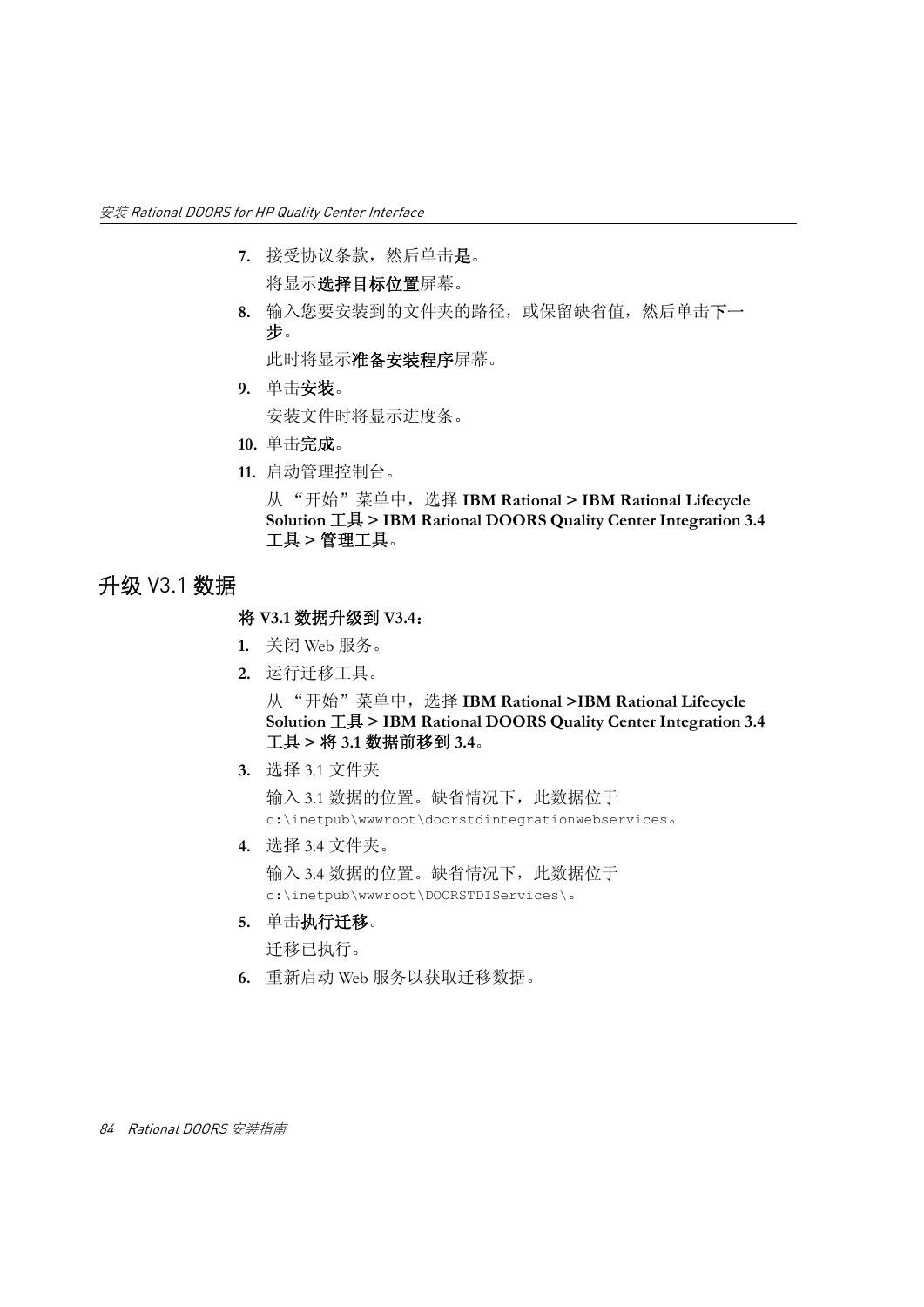# <span id="page-94-0"></span>卸载集成

在 Windows 控制面板中使用添加或删除程序来除去 3.4 版本的 Rational **DOORS** for HP Quality Center Interface 和管理控制台。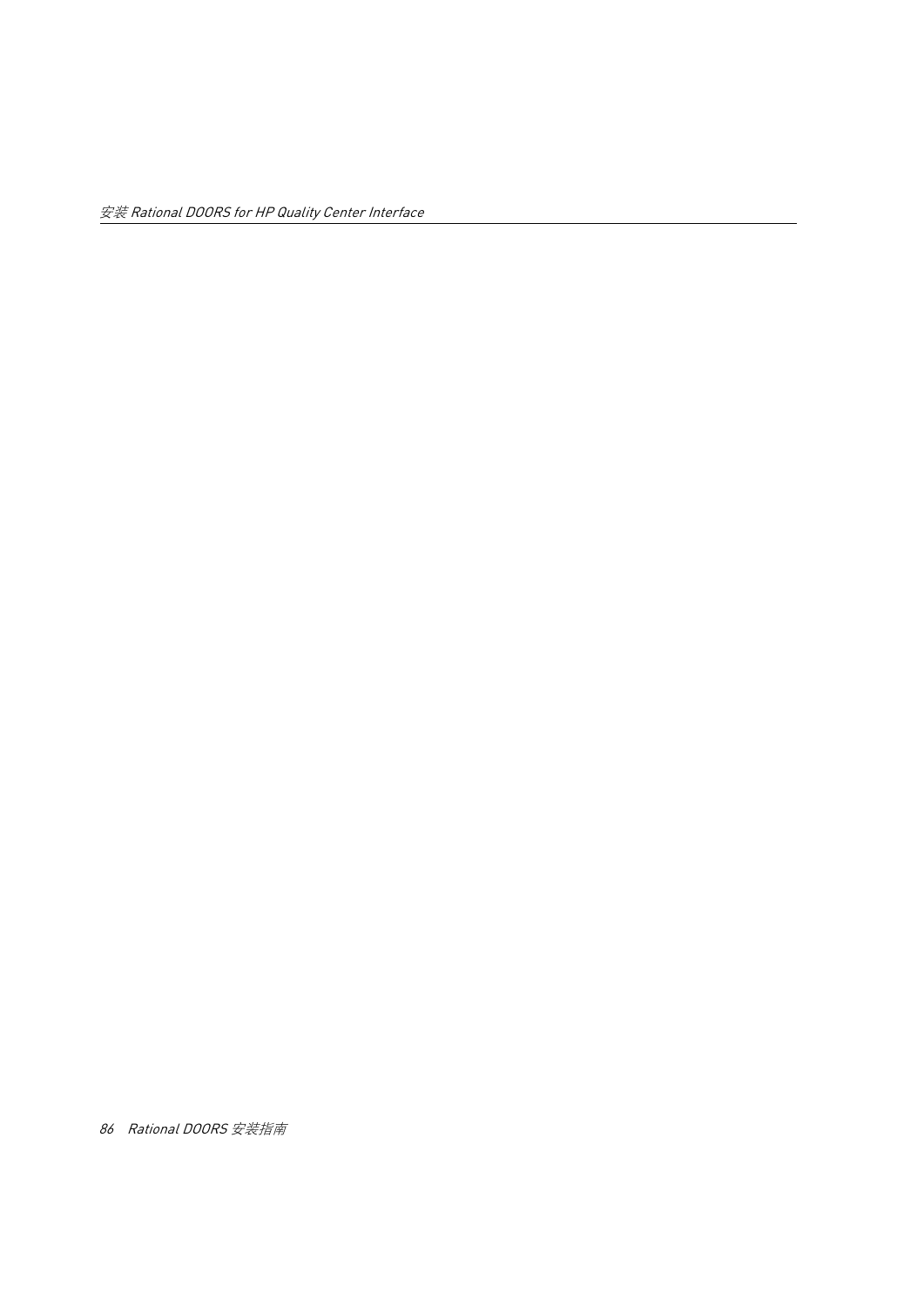# $12$   $\;\;$  在 Windows 上安装 Rational DOORS for ClearCase Interface

本章描述如何安装和设置 Rational DOORS for ClearCase Interface V2.1.1 以与 Rational DOORS 9.2 集成。本章包含以下内容:

- 安装 [Rational DOORS for ClearCase Interface](#page-96-0)
- 卸载 [Rational DOORS for ClearCase](#page-97-0) 接口

# <span id="page-96-0"></span>安装 Rational DOORS for ClearCase Interface

#### 按以下步骤安装 **Rational DOORS for ClearCase Interface**:

- **1.** 检查您是否满足系统需求。系统需求的详细信息可以在 Rational DOORS for ClearCase Interface 自述文件中找到,可以从我们的 Web 站点获取此自述文件,网址为 http://publib.boulder.ibm.com/ infocenter/rsdp/v1r0m0/index.jsp。
- **2.** 确保您已作为本地管理员登录到计算机,而非具有管理员特权的用 户。
- **3.** 关闭其他所有应用程序。特别是关闭 Rational DOORS 和 ClearCase。
- **4.** 您可以通过 Rational DOORS Add Ons CD 进行安装,也可以通过从 Rational Web 站点下载的软件进行安装。

如果从 CD 安装,请将 **Rational DOORS Add Ons CD** 放入 CD-ROM 驱动器, 浏览到 Rational DOORS for ClearCase Interface 软件, 然后单击以进行安装。安装程序将会运行,并将显示欢迎屏幕。

如果是从 Web 站点下载了此软件,请浏览至您下载的文件,并双 击。安装程序将会运行,并将显示欢迎屏幕。

- **5.** 运行安装,根据屏幕上的指示信息进行操作。
- **6.** 安装完成时,将会显示安装完成屏幕。
- **7.** 单击完成以完成安装。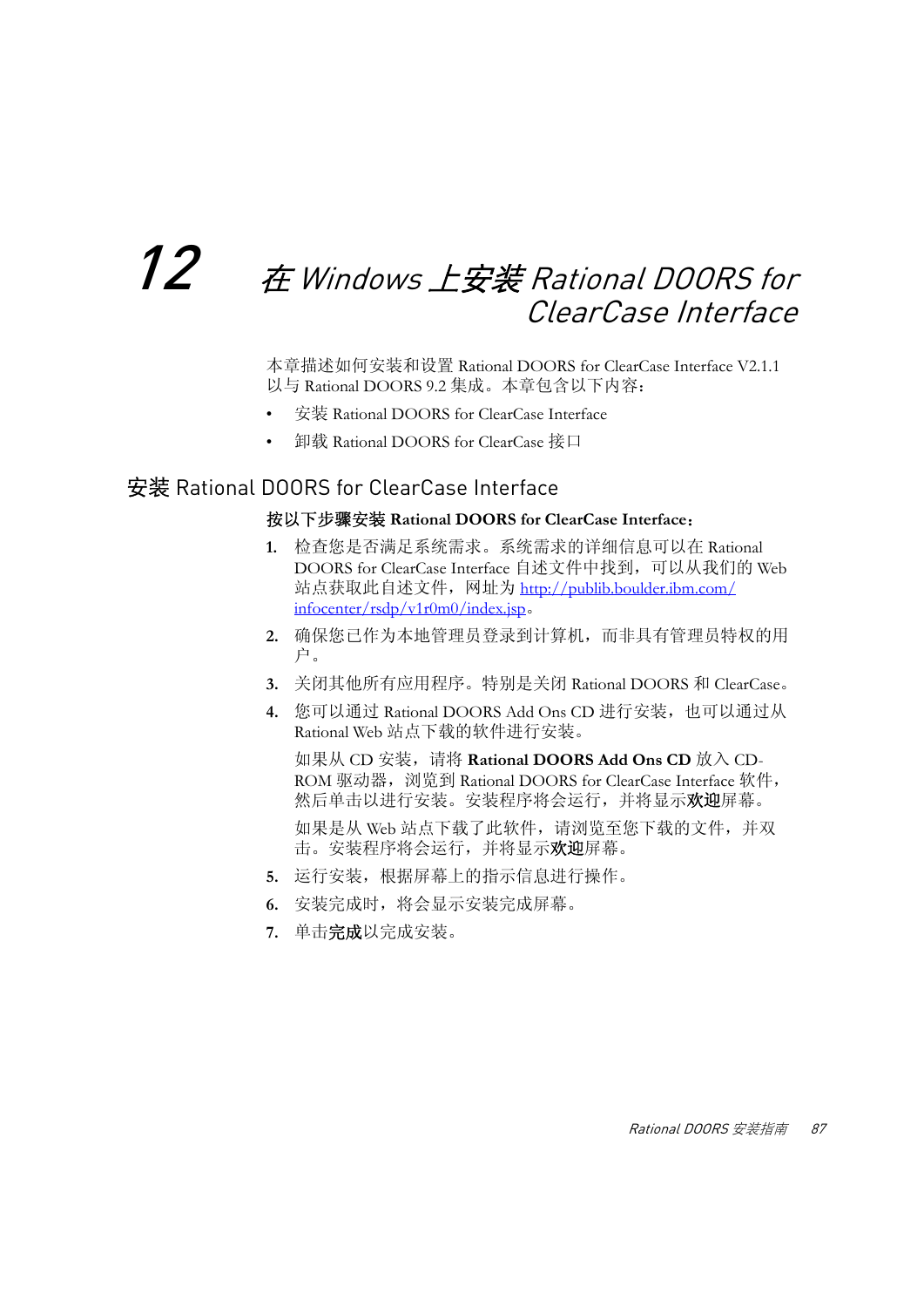有关集成的工作方式的信息,请参阅使用 **Rational DOORS for ClearCase Interface** 手册,可从我们的 Web 站点获取此手册,网址为 www.ibm.com/software/awdtools/doors/support/doc.html。

# <span id="page-97-0"></span>卸载 Rational DOORS for ClearCase 接口

在 Windows 控制面板中使用添加或删除程序可除去 Rational DOORS for ClearCase Interface V2.1.1。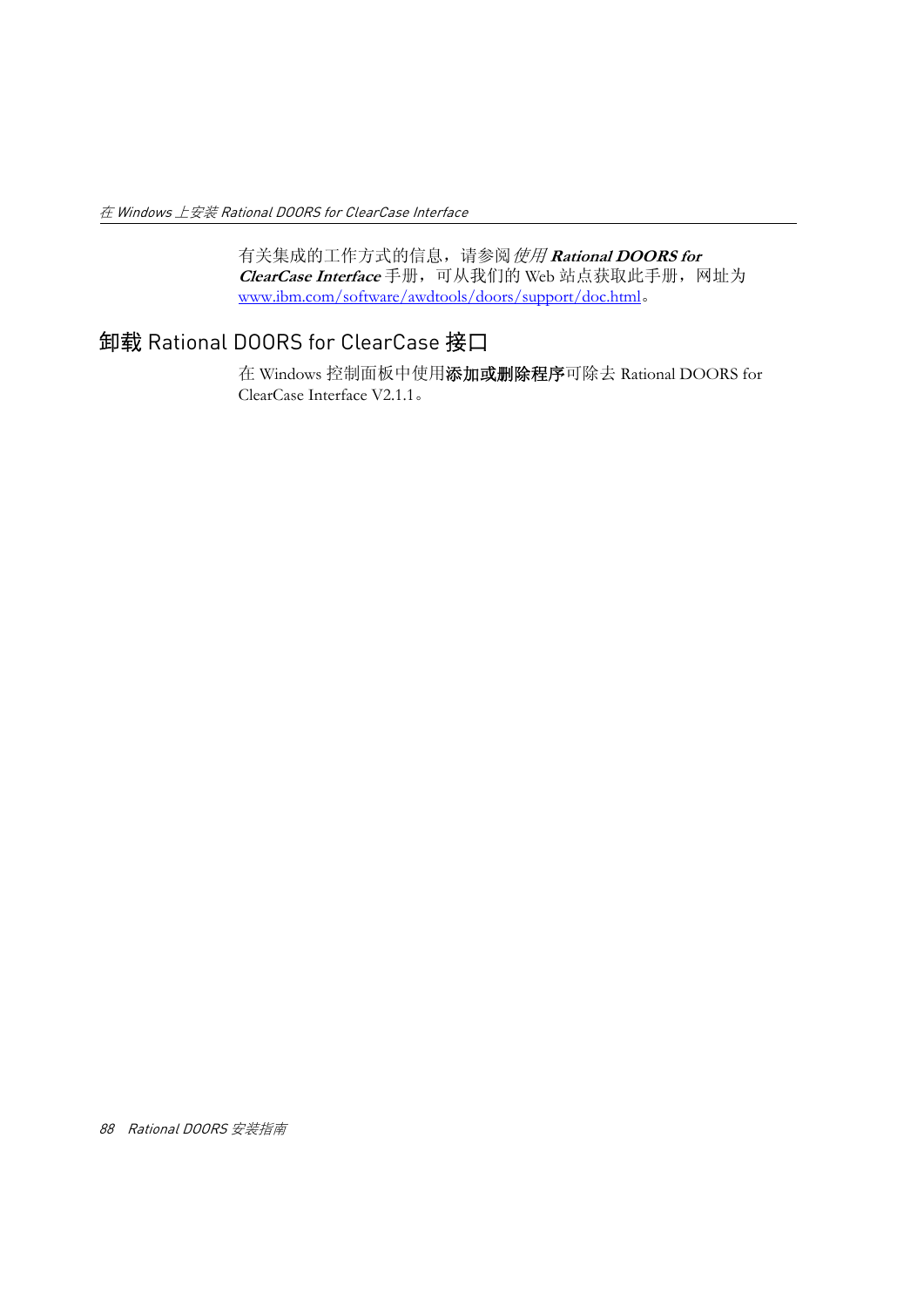# $13$   $\,$   $E\bar{\alpha}$  Windows 上安装 Rational DOORS for ClearQuest Interface

本章描述如何安装和设置 Rational DOORS for ClearQuest Interface V2.2.1 以与 Rational DOORS 9.2 集成。本章包含以下内容:

- 安装 [Rational DOORS for ClearQust Interface](#page-98-0)
- 卸载 [Rational DOORS for ClearQuest Interface](#page-99-0)

## <span id="page-98-0"></span>安装 Rational DOORS for ClearQust Interface

按照以下步骤安装 Rational DOORS for ClearQuest Interface:

- **1.** 检查您是否满足系统需求。系统需求的详细信息可以在 Rational DOORS for ClearQuest Interface 自述文件中找到,可从我们的 Web 站点获取此自述文件,网址为 http://publib.boulder.ibm.com/ infocenter/rsdp/v1r0m0/index.jsp。
- **2.** 确保您已作为本地管理员登录到计算机,而非具有管理员特权的用 户。
- **3.** 关闭其他所有应用程序。特别是关闭 Rational DOORS 和 ClearQuest。
- 4. 您可以通过 Rational DOORS Add Ons CD 进行安装, 也可以通过从 Rational Web 站点下载的软件进行安装。

如果从 CD 安装,请将 **Rational DOORS Add Ons CD** 放入 CD-ROM 驱动器, 浏览到 Rational DOORS for ClearQuest Interface 软件, 然后单击以进行安装。安装程序将会运行,并将显示欢迎屏幕。

如果是从 Web 站点下载了此软件,请浏览至您下载的文件,并双 击。安装程序将会运行,并将显示欢迎屏幕。

- **5.** 运行安装,根据屏幕上的指示信息进行操作。
- **6.** 安装完成时,将会显示安装完成屏幕。
- **7.** 单击完成以完成安装。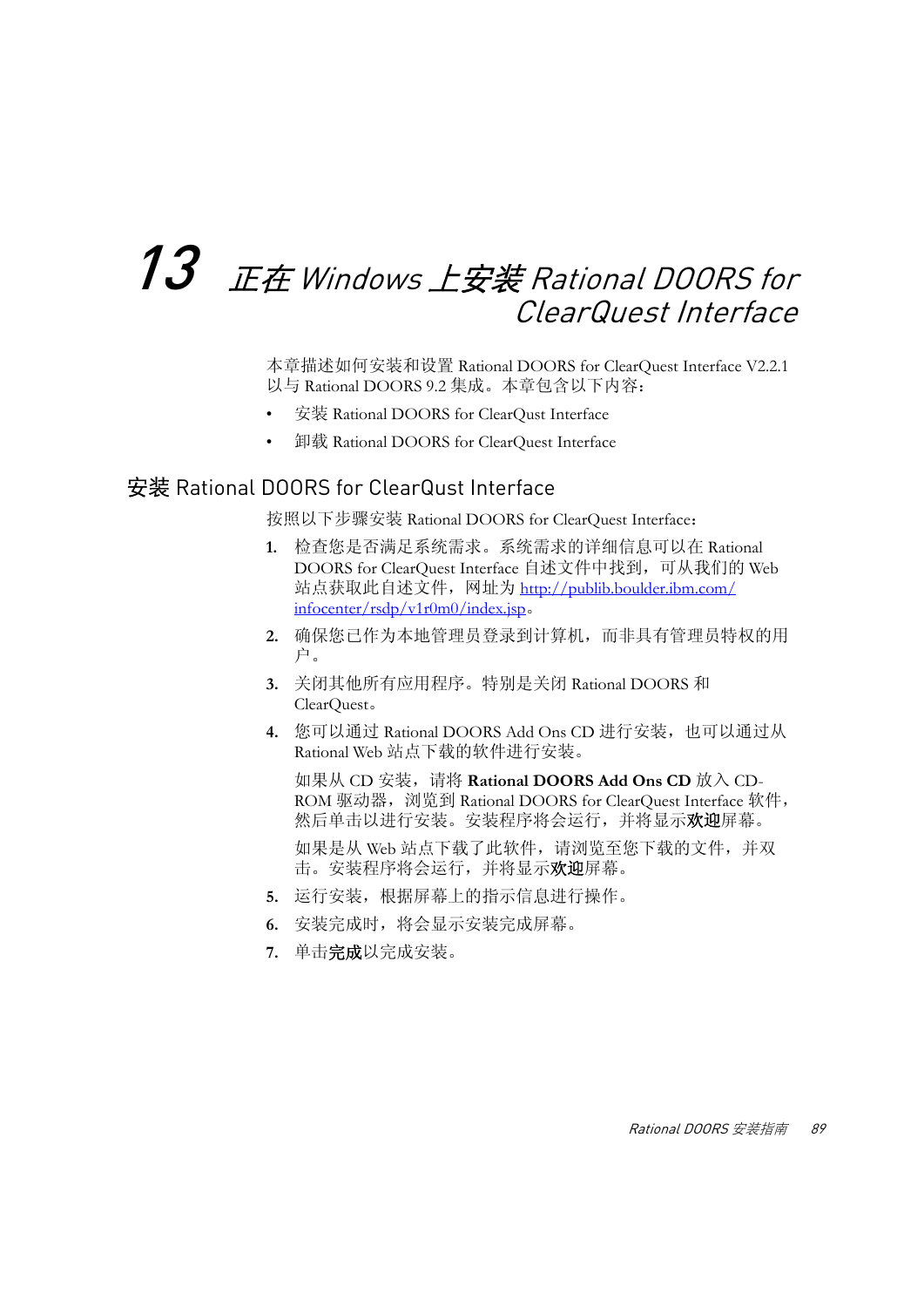有关集成的工作方式的信息,请参阅使用 **Rational DOORS for ClearQuest Interface** 手册,可从我们的 Web 站点获取此手册,网址为 www.ibm.com/software/awdtools/doors/support/doc.html。

# <span id="page-99-0"></span>卸载 Rational DOORS for ClearQuest Interface

在 Windows 控制面板中使用添加或删除程序可卸载 Rational DOORS for ClearQuest Interface V2.2.1。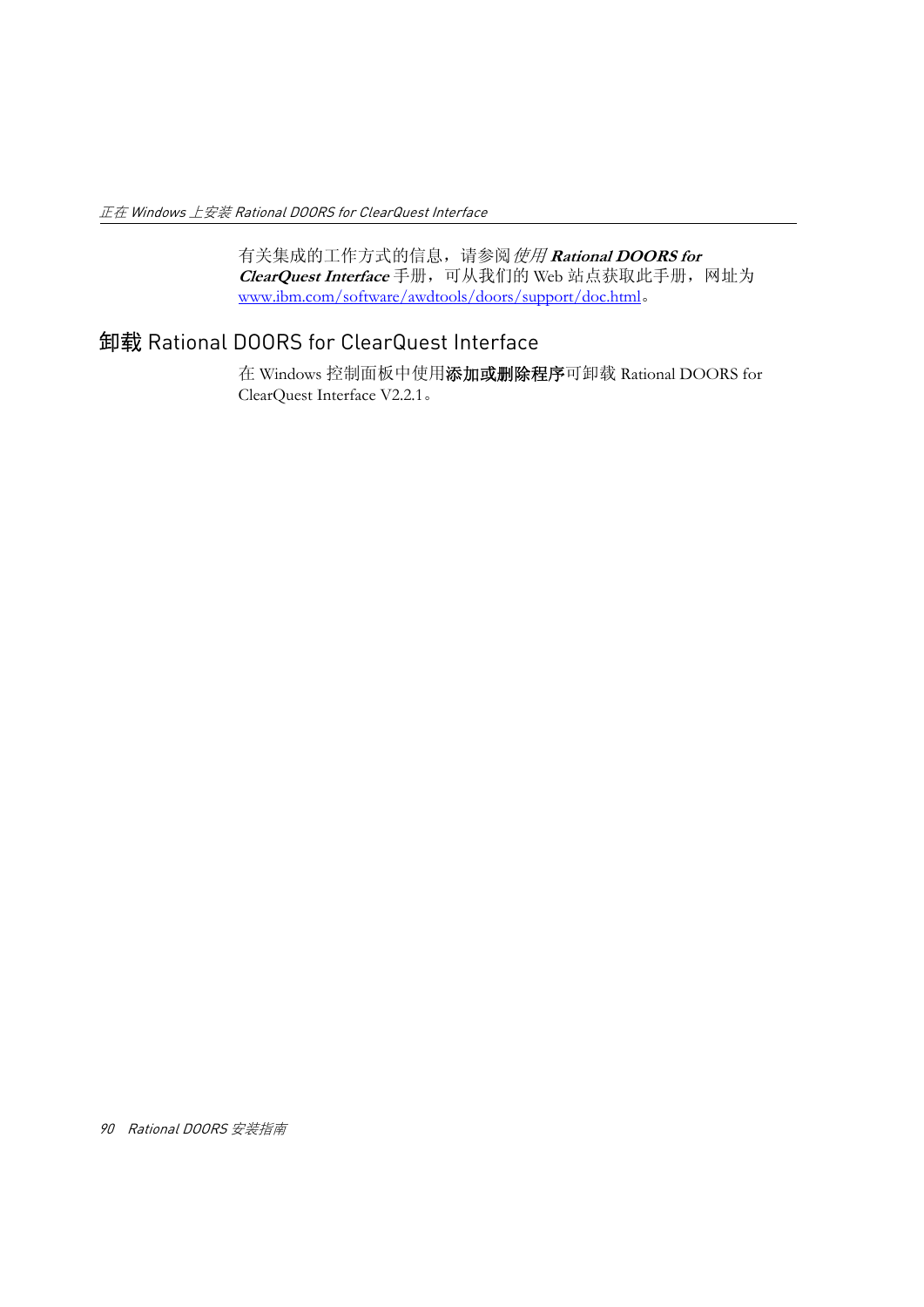# $14$   $\pm$  Windows 上安装 Rational DOORS for Rational Rose Interface

本章描述如何安装和设置 Rational DOORS for Rational Rose Interface V2.10.1 以与 Rational DOORS 9.2 集成。本章包含以下内容:

- 安装 [Rational DOORS for Rational Rose Interface](#page-100-0)
- 卸载 [Rational DOORS for Rational Rose Interface](#page-101-0)

# <span id="page-100-0"></span>安装 Rational DOORS for Rational Rose Interface

#### 按照以下步骤安装 **Rational DOORS for Rational Rose Interface**:

- **1.** 检查您是否满足系统需求。系统需求的详细信息可以在 Rational DOORS for Rational Rose Interface 自述文件中找到, 也可从我们的 Web 站点获取此自述文件,网址为 http://publib.boulder.ibm.com/ infocenter/rsdp/v1r0m0/index.jsp。
- **2.** 确保您已作为本地管理员登录到计算机,而非具有管理员特权的用 户。
- **3.** 关闭其他所有应用程序。特别是关闭 Rational DOORS 和 Rational Rose。
- 4. 您可以通过 Rational DOORS Add Ons CD 进行安装, 也可以通过从 Rational Web 站点下载的软件进行安装。

如果从 CD 安装,请将 **Rational DOORS Add Ons CD** 放入 CD-ROM 驱动器, 浏览到 Rational DOORS for Rational Rose Interface 软 件,然后单击以进行安装。安装程序将会运行,并将显示欢迎屏 幕。

如果是从 Web 站点下载了此软件,请浏览至您下载的文件,并双 击。安装程序将会运行,并将显示**欢迎**屏幕。

- **5.** 运行安装,根据屏幕上的指示信息进行操作。
- **6.** 安装完成时,将会显示安装完成屏幕。
- **7.** 单击完成以完成安装。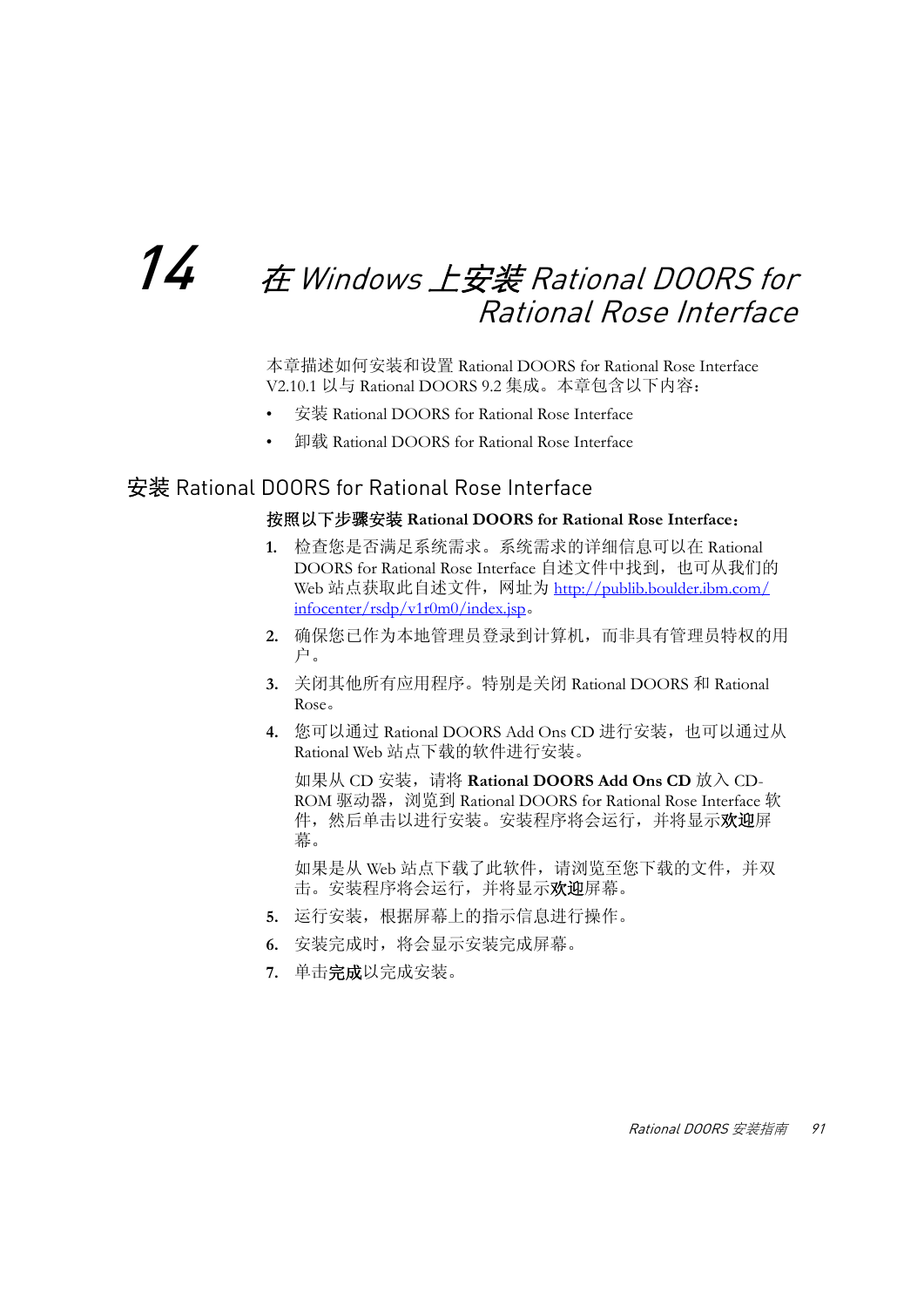有关集成的工作方式的信息,请参阅使用 **Rational DOORS for Rational**  Rose Interface 手册, 可从我们的 Web 站点获取此手册, 网址为 www.ibm.com/software/awdtools/doors/support/doc.html。

# <span id="page-101-0"></span>卸载 Rational DOORS for Rational Rose Interface

在 Windows 控制面板中使用添加或删除程序可除去 Rational DOORS for Rational Rose Interface V2.10.1。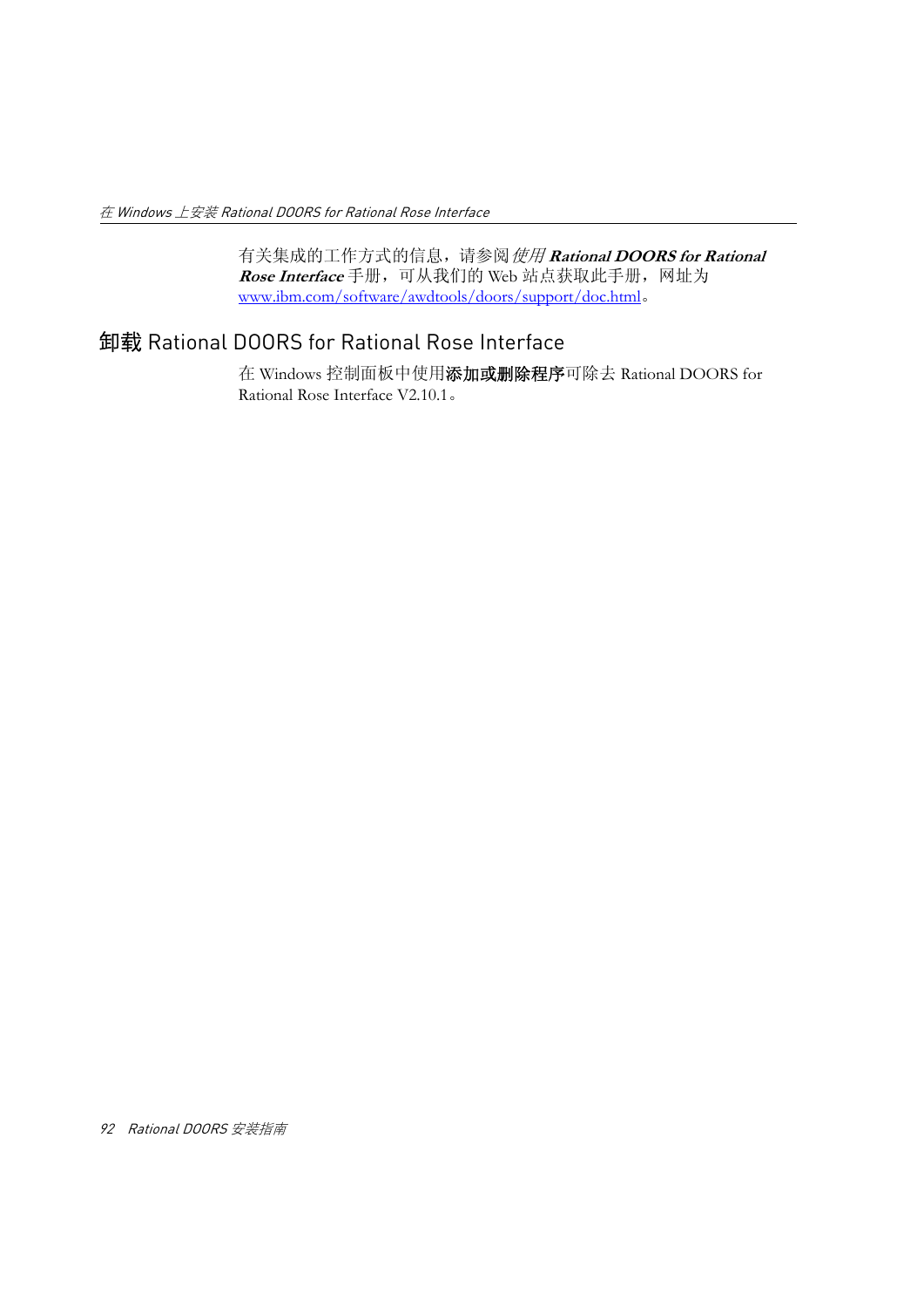# $15$   $\quad$   $\dot{\tau}$  Windows 上安装 Rational DOORS for Serena PVCS Version Manager Interface

本章描述如何安装和设置 Rational DOORS for Serena PVCS Version Manager Interface V1.4.1 以与 Rational DOORS 9.2 集成。本章包含以下主 题:

- 安装 [Rational DOORS for Serena PVCS Version Manager Interface](#page-102-0)
- [安装许可证](#page-103-0)
- 卸载 [Rational DOORS for Serena PVCS Version Manager Interface](#page-103-1)

# <span id="page-102-0"></span>安装 Rational DOORS for Serena PVCS Version Manager Interface

#### 按照以下步骤安装 **Rational DOORS for Serena PVCS Version Manager Interface**:

- **1.** 检查您是否满足系统需求。系统需求的详细信息可以在 Rational DOORS for Serena PVCS Version Manager Interface 自述文件中找到, 可以从我们的 Web 站点获取此自述文件,网址为 http:// publib.boulder.ibm.com/infocenter/rsdp/v1r0m0/index.jsp。
- **2.** 确保您已作为本地管理员登录到计算机,而非具有管理员特权的用 户。
- **3.** 关闭其他所有应用程序。特别是关闭 Rational DOORS 和 Serena PVCS Version Manager。
- **4.** 您可以通过 Rational DOORS for Serena PVCS Version Manager Interface CD 进行安装,也可以通过从 Rational Web 站点下载的软件进行安 装。

如果从 CD 安装, 请将 Rational DOORS for Serena PVCS Version Manager Interface CD 放入 CD-ROM 驱动器, 浏览到 Rational DOORS for Serena PVCS Version Manager Interface 软件,然后单击以 进行安装。安装程序将会运行,并将显示欢迎屏幕。

如果是从 Web 站点下载了此软件,请浏览至您下载的文件,并双 击。安装程序将会运行,并将显示欢迎屏幕。

**5.** 运行安装,根据屏幕上的指示信息进行操作。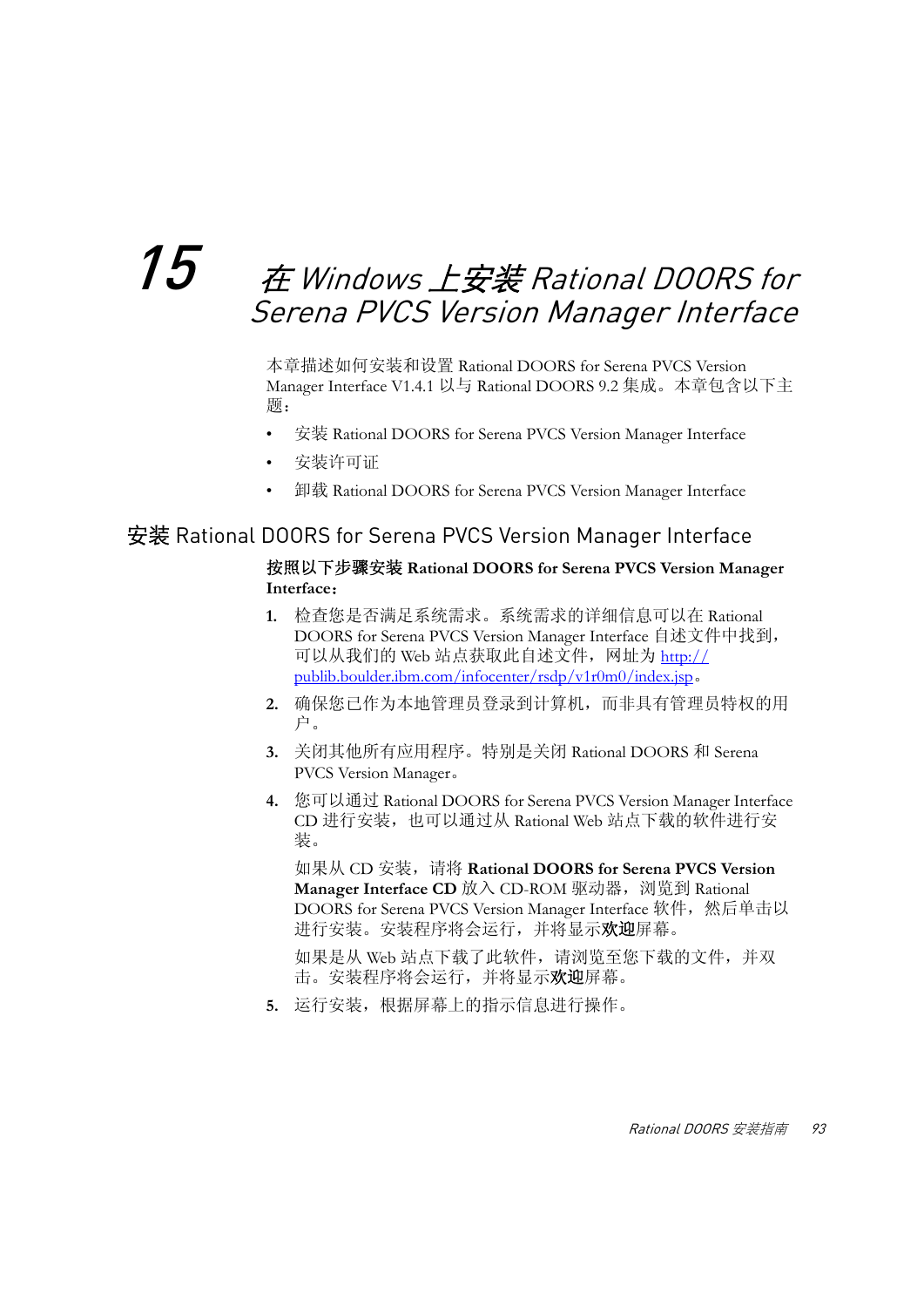- **6.** 安装完成时,将会显示安装完成屏幕。
- **7.** 单击完成以完成安装。

有关集成的工作方式的信息,请参阅使用 **Rational DOORS for Serena**  PVCS Version Manager Interface 手册,可从我们的 Web 站点获取此手 册,网址为 www.ibm.com/software/awdtools/doors/support/doc.html。

# <span id="page-103-0"></span>安装许可证

如果是首次安装 Rational DOORS for Serena PVCS Version Manager Interface,或者是从集成的先前版本重新安装或升级,那么必须请求和 安装一个新的许可证,然后才能使用本软件。有关许可的更多信息,请 参阅 **Rational License Server TL** 许可指南,可从 **Rational Lifecycle Solutions DVD** 以及我们的 Web 站点获取, 网址为 http:// publib.boulder.ibm.com/infocenter/rsdp/v1r0m0/index.jsp。

# <span id="page-103-1"></span>卸载 Rational DOORS for Serena PVCS Version Manager Interface

在 Windows 控制面板中使用添加或删除程序可除去 Rational DOORS for Serena PVCS Version Manager Interface V1.4.1。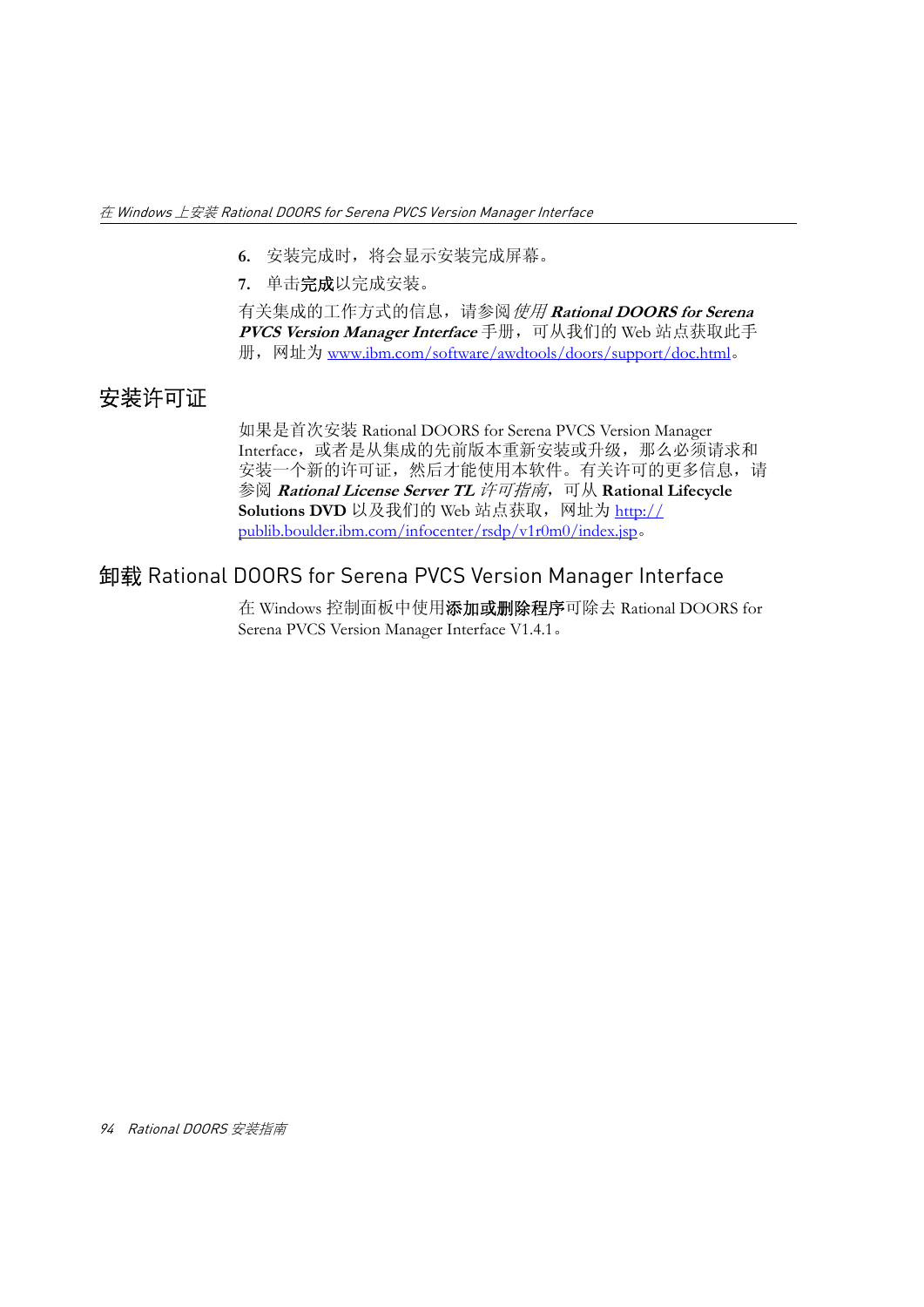16 あたい あたい あいかん あいかん 故障诊断

本章包含以下内容:

- [作为非管理员用户安装](#page-104-0) Rational DOORS
- [软件安装问题](#page-105-0)
- 如果在 Word 中没有 "导出至 [Rational DOORS](#page-105-1)"图标
- 使用 [Rational DOORS API](#page-106-0)
- [颜色](#page-106-1)
- Solaris 中的 [DISPLAY](#page-106-2) 变量
- 所有 UNIX 安装的 [DISPLAY](#page-106-3) 变量
- [双引导机器](#page-106-4)
- 注意转至我们 Web 站点上的支持中心,以获取有关安装和 设置 Rational DOORS 时可能遇到的问题以及如何解决 这些问题的最新信息,其网址为 www.ibm.com/ software/awdtools/doors/support/doc.html。

# <span id="page-104-0"></span>作为非管理员用户安装 Rational DOORS

安装 Rational DOORS 数据库服务器时,必须首先作为具有管理员特权 的用户登录到机器。但是,您可以作为非管理员用户安装 Rational DOORS 客户机,前提是系统管理员已使用以下选项设置了非管理员用 户。

- 在 Windows 2003 系统上,必须将模拟特权授以启动安装的用户:
	- **a.** 依次单击开始 **>** 所有程序 **>** 管理工具 **>** 本地安全策略。
	- b. 展开本地策略,然后单击用户权利指派。
	- **c.** 在右窗格中,双击身份验证后模拟客户机。
	- **d.** 在本地安全策略设置对话框中,单击添加。
	- **e.** 在选择用户或组对话框中,单击要添加的用户帐户,单击添加, 然后单击确定。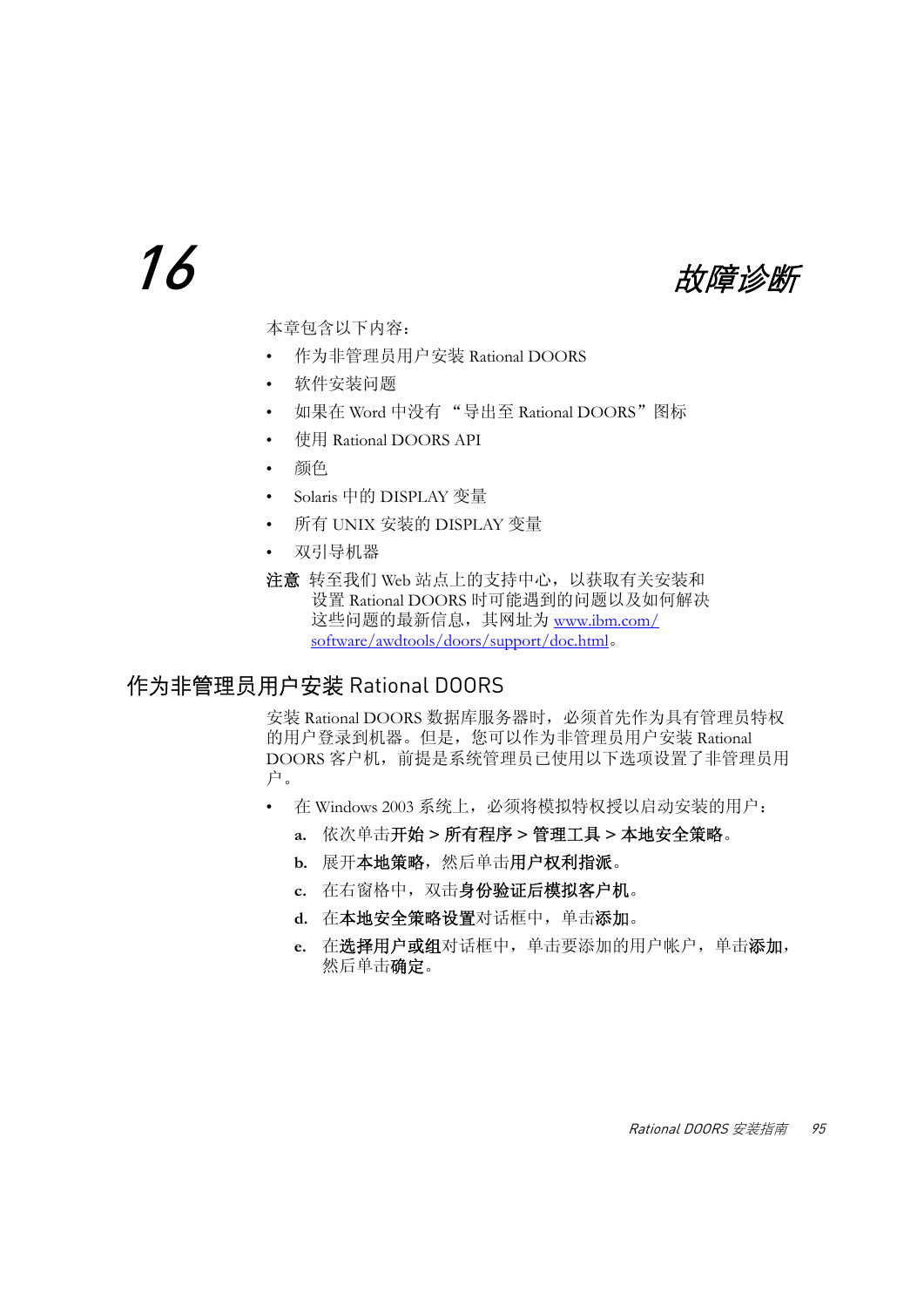- **f.** 单击确定。
- 对于需要安装 Rational DOORS 客户机的非管理员用户,必须在组策 略中为其启用永远以高特权进行安装策略。
- 如果从先前版本升级, 首先必须在 Windows 控制面板中使用添加或 删除程序除去先前版本,然后才能安装 Rational DOORS 9.2。

# <span id="page-105-0"></span>软件安装问题

如果在安装 Rational DOORS 产品系列中的任何产品时遇到问题,那么 在联系支持团队寻求帮助之前,请首先尝试以下解决方案:

- 安装本软件之前请停止所有应用程序。 关闭计算机上运行的所有应用程序。
- 关闭病毒防护软件。 病毒防护软件在后台运行时,可能会由于安装程序将软件安装到计 算机时抽取文件的方式而与软件产品的安装发生冲突。
- 确保满足正在尝试安装的产品的系统需求。系统需求的详细信息可 以在相应的自述文件中找到。产品自述文件可以在我们的 Web 站点 获取, 网址为 http://publib.boulder.ibm.com/infocenter/rsdp/v1r0m0/ index.jsp。
- 重新启动计算机,然后再次尝试安装 Rational DOORS 产品。

## <span id="page-105-1"></span>如果在 Word 中没有 "导出至 Rational DOORS"图标

如果没有"导出至 Rational DOORS"按钮, 原因可能是您已更改了 Word 的 startup 文件夹的位置。

可通过依次单击工具 **>** 选项来更改或检查此文件夹。在文件位置选项 卡上, "启动"条目显示了 Word 的 startup 文件夹的位置。

在此情况下,将 doors.dot 从 Rational DOORS 主文件夹中的 \lib\word 文件夹 (例如 c:\program files\IBM\Rational\doors\9.2\lib\word) 复制到 Word 的 startup 文件夹。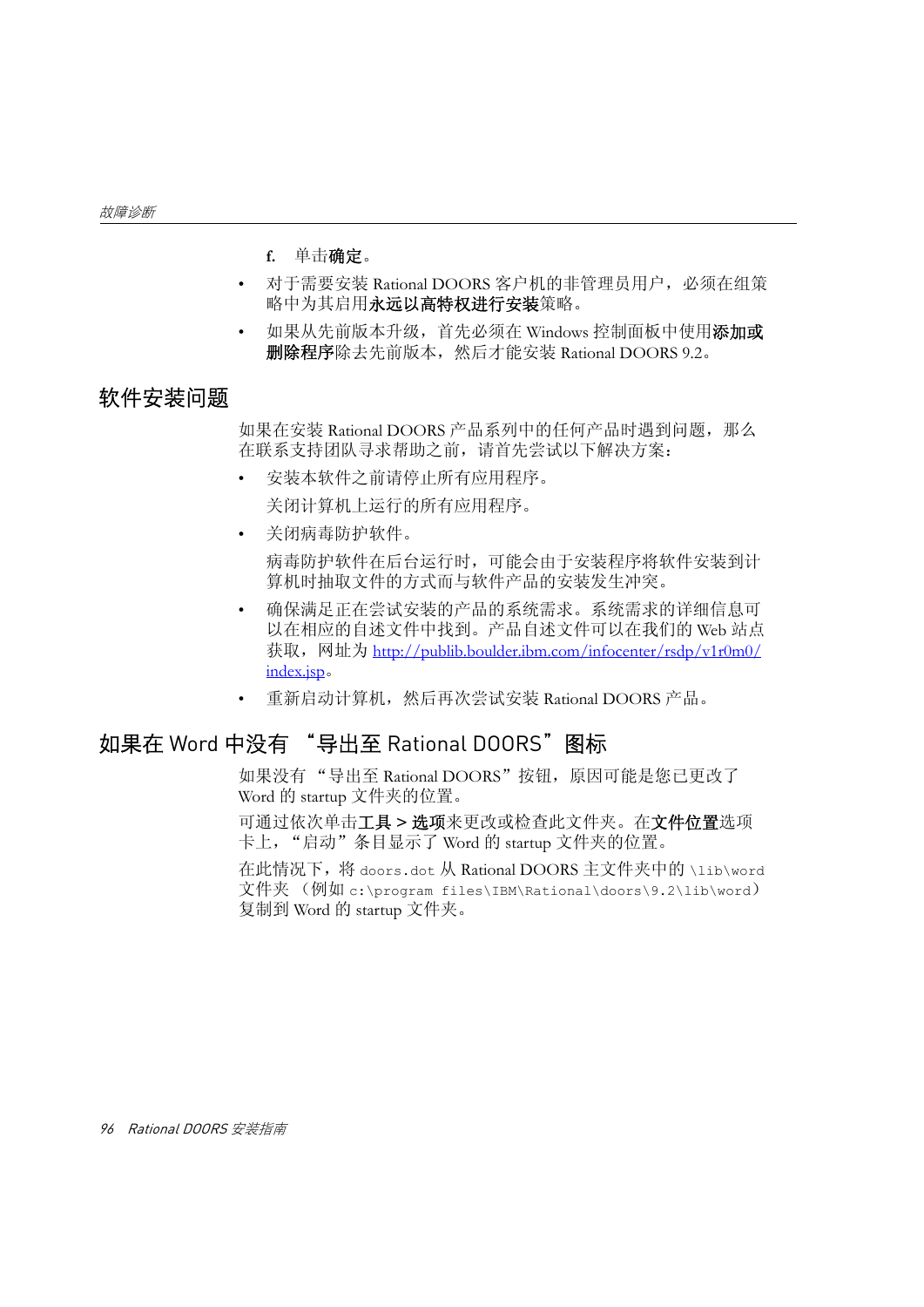## <span id="page-106-0"></span>使用 Rational DOORS API

Rational DOORS API 只能用于 TCP/IP 通信。不支持 UNIX 中基于套接 字的通信。

# <span id="page-106-1"></span>颜色

仅支持 256 色的显示卡可能会导致异常的颜色效果。

# <span id="page-106-2"></span>Solaris 中的 DISPLAY 变量

现在 Solaris Rational DOORS 客户机能够在不设置 DISPLAY 环境变量的情 况下以批处理方式运行。

如果批处理方式 DXL 尝试使用 GUI 且尚未定义 DISPLAY, 那么 Rational DOORS 将会退出。

如果已定义 DISPLAY,那么 Rational DOORS 将尝试连接到指定的 X 显 示,即使批处理方式 DXL 不使用 GUI。因此, DISPLAY 必须引用您有 权连接到的有效 X 显示。

# <span id="page-106-3"></span>所有 UNIX 安装的 DISPLAY 变量

必须用 DISPLAY 环境变量指定 X 显示; 使用标准 -display 或 -d 选项 将不起作用。

# <span id="page-106-4"></span>双引导机器

如果具有双引导机器且 Rational DOORS 9.2 安装在其中一个操作系统 上,那么您无法将其也安装在另一个操作系统上。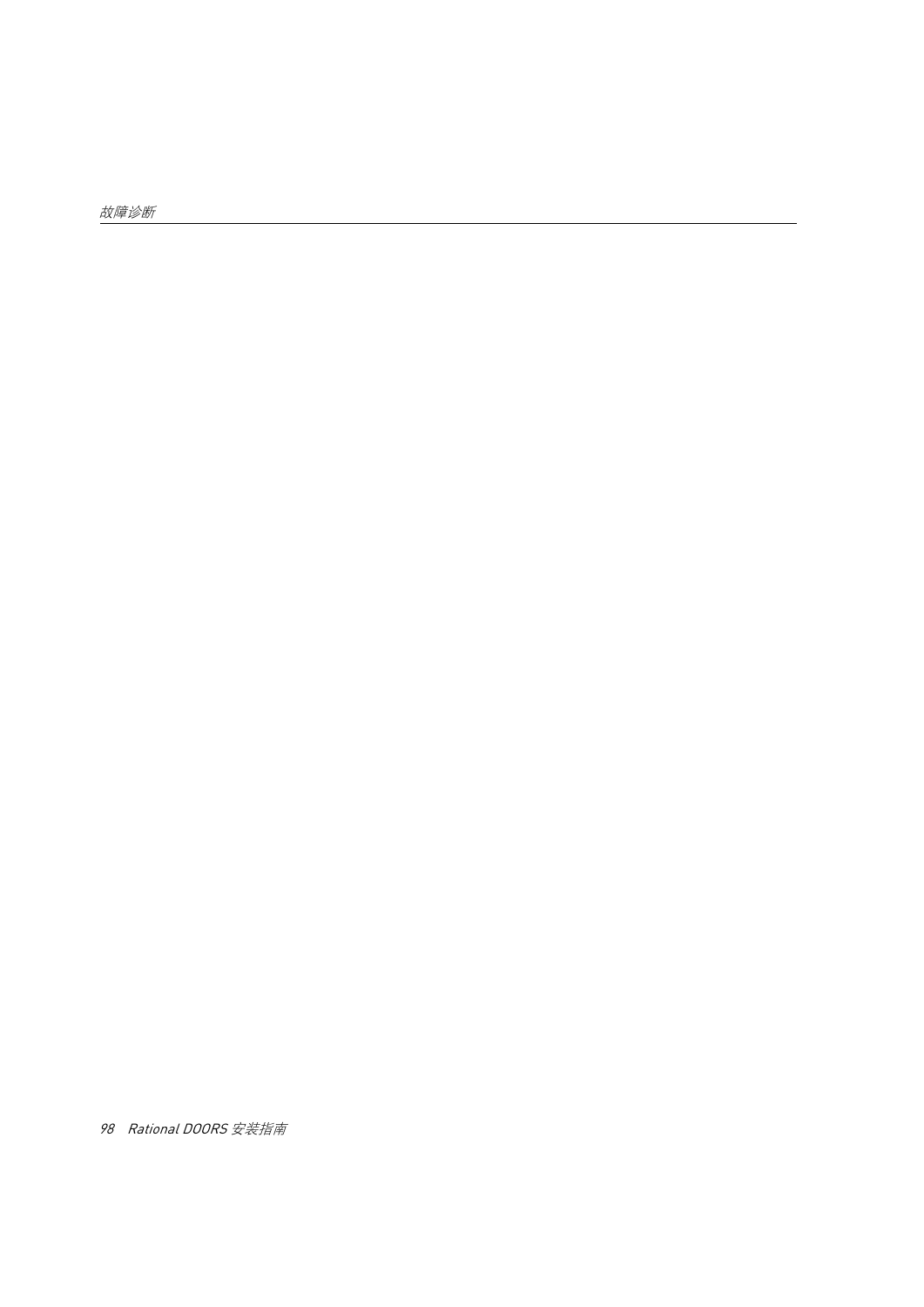17 群系支持中心

本章包含以下主题:

- 联系 [IBM Rational](#page-108-0) 软件支持中心
- [先决条件](#page-108-1)
- [提交问题](#page-109-0)
- [其他信息](#page-111-0)

### <span id="page-108-2"></span><span id="page-108-0"></span>联系 IBM Rational 软件支持中心

如果自助资源未对您的问题提供解答,那么可以联系 "IBM Rational 软 件支持中心"来获取帮助,以解决产品问题。

注意 如果您是 Telelogic 的老客户, 那么可以转至 http://support.telelogic.com/toolbar,并下载 "IBMRational Telelogic 软件支持中心"浏览器工具栏。 该工具栏可帮助简化到 IBM Rational Telelogic 产品在线 资源的转换。同时,所有 IBMRational Telelogic 支持资 源的单个引用站点位于 http://www.ibm.com/software/rational/support/telelogic/

### <span id="page-108-1"></span>先决条件

要向"IBM Rational 软件支持中心"提交问题, 您必须拥有活动的 Passport Advantage® 软件维护协议。Passport Advantage 是 IBM 全面的软 件许可和软件维护 (产品更新和技术支持)产品。您可以从 http://www.ibm.com/software/lotus/passportadvantage/howtoenroll.html 的 Passport Advantage 中登记在线。

- 要了解有关 Passport Advantage 的更多信息, 请访问 Passport Advantage 常见问题解答,网址为 http://www.ibm.com/software/lotus/passportadvantage/brochures\_faqs\_ quickguides.html。
- 要获取进一步的帮助,请联系您的 IBM 代表。

要向"IBM Rational 软件支持中心"在线 (从 IBM Web 站点)提交问 题, 您还必须: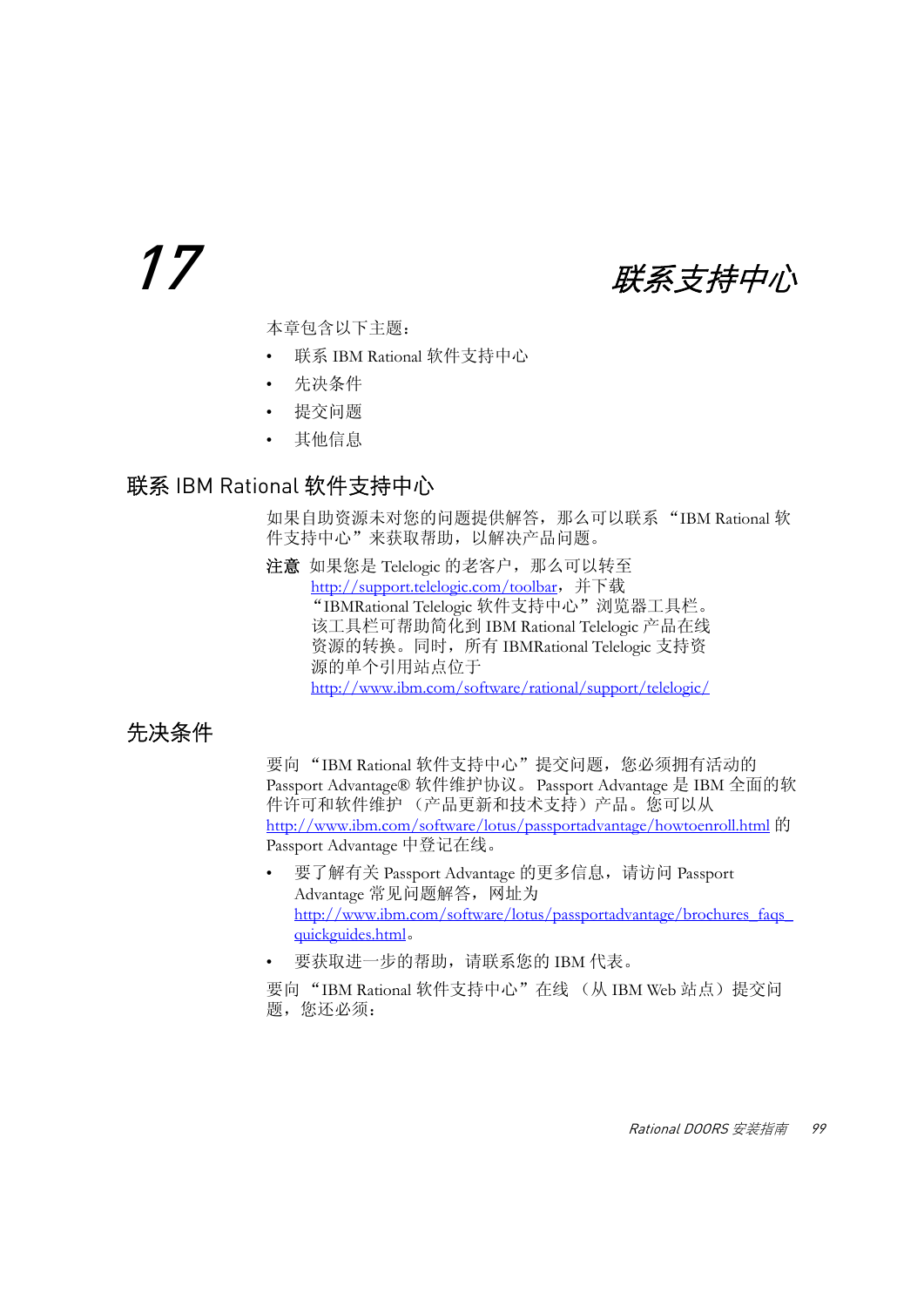- 是 "IBM Rational 软件支持中心" Web 站点的注册用户。要获取有 关注册的详细信息,请转至 http://www-01.ibm.com/software/support/。
- 作为服务请求工具中的授权调用者列出。

### <span id="page-109-0"></span>提交问题

要向 "IBM Rational 软件支持中心"提交问题:

1. 确定问题对业务的影响。向 IBM 报告问题时, 您需要提供严重性级 别。因此,您需要了解和评估所报告问题对业务的影响。 使用下表来确定严重性级别。

| 严重性 | 描述                                                            |
|-----|---------------------------------------------------------------|
| 1   | 该问题具有 <i>关键</i> 业务影响: 您无法使用程序, 从而导<br>致对操作的关键影响。此情况需要及时的解决方案。 |
| 2   | 该问题具有 <i>重要的</i> 业务影响: 程序可用, 但受严格的<br>限制。                     |
| 3   | 该问题具有 <i>某些</i> 业务影响: 程序可用, 但不太重要的<br>功能 (对操作不起关键作用) 不可用。     |
| 4   | 该问题具有 <i>最小</i> 业务影响: 该问题几乎没有对操作造<br>成影响, 或已对该问题实施合理的应对措施。    |

- 2. 描述问题并收集背景信息,向 IBM 描述问题时,应尽可能详细。包 括所有相关背景信息,以便 "IBM Rational 软件支持中心"专家能 够有效地帮助您解决问题。为了节约时间,了解这些问题的答案:
	- 发生问题时,您所运行的软件是哪一个版本? 要确定确切的产品名称和版本,请使用适用的选项: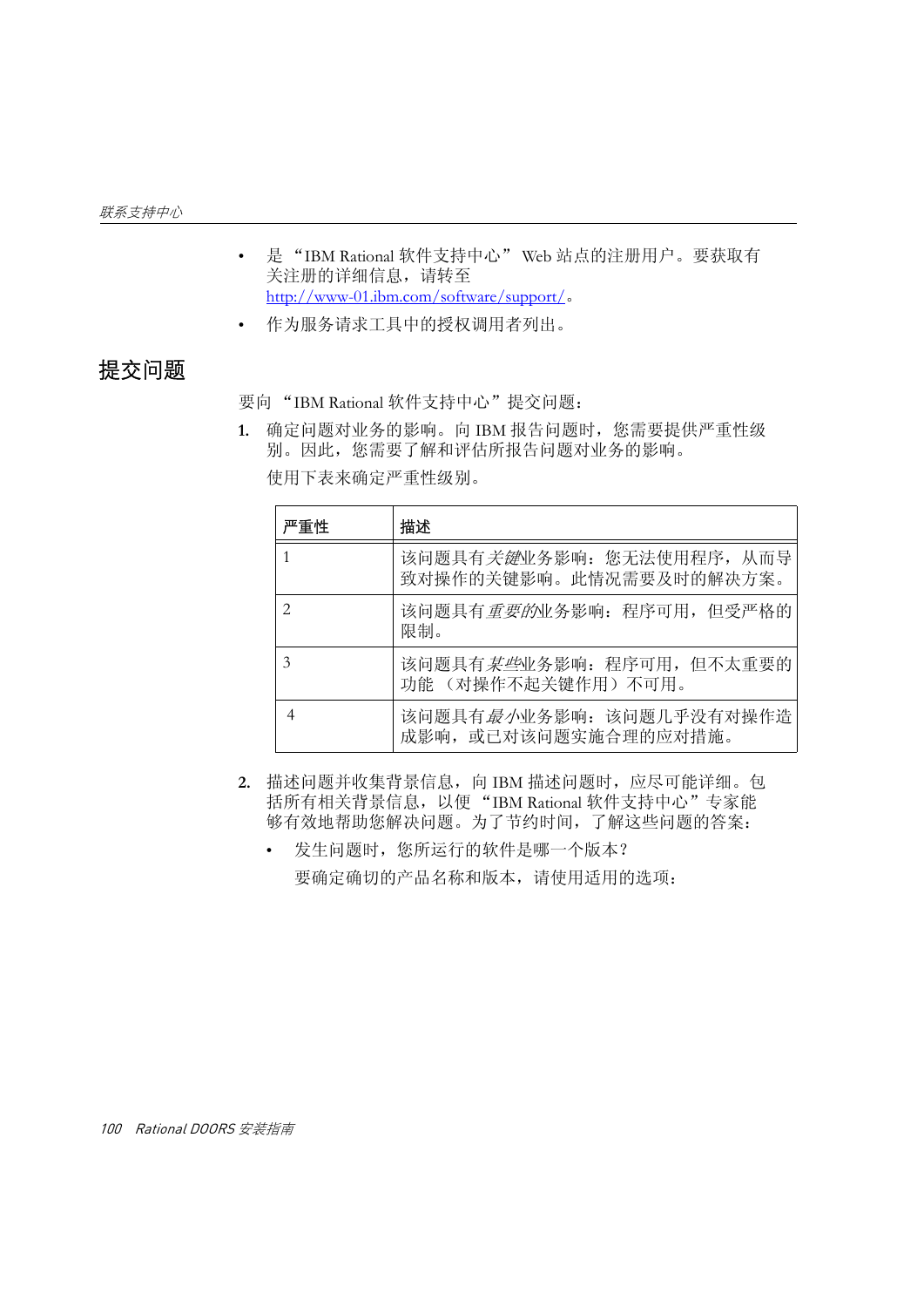- 启动 IBM Installation Manager, 然后选择文件 > 查看安装的 软件包。展开软件包组并选择一个软件包,以查看软件包名 称和版本号。
- 启动产品, 然后单击**帮助 > 关于**, 以杳看产品名称和版本 号。
- 您的操作系统和版本号 (包括所有服务包或补丁)是什么?
- 您有与问题症状相关的记录、跟踪和消息吗?
- 您可以重新创建问题吗?如果可以,您会执行哪些步骤来重新 创建该问题?
- 您有对系统做过更改吗?例如,您有对硬件、操作系统、网络 软件或其他系统组件做过更改吗?
- 您当前正在使用该问题的变通方法吗?如果有,当报告问题时, 请准备好描述该变通方法。
- **3.** 向 "IBM Rational 软件支持中心"提交问题。您可以通过以下方式 来向 "IBM Rational 软件支持中心"提交问题:
	- 在线: 转至 "IBM Rational 软件支持中心" Web 站点, 网址为 https://www.ibm.com/software/rational/support/, 并在 Rational 支 持任务导航器中,单击打开服务请求。选择电子问题报告工具, 并打开"问题管理记录 (PMR)",然后在其中用自己的语言 准确地描述问题。

要获取有关打开服务请求的更多信息,请转至 http://www.ibm.com/software/support/help.html

您也可以使用 "IBM 支持助手"来打开在线服务请求。要获取 更多信息,请转至

http://www-01.ibm.com/software/support/isa/faq.html。

- 通过电话: 要获取电话号码以打电话给您的国家 / 地区或区域, 请转至 IBM 全球联系人的目录,网址为 http://www.ibm.com/planetwide/, 然后单击您的国家 / 地区或地 理区域的名称。
- 通过 **IBM** 代表:如果无法在线或通过电话访问 "IBM Rational 软件支持中心",请联系您的 IBM 代表。如有必要, IBM 代表 可以为您提交服务请求。您可以查找每个国家 / 地区的完整联 系信息, 网址为 <u>http://www.ibm.com/planetwide/</u>。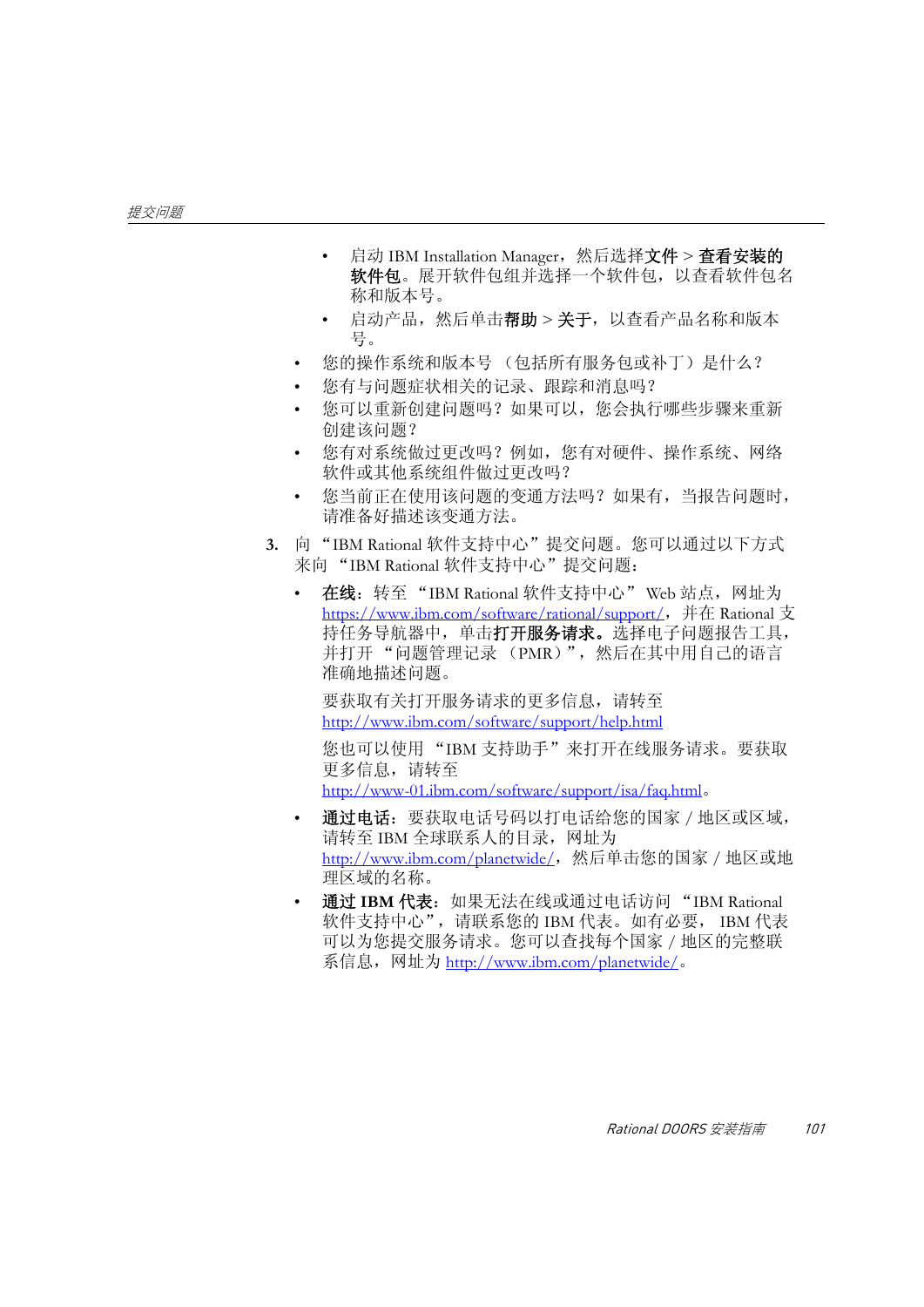如果提交的问题是针对软件缺陷或针对缺失或不正确的文档, "IBM Rational 软件支持中心"会创建 "授权程序分析报告 (APAR)"。 APAR 会对问题进行详细描述。在解决 APAR 和提供修订之前,只要可 能, "IBM Rational 软件支持中心"都会为您提供变通方法, 以供实施。 IBM 会每日在"IBM Rational 软件支持中心"Web 站点上发布已解决的 APAR,以便在其他用户遇到相同问题时,能够受益于该相同的解答。

### <span id="page-111-0"></span>其他信息

要获取 Rational 软件产品新闻、事件和其他信息,请访问 "IBM Rational 软件" Web 站点,网址为 http://www.ibm.com/software/rational/。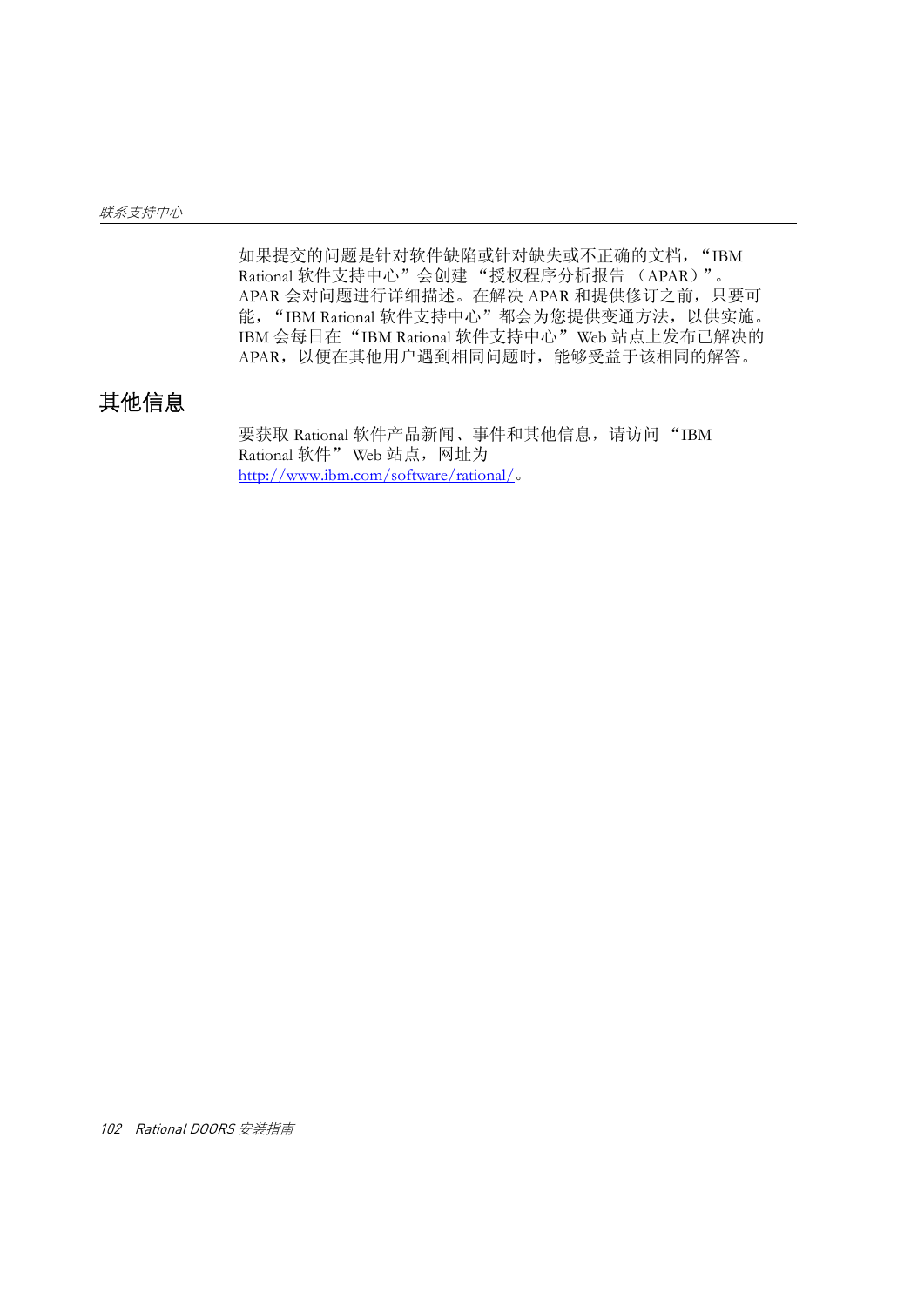© Copyright IBM Corporation 1993, 2010

US Government Users Restricted Rights - Use, duplication, or disclosure restricted by GSA ADP Schedule Contract with IBM Corp.

此信息专为在美国提供的产品和服务开发。IBM 可能在其他国家或地区 不提供本文档中讨论的产品、服务或功能特性。有关您当前所在区域的 产品和服务的信息,请向您当地的 IBM 代表咨询。任何对 IBM 产品、 程序或服务的引用并非意在明示或暗示只能使用 IBM 的产品、程序或 服务。只要不侵犯 IBM 的知识产权, 任何同等功能的产品、程序或服 务,都可以代替 IBM 产品、程序或服务。但是,评估和验证任何非 IBM 产品、程序或服务的操作,则由用户自行负责。

IBM 公司可能已拥有或正在申请与本文档内容有关的各项专利。提供本 文档并未授予用户使用这些专利的任何许可。您可以用书面方式将许可 查询寄往:

IBM Director of Licensing IBM Corporation North Castle Drive Armonk, NY 10504-1785 U.S.A.

有关双字节字符集 (DBCS)信息的许可查询,请与您所在国家或地区 的 IBM 知识产权部门联系, 或用书面方式将杳询寄往:

Intellectual Property Licensing Legal and Intellectual Property Law IBM Japan Ltd. 1623-14, Shimotsuruma, Yamato-sh Kanagawa 242-8502 Japan

#### 以下段落不适用英国或任何这样的条款与当地法律不一致的国家或地

区: International Business Machines Corporation "按现状"提供本出版 物,不附有任何种类的 (无论是明示的还是暗含的)保证,包括但不 限于暗含的有关非侵权、适销和适用于某种特定用途的保证。某些国家 或地区在某些交易中不允许免除明示或暗含的保证。因此,本条款可能 不适用于您。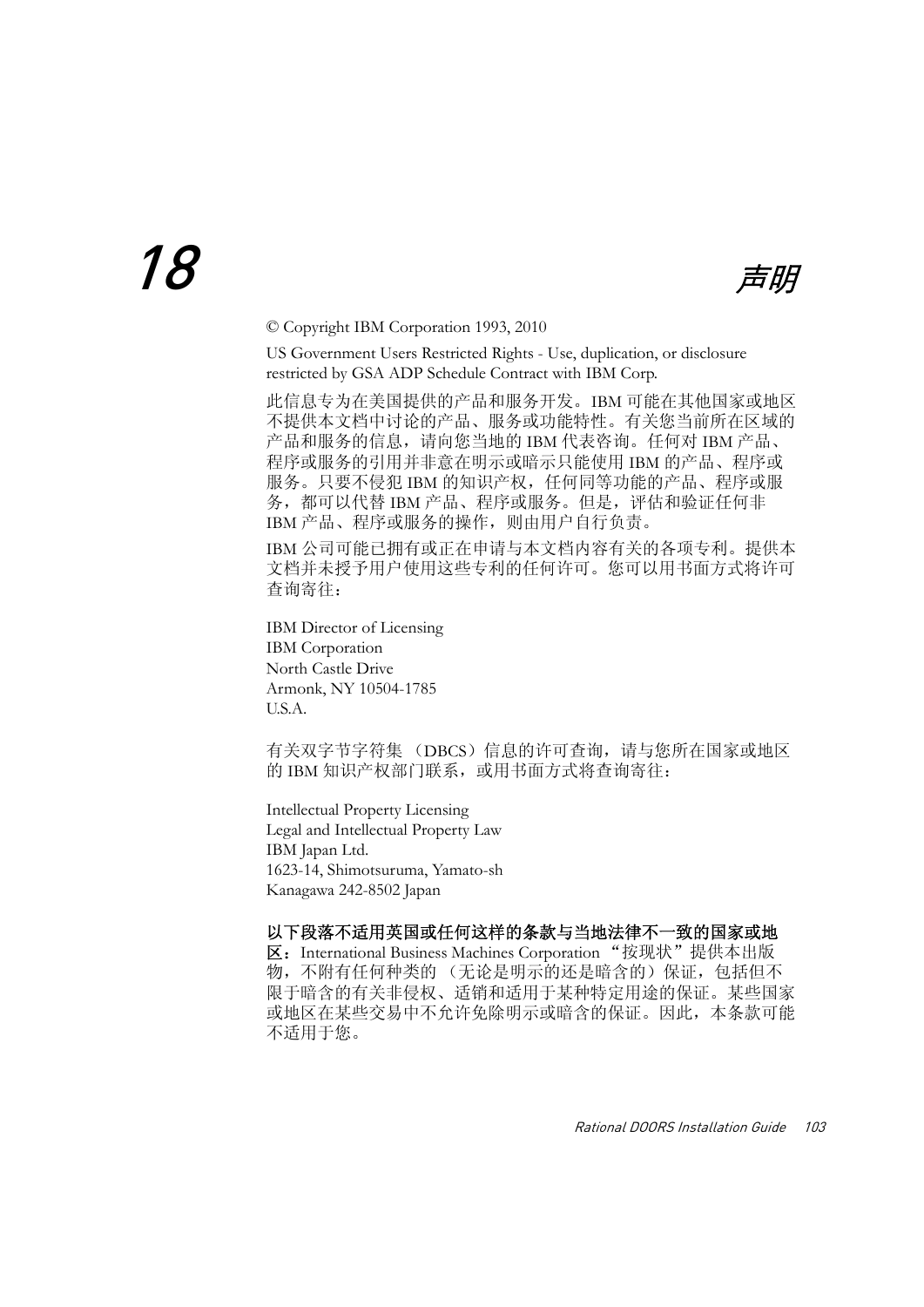本信息中可能包含技术方面不够准确的地方或印刷错误。此处的信息将 定期更改;这些更改将编入本资料的新版本中。IBM 可以随时对本资料 中描述的产品和 / 或程序进行改进和 / 或更改,而不另行通知。

本信息中对非 IBM Web 站点的任何引用都只是为了方便起见才提供的, 不以任何方式充当对那些 Web 站点的保证。那些 Web 站点中的资料不 是 IBM 产品资料的一部分, 使用那些 Web 站点带来的风险将由您自行 承担。

IBM 可以按它认为适当的任何方式使用或分发您所提供的任何信息而无 须对您承担任何责任。

本程序的被许可方如果要了解有关程序的信息以达到如下目的: (i) 允 许在独立创建的程序和其他程序 (包括本程序)之间进行信息交换, 以及 (ii) 允许对已经交换的信息进行相互使用, 请与下列地址联系:

Intellectual Property Dept. for Rational Software

IBM Corporation

1 Rogers Street

Cambridge, Massachusetts 02142

U.S.A.

只要遵守适当的条件和条款,包括某些情形下的一定数量的付费,都可 获得这方面的信息。

本资料中描述的许可程序及其所有可用的许可资料均由 IBM 依据 IBM 客户协议、 IBM 国际软件许可协议或任何同等协议中的条款提供。

此处包含的任何性能数据都是在受控环境中测得的。因此,在其他操作 环境中获得的数据可能会有明显的不同。有些测量可能是在开发级的系 统上进行的,因此不保证与一般可用系统上进行的测量结果相同。此 外,有些测量是通过推算而估计的,实际结果可能会有差异。本文档的 用户应当验证其特定环境的适用数据。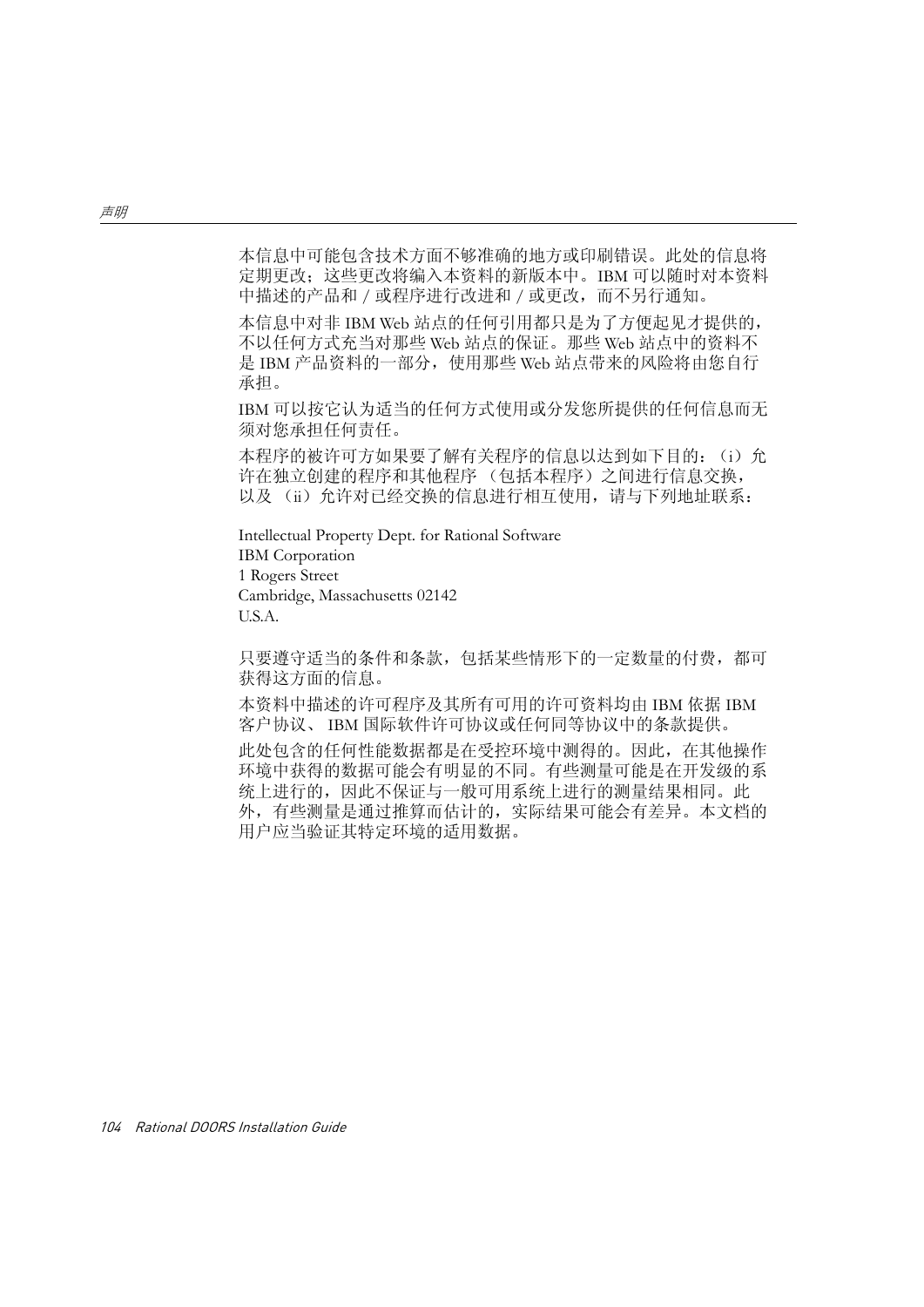涉及非 IBM 产品的信息可从这些产品的供应商、其出版说明或其他可 公开获得的资料中获取。IBM 没有对这些产品进行测试,也无法确认其 性能的精确性、兼容性或任何其他关于非 IBM 产品的声明。有关非 IBM 产品性能的问题应当向这些产品的供应商提出。

本信息包含在日常业务操作中使用的数据和报告的示例。为了尽可能完 整地说明这些示例,示例中可能会包括个人、公司、品牌和产品的名 称。所有这些名字都是虚构的,若现实生活中实际业务企业使用的名字 和地址与此相似, 纯属巧合。

如果您正在查看本信息的软拷贝,图片和彩色图例可能无法显示。 在软件安装的 legal\_information.html 文件中描述了其他法律声明。

#### 商标

IBM、IBM 徽标和 ibm.com 是 International Business Machines Corp. 在全球 的许多管辖区域注册的商标或注册商标。其他产品和服务名称可能是 IBM 或其他公司的商标。在 Web 上提供了 IBM 商标的当前列表,网址 为 www.ibm.com/legal/copytrade.html。

Java 和所有基于 Java 的商标和徽标均是 Sun Microsystems, Inc. 在美国和 / 或其他国家或地区的商标。

Linux 是 Linus Torvalds 在美国和 / 或其他国家或地区的注册商标。

Microsoft 和 Windows 是 Microsoft Corporation 在美国和 / 或其他国家或 地区的商标。

UNIX 是 The Open Group 在美国和其他国家或地区的注册商标。

其他公司、产品或服务名称可能是其他公司的商标或服务标记。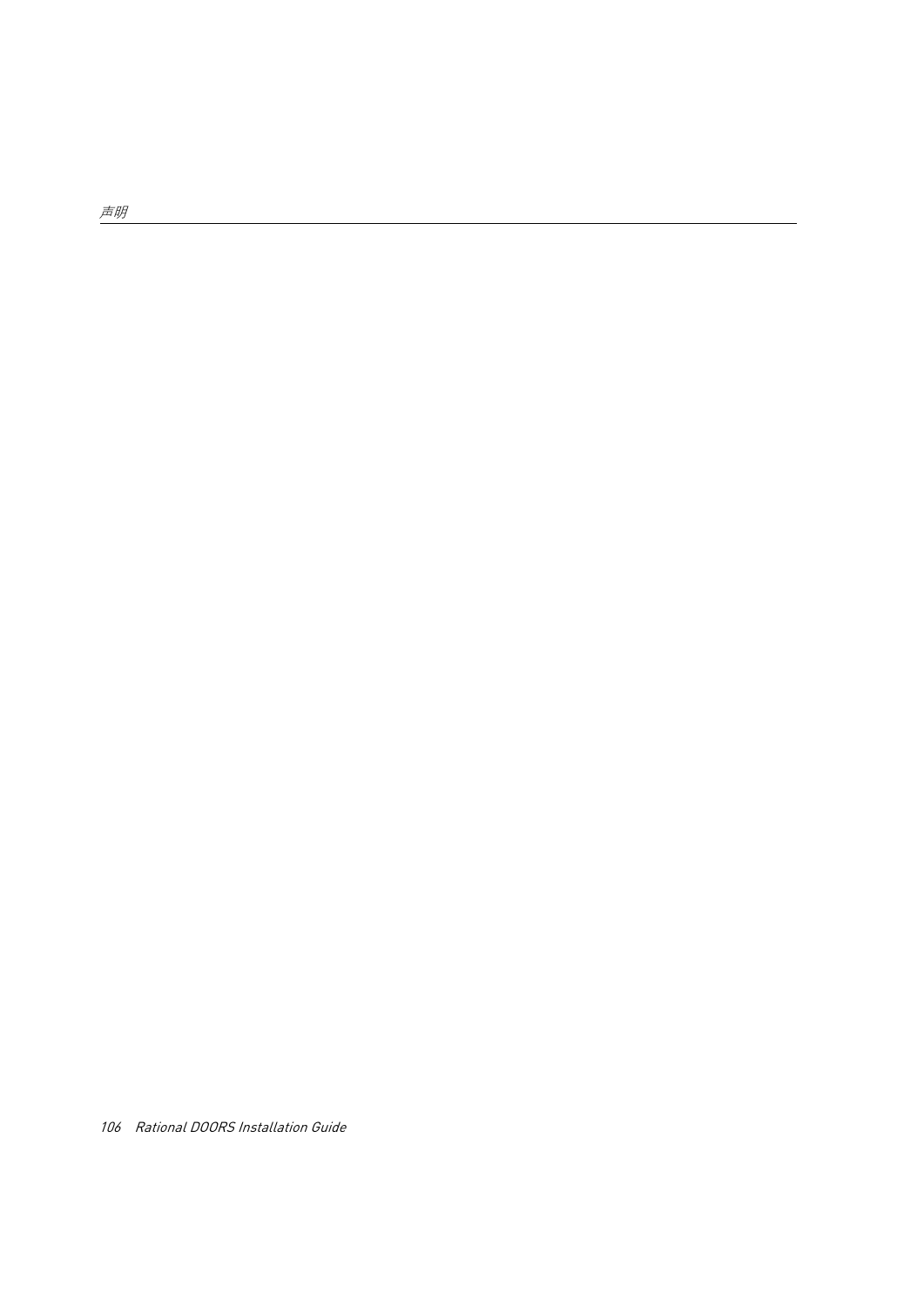索引

## 英数字

.login, [40](#page-49-0), [59](#page-68-0), [69](#page-78-0) .profile, [40](#page-49-1), [59](#page-68-1), [69](#page-78-1)

## A

activemq.xml, [50](#page-59-0) addins.idx, [24](#page-33-0)

### $\bigcap$

Citrix 和外部链接 , [36](#page-45-0)

### D

dbadmin 密码 , [25](#page-34-0), [33](#page-42-0) DCN parameters, [47](#page-56-0) 命令 , [48](#page-57-0)

### E

environment variables DISPLAY, [97](#page-106-0)

### F

festival.xml 配置接口服务代理程序端口, [50](#page-59-0) 示例, [45](#page-54-0) 修改 , [46](#page-55-0)

#### I

IBM 客户支持中心 , [99](#page-108-2) interface services broker starting on Solaris, [62](#page-71-0) stopping on Solaris, [63](#page-72-0) interface services server starting on Solaris, [63](#page-72-1) Interoperation Server running on Solaris, [62](#page-71-1) stopping on Linux, [73](#page-82-0) stopping on Solaris, [63](#page-72-2)

### L

Linux 安装互操作服务器 , [70](#page-79-0) 安装接口服务 , [67](#page-76-0) 安装接口服务服务器和代理程序 , [71](#page-80-0)

#### P

protocolhandler.exe, [36](#page-45-0)

### R

Rational DOORS Rational DOORS for Rational Quality Manager Interface, [14](#page-23-0) 安装接口服务 (在 Solaris 上) , [57](#page-66-0) 安装客户机, [12](#page-21-0) 安装类型, [5](#page-14-0) 启动, [19](#page-28-0) 在 Citrix 上安装 , [35](#page-44-0) 在 Linux 上安装互操作服务器 , [70](#page-79-0) 在 Linux 上安装接口服务 , [67](#page-76-0) 在 Linux 上安装接口服务服务器和 代理程序 , [71](#page-80-0) 在 Solaris 上安装互操作服务器 , [60](#page-69-0) 在 Solaris 上安装接口服务服务器 和代理程序 , [61](#page-70-0) 在 UNIX 上安装数据库服务器 , [37](#page-46-0) 在 Windows 上安装互操作服务器 ,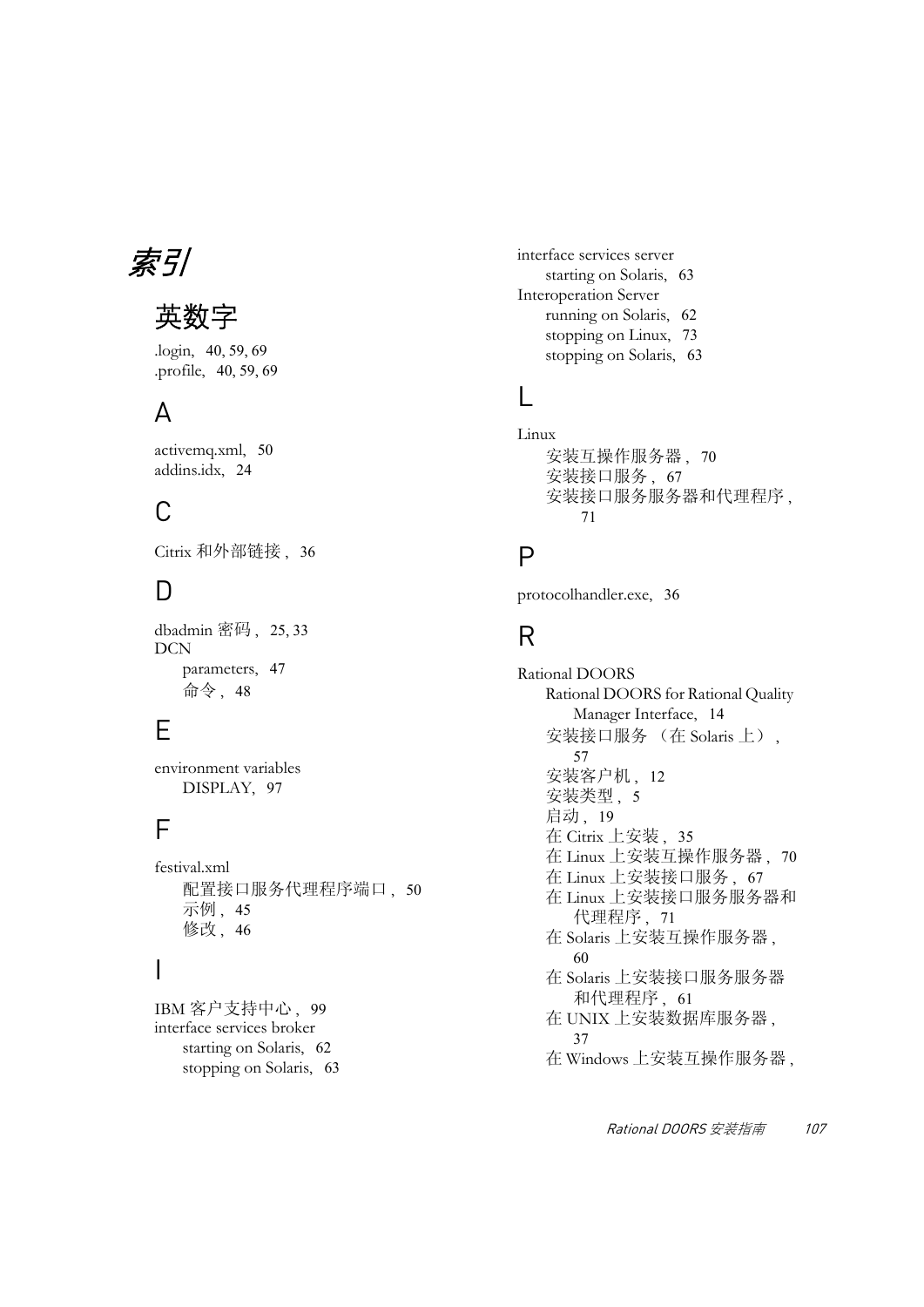[44](#page-53-0) 在 Windows 上安装接口服务 , [41](#page-50-0) 在 Windows 上安装接口服务服务 器和代理程序 , [44](#page-53-1) 在 Windows 上安装数据库服务器 , [9](#page-18-0) 在 Windows 上卸载 , [22](#page-31-0) Rational DOORS database server starting on Solaris, [62](#page-71-2) stopping on Solaris, [63](#page-72-3) Rational DOORS for HP Quality Center Interface 升级 , [77](#page-86-0), [84](#page-93-0) Rational DOORS for Rational Quality Manager Interface, [14](#page-23-0) Rational DOORS Web Access 代理程序 在 Linux 上启动 , [74](#page-83-0) 在 Linux 上停止 , [74](#page-83-1) 在 Solaris 上启动 , [64](#page-73-0) 在 Solaris 上停止 , [64](#page-73-1) 在 Windows 上启动 , [55](#page-64-0) 在 Windows 上停止 , [55](#page-64-1) Rational DOORS Web Access 服务器 在 Linux 上启动 , [75](#page-84-0) 在 Linux 上停止 , [75](#page-84-1) 在 Solaris 上启动 , [65](#page-74-0) 在 Solaris 上停止 , [65](#page-74-1) 在 Windows 上启动 , [56](#page-65-0) 在 Windows 上停止 , [56](#page-65-1) Rational DOORS 产品系列 Rational DOORS, [3](#page-12-0) Rational DOORS Analyst Add On, [4](#page-13-0) Rational DOORS for ClearCase Interface, [4](#page-13-1) Rational DOORS for ClearQuest Interface, [4](#page-13-2) Rational DOORS for HP Quality Center Interface, [4](#page-13-3) Rational DOORS for Rational Quality Manager Interface, [5](#page-14-1) Rational DOORS for Rational Rose

Interface, [5](#page-14-2) Rational DOORS for Serena PVCS Version Manager Interface, [5](#page-14-3) Rational DOORS Web Access, [3](#page-12-1) Rational DOORS 数据库服务器 在 Linux 上启动 , [72](#page-81-0) 在 Linux 上停止 , [73](#page-82-1) 在 Windows 上启动 , [49](#page-58-0) 在 Windows 上停止 , [54](#page-63-0) Rational Requirements Composer 集成 (在 Linux 上) , [67](#page-76-0) 集成 (在 Solaris 上) , [57](#page-66-0) 集成 (在 Windows 上) , [41](#page-50-0)

### S

server.xml 配置 HTTPS, [51](#page-60-0) 配置接口服务服务器端口, [50](#page-59-1) Solaris 安装互操作服务器 , [60](#page-69-0) 安装接口服务 , [57](#page-66-0) 安装接口服务服务器和代理程序 , [61](#page-70-0)

## T

tds\_registered.txt, [20](#page-29-0) tds\_valid\_id.txt, [20](#page-29-0)

### $\cup$

UNIX 安装 Rational DOORS 数据库服务 器 , [37](#page-46-0) 了解 UNIX 安装 , [37](#page-46-1) URN, [44](#page-53-2) UUIDs, [20](#page-29-0)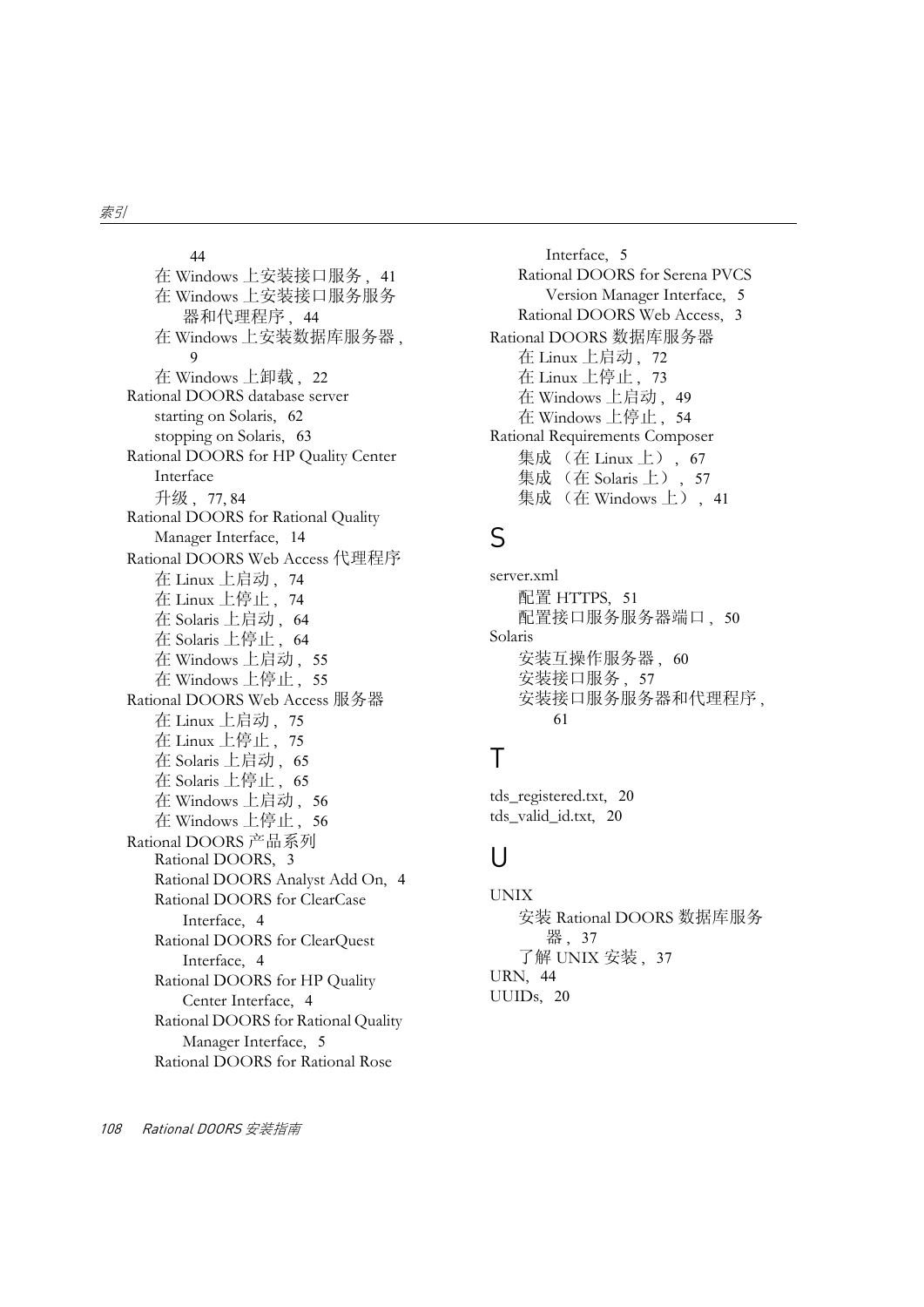## W

Windows 安装 Rational DOORS 客户机 , [12](#page-21-0) 安装 Rational DOORS 数据库服务 器 , [9](#page-18-0) 安装互操作服务器 , [44](#page-53-0) 安装接口服务 , [41](#page-50-0) 安装接口服务服务器和代理程序 , [44](#page-53-1)

### A

安装 Rational DOORS for ClearCase Interface, [87](#page-96-0) Rational DOORS for ClearQuest Interface, [89](#page-98-0) Rational DOORS for Rational Quality Manager Interface, [14](#page-23-0) Rational DOORS for Rational Rose Interface, [91](#page-100-0) Rational DOORS for Serena PVCS Version Manager Interface, [93](#page-102-0) Rational DOORS 客户机 , [12](#page-21-0) Rational DOORS 数据库服务器 (在 UNIX 上) , [37](#page-46-0) Rational DOORS 数据库服务器 (在 Windows 上) , [9](#page-18-0) 安装接口服务 (在 Solaris 上) , [57](#page-66-0) 非管理员用户, [95](#page-104-0) 管理控制台, [83](#page-92-0) 互操作服务器 (在 Linux 上) , [70](#page-79-0) 互操作服务器 (在 Solaris 上) , [60](#page-69-0) 互操作服务器(在 Windows 上),

[44](#page-53-0) 集成服务器, [78](#page-87-0) 集成客户机. [82](#page-91-0) 接口服务 (在 Linux 上) , [67](#page-76-0) 接口服务 (在 Windows 上) , [41](#page-50-0) 接口服务服务器和代理程序 (在 Linux  $\pm$ ), [71](#page-80-0) 接口服务服务器和代理程序 (在 Solaris  $\pm$ ), [61](#page-70-0) 接口服务服务器和代理程序 (在 Windows  $\pm$ ), [44](#page-53-1) 静默 , [18](#page-27-0) 示例数据 , [21](#page-30-0) 安装类型 Rational DOORS, [5](#page-14-0) Rational DOORS 客户机 , [5](#page-14-4) 示例数据 , [6](#page-15-0)

## C

重定向服务 , [52](#page-61-0)

### D

定制安装类型 服务器安装, [11](#page-20-0) 客户机安装, [14](#page-23-0)

### G

故障诊断, [95](#page-104-1)

### H

互操作服务器 运行多个互操作服务器 , [48](#page-57-1) 在 Linux 上卸载 , [75](#page-84-2) 在 Linux 上运行 , [72](#page-81-1) 在 Solaris 上卸载 , [65](#page-74-2) 在 Windows 上停止 , [54](#page-63-1) 在 Windows 上卸载 , [56](#page-65-2) 在 Windows 上运行 , [49](#page-58-1)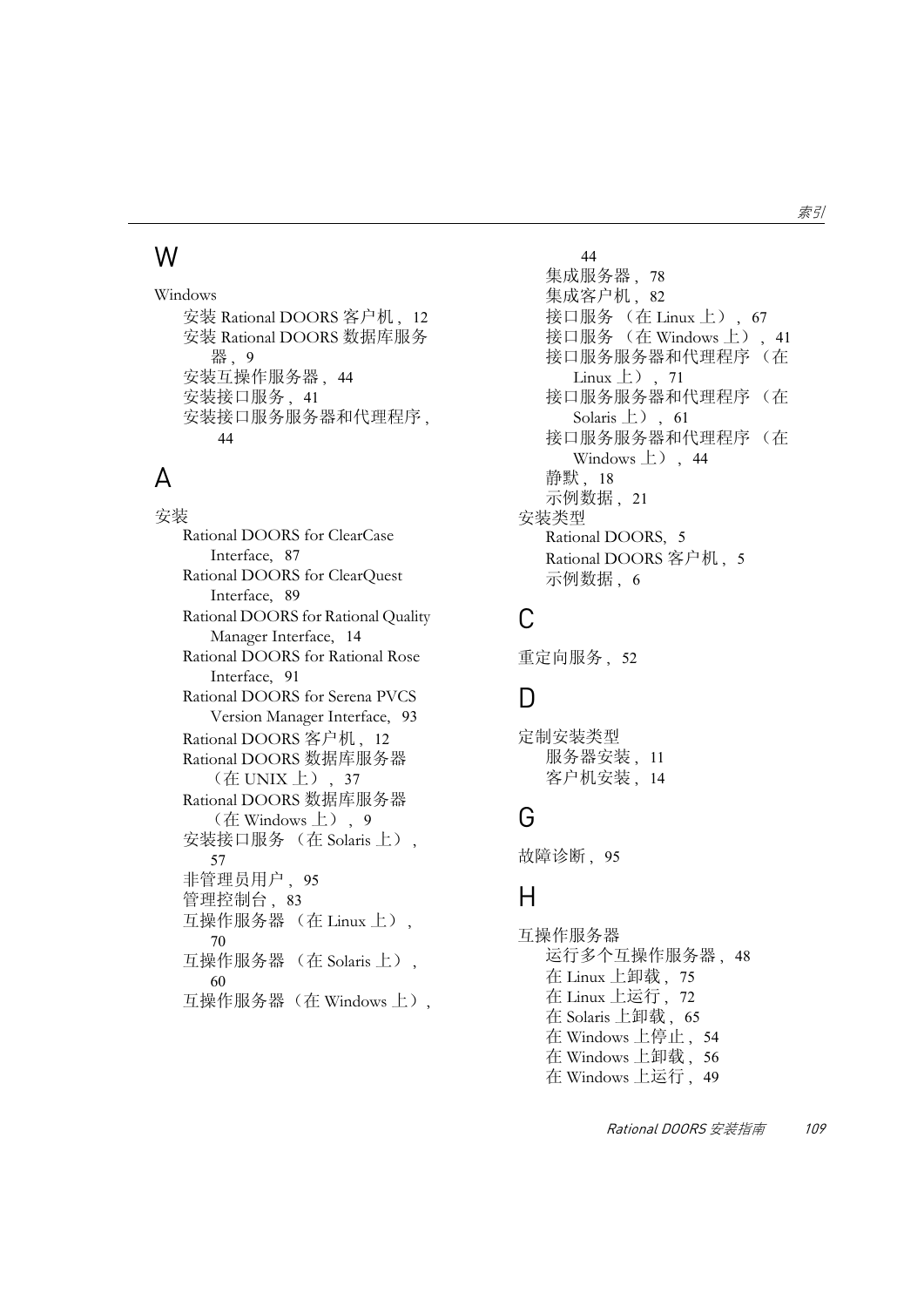环境变量 \$DOORSHOME, [38](#page-47-0)

## J

接口服务 设置接口服务服务器, [45](#page-54-1) 在 Windows 上卸载 , [56](#page-65-3) 接口服务代理程序 activemq.xml, [50](#page-59-0) 配置端口, [50](#page-59-0) 在 Linux 上启动 , [72](#page-81-2) 在 Linux 上停止 , [73](#page-82-2) 在 Linux 上卸载 , [75](#page-84-3) 在 Solaris 上卸载 , [65](#page-74-3) 在 Windows 上启动 , [49](#page-58-2) 在 Windows 上停止 , [54](#page-63-2) 在 Windows 上卸载 , [56](#page-65-4) 接口服务服务器 server.xml, [50](#page-59-1), [51](#page-60-0) 配置 HTTPS, [51](#page-60-0) 配置端口, [50](#page-59-1) 在 Linux 上启动 , [73](#page-82-3) 在 Linux 上停止 , [73](#page-82-4) 在 Linux 上卸载 , [75](#page-84-3) 在 Solaris 上停止 , [63](#page-72-4) 在 Solaris 上卸载 , [65](#page-74-3) 在 Windows 上启动 , [49](#page-58-3) 在 Windows 上停止 , [54](#page-63-3) 在 Windows 上卸载 , [56](#page-65-5) 重定向服务 , [52](#page-61-0) 接口服务服务器和 Rational DOORS Web Access 在 Linux  $\pm$ , [73](#page-82-5) 在 Solaris 上 , [63](#page-72-5) 在 Windows 上 , [54](#page-63-4) 静默安装, [18](#page-27-0)

### $\mathbf{L}$

类型服务器 Rational DOORS 服务器 , [5](#page-14-5) 连接器元素, [51](#page-60-0)

### M

密钥库 , [51](#page-60-0)

## $\Omega$

启动 Rational DOORS, [19](#page-28-0) 迁移数据 从 V5, [27](#page-36-0) 从 V6, [28](#page-37-0) 从 V7, [28](#page-37-0) 从 V8, [28](#page-37-0)

### S

升级 Rational DOORS for Rational Quality Manager Interface, [15](#page-24-0) 从 9.0 和更高版本 , [23](#page-32-0) 从 V9.0 之前的版本 , [27](#page-36-1) 示例数据 安装 , [21](#page-30-0) 卸载, [22](#page-31-0) 数据迁移 从 V5, [27](#page-36-0) 从 V6, [28](#page-37-0) 从 V7, [28](#page-37-0) 从 V8, [28](#page-37-0)

### T

通用资源名, [44](#page-53-2)